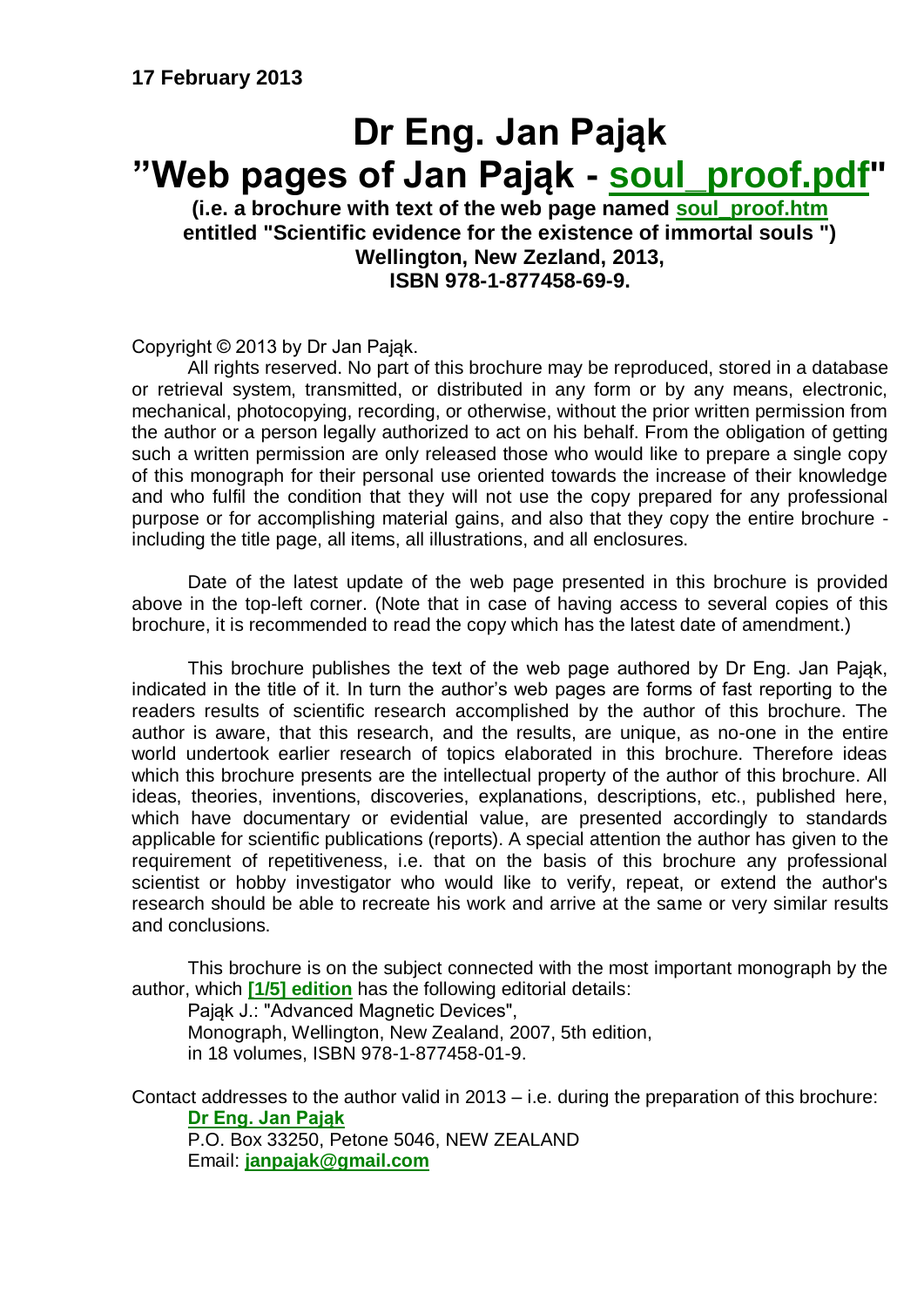Humans were created as doubting creatures. So in spite that religions comfort us that God does exist and that this God gave to us immortal soul, still we have a lot of doubts on this subject. There are numerous reasons for these doubts. Most vital out of these reasons result from the authoritative claims of present atheistic scientists, who decisively deny the existence of God and the existence of immortal soul. Other reasons for our doubts stem from the old-fashioned argumentation of our religions. Namely, the religions insist that we should believe in their claims on the same principle like we should believe in statements of despotic mothers, means just "because I say so" (means just "on their word"). On the other hand, in the present highly-scientific and sceptical world we already are used to take everything "on proof" (not just "on trust"). So we would like to see appropriate proof and evidence for practically everything. A further reason for our doubts, is the fact that every information regarding God and soul originated so-far from just a single source, namely from religions. On the other hand, we know from everyday life that if something represents truth, then it is confirmed by many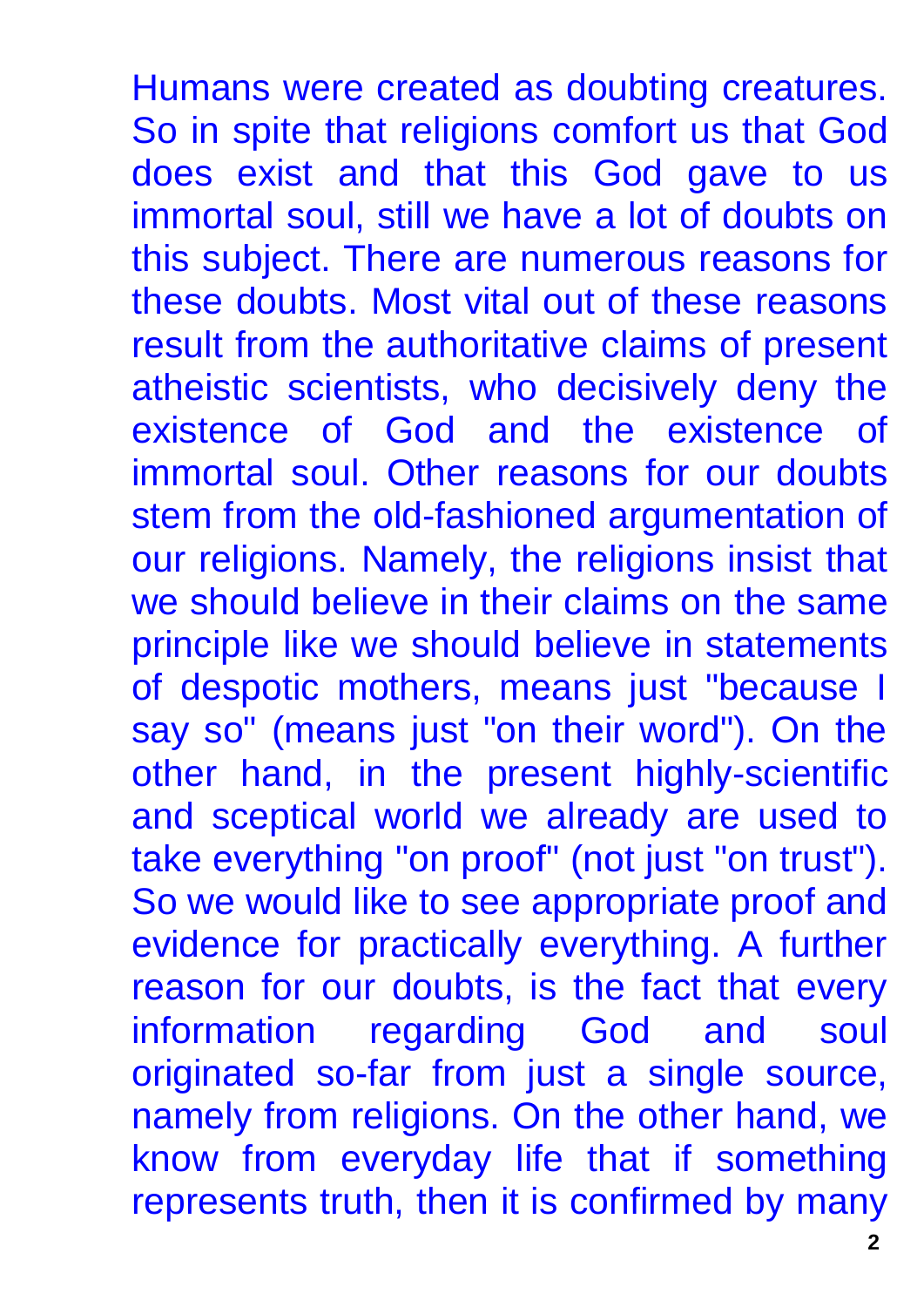independent sources of information simultaneously. Still another reason for our doubts is the under-informing of people about experiments and about phenomena which would confirm the existence of souls in the same manner as e.g. the light from bulbs or electric sparks confirm the existence of electricity. Although a wide multitude of such experiments and phenomena is described on this web page, atheistic scientists typically hide from people their existence and lie about their meaning. For all such reasons, making the use of my level of competence in secular research on [God](http://tornado.zxq.net/god.htm) and on soul, herewith I decided to present this web page to interested readers. Thus, with the assistance of this page, now I can indicate to readers the required scientific evidence, objective photographs, and simple experiments, all of which prove the existence of soul. I can also indicate to readers that actually two independent sources of knowledge are already available (i.e. religions, and the scientific "theory of everything" called the [Concept of Dipolar Gravity\)](http://tornado.zxq.net/dipolar_gravity.htm), both of which supply us with the verifiable evidence for the existence of soul. I am inviting to review this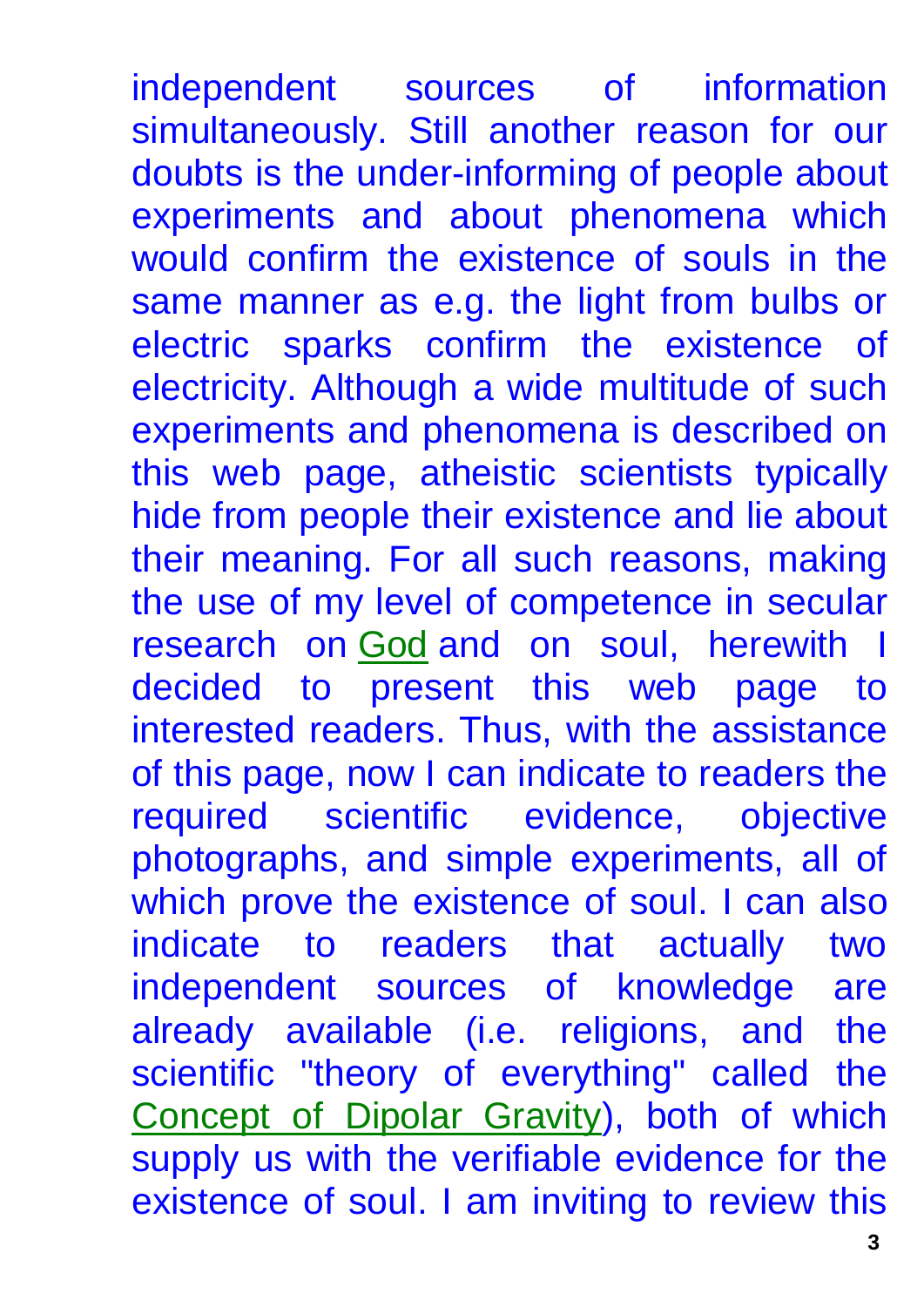# **Part #A: Introductory information of this web page:**

#### **#A1. What are goals of this web page:**

The main goal of this web page is to indicate scientific evidence and proofs for the existence of immortal human soul, and also to provide replies to basic questions which typically trouble every person regarding souls. In turn due to indicating these evidence and proofs, as well as due to replying these questions realizing to the reader that in spite of noisy campaign of denying, carried out by various atheistically inclined scientists and adherers of atheism, proofs and items of evidence for the existence of souls is surprisingly many, while our access to the knowledge about souls is significantly better than it is commonly believed.

An additional goal of this web page is to utilise the scientific **theory of everything** called the **[Concept of Dipolar Gravity](http://tornado.zxq.net/dipolar_gravity.htm)** for informing the reader about facts which previously could NOT be learned from any other sources. After all, this theory has the ability to pinpoint a direct link between the existence of human soul and the course of commonly known phenomena, and also the ability to explain still unknown facts regarding souls. This in turn allows to inform the reader for example what actually are our souls, what our souls are composed of, what attributes souls display, what are mechanisms of operation of souls, what happens to souls after our death, which claims regarding souls are not justified physically, what cannot happen with souls, etc., etc. Of course, the most vital aspect of souls which this web page tries to explain, is whether souls allow the self-awareness of people to continue the "living" after their "bodies" already have "died".

# **#A2. What inspired me to write this web page:**

#### **Motto:** *"Knowledge is responsibility."*

On the subject of evidence and proofs for the existence of souls numerous books were written already. An example of such books can be [1#A2] by Dr. Benito F. Reyes, entitled "Scientific evidence of the existence of the soul", Theosophical Pub. House, Wheaton, Ill. 1970, ISBN 835601927. The same topic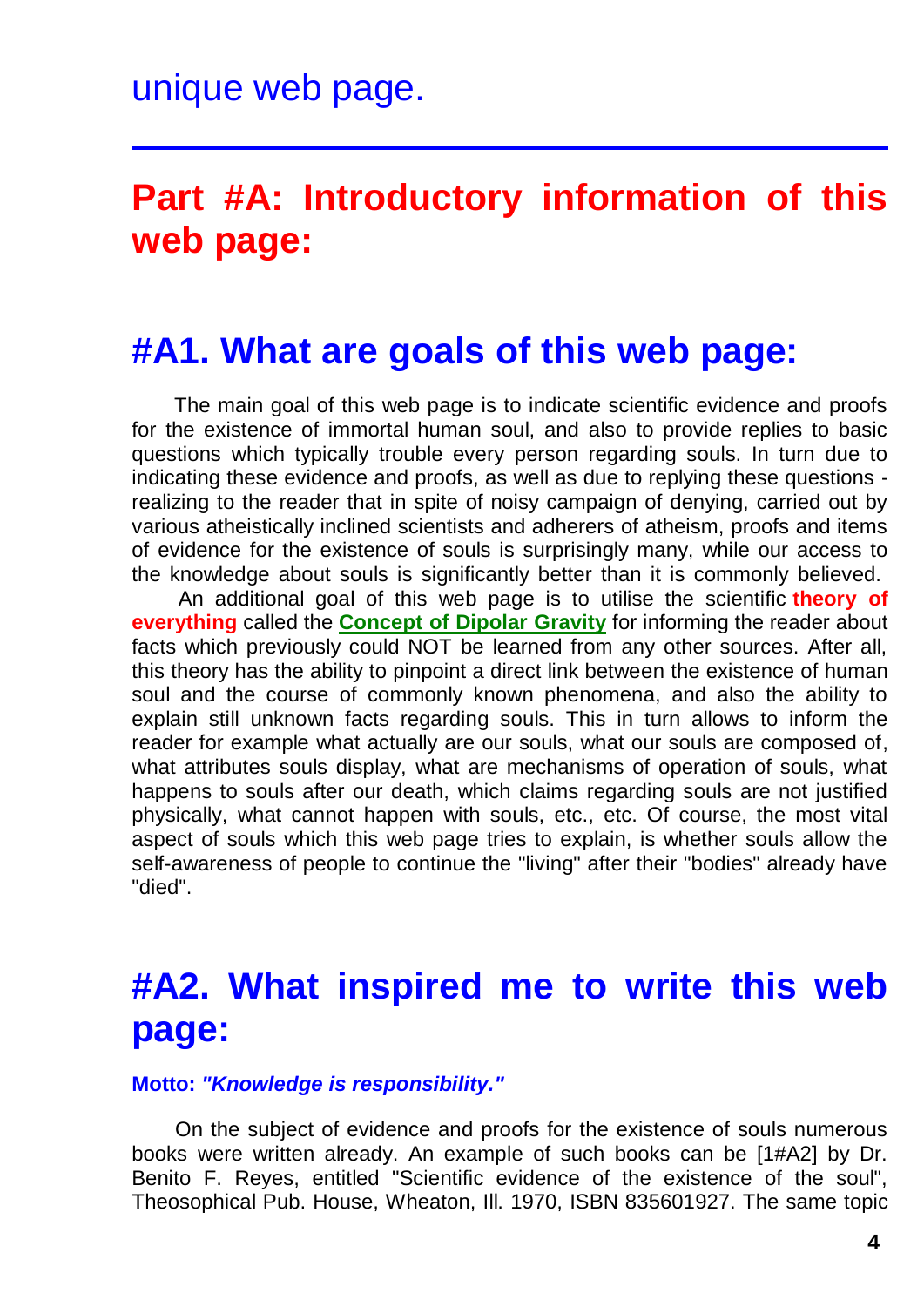is also discussed on numerous internet web pages. But neither these books, not these web pages, had in their disposal the most important source of the scientific information about souls, namely they are NOT based on the in-depth knowledge of the **theory of everything** called the **[Concept of Dipolar Gravity](http://tornado.zxq.net/dipolar_gravity.htm)**. On the other hand, it is that**[Concept of Dipolar Gravity](http://tornado.zxq.net/dipolar_gravity.htm)**. which is the only modern scientific theory known at present, which NOT only confirms the existence of immortal souls and explains what these souls really are, but which also allows to describe for us the origins of souls, composition of souls, attributes of souls, principles on which souls work, etc. In addition, this theory allows to indicate further scientific evidence which directly confirms the existence of souls, but the link of which with souls remained unnoticed until now (**numerous examples of just such previously unidentified scientific evidence for the existence of souls are indicated on this web page**). In turn, without the knowledge of such information, all attempts to prove the existence of human souls more represents speculations than principles of scientifically based rational proving. After all, such attempts are based mainly on speculative arguments of the types which are used in the following exchange of arguments between an atheistic surgeon (a) and a believer (b): (a) "I carried out surgery operations already on tens of brains, but during all these operations I never encountered anyone's soul"; (b) "did you ever encounter patient's thoughts during any of these brain operations?"

Somehow happened that **[it is me \(i.e. Dr Jan Pajak\)](http://tornado.zxq.net/pajak_jan_uk.htm)** who developed this **theory of everything** called the **[Concept of Dipolar Gravity](http://tornado.zxq.net/dipolar_gravity.htm)**. So I know this theory from the very beginning and rather in depth. I also know exactly how this theory explains to us all aspects of souls. On the other hand I am also this professional scientist who developed the **[formal scientific proof for the](http://tornado.zxq.net/god_proof.htm)  [existence of God](http://tornado.zxq.net/god_proof.htm)**. As a scientist who objectively researches the existence of God and principles of coexistence of God with people, I am well aware that the sole fact of proving the existence of God does NOT at all proves simultaneously the existence of immortal souls. After all, God could e.g. create people, but could NOT give souls to his creations. Or God could create people and give souls to them, but still could also cause, that when people die, their souls die together with them, or are just put into a kind of eternal sleep (i.e. are stored, but do NOT receive a "life"). Thus, as a person who has an in-depth knowledge of the "theory of everything", means the **[Concept of Dipolar Gravity](http://tornado.zxq.net/dipolar_gravity.htm)**, I decided to prepare this web page on which I am addressing all such doubts. After all, my "theory of everything" is able to provide us with an unambiguous replies to such questions.

In order to summarise the above, the inspiration for writing this web page and the authority to answer in it all the typical doubts which trouble practically every person, have given to me several facts. The first of these is my in-depth knowledge of the **theory of everything** called the **[Concept of Dipolar Gravity](http://tornado.zxq.net/dipolar_gravity.htm)**, which results from the fact that I am the author of this extraordinary theory. In turn having such a theory when someone confronts a "wall of unknown" about souls, in item #J5 of the web page named **[wszewilki\\_jutra\\_uk.htm](http://tornado.zxq.net/wszewilki_jutra_uk.htm)** is compared to having a "ladder" or a "scaffold" which allows us to climb this wall quite easily. The second fact is the ability of this "theory of everything" to explain about the human souls practically almost everything that official human science so-far was unable to explain. In turn the third fact is that I myself am a professional scientist who gathered a significant experience in utilising the **[Concept of Dipolar](http://tornado.zxq.net/dipolar_gravity.htm)**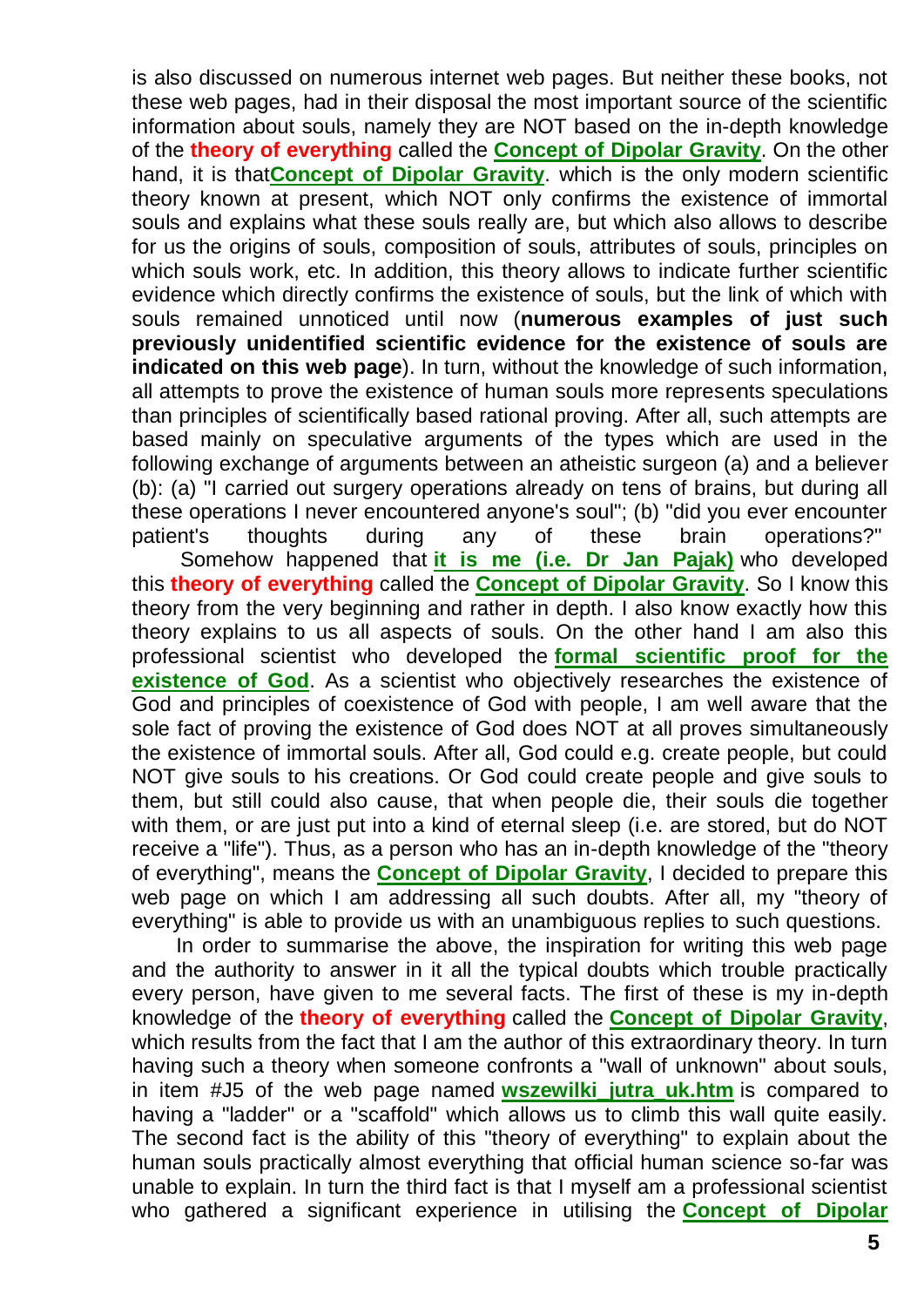**[Gravity](http://tornado.zxq.net/dipolar_gravity.htm)** for researching and explaining everything that so-far was considered to be unexplainable - including into this the **[formal scientific proofs for the](http://tornado.zxq.net/god_proof.htm)  [existence of God](http://tornado.zxq.net/god_proof.htm)**, as well as the**[formal scientific proofs for the existence of](http://tornado.zxq.net/soul_proof.htm)  [soul](http://tornado.zxq.net/soul_proof.htm)** provided on this web page.

#### **#A3. Self-destructive consequences of the stand that "what is to be, let it be":**

Whenever I had such an opportunity, I always tried to discuss with my acquaintances the topic of the "existence and fate of souls" - so that I could learn their opinion on that matter. As I learned with a shock, a significant majority of people takes the stand in this matter that "what is to be, let it be". They do not seem to be bothered, nor puzzled by, what happens after their death. The only thing which still makes them reflect, is the very moment of death, or more strictly the amount of pain which typically is connected with dying. From religions and from the Bible, as well as from my secular research todate, quite unambiguously stems that whatever happens after our death, it mainly depends on how we carried out our lives. In such a light, the stand that "what is to be, let it be" is quite self-destructive. After all, instead of giving into our hands the possibility of influencing what is to happen after our death, it leaves everything to coincidents and to long-term consequences of our temporally desires. So by writing this web page I hope that the content of it is to contribute to the regaining of initiative in matters of fate of our souls, for at least some amongst readers.

**Part #B: Why [God](http://tornado.zxq.net/god.htm) does NOT show Himself in person in front of each one of us in order to reassure each one of us separately that we do have immortal souls:**

**#B1. Problem with convincing our inborn scepticism - means what is necessary to become sure that we do have immortal**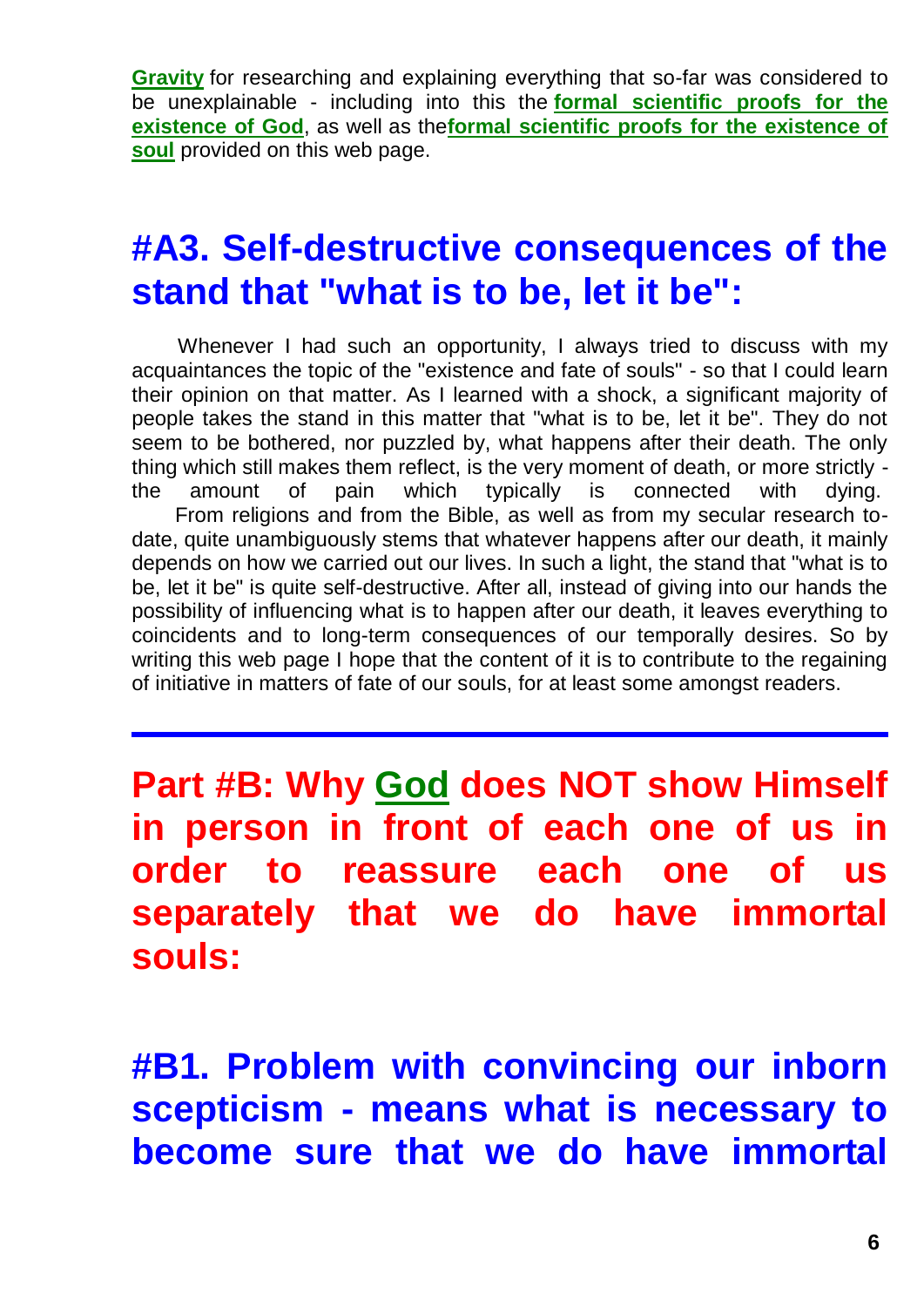## **souls:**

People with significant life experience, as well as philosophies competent in everyday living of people (for example, such a philosophy as **[totalizm](http://tornado.zxq.net/totalizm.htm)**) always inform us that the **conviction and certainty are states of spirit which we must earn ourselves**. Someone else is unable to give these to us for a gift. If the reader believes otherwise, then I would suggest he or she recalls a scepticperson who really does exist, and who is known to the reader. Then the reader should consider what would give to this sceptic-person an absolute certainty that he actually does have an immortal soul. Would, for example, it be enough if such a sceptic-person would receive from the president of his country a governmental guarantee, confirmed and signed by all members of the parliament, and stating that he does have an immortal soul. Or perhaps such a sceptic-person would be convinced when e.g. Jesus Himself would appear in front of him and give to him the guarantee that he really does have a soul. If Jesus really appeared in front of him, then would such a sceptic-person believe that this is Jesus Himself, not for example a magician, impersonator, or an UFOnaut, who has in his disposal appropriate advanced devices which would imitate miracles and were able to mimic Jesus. Such considerations we could carry out infinitively long, while their outcome will always be the same, namely that the convincing and certainty cannot be given to anyone as a free gift, but it must be earned by everyone with own effort and and labour.

I should mention here, that similarly as this is the case with all other states of human personality and character, there are also various levels of "scepticism". The most advanced of these is a version which can be called the "sick scepticism". Such "sick scepticism" is actually so advanced form of scepticism that a given person ceases to react at logical argumentation and at obvious facts. **People overcame by such "sick scepticism" display an irrational scepticism towards everything that they confront and show a complete resistance not only towards logical argumentation, but also towards even the most obvious empirical proofs.** In fact such a "sick scepticism" is a whimpering version of the mental illness from the same family as the "mental depression". Also, similarly as this is the case with "mental depression", the source of "sick scepticism" is very low level of "moral energy" in the sick person. (The relationship between someone's personality, health, and the level of "moral energy", is described in items #C5 and #C4 of the web page **[parasitism.htm](http://tornado.zxq.net/parasitism.htm)**.) There is no chance to convince to anything such a person that is overcome by a "sick scepticism" - unless the level of moral energy of this person is rebuild beforehand.

The above brief analyses reveal that if someone would NOT earn previously for himself or herself the certainty and conviction that he or she does have an immortal soul, then the state of the spirit called "being convinced and certain", such a someone will NOT be able to receive as a free gift neither from his or her own religion, nor from any publications on this subject, nor even from this web page. However, what this web page and other publications about the soul are able to give to such a person, is the direction in which he or she can go, and the kinds of evidence he or she can analyse in order to acquire, with the elapse of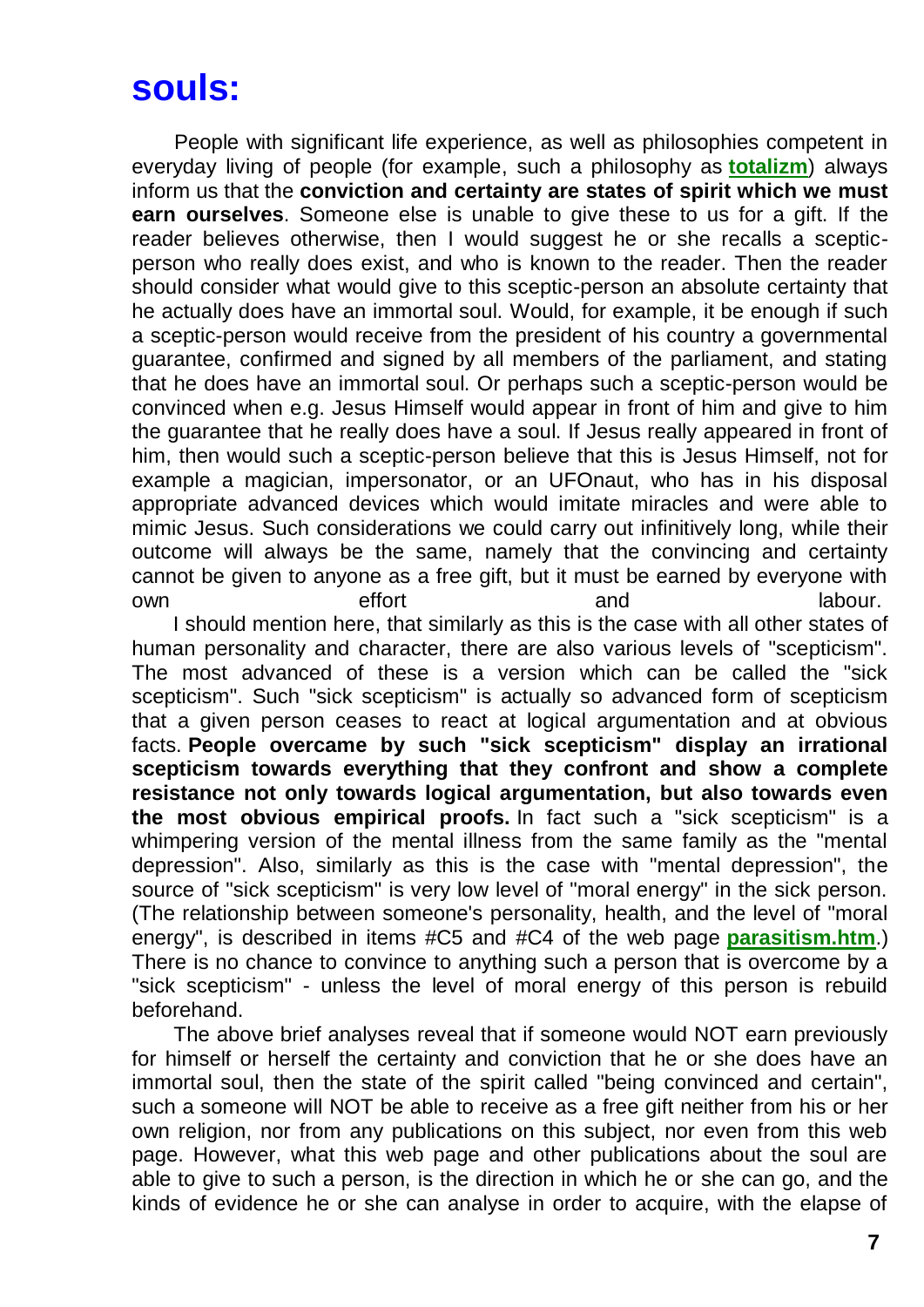time, the own certainty and conviction that he or she does have the soul after all.

At this point I should reassure the reader, that myself **[I am a professional](http://tornado.zxq.net/pajak_jan_uk.htm)  [scientists](http://tornado.zxq.net/pajak_jan_uk.htm)**. Thus, like a typical professional scientist, immediately after my university studies I also started my path to the truth from a full atheism and from being convinced that neither souls nor God do exist. But at present I am absolutely sure both, about the **[existence of God](http://tornado.zxq.net/god_proof.htm)**, as well as about the **[existence of immortal souls](http://tornado.zxq.net/nirvana.htm)**. In turn looking at the path which I myself went through in order to earn my own certainty, at this web page now I am able to indicate to others where they should seek and what they should learn, in order to gradually develop in themselves the certainty and conviction which would be the same strong as these in myself. In turn, after earning such certainty, our lives begin to change dramatically and acquire completely different qualities. Illustratively these changes could be described, as that our lives cease then to be just like a nervous wandering along a dangerous jungle, and begin to gain attributes of an interesting journey towards the goal about which we were well informed earlier.

The above should be complemented with the information, that the fact we need to earn with our own effort the privilege of "being sure" and that the "certainty" which convinces us no-one is able to grant us for free (as a gift), is so vital for understanding the position and methods of the **[philosophy of totalizm](http://tornado.zxq.net/totalizm.htm)**, that it is discussed NOT on just one, but on many totaliztic web pages. For example, independently from this item, it is reminded and repeated in item #B1 from the web page named **[god\\_proof.htm](http://tornado.zxq.net/god_proof.htm)**, item #A2 from the web page named **[healing.htm](http://tornado.zxq.net/healing.htm)**, item #G3 from the web page named **[will.htm](http://tornado.zxq.net/will.htm)**, and on several further publications of totalizm.

# **#B2. "Canon of ambiguity", "free will", etc. - means reasons for which God does NOT confirm to us openly the existence of immortal souls:**

Let us consider what would happen when God would appear on the sky in his full power and glory to begin hitting with lightning bolts everyone who does NOT obey His commandments. IN such a situation people would start to live in terror and in fear. No man would have the courage to do anything for doing of which would NOT receive a direct order from God. Science and technology would collapse, as no-one would have the courage to research, investigate, or to just speculate - as everyone would be scared that this may act against the God's intentions. Also medicine and social life would fall down, as everyone would be scared to heal thus breaking the God wishes, and everyone would be scared to copulate with other person to NOT sin and deserve a punishment. People would then live like slaves and soon the entire population would die out. In order to avoid such consequences, God introduced several prevention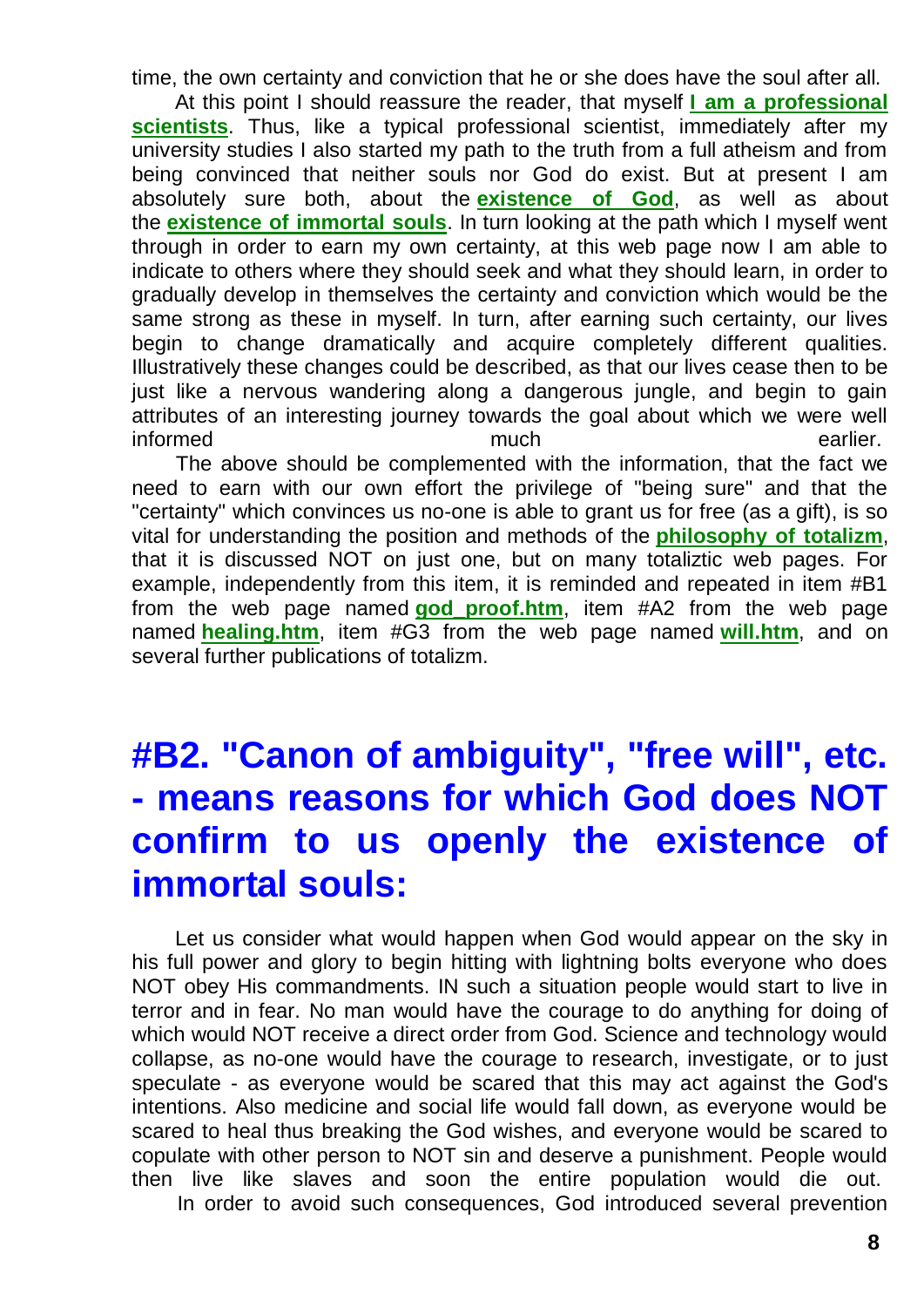measures to His coexistence with people. For example, recently God never openly shows Himself to living people. He always maintains people in the lack of certainty about His existence. Also, He has given to the people the so-called "free will". In turn, everything that God does, He does in such a manner that it fulfils the so-called "canon of ambiguity" - i.e. that it can be explained on many different manners. Etc., etc. (For the description of the "canon of ambiguity" see e.g. item #B9 from the web page **god.htm - [about scientific replies of the secular](http://tornado.zxq.net/god.htm)  [philosophy of totalizm to basic questions regarding God](http://tornado.zxq.net/god.htm)**.) One amongst numerous prevention measures imposed by God to avoid turning people into just thoughtless slaves of God, is that God Himself does NOT reassure people about the existence of souls. But simultaneously God does NOT discourage or hold back people from carrying out their own searches and from gathering their own proofs for the actual existence of immortal souls.

# **Part #C: What is the "human soul" in the light of the "theory of everything" called the [Concept of Dipolar Gravity](http://tornado.zxq.net/dipolar_gravity.htm) and the [philosophy of totalizm:](http://tornado.zxq.net/totalizm.htm)**

# **#C1. How the "theory of everything" called the [Concept of Dipolar Gravitye](http://tornado.zxq.net/dipolar_gravity.htm)xplains to us what actually is the complete man:**

In 1985 was developed an unique scientific **theory of everything** called the **[Concept of Dipolar Gravity](http://tornado.zxq.net/dipolar_gravity.htm)**. This theory explains a whole range of matters which previously were considered to be "unexplainable". It carries out these explanations on different basis than it was previously done by the official human science. For example, this "theory of everything" explains what is **[telekinesis](http://tornado.zxq.net/telekinesis.htm)**, **[telepathy](http://tornado.zxq.net/telepathy.htm)**, **[nirvana](http://tornado.zxq.net/nirvana.htm)**, and **[UFOnauts together with their UFO](http://tornado.zxq.net/ufo.htm)  [vehicles](http://tornado.zxq.net/ufo.htm)**. It also provides us with formal scientific proofs for the **[existence of](http://tornado.zxq.net/god_proof.htm)  [God](http://tornado.zxq.net/god_proof.htm)**, **[existence of UFOs](http://tornado.zxq.net/ufo_proof.htm)**, and for **[the access of people to immortality and to](http://tornado.zxq.net/immortality.htm)  [the endless lives](http://tornado.zxq.net/immortality.htm)**. Furthermore, it illustrates to us how **[time works](http://tornado.zxq.net/timevehicle.htm)**, **[UFO](http://tornado.zxq.net/explain.htm)  [vehicles look lie](http://tornado.zxq.net/explain.htm)**, and how **[tornadoes](http://tornado.zxq.net/tornado.htm)** and **[hurricanes](http://tornado.zxq.net/hurricane.htm)** are formed technically. It also opens to us an access to further, similarly wide knowledge.

One amongst the variety of information which this unique "theory of everything" provides to us, is the explanation as to what actually is the whole man, how man was created, and from what three basic components every man is composed. So let us here summarise briefly this explanation. According to the **[Concept of Dipolar Gravity](http://tornado.zxq.net/dipolar_gravity.htm)**, the universe in which we live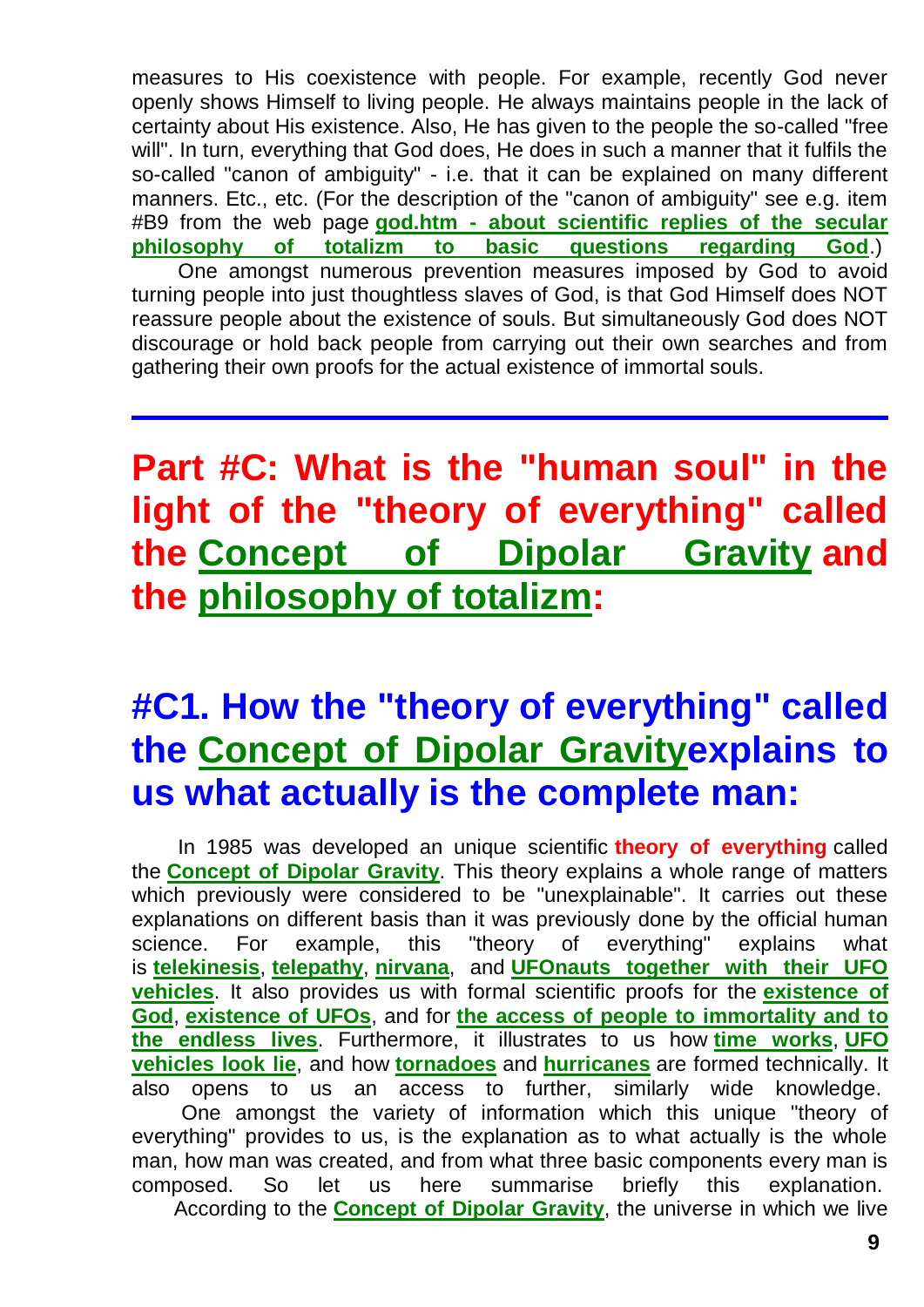exists infinitively long. But at the very beginning this universe was filled up with only an extraordinary intelligent liquid called the **counter-matter**. This liquid displays natural attributes which are very similar to attributes of our present computers. This means that it is intelligent in its natural composition, it has memory, it is able to learn just by itself, and it maintains itself in a continuous motion. So this liquid is almost like a kind of a "liquid computer". For this reason the **[Concept of Dipolar Gravity](http://tornado.zxq.net/dipolar_gravity.htm)** even calls it the **universal computer** (i.e. "UC"). In turn the Christian religion calls this eternally existing computer with the name "God Father" or the "Ancient of Days" - see the Bible, Daniel 7:9, 7:13, and 7:22. Unfortunately, through the majority of its eternal existence this liquid computer did NOT have any program inside. As such, it was unable to act intelligently. But slightly over around 6000 years ago in this self-learning "liquid computer" a kind of a huge natural program self-evolved. How exactly that self-evolution of the natural program looked like, it is already explained in a number of totaliztic publications, for example in subsection I1.2 from volume 5 of two scientific monographs **[\[1/5\]](http://tornado.zxq.net/text_1_5.htm)** and **[\[8/2\]](http://tornado.zxq.net/text_8_2.htm)**, as well as in item #B1 from the totaliztic web page **[evolution.htm](http://tornado.zxq.net/evolution.htm)**, and in item #I2 of the web page **[dipolar\\_gravity.htm](http://tornado.zxq.net/dipolar_gravity.htm)**. Thus, the huge natural program which self-evolved in the (liquid) "universal computer", is that thinking and intelligent component of God which the Christian religion calls the "Holy Ghost". In turn the **[Concept of Dipolar Gravity](http://tornado.zxq.net/dipolar_gravity.htm)** calls it the **universal intellect** (i.e. "UI"). Soon after this universal intellect (God) completed its self-evolution, for a whole range of vital reasons, for example in order to have an inspirational helper in God's searches for knowledge, God created firstly the physical world, and then God created man.

The principle of creation of physical world and then man by God can be understood the best when one knows the work of present computers. After all, this thinking component of **[God](http://tornado.zxq.net/god.htm)** called the "Holy Ghost" is a kind of a huge natural program. This program occupies the memory of that "counter-matter" which in fact is a kind of a "liquid computer". Counter-matter is a very obedient computer. Means, in spite that it is in permanent motion, the kind of motion that it just carries out depends on the command which it received from the program which resides in it, means from this "Holy Ghost". Therefore, in order to create atoms, elements, the entire physical world, and man, this Holy Ghost simply ordered to that counter-matter to form itself into the shape of these atoms, elements, physical world, and people. Thus, according to findings of the **[Concept](http://tornado.zxq.net/dipolar_gravity.htm)  [of Dipolar Gravity](http://tornado.zxq.net/dipolar_gravity.htm)**, us people simply are kinds of like a screen image or a hologram, which is formed entirely from the "liquid computer" called the "countermatter", through appropriate pre-programming the behaviours of this countermatter.

Establishing the fact that God created people through appropriate preprogramming behaviours of eternally existing intelligent counter-matter has this consequence that it informs us from what basic components all people are composed of. As it turns out, each one of us is an outcome of combining together as many as three basic components. Here are descriptions of these three basic components of every person:

**(1) Counter-material duplicate (i.e. spirit).** The most basic component of every human is counter-matter, the appropriate pre-programming of the behaviour of which forms particles, atoms, molecules, tissues, and the entire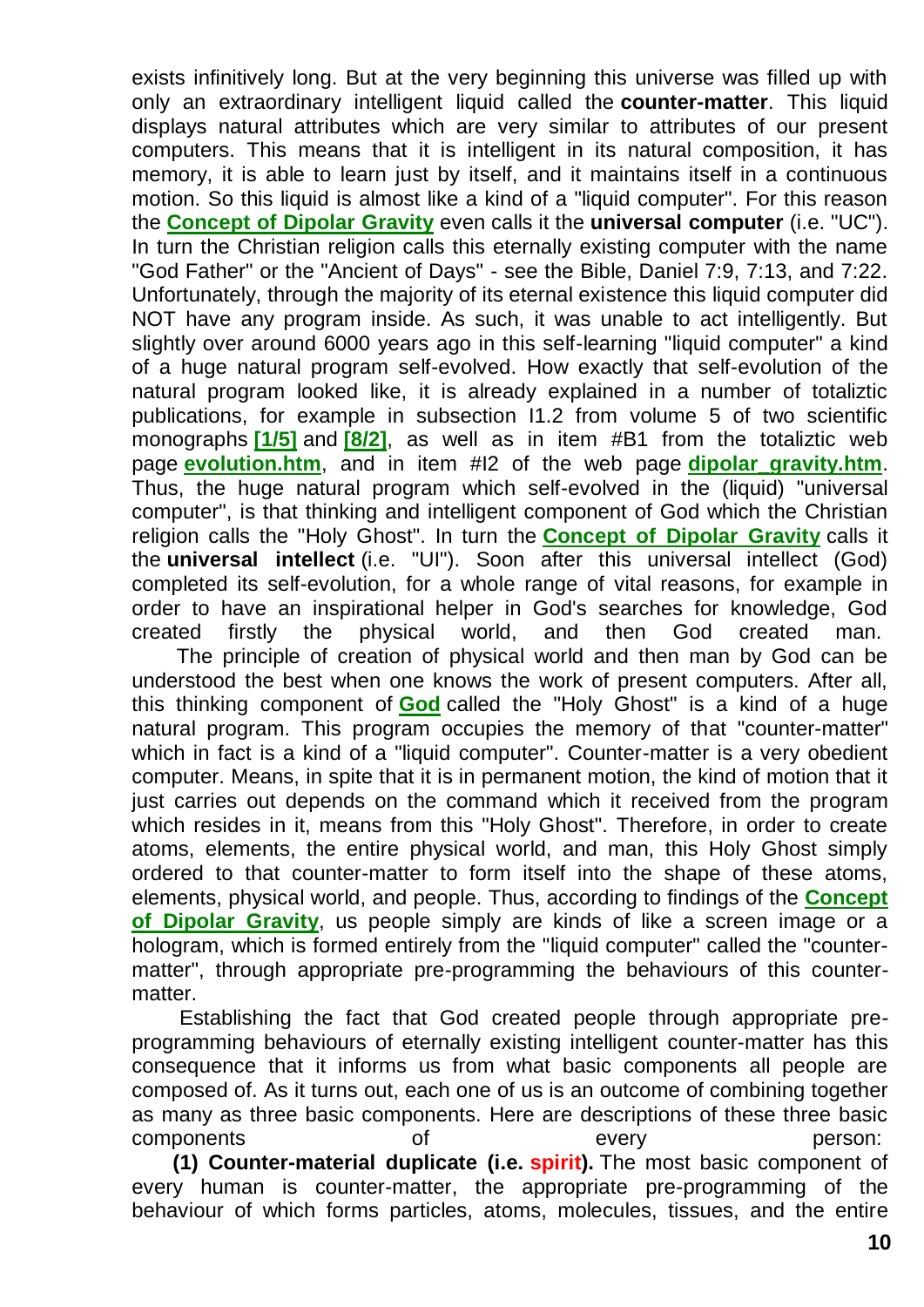body of every person. On this web page, and also in all other totaliztic publications, this counter-material component of every man is called scientifically the "counter-material duplicate". But because the name "counter-material duplicate" is NOT in common use, this web page, and also all other my publications, uses the second name for referring to it, which presently is commonly used by various religions, folklore, occultists, etc. This second name is "spirit". It is worth to emphasize, that according to explanations by the **[Concept](http://tornado.zxq.net/dipolar_gravity.htm)  [of Dipolar Gravity](http://tornado.zxq.net/dipolar_gravity.htm)**, such "spirits" have practically all material objects, means not only people, but also animals, stones, cars, planets, etc. After all, they all are kinds of holograms formed from appropriately pre-programmed behaviours of intelligent counter-matter.

**(2) Software "registers" (i.e. soul).** These software registers are kinds of natural "software" which organises the counter-matter in such a manner that the behaviours of it form the picture, work, attributes, and behaviours of the entire person. These registers are composed from a whole hierarchy of different natural "programs" and natural "data folders". But one amongst the most vital components of these "software registers" (i.e. our "souls") is the so-called "program of life and fate" described more comprehensively in items #C1, #C2 and #D1 of the separate web page named **[immortality.htm](http://tornado.zxq.net/immortality.htm)**.

These software "registers" (i.e. "soul") are the sit for intelligence and awareness of a given person. It is them where the "ling-time memory" is stored due to which this memory can be accessed in a next reincarnation - means a long time after the physical body and the brain are already destroyed. In this software "soul" also is contained the knowledge, character, habits, and even descriptions of current allergies and illnesses of a given person. In turn when we "think", in fact our process of thinking boils down to running appropriate natural programs contained in the software soul.

Even the most harcore atheists understand that "mind" is something completely separated from "body". Therefore, in everyday life, as well as in science and medicine, independently to referring to the "body", frequently referred is also this something completely separate from body, which depending on the situation is called with the term "mind", "memory", "awareness", "conscience", "ego", "intuition", "instinct", "personality", etc. - see item #H3 of this web page. But not many of us is aware, that according to the **[Concept of Dipolar](http://tornado.zxq.net/dipolar_gravity.htm)  [Gravity](http://tornado.zxq.net/dipolar_gravity.htm)**, under all these different names in fact hides always the same software "soul", or some amongst separate components of this software soul.

**(3) The screen image or hologram formed from appropriately preprogrammed behaviours of intelligent counter-matter (i.e. body).** Our body, and also all other bodies and objects which exist in the entire physical world, in reality are just like kinds of screen images or holograms, formed from countermatter (i.e. from "spirit") that are appropriately pre-programmed by natural "programs of life and fate" (i.e. by their "souls"). Thus, what we consider to be our body, and what we see with our eyes and can touch with our hands, in fact is just like a natural equivalent to pictures which today computers piece together when commanded by their programs, and then display on their screens.

The above is worth to complement with the information, that only through combining together all these three above components, we receive a whole person, or a whole "living creature", "creation", "being", "object", etc.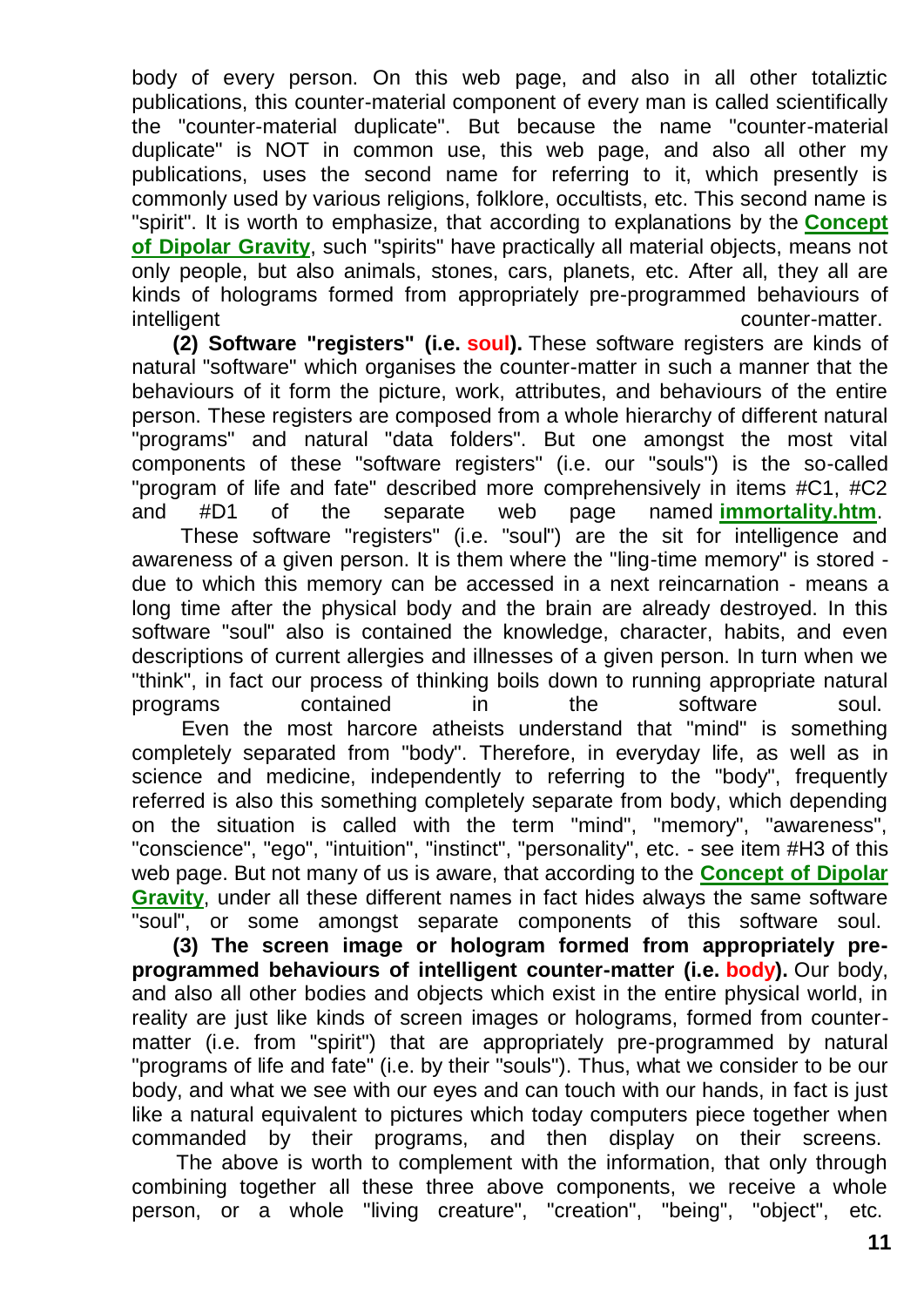Please notice that the above descriptions represent only a brief summary of findings of the **[Concept of Dipolar Gravity](http://tornado.zxq.net/dipolar_gravity.htm)** about three basic components of every person and every living creature, i.e. about its "spirit", "body", and "soul". Of course, these findings result from a completion of rather extensive scientific research, and from working through a huge body of evidence. Unfortunately, because of the voluminous scale of this research and evidence, it is impossible to present them all in so-small and restricted web page as this one. Therefore, if the reader wishes to analyse by himself the merit of my logical analyses and the body of evidence which led me to findings presented in this item of the web page, then the reader should familiarise himself with the full version of the **[Concept of](http://tornado.zxq.net/dipolar_gravity.htm)  [Dipolar Gravity](http://tornado.zxq.net/dipolar_gravity.htm)**. This full version was published in volumes 4 and 5 of the following three scientific monographs by the author of this web page: **[\[8/2\]](http://tornado.zxq.net/text_8_2.htm)**, **[\[1/5\]](http://tornado.zxq.net/text_1_5.htm)** and **[\[1/4\]](http://tornado.zxq.net/text_1_4.htm)**.

A brief information about exact composition and work of every human is presented also on several further web pages, for example in item #B7 of the web page**[evolution.htm](http://tornado.zxq.net/evolution.htm)**, and also in item #C1 of the web page **[nirvana.htm](http://tornado.zxq.net/nirvana.htm)**. In turn, the wider explanation of the terminology which refers to basic components of the man is provided in item #B3 of the web page **[evolution.htm](http://tornado.zxq.net/evolution.htm)**.

# **#C2. So how the [Concept of Dipolar](http://tornado.zxq.net/dipolar_gravity.htm)  [Gravity](http://tornado.zxq.net/dipolar_gravity.htm) defines a "soul":**

The summary of the above findings of the **[Concept of Dipolar Gravity](http://tornado.zxq.net/dipolar_gravity.htm)** allow us now to define exactly, what actually is the "soul". Of course, because of the lack of space, in this item I am going to just state the final definition of the "soul". In turn the extensive research and body of evidence from which this definition stems, the reader should seek in the abovementioned publications of the full presentation of the **[Concept of Dipolar Gravity](http://tornado.zxq.net/dipolar_gravity.htm)** So here is this definition of "souls". **"Soul" is the name assigned to a system of natural programs and data, which (the system) has its own self-awareness and which controls the course of life of every living creature and every inanimate object.** This system of programs and data contains in itself a precise documentation of the entire history of that living creature or inanimate object, its path trough time, its fate, actions, etc. Such a software soul is also the carrier of our self-awareness, memory, character, personality, habits, karma, etc. Furthermore, "souls" contain in themselves a special program (called the "program of life and fate" - for descriptions of it see items #C1, #C2 and #D1 on the web page **[immortality.htm](http://tornado.zxq.net/immortality.htm)**), which defines the course of present life of a given creature or given human. At the moment of death of all living organisms, their "souls" are shifted to a separate area of the universe, which is especially designed to store souls until the moment when they begin their next lives.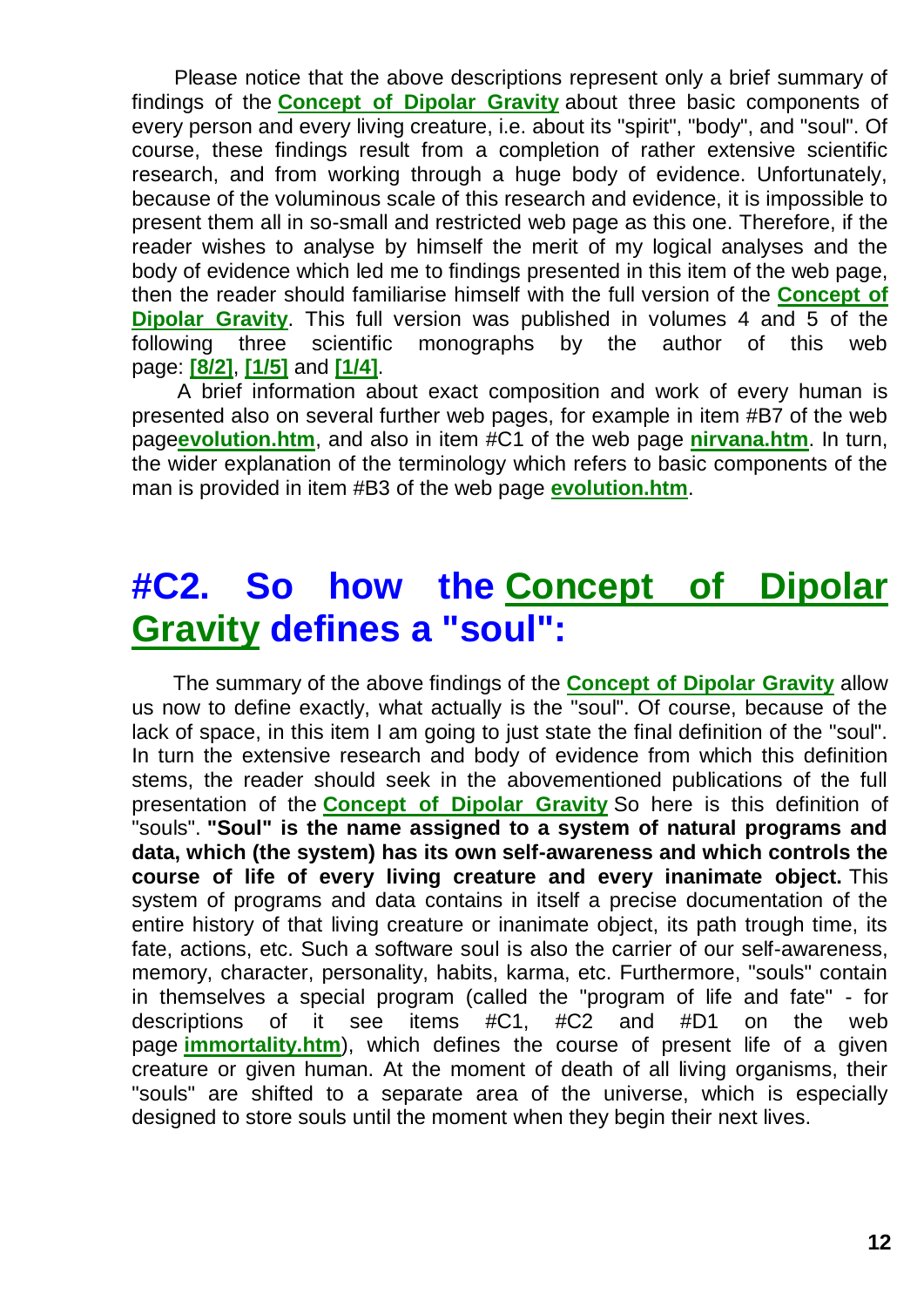# **#C3. By being, according to the [Concept](http://tornado.zxq.net/dipolar_gravity.htm)  [of Dipolar Gravity,](http://tornado.zxq.net/dipolar_gravity.htm) a kind of "natural program", souls are able to exist forever (i.e. souls ar[eimmortal\)](http://tornado.zxq.net/immortality.htm):**

Even in the present, means still rather a primitive, level of human knowledge, it was already discovered scientifically and confirmed, that software itself neither wears out, nor breaks down. Thus, the only thing that may happen to software, is that it can be destroyed on purpose by someone. Therefore, if someone purposely does NOT destroy a given program, then this program can exist and operate for eternity. This eternal life and work of all possible programs is confirmed already in numerous textbooks from the branch of human science called the "Software Engineering". For example, the confirmation of the ability of software to exist and remain unchanged forever, to NOT wear nor tear, and to work forever (if it is used correctly), was provided in subsection "Software doesn't 'wear out'" from page 11 of the academic textbook [1#C3] by Roger S. Pressman, "Software Engineering" (Third Edition, McGraw-Hill, Inc. 1992, ISBN 0-07- 050814-3). It is also confirmed on page 6 of the newest edition [2#C3] of the same academic textbook by Roger S. Pressman, "Software Engineering", Sixth Edition (McGraw-Hill, Inc. 2005, ISBN 0-07-285318-2). In previous item #C2 it was explained, that according to findings of the **theory of everything** called the **[Concept of Dipolar Gravity](http://tornado.zxq.net/dipolar_gravity.htm)**, "soul" is a kind of natural program (i.e. all souls display attributes of natural "software"). In turn being just a kind of natural software, **souls can exist forever**. This in turn means, that if a soul is NOT deleted by someone on purpose (i.e. is not "killed" or destroyed), then it is going to exist and to work for infinitively long period of time. In other words, souls are immortal by nature. With the terminology concerning the "immortality of souls" one needs to be careful. This is because many people by the word "immortal" actually understand "indestructible" meaning "impossible to destroy". However, as every program, **soul has only the immortal nature**, but is NOT at all resistant to a destruction. Thus, a soul can exist forever only in case when it is NOT subjected to an intentional destruction by someone who knows how souls can be destroyed (e.g. by God). But as it is explained in item #J2.2 from the further part of this web page, God created a special place called "hell" in which He destroys these souls which do NOT meet His requirements. So in spite of its immortal nature, not

every soul is to exist forever. Therefore, when discussing the matter of immortality of the soul one needs to bear in mind, that "souls are immortal by nature" - but are NOT "indestructible" and can be intentionally destroyed ("killed") e.g. by God.

#### **#C4. What, according to the [Concept of](http://tornado.zxq.net/dipolar_gravity.htm)**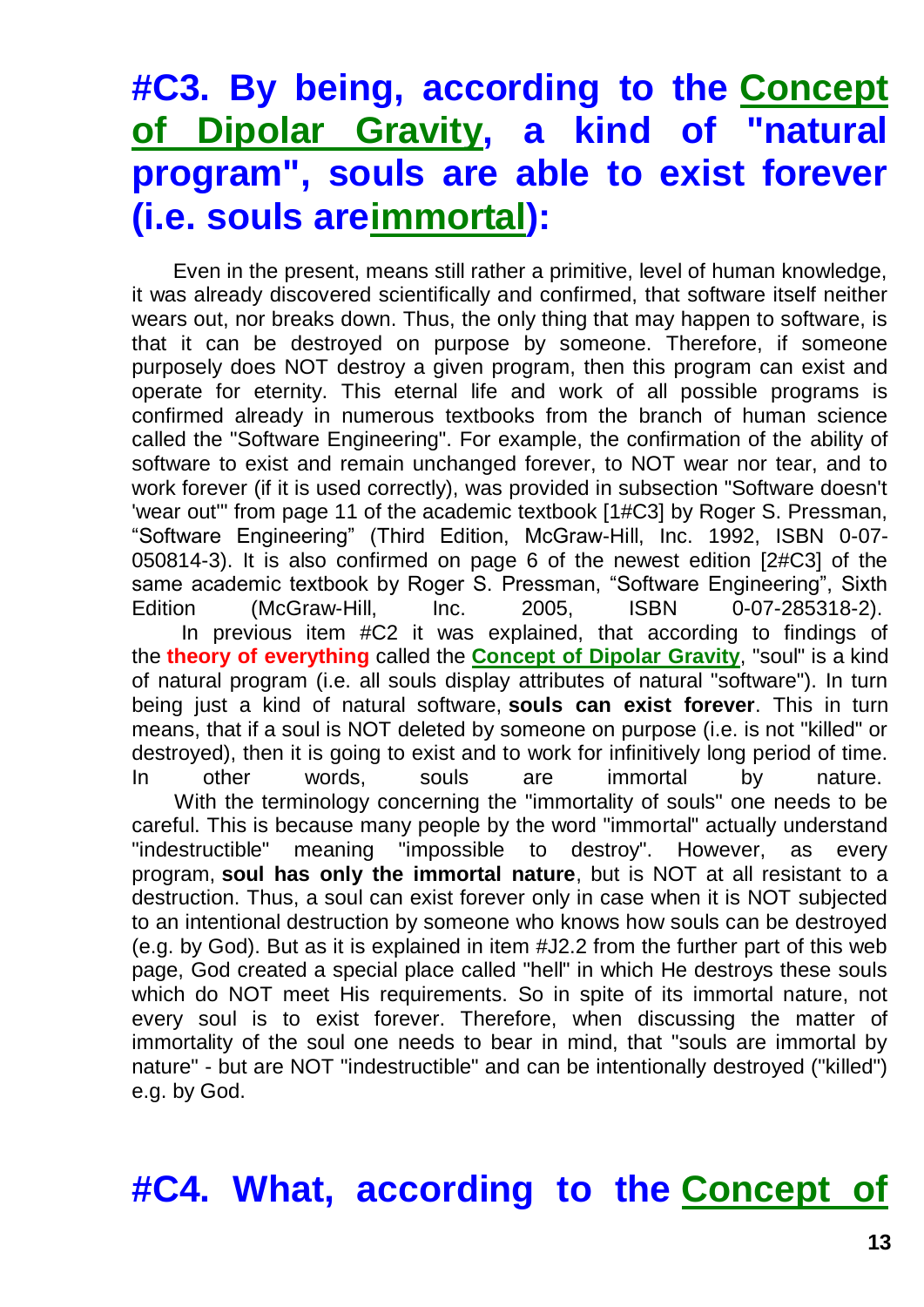#### **[Dipolar Gravity,](http://tornado.zxq.net/dipolar_gravity.htm) is the phenomenon of "life" and our awareness that we just are "alive":**

According to the **theory of everything** called the **[Concept of Dipolar](http://tornado.zxq.net/dipolar_gravity.htm)  [Gravity](http://tornado.zxq.net/dipolar_gravity.htm)**, our "life" is simply an execution ("running") of this natural "program of life and fate" which is a most vital component of our software "soul". This program is run a command after a command, while us, people, perceive this as a "jumping" elapse of "time" of our life. (There is an empirical proof, which every person can check, and which illustratively show to us that our "time" elapses in short jumps, and thus that our "life" is simply a run, command-by-command, of a long sequence of elementary commands from this "program of life and fate". This proof can be learned from item #D1 of the totaliztic web page **[immortality.htm](http://tornado.zxq.net/immortality.htm)  [about the access of people to immortality and to the endless lives](http://tornado.zxq.net/immortality.htm)**. In turn the run of this natural "program of life and fate" is perceived by us as our "life". Thus our awareness that we "live" stems from the natural run of a special program that was intentionally introduced by God to our soul, which program was so designed that the run of it gives to us the awareness and perception of "living".

The fact that the awareness of our "living" originates from the run of a natural program contained in our soul, practically means that in the same soul God is also able to place another natural "program of our life in the virtual world" (which could be called the **program of life after death**). Similarly like the "program of life and fate" gives to us the awareness that we live in this physical world, such a different "program of life after death" is able to give to us the awareness that we still live although physically we already are dead, and although our awareness resides already in the "virtual world". (The "virtual world" is the world contained in memory of the intelligent counter-matter, means it is like a natural equivalent to the world of software contained in memories of present computers - for more information about the "virtual world" see volume 5 of monographs **[\[8/2\]](http://tornado.zxq.net/text_8_2.htm)**, **[\[1/5\]](http://tornado.zxq.net/text_1_5.htm)** or **[\[1/4\]](http://tornado.zxq.net/text_1_4.htm)**.) There is, however, one fact linked to the run of this "program of live after death" which is worth to be aware. Namely, what a kind of "life: it is going to provide us with, and also whether it is going to be run at all after our death, it depends exclusively on the decision and on principles of action of God - for details see item #I2 from further part of this web page. In other words, about whether after our physical death we are going to feel that we still "live", and also how this our "afterlife living" is going to look like, it depends entirely on the decision of God and on the principles which God uses for judging people (which principles were defined in the content of the **[Bible](http://tornado.zxq.net/bible.htm)** - as an example see Matthew 19:24, Mark 10:25, or Luke 18:25 "it is much harder for a rich person to enter the Kingdom of God than for a camel to go through the eye of a needle.").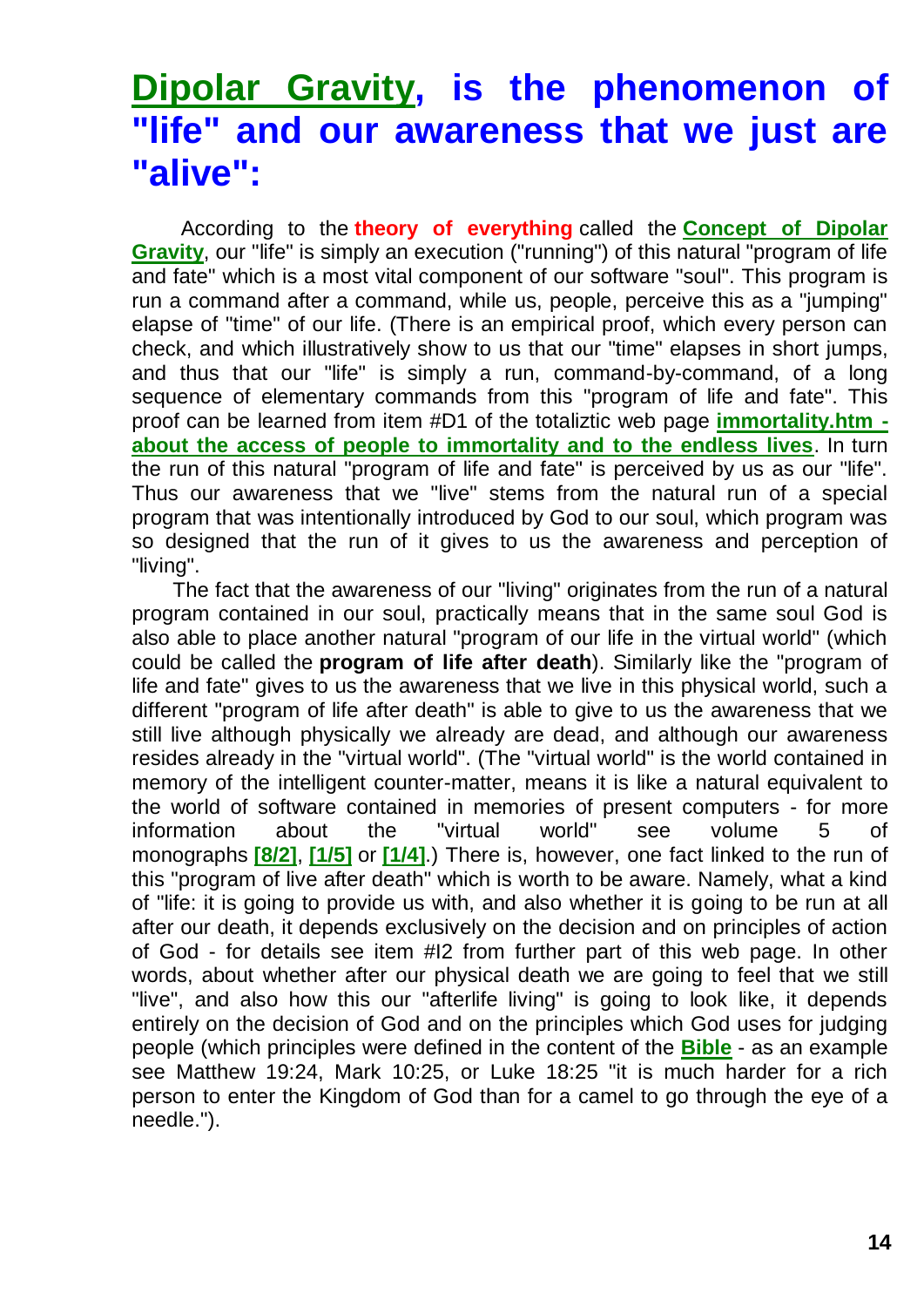# **#C5. How the [Concept of Dipolar](http://tornado.zxq.net/dipolar_gravity.htm)  [Gravity](http://tornado.zxq.net/dipolar_gravity.htm) explains reasons for which God created souls:**

We could characterise ourselves, means people, as one-task creatures. It means that we are so created that we are able to do only one thing at a time. For example, our hands can carry out just one work, our mind can consider only one problem at a time, our ears can listen to only one person at a time, while if we create something then basically it serves just for a single purpose only (e.g. a spoon is just for eating, a car is just for transportation, while a home is just for living in it). As such one-purpose creatures, we (people) have a serious problem with understanding God - who is a multi-task kind of the superior being. For example, God listens to billions of people at the same time, God thinks in parallel about trillions of matters at the same time, God completes milliards of actions at the same time, while when God creates something, then it always serves for many purposes simultaneously. It also so with the creation of souls. We cannot claim that souls were created just for one purpose, similarly as we cannot state that God created our fingernails just for one purpose (e.g. so that we could dig in our teeth with them). Souls were created for many reasons and to perform many tasks at the same time. These reasons and tasks cannot be even listed in some order - e.g. cannot be sorted by the level of their importance. So here are some amongst numerous reasons for which God created souls:

**1. In order to gather knowledge much faster.** The major goal of God is to gather knowledge. Thus God created a whole variety of different souls so that they inspire Him to discover increasingly new knowledge for gathering and also help Him to gather this knowledge. More information about gathering knowledge as the major goal of God is provided in items #B2 to #B6 from the web page **[will.htm](http://tornado.zxq.net/will.htm)**.

**2. In order to develop desirable characteristics in future companions which are to live with God in heavens (i.e. for grooming companions of God).**God is the social creature and needs companions in heaven. So He created for Himself souls which are to keep Him company, and now He is appropriately shaping (grooming) in these souls all characteristics which He desires in His companions.

**3. In order to have a software representation of a given person and entire history of this person.** In software souls all possible kinds information about given creatures are stored. These kinds of information allow God to precisely replicate e.g. a given person in every detail and in any moment of his or her life.

**4. In order to be able to change the God's personality into the one which God wishes to gain.** God created people "in His image", while a wellknown need of people is to perfect one's personality. Therefore, according to a popular Christian prayer "on earth as in heaven", God also wishes, similarly like people, to improve His personality with the elapse of time. But because God is a huge natural program, in which His personality is "fuzzy" and does NOT allow to be formed naturally through actions (as this can be done in people), the only way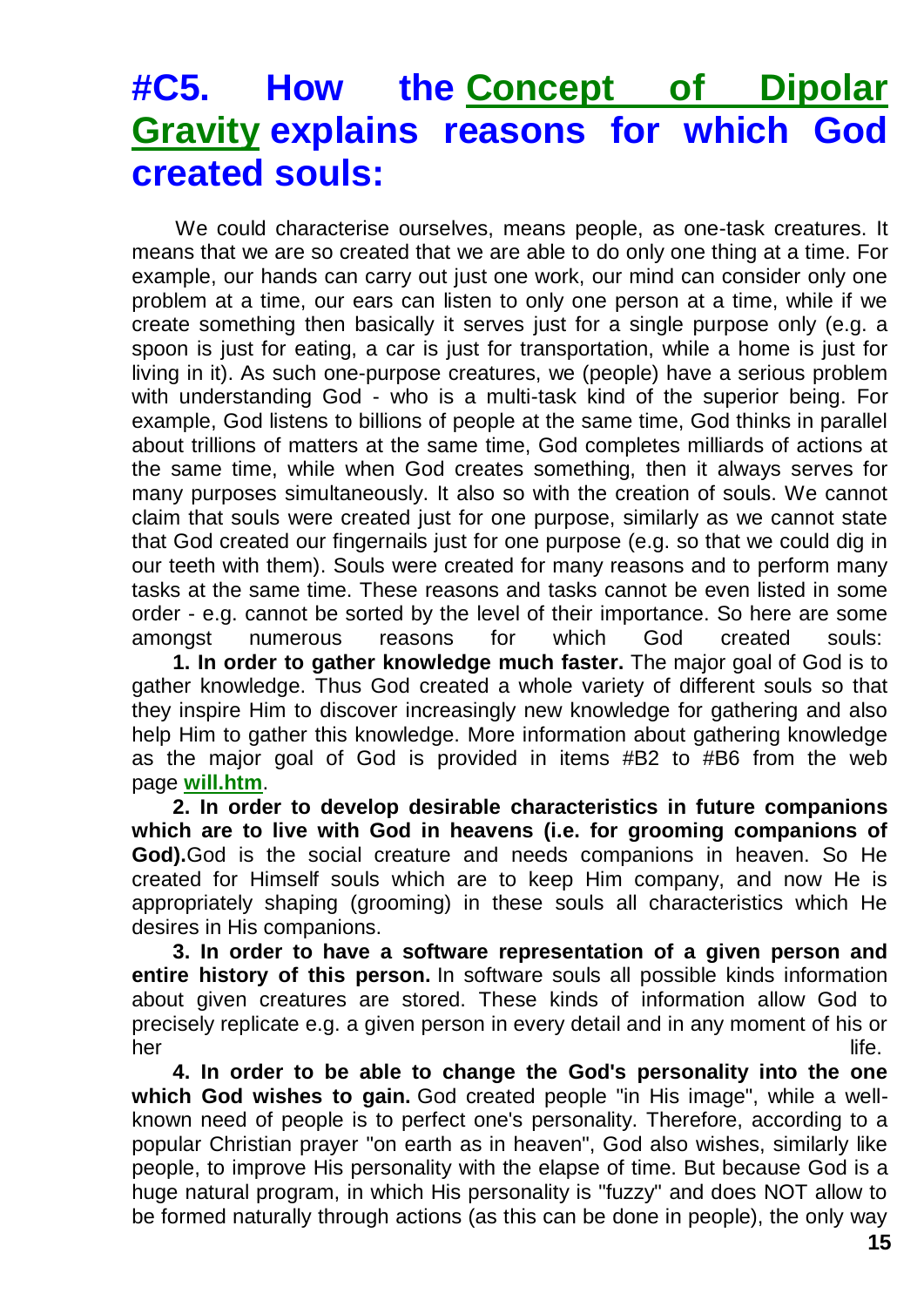to improve His personality in an intended manner is for God to merge the program of His personality with programs of personalities of selected people. Therefore God so programmed human souls, that now without any difficulty He can merge with them - which process of merging of a human soul with God is well known in Hinduism under the name of "nirvana" (one should NOT confuse this "spiritual nirvana" of Hinduism with the **[purely physical "totaliztic nirvana"](http://tornado.zxq.net/nirvana.htm)  [available to us when we still live](http://tornado.zxq.net/nirvana.htm)**). Due to such a formulation of human souls, God now is able to intentionally "groom" in people the personalities which He wishes to get Himself. In turn when selected people accomplish these personalities, God can merge their souls with Himself, and thus gradually gain their desired attributes of personality.

**5. In order to be able to shift a given person back in time to any moment of his or her past life.** In souls are contained "programs of life and fate" which allow, amongst others, to repetitively shift back time of a given person, e.g. to years of his or her youth. Therefore, if the life of given person begins to go in an undesired by God direction, then God can shift this person (soul) back in time, erase the memory of it (in the way explained in item #C1.1 of the web page**[timevehicle.htm](http://tornado.zxq.net/timevehicle.htm)**), while in the new passage through time God can direct the fate of this person in such a manner that now it is to go accordingly to the God's intentions. More information about shifting back someone's time is provided, amongst others, on the web page **[immortality.htm](http://tornado.zxq.net/immortality.htm)**.

**6. In order to motivate a given person and to shape the course of his or her life.** If people have NO souls, and thus exist just as a body which dies forever at the moment of physical death, then God would have no way to motivate people for efforts to improve themselves. At this point it is worth to emphasize, that in practically all holy books God clearly avoids giving replies to the questions "why". These holy books always provide only answers "what", but rather skilfully avoid giving the replies "why". Even if we find in any of these books some verses which are formulated in the style as if they reply "why", still after analysis of these verses it turns out that they only state "what". According to this principle, the explanation why God created souls, or e.g. the explanation why God created man, cannot be found neither in relatively brief **[Bible](http://tornado.zxq.net/bible.htm)**, nor even in extremely voluminous and numerous holy books of Hinduism. All facts suggest that the determining these reasons "why" God leaves to people as a kind of motivation which inspires undertaking research and searches for truth.

# **#C6. [Totalizm](http://tornado.zxq.net/totalizm.htm) accepts that soul enters body at the moment of breaking the umbilical cord and supports weighty consequences that stem from such**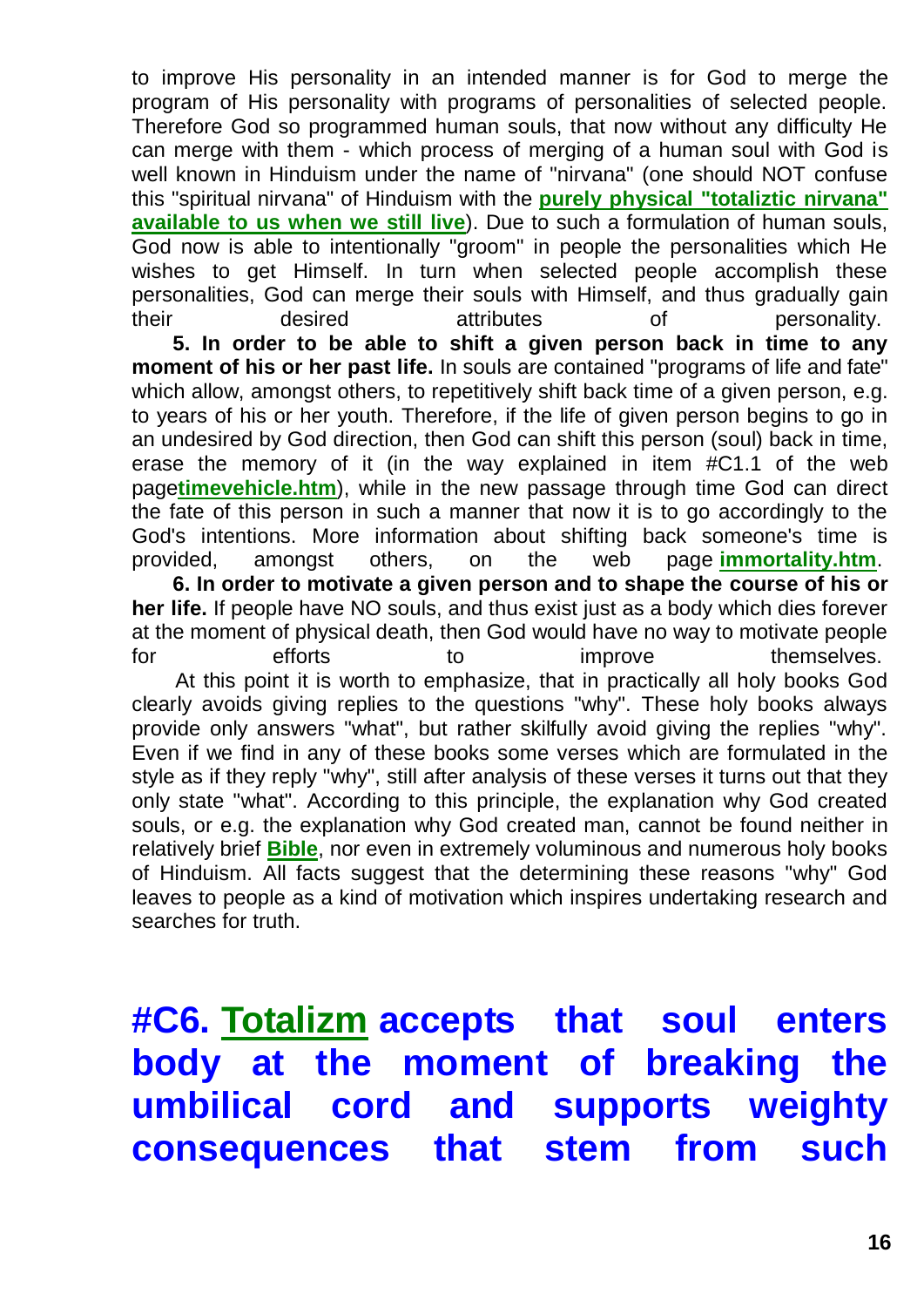# **entering:**

This web page indicates the sufficient body of proofs as well as empirical evidence in support of these proofs, to provide knowledge and certainty to these people, who already matured philosophically to accept the knowledge and certainty regarding the existence of souls. In fact, the proofs and evidence indicated here confirm the existence of immortal souls in people with even a greater certainty, than e.g. evidence that is in disposal of official science confirms the occurrence in the universe of the so-called "big bang". Thus, on the basis of this knowledge which reinforces our certainty that immortal souls do reside in humans, time to shift to next stages of our learning process, namely to determining the most vital fact regarding souls.

For people that are sure of the existence of soul, probably there is NO more weighty question than the issue "when newly-born people receive souls?" (Means the question: **"when a foetus transforms from a piece of meat into a thinking, remembering, and feeling human?"**) After all, from the appearance or from movements of foetuses, we CANNOT reason whether they already are humans similarly like from the appearance of statues nor from movements of sea waves we are NOT allowed to claim that these are humans. Only the entrance of souls into bodies changes these bodies into humans - similarly like only the return of souls to bodies which previously fall victims of so-called "coma" (see descriptions of it in item #F9 of this web page) restores these bodies to life, thinking, and feeling; similarly like the entrance of souls to foetuses turns these foetuses into children instead of "stillborn"; and also similarly like the input of software into a new computer turns this inanimate machine into a responding companion of humans. Thus, from the correct reply to the abovementioned question "when souls enter bodies" depends e.g. whether measures of pregnancy prevention and taking contraceptives really run against God's requirements, whether abortions really are taking lives, etc., etc. (see also item #J4.3 near the end of this web page).

At present two drastically different beliefs coexist regarding the issue of when souls enter bodies. Unfortunately, so-far the humanity have NOT carried out any experimental research nor accumulated any empirical findings regarding this matter. The first one amongst these two beliefs, most vigorously promoted by Popes and by the Catholic Church, states that **"souls enter bodies at the moment of conception"**. For this reason Catholics so vigorously persecute abortions of pregnancies. It is also because of this belief that the Catholic Church is against the use of contraceptives. Unfortunately, NO scientific premises are known which would confirm this belief. The second belief, adhered mainly by representatives of the so-called "New Age" (such as healers, UFO-contactees, occultists, etc.) states that **"souls enter bodies after the birth at the moment of breaking umbilical cords"**. The possible future confirmation of this belief by research or empirical findings would turn out to be extremely important. After all, if it turns out to be correct and confirmed, then e.g. abortions of pregnancies wouldn't almost differ from innocent procedures of e.g. removal of tonsils. In such a case the crusade of Catholics against contraceptives and against abortion clinics would at least be "misunderstanding" - if not the acting that fulfils the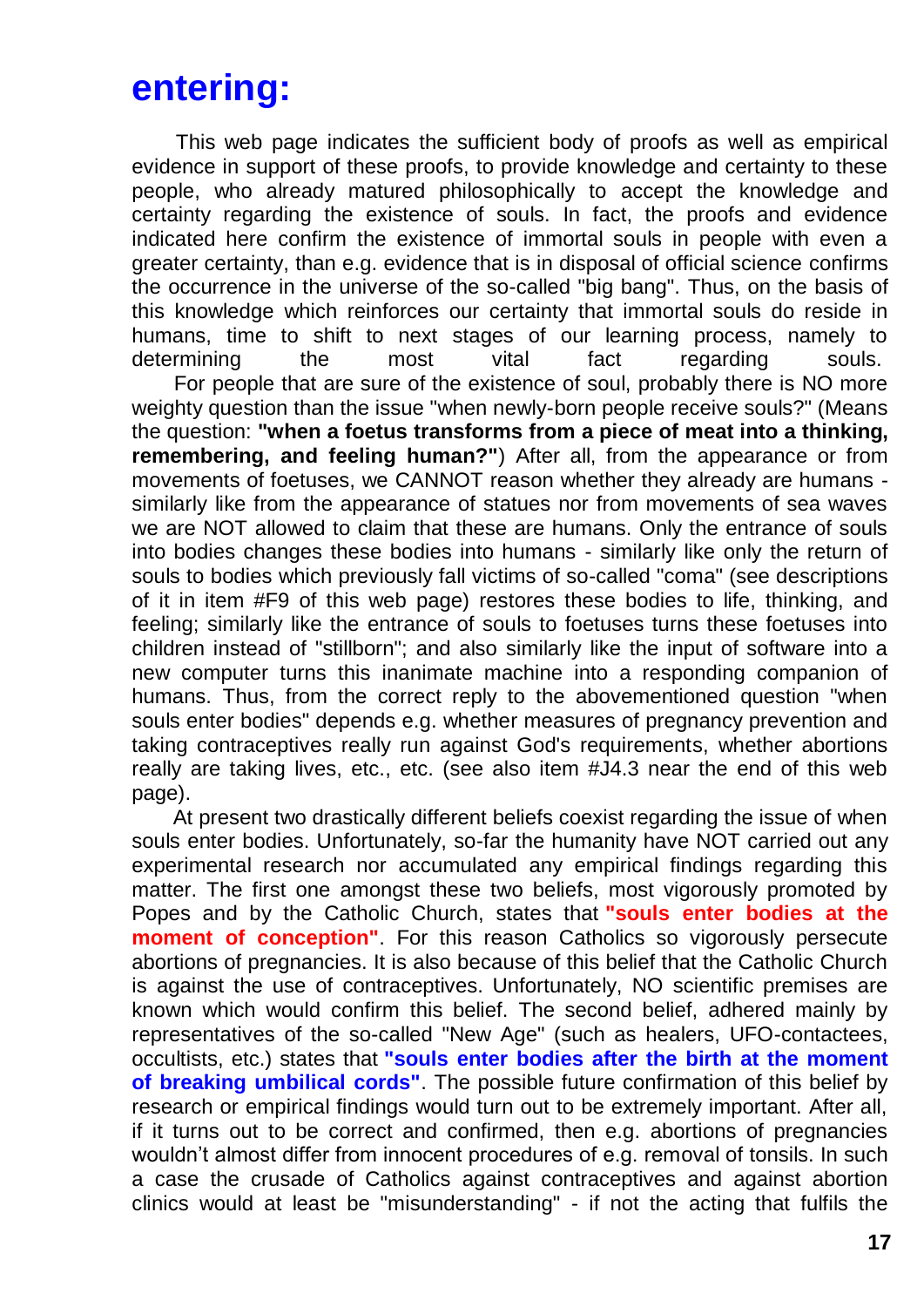On the basis of many theoretical analyses, the **[philosophy of totalizm](http://tornado.zxq.net/totalizm.htm)** takes the stand, that true and correct is the belief (2) that "souls enter bodies after the birth and at the moment of breaking umbilical cords". This is because the taking just such a stand is justified by a number of findings of the philosophy of totalizm. For example, these findings of totalizm include, amongst others, several so-called "premises" identified and described by totalizm, all of which suggest the correctness of just this belief number (2). (These "premises" are simply such findings of totalizm from which one can deduce indirectly that "souls enter bodies only after the birth and at the moment of breaking umbilical cords" - i.e. one can deduce in a similar manner to detectives and lawyers deducing about specific event just on the basis of so-called "circumstantial evidence".) In addition, each one amongst these "premises" negates the correctness of belief (1) that "souls enter bodies at the moment of conception". Here is a list of most important amongst such "premises" identified and described only by the philosophy of totalizm:

**1. The Bible completely disregards the indication of the moment when souls enter bodies.** This is the most important premise. After all, the content of**[Bible](http://tornado.zxq.net/bible.htm)** contains a detailed list of God's requirements that apply to every human activity. So if souls entered bodies at the moment of conception, than this fact would be very vital and would be emphasized in the content of Bible. In addition, the Bible disregards also the taking stand regarding contraceptives and abortion of unwanted pregnancies. Thus, most clearly these matters are for God rather insignificant - such a situation can occur only if souls actually enter bodies at the moment of breaking umbilical cords. **2. UFOnauts teach people how to prevent unwanted pregnancies.** This

is another vital premise. After all, according to findings of the **[philosophy of](http://tornado.zxq.net/totalizm.htm)  [totalizm](http://tornado.zxq.net/totalizm.htm)** "UFOnauts are temporary 'simulations' of God" (e.g. see item #M3 on the web page **[day26.htm](http://tornado.zxq.net/day26.htm)**). So if "simulations" of God Himself teach people how to prevent unwanted pregnancies, then this suggests that for God the fact of prevention or abortion of pregnancies is rather an insignificant matter. This in turn may take place only if souls really enter bodies at the moment of breaking umbilical cords. By the way, an example of a lesson from UFOnauts how to prevent unwanted pregnancies is provided, amongst others, in the report from abduction of "Miss Nosbocaj" to a UFO deck - this report is provided in "chapter UB" from volume 16 of my newest **[monograph \[1/5e\]](http://tornado.zxq.net/text_1_5.htm)** and also in "appendix Z" from my **[monograph \[2e\]](http://tornado.zxq.net/text_2e.htm)**.

**3. The interconnection of foetuses and mothers' bodies during the time when these bodies are united with umbilical cords.** In turn, this interconnection causes that in the biological sense the foetuses still then are parts of bodies of mothers, in the same manner as parts of bodies of mothers are e.g. all growths on their skin and organs, their nails, or their hair. In turn, by being parts of mothers' bodies, foetuses CANNOT have separate souls. After all, two souls residing in a single body means a "possession". So the soul of a child sometime could "fight" with the soul of the mother for the prevalence over her body, and the child could need the intervention of e.g. an "exorcist". Even in best scenario a pregnant woman carrying such a child with own soul could display socalled  $\blacksquare$   $\blacksquare$  double  $\blacksquare$  personality".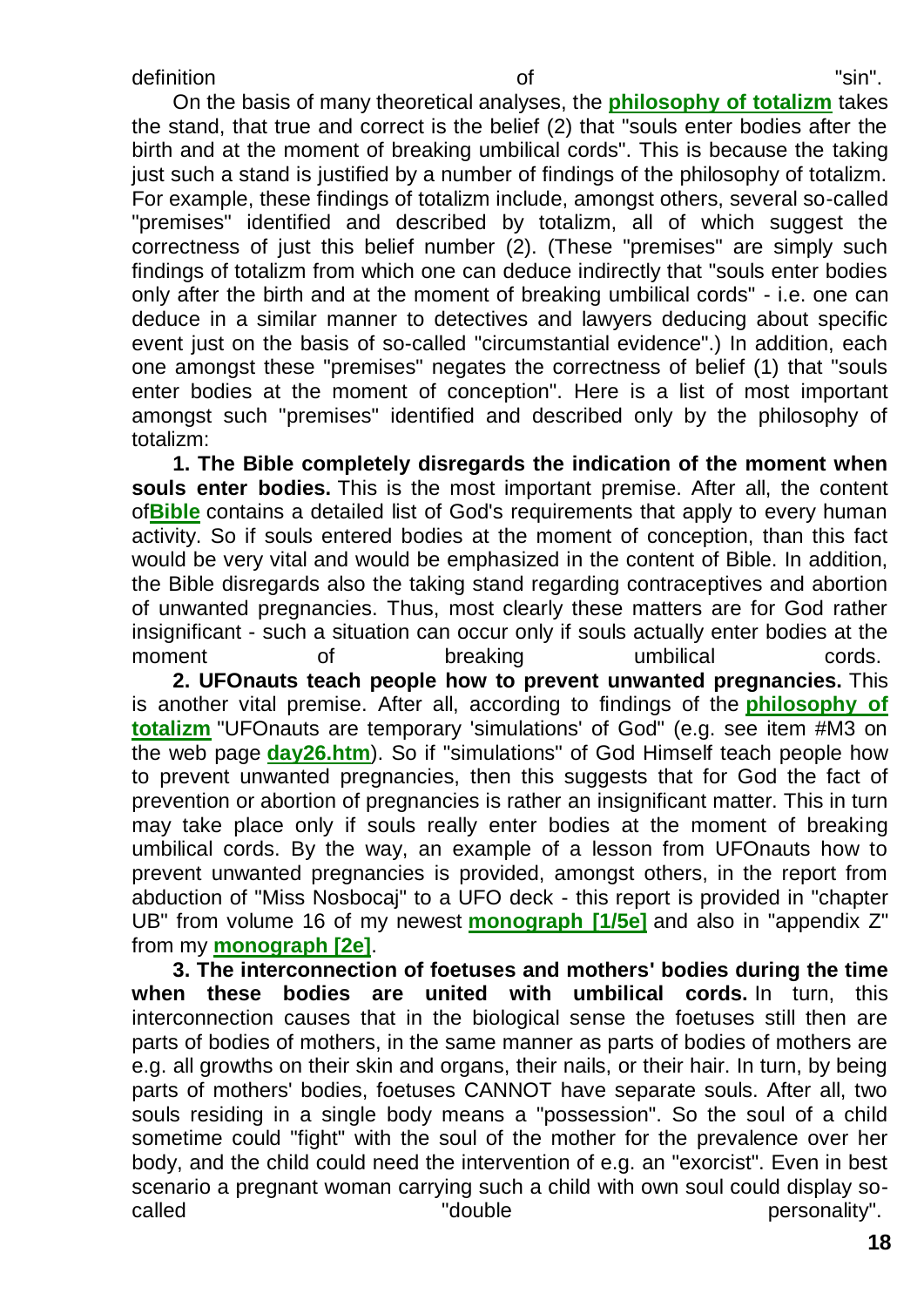**4. The foetus that has own soul could choose the life and role of a parasite.** After all, souls have so-called "free will" and can choose what they do next. So the soul of child could e.g. feel so good in the role of a foetus, that it would refuse to be born and would extend its existence as a kind of parasite. Thus, it would need to be removed by force. Such "second" souls residing in someone's body are even described in the Bible as parasites ("demons") which Jesus and His Apostles removed by force from bodies that they possessed.

**5. Abortions which do not run against commands of someone's conscience, do NOT cause undesirable side effects.** As we know, all highly immoral acts, e.g. murders, harming someone, cheating, etc., leave various undesirable side effects in the form of psychological problems in guilty people. After all, according to what is explained in subsection JD11.8 from volume 7 of my newest **[monograph \[1/5\]](http://tornado.zxq.net/text_1_5.htm)**, "side effects" are kinds of "shades" that originate from the deviation of given actions from the direction that runs exactly uphill in the "moral field". (The more immoral a given action is, the greater this "shade" is, and thus the greater are "side effects".) On the other hand, abortions do NOT seem to leave such side effects - similarly as these are NOT formed by e.g. removals of tonsils. For an example of research on this subject, see the article "No mental health fallout from abortions, study finds" from page B2 of New Zealand newspaper **[The Dominion Post](http://www.dompost.co.nz/)**, issue dated on Friday, January 28, 2011. This article confirms, that after abortions women do NOT experience attacks of depressions nor post-traumatic stress disorders, which are typical consequences of all highly immoral actions - e.g. killings. This in turn confirms, that abortions do NOT take lives because souls are NOT present yet in foetuses.

While explaining the above I feel also compelled to add here that **the lack of "side effects" is conditional - i.e. it appears only in people who do NOT receive "orders of conscience" in the matter of a given abortion**. The point is that our organ of "conscience" can be described as a kind of "two-way (hot) telephone line which links minds of people directly with the mind of God" - as this is explained quite comprehensively subsections I4.1.2 (see #6 in there) and JA10 from volumes correspondingly 5 and 6 of **[monograph \[1/5\]](http://tornado.zxq.net/text_1_5.htm)**. In turn, as it is reported e.g. in item #A2.2 from the web page named **[totalizm.htm](http://tornado.zxq.net/totalizm.htm)**, in His interactions with humans God is applying a number of principles and methods which make the matter of "side effects" significantly more complicated. For example, in abovementioned item #A2.2 I described a principle of God's acting, stating that **"every intellect (e.g. every individual person, every community, every scientific discipline, every religion, etc.) is always provided with unique to the beliefs of that intellect confirmations of consequences in whatever this intellect deeply believes and on the basis of whatever this intellect undertakes its actions"**. In turn this principle causes that if someone was pre-programmed e.g. by his or her religion, to believe deeply that "abortions" are bad, then God provides this person also with evidence in the confirmation of that belief, while such evidence is going to be reflected, amongst others, in the expressions of its organ of "conscience". As the result, such a deeply believing person will be experiencing various psychological "side effects" of abortions. Thus, from this belief originates e.g. the phenomenon frequently described as the "post-abortion syndrome". But that this syndrome is a consequence of beliefs of given people, not the consequence of the presence of souls in bodies of children,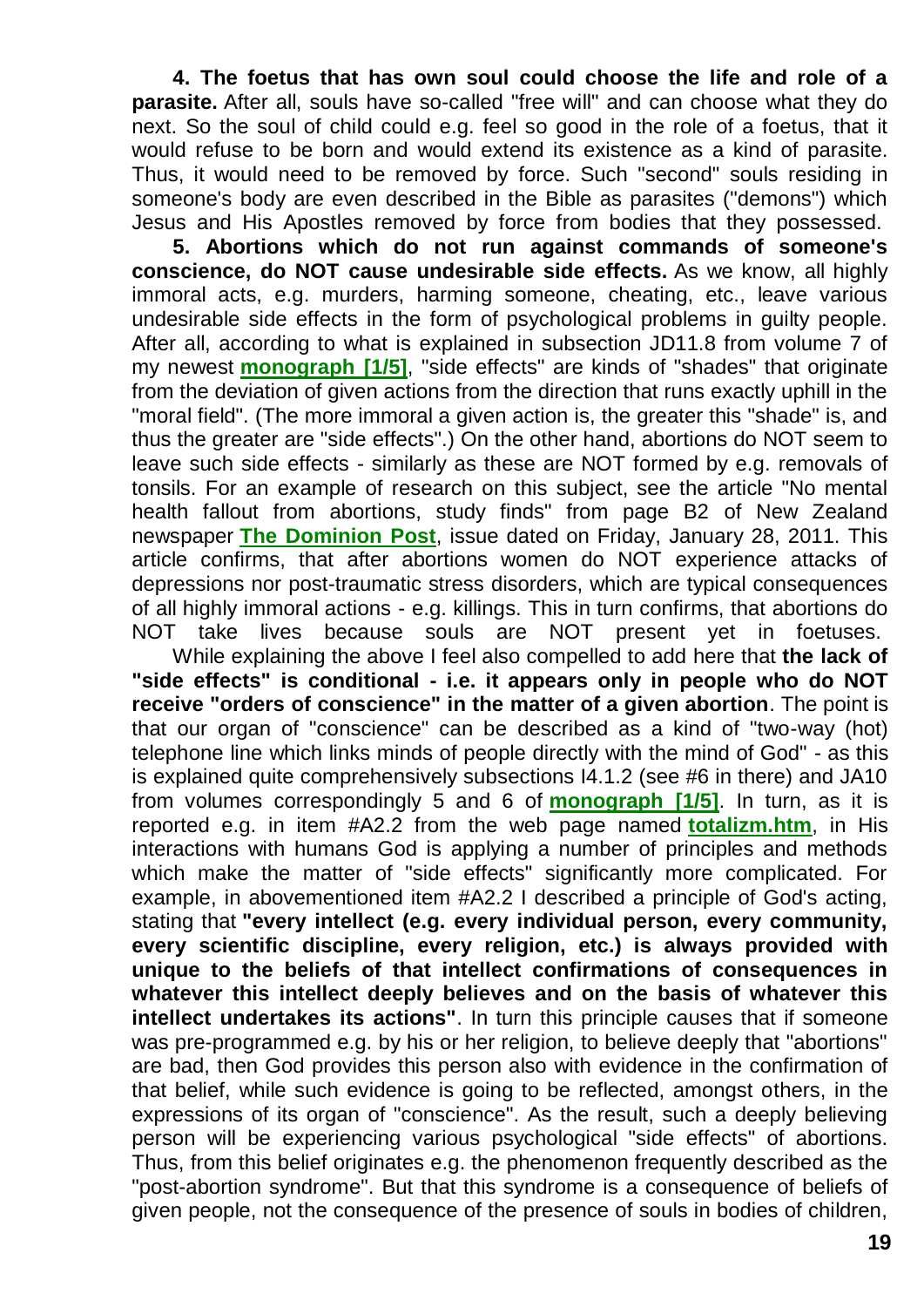signifies, amongst others, the fact that this syndrome affects also by-standing people, e.g. doctors, fathers, members of further family, etc. Other consequence of the "fulfilling by organs of conscience functions of two-way telephone links with God" results from the fact that God knows the future of every person. Thus, if God knows that e.g. in the future that person is NOT going to have children for some reasons (e.g. because of an accident, illness, inability to find appropriate partner, etc.) then God warns that person against abortion through the organ of conscience. Thus, having in mind functions performed by the organ of conscience, totalizm recommends as follows: **"in spite that totalizm relies on premises which confirm that souls enter bodies after the birth at the moment of breaking the umbilical cord, and thus which confirm that abortions do not differ much from e.g. removal of tonsils, still if someone's organ of conscience orders to NOT abort a pregnancy, then this order should be obeyed unconditionally and the abortion should be abandoned"**. After all, the **[philosophy of totalizm](http://tornado.zxq.net/totalizm.htm)** recognises the "orders of conscience" as the most important indicators of morally correct behaviours in our lives. According to totalizm, orders of conscience never should be ignored nor silenced, but must be listen to and placed above knowledge, logics, laws, policies, interests, income, plans, needs, etc. After all, the "voice of conscience" is the "voice of God Himself".

**6. The moment of breaking the umbilical cord after the birth is also the moment of symbolic "breathing" the life and first breath into the child's body.** In turn to this first "breath" all religions of the world refer as to the manner of acquiring the soul by body - e.g. see words "God's own spirit made me, and the Almighty's own breath proceeded to bring me to life" (Bible, "Book of Job" 33:4) discussed in item #D2 of this web page. See also descriptions of "breathing" souls to bodies in other religions of the world presented in items #D1 and #D3 from a separate web page named **[newzealand\\_visit.htm](http://tornado.zxq.net/newzealand_visit.htm)** and in item #C6 from the separate web page named **[prawda\\_uk.htm](http://tornado.zxq.net/prawda_uk.htm)**. Explaining this in other words, in spite that the Bible (and an array of various religions of the world) could use many different descriptions to explain the manner in which souls are entering bodies, all these religions use the expression "breathing" which refers simultaneously to the first breath being taken. From this can be deduced, that the reason for use of just this expression is that both these processes, i.e. entering the soul and taking the first breath, take place simultaneously.

**7. God always implements this course of events which maximises scope and efficiency of His control.** The decision when souls enter bodies took God. But if we analyse what principle God uses when He decides which one amongst many possible versions of a given process should be implemented, then it turns out that God always chooses the course which provides Him with maximal control. In turn this principle requires that souls enter bodies only after the birth. This is because only then the entering of souls gives to God the maximal control over what is happening. If souls would enter e.g. at the moment of conception, then mothers and these souls (i.e. not God) would have the maximal control over what, and how, is happening. In turn God would be forced to control everything only indirectly, e.g. through controlling the "program of life and fate" in mothers. Therefore, when God designed the process of entering souls into bodies, for sure He so pre-programmed this process that it gave Him the maximal control over the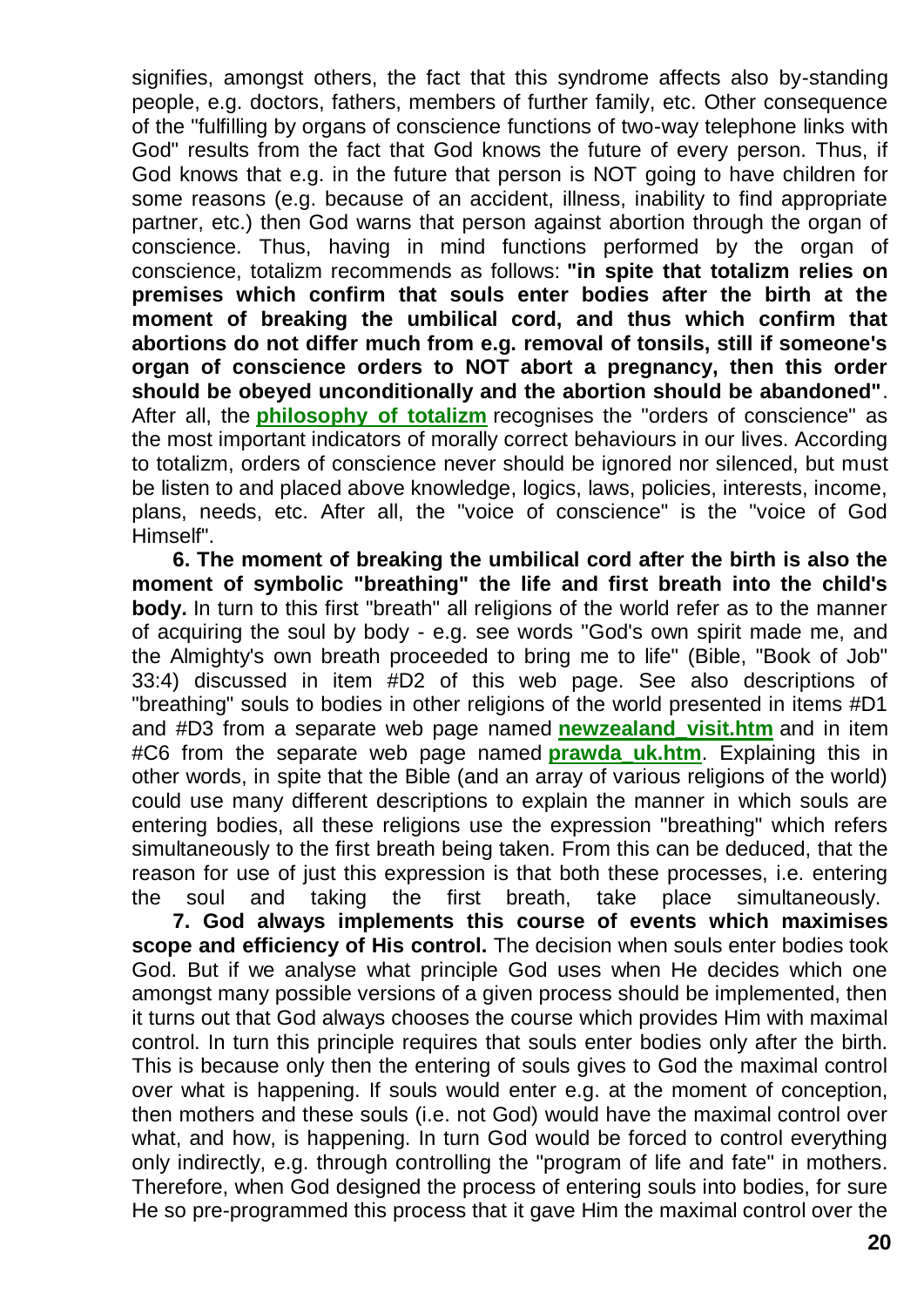entire course of not only it, but also all related phenomena. In turn this maximisation of control God could accomplish only when the entering of souls takes place at the moment of breaking umbilical cords. \* \* \*

In addition to the above so-called "premises", the philosophy of totalizm identified and described also conclusive and undeniable "evidence" which in a direct way proves the same fact that "souls enter bodies only after the birth and at the moment of breaking umbilical cords". Let us now familiarise ourselves with this this direct evidence:

**8. Having just a single soul by people whose bodies originate from merging together as many as two eggs that are already conceived.** On the Earth at least tens of people live and act normally, while their bodies originate from merging together as many as two different eggs that were already conceived. It means, that after the conception, twins supposed to be born with mutually different genetics. But for some reasons these twins later merged into single persons. Such people are identifiable because in various parts of their bodies they have two sets of completely different DNA. To medical sciences extraordinary DNA such people is known as **["Chimera DNA"](http://www.google.com/search?hl=en&source=hp&q=chimera+dna&btnG=Google+Search&aq=f&aqi=&aql=&oq=)**. In New Zealand to the presentation of extraordinary DNA of such people was even devoted a part of American documentary television series **[1#C6]** entitled "Weird or What?" broadcasted in New Zealand on Monday, 31 January 2011 at 7:30 pm to 8:30 pm on channel 3 TVNZ. (This part of the serial probably still can be downloaded for viewing "on demand" from the internet web page of that channel accessible at the address **[www.tv3.co.nz](http://www.tv3.co.nz/)**.) So if souls entered bodies at the moment of conception, then such people, whose bodies represent merged two already conceived eggs, **would [need to have two souls inside](http://www.google.com/search?hl=en&q=chimera+dna+two+souls&btnG=Search&aq=f&aqi=&aql=&oq=)**. This in turn would be visible on the outside. For example, all such people would display the socalled **["double personalities"](http://www.google.com/search?hl=en&q=chimera+dna+double+personality&btnG=Search&aq=f&aqi=&aql=&oq=)** described in item #F4 of this web page. But because such people are equally "normal" as is every other inhabitant of the Earth, their existence and "normality" definitively excludes the possibility (1) that "souls enter bodies at the moment of conception".

**The excluding of possibility (1) that "souls enter bodies at the moment of conception", which results from the existence of people originating from merging two conceived eggs, has the value of a scientific proof.** In fact, the certainty of that exclusion is so undeniable, that on the base of it can be developed a **"formal scientific proof for the entering souls to bodies only after the birth and at the moment of breaking umbilical cords"** - similar to the proof presented in item #G2 of this web page. Only that the development of such a proof requires laborious "fine tuning" of several its further vital details, thus still is to take a significant time (after these details are fine tuned, the proof will be published in subsection JD12.5.1 from volume 7 of monograph [1/5]). After all, such a formal proof requires also proving that the process of entering souls into bodies would disturb the continuity of the process of the growth of body - if it is carried out before the birth of a child, and thus it must wait until after the birth and to the moment of breaking the umbilical cord. Fortunately, blueprints for such fine tuning of this proof provides to us the branch of Computer Sciences called the "Software Engineering" - in which I used to be University Professor. This branch confirms that "initiation of a depending process before finishing other process on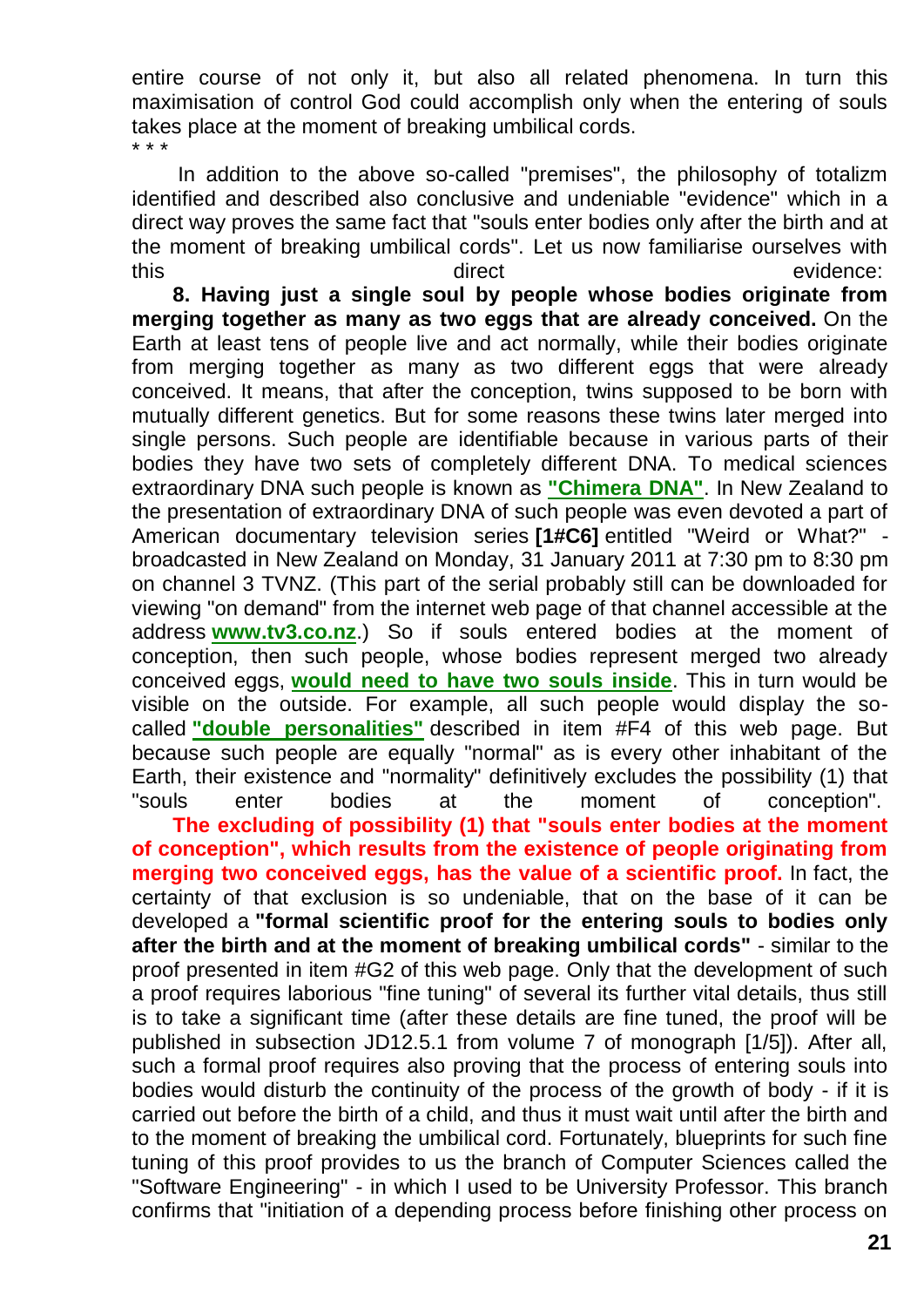which it depends, causes the undesirable disturbing and deviations in both these processes". Translating the above into normal language, God would NOT send souls to bodies in the process of development of these bodies, because this would introduce undesirable disturbances to both processes, i.e. to the process of physical development of bodies, as well as to the processes of entering souls into bodies. \* \* \*

The unambiguous confirmation as to whether "souls enter bodies at the moment of breaking umbilical cords", can also be accomplished with experimental research and with empirical findings. After all, the entering of souls into bodies must cause the manifestations of a number of phenomena that can be detected and registered with present instruments. An example of these can be an equivalent of "Death Flash" described in item #E2 of this web page, only that appearing at the moment of entrance (instead of exit) of the soul. In turn the present science - additionally supported with findings of the **[Concept of Dipolar](http://tornado.zxq.net/dipolar_gravity.htm)  [Gravity](http://tornado.zxq.net/dipolar_gravity.htm)** which clarifies the entire subject of other world, is already able to detect and to measure such phenomena with the existing apparatuses. In addition, while it is difficult to establish an exact moment of conception to carry out the required research, if "souls really enter bodies at the moment of breaking the umbilical cords" then the precise moment when it happens is clearly defined and exactly known. Thus, appropriately motivated scientists are able to complete such research without greater difficulties. Unfortunately, the problem is that in present world of atheistic scientists, NO-ONE may want to carry out such research. After all, this kind of research runs against the "official philosophy" of present atheistic science. This in turn causes, that a courageous researcher who would undertake it, would also bring on his or her head the entire fury and revenge of the official science - similarly as I brought this fury and revenge on myself with my own research. So it looks that until the time when the humanity develops a separate path for the "totaliztic science" which is to compete with the extension of the present atheistic science, such research will NOT be officially carried out. However, if someone wishes to carry them out privately and in secrecy, then he or she can count on my full cooperation and the required scientific advice.

Taking under consideration all facts and logical deductions presented in this item, the **[philosophy of totalizm](http://tornado.zxq.net/totalizm.htm)** recommends to all people who already practice totalizm, that they (1) acted at the present state of our knowledge in the manner as one should act when is certain that "souls enter bodies at the moment of breaking umbilical cords", while simultaneously they (2) seek further empirical, religious, logical, or theoretical confirmations for reinforcing this certainty, and that they (3) inform me if they encounter somewhere any further such confirmations.

The problem of determining an exact moment when souls enter bodies is discussed also in subsection JD12.5 from volume 7 of my newest **[monograph](http://tornado.zxq.net/text_1_5.htm)  [\[1/5\]](http://tornado.zxq.net/text_1_5.htm)**.

#### **Part #D: The religious evidence for the**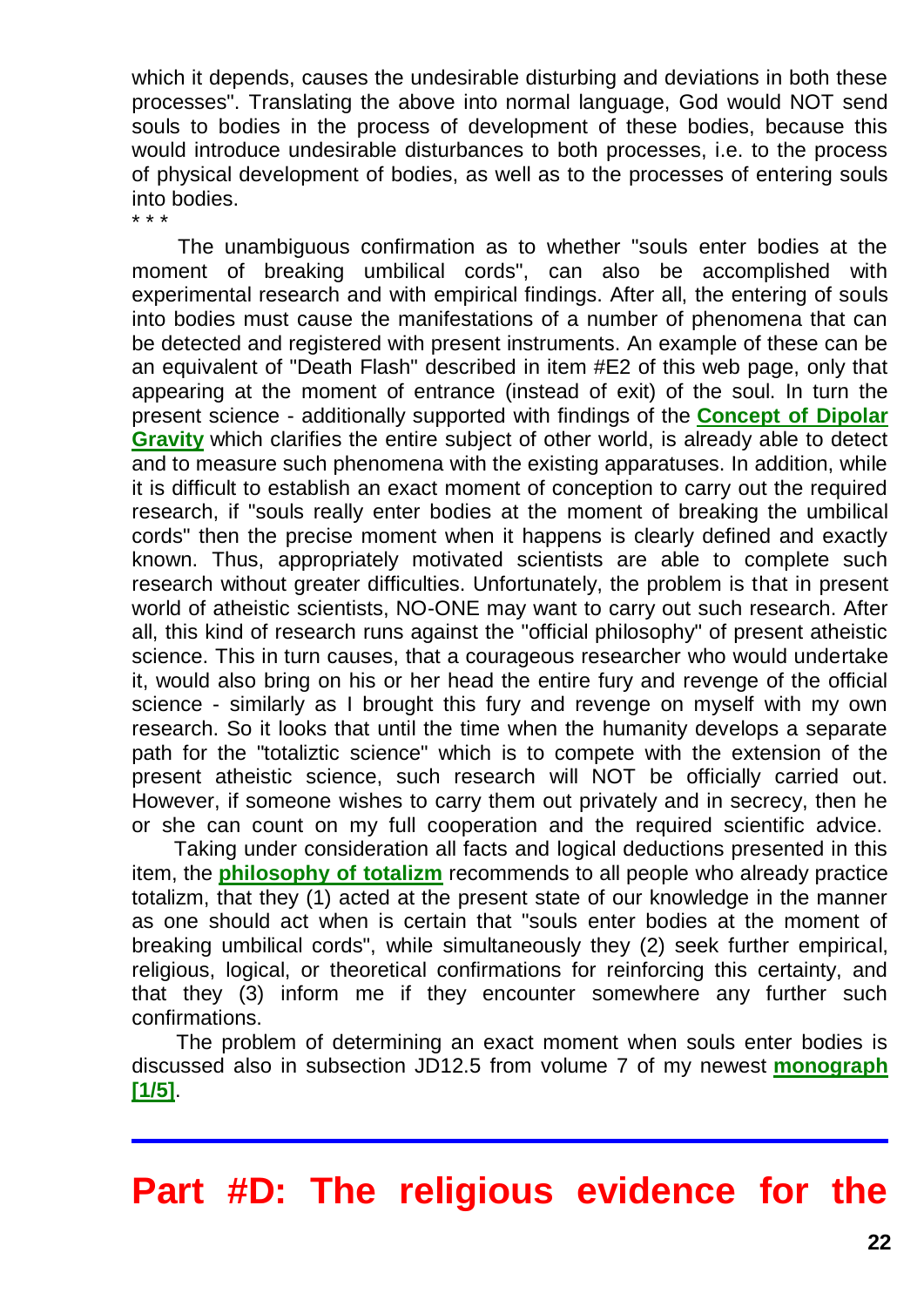#### **existence of immortal human souls:**

# **#D1. Beware of religious terminology, because it originates from ancient times and thus it traditionally is highly ambiguous, as well as it is different for almost every religion and keeps changing with the elapse of time:**

In order to be able to discuss in this part of the web page about religious evidence for the existence of "souls", we first need to define how exactly religions named this particular component of the human beings which here is called "souls". As it turns out, there is a serious problem with this name. The reason is that religions change the terminology that they use with the elapse of time. Furthermore, the religious terminology changes also from one religion to another. For example, in present Catholic church "souls" are typically called "souls". Also in newest translations of the **[Bible](http://tornado.zxq.net/bible.htm)** gradually the name "soul" is being introduced for example in translations of the Bible which in references are usually marked with the symbol **(NIV)** - from the "New International Version". But in older translations of the **[Bible](http://tornado.zxq.net/bible.htm)** (i.e. in older translations of the holy book authorised by **[God](http://tornado.zxq.net/god.htm)**), "soul" is called with different names, for example with the expression "life-giving breath" or "spirit". (As an example of the use in the Bible such name as "life-giving breath" but in the understanding of "soul" from this web page, see the version **[1#D1]** of the English Bible of 1984, published under the title "Good News Bible" by Thomas Nelson Publishers, New York, 1984. In that version, "Genesis" 2:7, states, quote: "Then the Lord God took some soil from the ground and formed a man out of it; he breathed life-giving breath into his nostrils and the man began to live." In turn an example of the use of word "spirit" in the understanding of "soul" from this web page, is contained in the version **[2#D1]** of the Bible entitled "New World Translation of the Holy Scriptures" (Watchtower Bible and Tract Society of New York, Inc., 1984, 2006 printing) - see in there "Genesis" 6:3, quote: "My spirit shall not act toward man indefinitely in that he is also flesh. Accordingly his days shall amount to a hundred and twenty years.")

The confusion to-date regarding the use of the word "soul" for naming that component of people which by the **[Concept of Dipolar Gravity](http://tornado.zxq.net/dipolar_gravity.htm)**, and by the present everyday language, is called "soul", results from the fact that still around 100 years ago by the term "soul" people used in understanding of an entire person - means in understanding of all three components of man combined together. In old times the word "soul" was used as a "human synonym" to words "creation" "living creature", or "being". Even until today in some situations the word "soul" is still used in the understanding of an "entire man". For example, in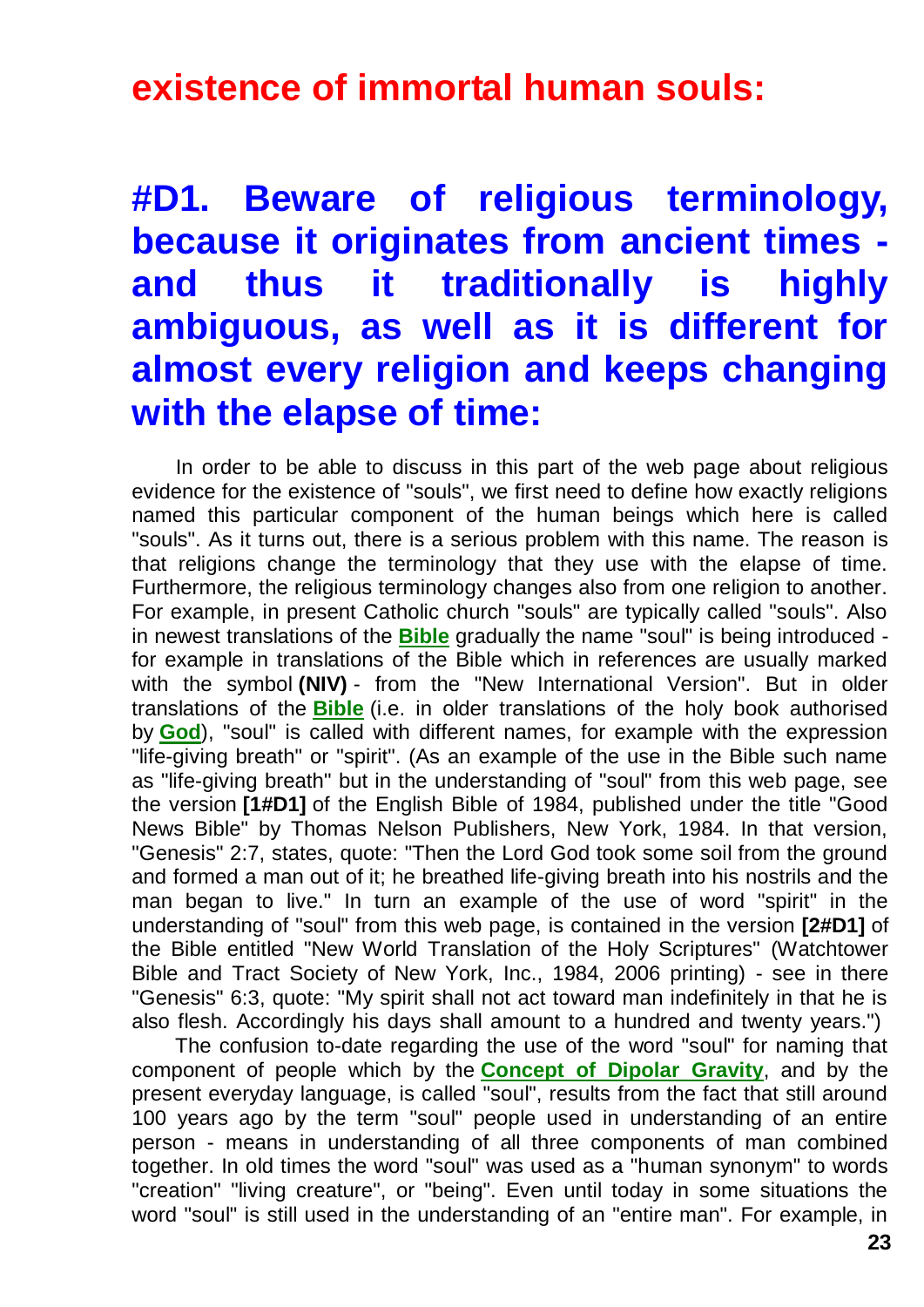passenger airplanes frequently even today is asked the question "how many souls you have on board" in understanding "how many entire living people your airplane just carries". In turn in so-called "Morse's code" the broadcasting of the signal "SOS" meaning "Save Our Souls" - still does NOT request a priest to salve souls, but a request for salvation of lives of entire living people. Only in newest times this word "soul" started to be used in the present understanding, means as an invisible and immortal component of man, which is clearly separable from "body" of that man. Such present understanding of the word "soul" was adopted by the **[Concept of Dipolar Gravity](http://tornado.zxq.net/dipolar_gravity.htm)**. Thus in just such understanding the word "soul" is used on this web page, as well as in all other publications by the author of this the this web web page. For the above reasons, the name under which a given religion or a given

religious item of evidence refers to the "soul", always needs to be established individually for each case, through a thorough analysis of this religion or this religious item of evidence.

# **#D2. Are verses provided in the [Bible](http://tornado.zxq.net/bible.htm) really referring to the same soul as does the [Concept of Dipolar Gravity:](http://tornado.zxq.net/dipolar_gravity.htm)**

The commonly known **[Bible](http://tornado.zxq.net/bible.htm)** in reality is a single huge religious document authorised by God Himself, which continually confirms that soul does exist. In the Bible references to the souls are present practically on almost every page. For example, only in the Biblical so-called "Old Testament" there are 755 references to the entity which in the everyday life and in the Concept of Dipolar Gravity is called the "soul". Unfortunately, these references use the archaic language and rather loosely defined terminology. Therefore, before we consider what the Bible states about the human soul, we first need to determine whether the Bible in fact refers under various names to exactly the same soul which the **[Concept of](http://tornado.zxq.net/dipolar_gravity.htm)  [Dipolar Gravity](http://tornado.zxq.net/dipolar_gravity.htm)** described and defined in items #C1 and #C2 above.

In order to determine whether both the Bible and the **[Concept of Dipolar](http://tornado.zxq.net/dipolar_gravity.htm)  [Gravity](http://tornado.zxq.net/dipolar_gravity.htm)** describe exactly the same human soul, only that the Bible uses an ancient terminology and ideas, while the Concept of Dipolar Gravity uses already modern scientific terminology, let us analyse exactly attributes of Biblical soul. As examples of verses that describe the Biblical soul let us consider the verses already indicated in the previous item #D1 of this web page, namely verses from the Biblical "Genesis" 2:7, quote: "Then the Lord God took some soil from the ground and formed a man out of it; he breathed life-giving breath into his nostrils and the man began to live."; and from the Biblical "Genesis" 6:3, quote: "My spirit shall not act toward man indefinitely in that he is also flesh. Accordingly his days shall amount to a hundred and twenty years." If we analyse the above verses, then the first attribute of the Biblical soul (described above under names of the "life-giving breath" and "spirit") which immediately hits our eyes is that this soul is something that can be "breathed in"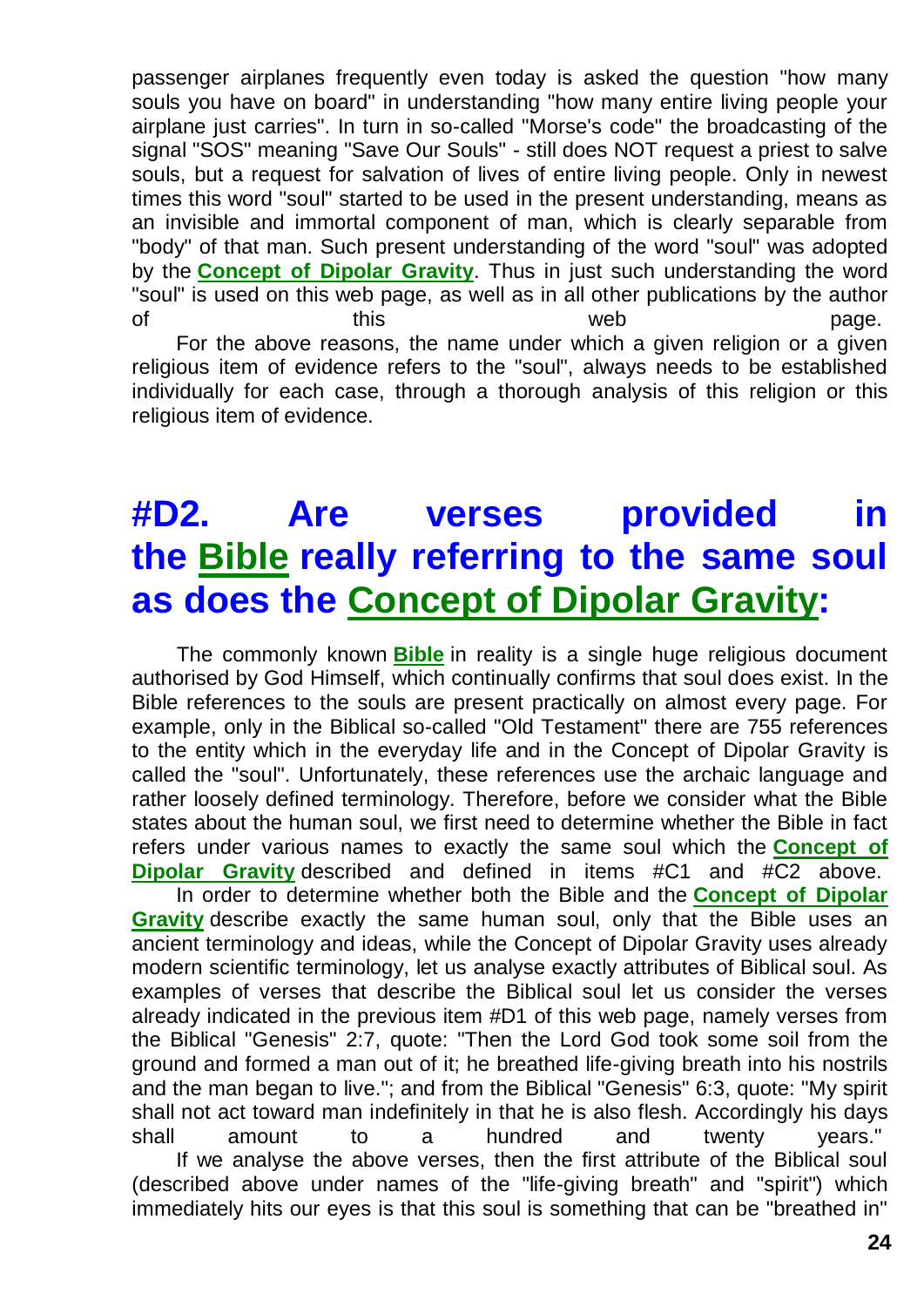(means "uploaded") and that changes its location - e.g. it leaves body after finishing physical life. These attributes of the Biblical soul perfectly match attributes of the "natural program" which, according to the definition of the Concept of Dipolar Gravity, our soul is. Simultaneously this Biblical soul cannot be confused with two other components of the human being, i.e. "body" nor "spirit", as these two other components cannot be "breathed in" or "uploaded" like we do it with programs. (It is worth to emphasize that this attribute that the **soul can be "breathed in" to the body like present computer programs are "uploaded" to memories of computers**, was coded in several different places of the Bible - for other example of it, see also [2#D1] version of "Job" 33:4, quote: "God's own spirit made me, and the Almighty's own breath proceeded to bring me to life".)

Another characteristics of the Biblical soul which stems from the verses of the Bible analysed here, is that after being "uploaded" to the human body this **soul is the carrier of life and the holder of information about the length of life of a given person**. This again corresponds to the definition of the "soul" from the Concept of Dipolar Gravity. After all, according to findings of this concept, one amongst most vital programs that are components of souls of every living creature is the so-called "program of life and fate". It is that program which contains descriptions of the entire life and fate of a given living creature during its passage through time in our "physical world" - see descriptions of this "program of live and fate" provided in items #C1, #C2 and #D1 of the web page **[immortality.htm](http://tornado.zxq.net/immortality.htm)**. It is because we have inside of us such a "program of life and fate", that after each reaching an old age we can shift back in time to years of our youth and thus extend infinitively the length of our lives - for details see the totaliztic web page **[timevehicle.htm](http://tornado.zxq.net/timevehicle.htm)**. Of course, independently from verses discussed above, there are further verses of the Bible which reveal other areas in which the Biblical descriptions of "souls" agree precisely with the definitions of the souls formulated by

#D4 from this web page. The above analyses reveal that verses of the Bible use the expressions "lifegiving breath" and "spirit" in the exact understanding of the entity called "soul" from this web page. Therefore, after being translated on the present scientific (strict) language, e.g. the above verse from the Biblical "Genesis" 2:7 states the following: "Then God arrived to the following decision: the souls which I am uploading into people cannot remain in their bodies forever; therefore the maximal length of human lives I am limiting to one hundred and twenty years."

the **[Concept of Dipolar Gravity](http://tornado.zxq.net/dipolar_gravity.htm)**. Theses further verses reader can find in item

**#D3. The value of the [Concept of Dipolar](http://tornado.zxq.net/dipolar_gravity.htm)  [Gravity](http://tornado.zxq.net/dipolar_gravity.htm) as the key that allows to understand and to decipher precisely the scientific meaning of ancient expressions**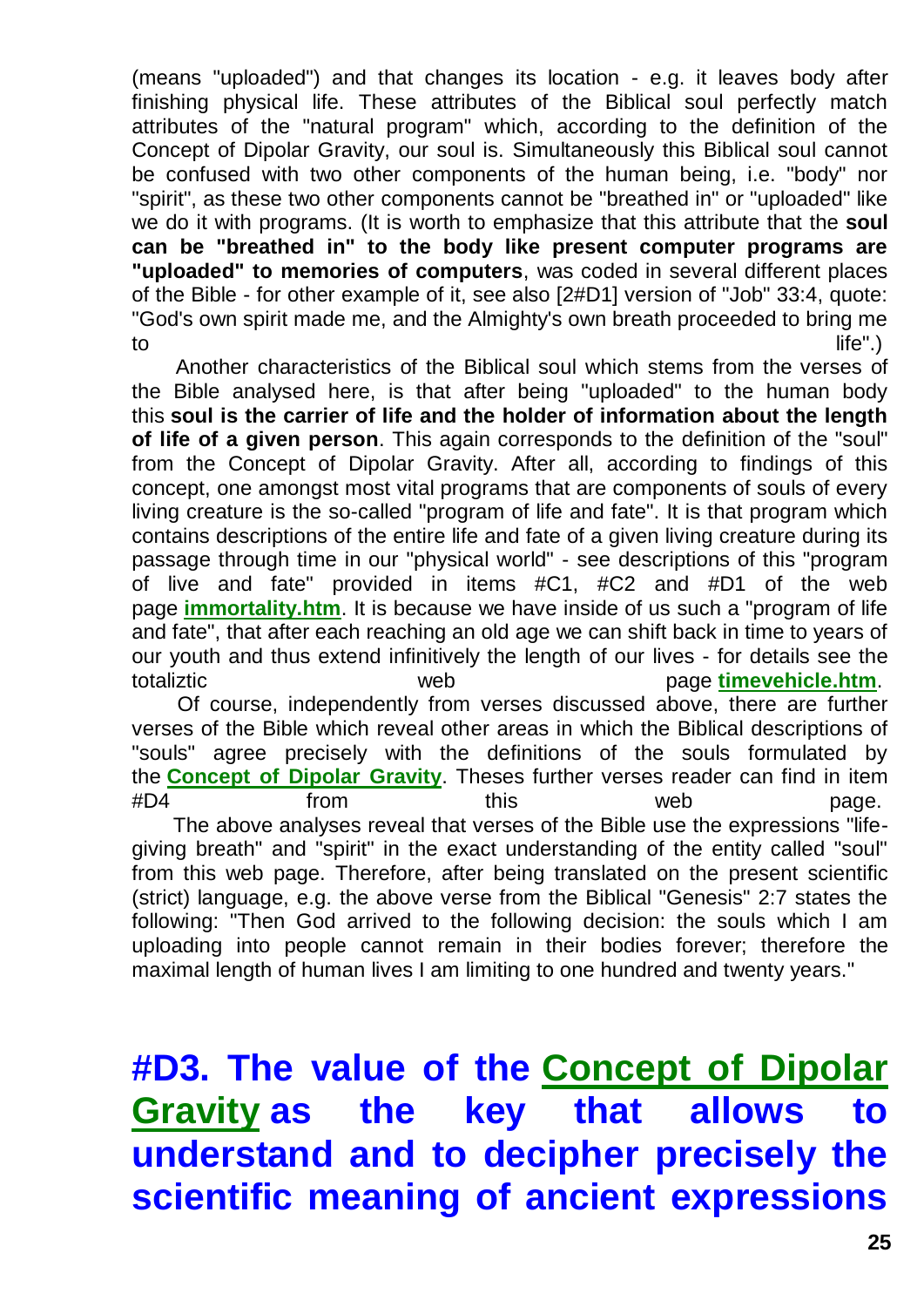# **from the [Bible:](http://tornado.zxq.net/bible.htm)**

The **[Bible](http://tornado.zxq.net/bible.htm)** is a very special kind of holy book. The body of evidence which was gathered so far on the subject of the Bible reveals that the **[Bible is the](http://tornado.zxq.net/bible.htm)  [autobiography of God Himself](http://tornado.zxq.net/bible.htm)**, only that in order to write it God used hands of people whom He especially inspired for this purpose. The summary of the body of evidence about mysteries of the Bible is presented on the separate web page named **[bible.htm](http://tornado.zxq.net/bible.htm)**. Actually even **[God](http://tornado.zxq.net/god.htm)** Himself clearly states that this holy book is His own authorship - for details of this statement see item #A1 from the abovementioned web page **bible.htm - [about mysteries of the Bible](http://tornado.zxq.net/bible.htm)  [authorised by God Himself](http://tornado.zxq.net/bible.htm)**.

In item #B2 of this web page it was explained, that in every His action God strictly obeys the so-called "canon of ambiguity". In relation to the Bible the use of this canon means, that depending on the view of the world of the person who reads the Bible, the authorship of this holy book can be interpreted on many different ways. In turn for such an interpretation to be possible, the Bible must fulfil a whole array of conditions of ambiguity. For example, the language of it must be ancient and requiring continuous interpretation, the descriptions and comparisons must be carried out from the level of people who lived on the Earth 2000 years ago, the Bible must make an impression that it hides various ambiguities (although, after a correct interpretation it always turns out that everything that the Bible states is an absolute truth), etc., etc. In turn such requirements of ambiguity cause that a normal man has difficulties with the precise understanding what the Bible really states. So in spite that there are numerous interpretations of the content of the Bible which are layered during centuries of studying it by people, these interpretations were carried out like "in blindness". This is because so-far people had no the "key" for the precise decoding and of the the Bible. However, the key to the content of the Bible was found relatively recent, because in 1985. It turned out to be the **theory of everything** called the **[Concept of Dipolar Gravity](http://tornado.zxq.net/dipolar_gravity.htm)**. This theory describes, amongst others, almost exactly the same matters that are composed into the content of the Bible. But it does this with present (highly precise) scientific language and with the use of the present state of our knowledge. Therefore, through the comparison of what on a given subject states simultaneously the Bible and this **[Concept of Dipolar](http://tornado.zxq.net/dipolar_gravity.htm)  [Gravity](http://tornado.zxq.net/dipolar_gravity.htm)**, we now are able to determine precisely what exactly **[God](http://tornado.zxq.net/god.htm)** tried to tell us with the use of given verses of the Bible.

# **#D4. The most vital information about the soul, which [God](http://tornado.zxq.net/god.htm) provided in verses of the [Bible:](http://tornado.zxq.net/bible.htm)**

Let us now carry out the review of the most vital information about the soul,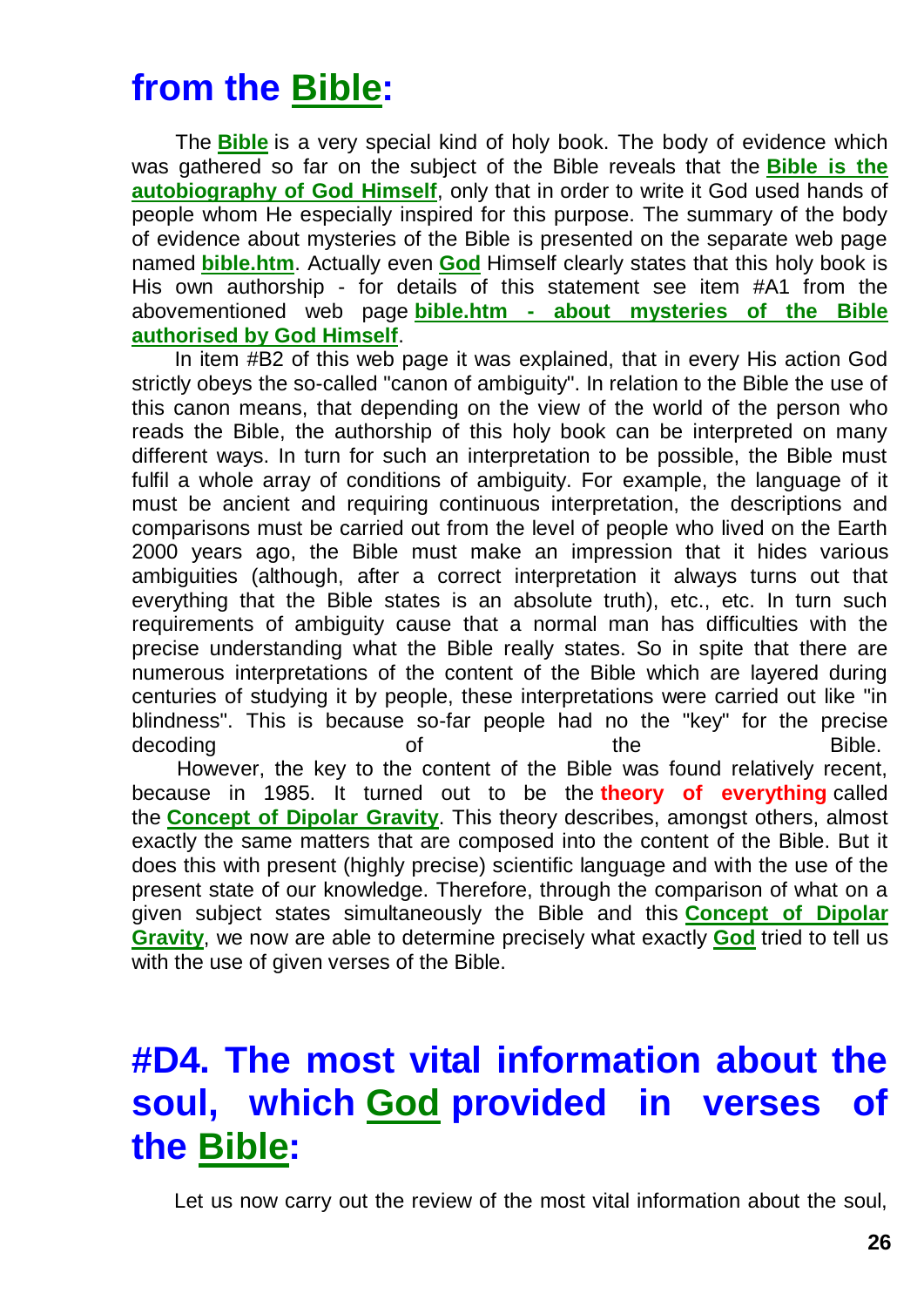told to us by God via verses of the **[Bible authorised by God Himself](http://tornado.zxq.net/bible.htm)**. We should notice, that if we compare the meaning of these verses with the statements of the **[Concept of Dipolar Gravity](http://tornado.zxq.net/dipolar_gravity.htm)**, then we discover that each one of them uses an ancient language to state exactly the same as with the present precise language of science states the Concept of Dipolar Gravity. So here are examples of verses from the Bible about the soul, which reveal to us more vital characteristics of this software component of every human:

**"Genesis" 1:20**, quote from [2#D1]: 'And God went to say: "Let the waters swarm forth a swarm of living souls and let flying creatures fly over the earth upon the face of the expanse of the heavens".' This verse states that "souls" are not only in people, but also in all other living creatures, including fish. The same states the Concept of Dipolar Gravity which informs that appropriate kinds of "registers" and "programs of life and fate" (i.e. "souls", and also "spirits") exist in practically every material object, means not only in people, but also in animals, fishes, trees, stones, buildings, cars, and even in pens and individual pieces of paper. Various empirical evidence is available in confirmation that animals do have "spirits" and "souls". An example of such evidence was shown in channel 1 of the New Zealand television (TVNZ1) on Tuesday, 7 July 2009, near the end of the programme "Close Up" broadcasted at 7:00 pm till 7:30 pm. Namely, in this program was shown the video of a half-transparent "cat of the neighbour" - the spirit of which got captured by a close-circuit camera in spite that the cat died several months earlier. (The "spirit of the cat" was shown in this program on the occasion of broadcasting also a famous image captured on that day of the "spirit of American singer Michael Jackson" in bedroom of his former "Neverland Ranch".)

**"Genesis" 35:18**, quote from [2#D1]: "And the result was that as her soul was going out (because she died) she called his name Ben-o'ni; but his father called him Benjamin." In this verse the Bible states that the soul escapes from the body at the moment of death. **"Psalms" 24:4**, quote from [2#D1]: "Anyone innocent in his hands and clean in heart, who has not carried My soul to sheer worthlessness, nor taken an oath deceitfully, ..." This verse confirms that the soul is the carrier of the "will" of every person. A similar information contains "Job" 33:20-22, quote from [2#D1]: "And his life certainly makes bread loathsome, and his own soul desirable food. His flesh wastes away from sight, and his bones that were not seen certainly grow bare. And his soul draws near to the pit, and his life to those inflicting death." It states that the soul is a seat of appetite and carrier of likes and dislikes of a given person, and also that it is the soul which defines when the life of a person comes to an end. Exactly the same, only that with the present scientific language, is stated by the Concept of Dipolar Gravity. After all this concept determined, that our software soul must be the seat of practically everything, including the memory, self-awareness, character, personality, likes and dislikes, and even the "program of life and fate" which defines our path through time and a kind of death - see item #C2 of this web page. **"James" 5:20**, quote from [2#D1]: "Know that he who turns a sinner back from the error of his way will save his soul from death and will cover a multitude of sins." This verse reveals that the soul can also be killed, if the carrier of it

follows a wrong path - that agrees with the content of explanations from items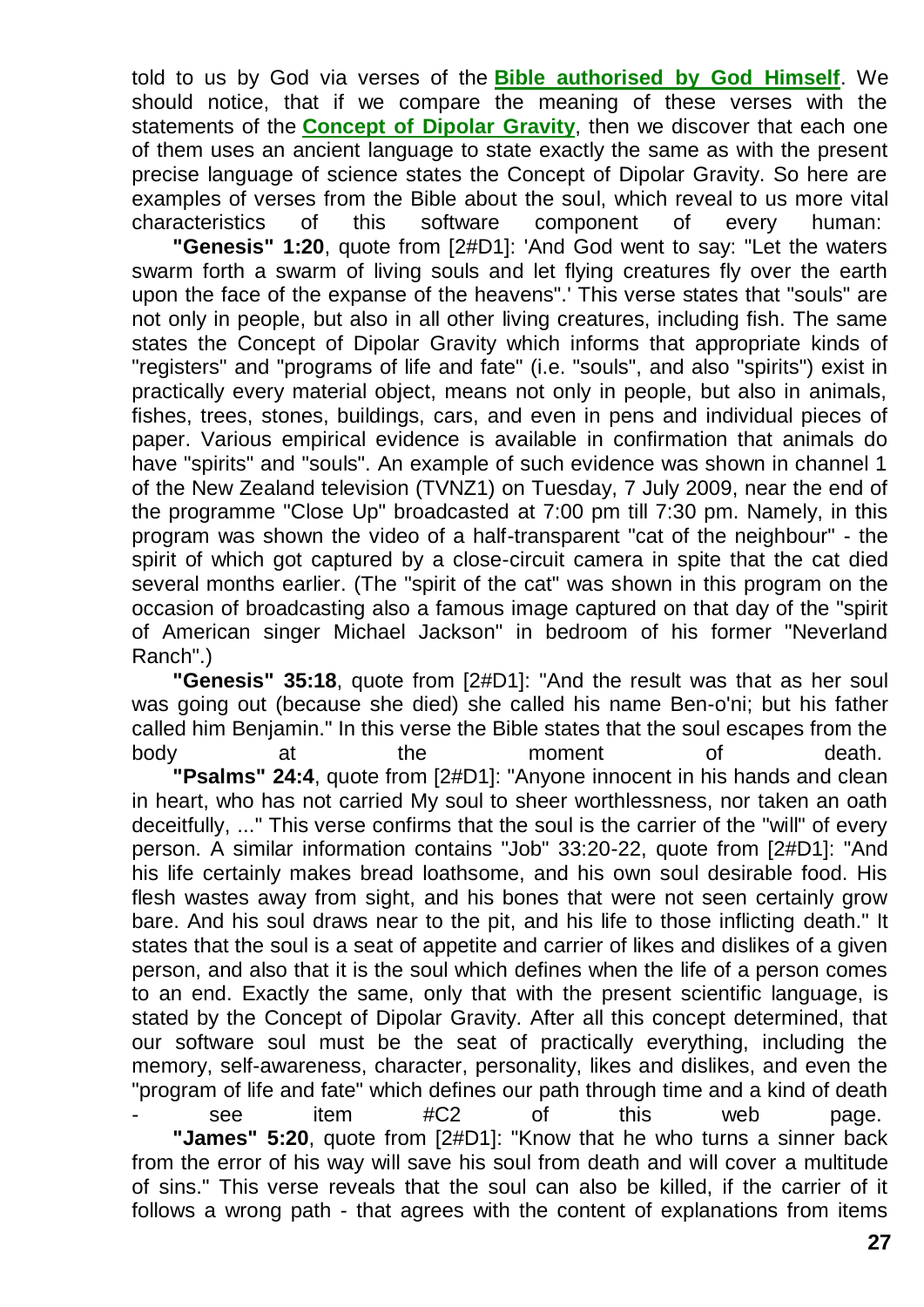#I3, #I5, and #C3 of this web page. In fact the Bible indicates a precise place in which from the order of God a "deletion" ("death") of the soul is carried out. This place is called "hell", while the description of it is contained in item #J2.2 below this web page.

**"1 Peter" 1:4**, quote from [2#D1]: "to an incorruptible and undefiled and unfading inheritance, It is reserved in the heavens for you." This verse informs that the heavens are the final destination for souls of believers. Other verses of the Bible state that the heaven is also a place which is inhabited by God Himself for examples see "Deuteronomy" 26:15, quote from [2#D1]: "Do look down from your holy dwelling, the heavens, and bless your people ...", or see "Matthew" 5:45, quote from [2#D1]: "that you may prove yourselves sons of your Father who is in the heavens, ...". Exactly the same states also the **[Concept of Dipolar](http://tornado.zxq.net/dipolar_gravity.htm)  [Gravity](http://tornado.zxq.net/dipolar_gravity.htm)**, which explains that God, as well as souls, are kinds of software programs which live in so-called "virtual world" that is contained in the memory of the intelligent "counter-matter" - see item #C1 of this web page.

**Part #E: Examples of evidence for the existence of immortal souls that is known to physical sciences, but the existence of which is ashamedly silenced by physicists:**

# **#E1. Kinds of scientific evidence presented in this part of the web page:**

Examples of evidence for the existence of souls from the area of physical sciences are these items of evidence the appearance of which, and also the link of which to the existence of souls, can be verified with methods of physical sciences.

It is worth to notice here, that for the majority of items of evidence for the existence of souls indicated in this "part #E" of the web page people previously remained unaware of the direct link of this evidence with the existence of souls. After all, this link can only be indicated and explained by the **theory of everything**called the **[Concept of Dipolar Gravity](http://tornado.zxq.net/dipolar_gravity.htm)**. Thus, without the in depth knowledge of this theory, previous researchers of souls were NOT able to either see or to explain such a link. The same, they were also unable to indicate and to explain to other people that these items of evidence in fact prove the existence of souls.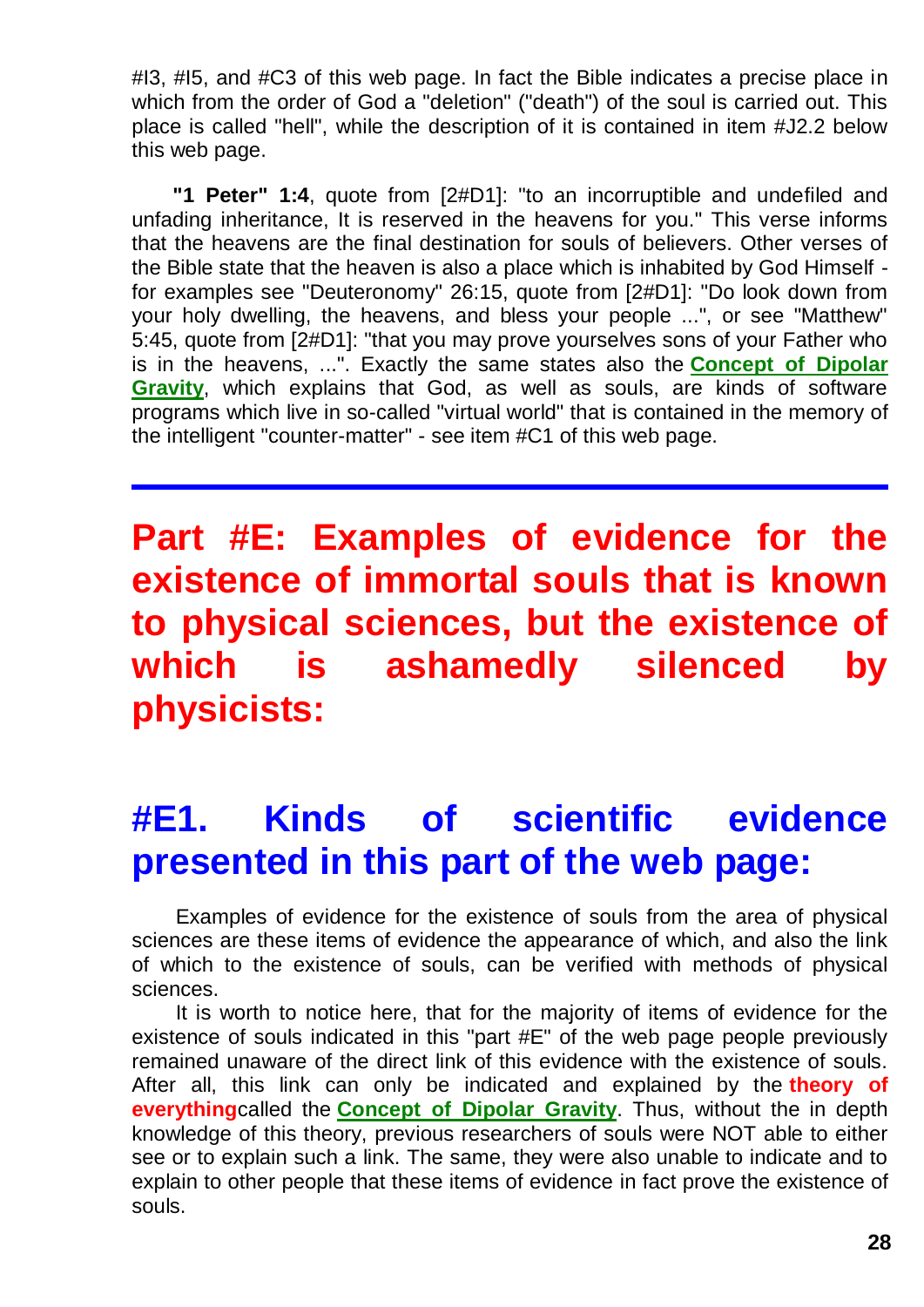In examples of physical evidence for the existence of souls, listed below, our attention is attracted by their unusual consistency and uniformity. Namely, the appearance of this evidence, and the relationship of it to the existence of souls, can be explained with exactly the same mechanisms, with the work of which the**theory of everything** called the **[Concept of Dipolar Gravity](http://tornado.zxq.net/dipolar_gravity.htm)** explains also all other phenomena and objects of the universe. In other words, the same mechanisms of operation, and the same phenomena, which for example in items #A1 and #B1 to #B7 from the web page **[evolution.htm](http://tornado.zxq.net/evolution.htm)**, are described as causing the self-evolution of God and the creation of the physical world and man, in this part of the web page are described as they form the manifestations of the existence of souls.

This consistency and uniformity of the body of evidence for the existence of souls, revealed by the **[Concept of Dipolar Gravity](http://tornado.zxq.net/dipolar_gravity.htm)**, contrasts shockingly with the fragmentation and smallness of claims of official human science about the composition of the universe and man. After all, the official human science invents own and different mechanisms and phenomena for each discipline. Moreover, these mechanisms and phenomena loose their validity outside of a given discipline. For example, the "bending of timespace" and the so-called "big bang" have applications for explaining the origins and attributes of the universe, but cannot be used e.g. in physics of elementary particles for explaining the origins and attributes of components of matter, nor can be used e.g. in biological sciences for explaining origins and attributes of humans. In turn e.g. the so-called "tunnel effect" or the "Schroedinger's cat" are used by physics of elementary particles, but cannot be applied for explaining e.g. origins and attributes of the universe, nor origins and attributes of man. In other words, the official science passes to us descriptions of operation of the universe which lack consistency and uniformity. Thus in reality every discipline of sciences introduces tools which can be used only in this discipline. In turn this lack of consistency and uniformity certifies for the erroneousness of claims of official science. After all, the entire universe and all its components must be consistent with each other. So if the explanations of the science are contradictive to the consistency and uniformity of the universe, in reality they must also be contradictive to the truth. Therefore we should NOT worry that these contradictive to the truth claims of the atheistic science declare noisily that supposedly "souls do not exist". After all, highly consistent evidence from this web page document conclusively, that in spite of these denials of atheists, immortal souls actually do exist.

#### **#E2. The so-called "Death Flash":**

The name "Death Flash" is assigned to a powerful beam of electromagnetic radiation which is emitted at the moment of death from every living creature, and the existence of which can be registered with methods of physics.

The "Death Flash" is a direct physical proof for the existence of soul. After all, according to the operation of the counter-world described by the **[Concept of](http://tornado.zxq.net/dipolar_gravity.htm)  [Dipolar Gravity](http://tornado.zxq.net/dipolar_gravity.htm)**, the leaving of "souls" from "bodies" must induce a powerful electromagnetic wave. The mechanism of this inducing of electromagnetic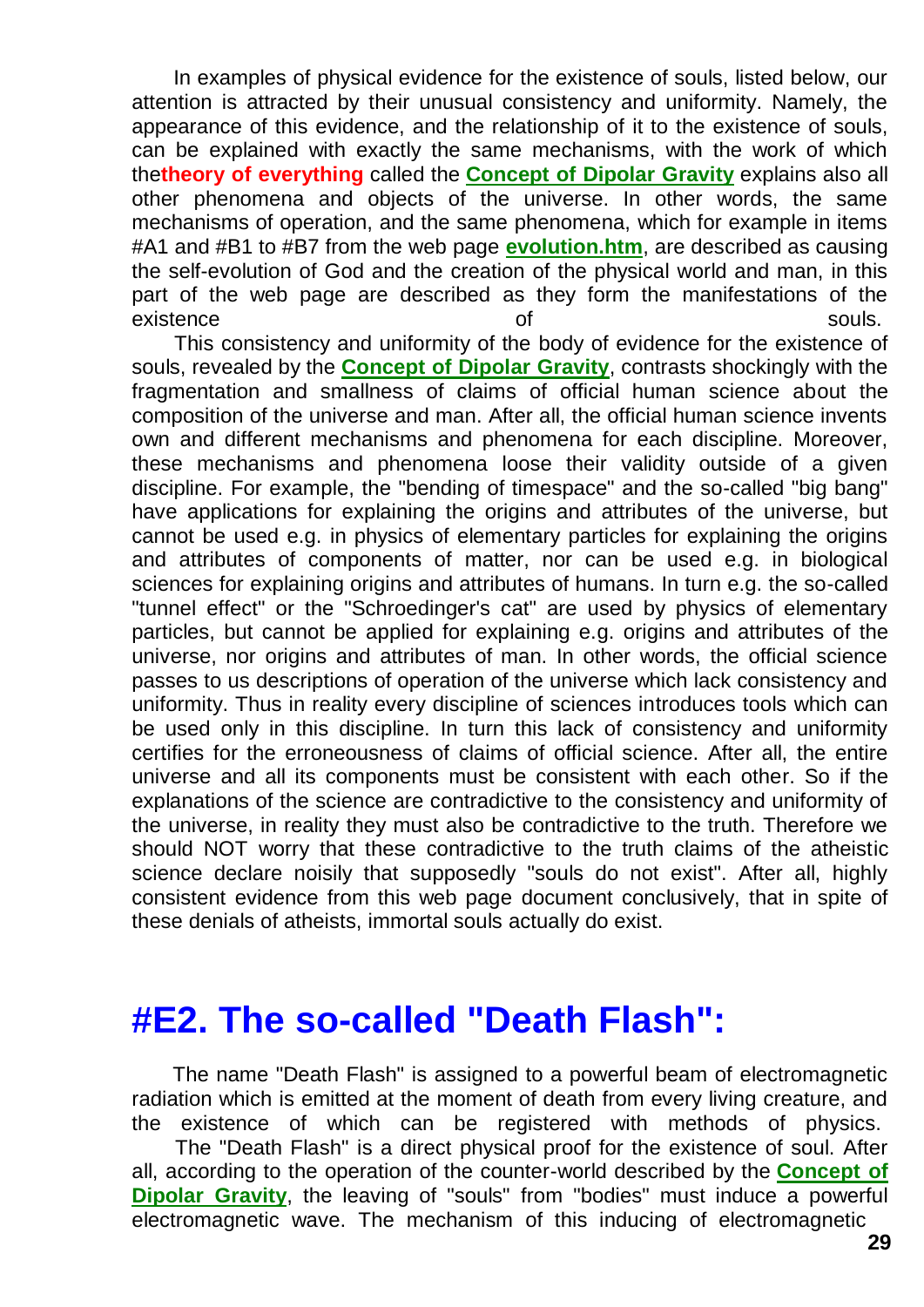waves by souls result from the attributes of electromagnetism described in subsections H5.2 and H7.3 from volume 4 of monographs **[\[8/2\]](http://tornado.zxq.net/text_8_2.htm)**, **[\[1/5\]](http://tornado.zxq.net/text_1_5.htm)**, or **[\[1/4\]](http://tornado.zxq.net/text_1_4.htm)**. Thus in reality this "Death Flash" is the physical manifestation of the escape of a "soul" from a "body". The "Death Flash" originally was described in the article from the magazine OMNI, Vol.8, No.3, December 1985, page 115. A description of it provides also item #1H7.3 from subsection H7.3 in volume 4 of monographs **[\[8/2\]](http://tornado.zxq.net/text_8_2.htm)**, **[\[1/5\]](http://tornado.zxq.net/text_1_5.htm)** and **[\[1/4\]](http://tornado.zxq.net/text_1_4.htm)**. In turn its brief descriptions are provided on several totaliztic web pages, for example in item #F2 (part 8) of the web page **[god\\_proof.htm](http://tornado.zxq.net/god_proof.htm)**, in item #F2 (part 8) of the web page **[bible.htm](http://tornado.zxq.net/bible.htm)**, and in item #H5 of the web page **[cloud\\_ufo.htm](http://tornado.zxq.net/cloud_ufo.htm)**.

#### **#E3. The natural dying of people during times of low tides:**

Life experience indicates that there is a direct link between the humans souls and the gravity field. This link is indicated by the well-known fact that **people who live at a sea cost die naturally (e.g. from an old age) always when the sea tide is out** (i.e. is lowering) from a given area. Of course, all other people also die naturally when the tide is out at their area. However, because not in all areas there is a sea to indicate when exactly the tide is out, in other areas people do NOT know that they are dying only when the tide is out. The natural dying of people at times when the sea tide is out, can theoretically be explained with many possible reasons. However, if we analyse carefully mechanisms which would need to be at work for these reasons to repetitively make people die, then it turns out that the only explanation which has a physical justification is that the same forces which make tide out, also help souls to leave their bodies. Thus, the natural dying of people at times when tides are out, represents another proof for the existence of souls. The natural dying of people during times of lowering sea tides is described in item #2I5.2 from subsection I5.2 and in item I4.4 from volume 5 of monographs**[\[8/2\]](http://tornado.zxq.net/text_8_2.htm)**, **[\[1/5\]](http://tornado.zxq.net/text_1_5.htm)** and **[\[1/4\]](http://tornado.zxq.net/text_1_4.htm)**. It is also discussed in item #C4 from the totaliztic web page named **[pigs.htm](http://tornado.zxq.net/pigs.htm)**.

#### **#E4. The existence and sightings of "manifestations of souls":**

To numerous phenomena which confirm the existence of souls belong also a kind of supernatural phenomena known as "manifestations of souls". These manifestations typically take the place during events which have an immensely important meaning for people to whom these souls manifest themselves. For example, quite a frequent occasion on which souls of dead people manifest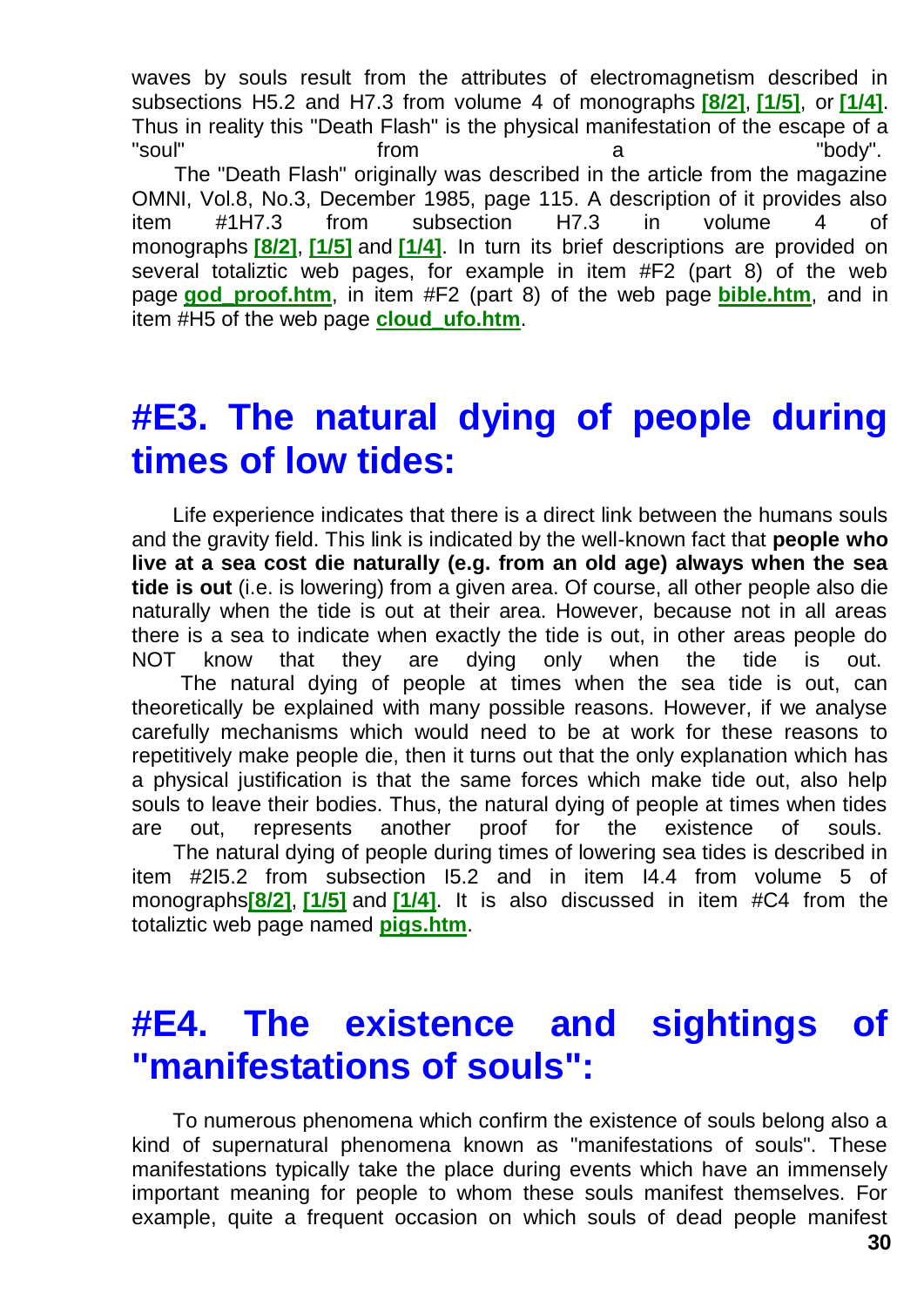themselves, is when someone very close to them is dying. In such a case souls usually manifest themselves to the dying person, making his or her transfer to another world more easy, more acceptable, and inducing less fear. Similarly, souls can manifest themselves in order to save the loved ones from unnecessary worries, uncertainty, or emotional agony. For example, a typical moment when such souls may show themselves to someone close to them, is immediately after a successful surgery operation, the outcomes of which in fact are NOT going to be known to this person for several next weeks. Souls may appear then to reassure the close ones that everything went OK and that everything is going to finish well.

Of course, it should be noticed here, that the sole fact of manifestations of souls, is just one amongst numerous physical evidence, that souls do exist.

At this point it should be mentioned that independently from souls, also socalled "ghosts" can manifest themselves to living people. There are, however, significant differences between manifestations of "souls" and manifestations of "ghosts". These differences are explained more comprehensively in subsection I7 from volumes 5 of monographs **[\[8/2\]](http://tornado.zxq.net/text_8_2.htm)**, **[\[1/5\]](http://tornado.zxq.net/text_1_5.htm)** and **[\[1/4\]](http://tornado.zxq.net/text_1_4.htm)**. These differences result from the very nature of these two different components of every person - as it is described in item #C1 of this web page. The above should be complemented with the information, that sightings of ghosts, as well as manifestations of souls, are relatively frequent. For example, scientific research described in the article "Image reveals eerie effigy", from page B2 of the New Zealand newspaper **[The Dominion Post](http://www.dominionpost.com/)** (issue dated on Saturday, March 28, 2009), state that seeing a ghost statistically admits one person in every nine people. (For a comparison, to sighting of a UFO vehicle admits one person in every around 30 people.) Some sightings of Ghosts, and also some photographs of ghosts, can be shockingly detailed - as an example I suggest to view the **[photograph of the Scottish king James V photographed](http://www.google.com/search?hl=en&q=ghost+James+Tantallon&btnG=Google+Search&aq=f&oq=)  [on the balcony of the castle in Tantallon in the dress from 500 years ago](http://www.google.com/search?hl=en&q=ghost+James+Tantallon&btnG=Google+Search&aq=f&oq=)**.

#### **#E5. The existence of so-called "aura":**

Every person is surrounded with the "aura" which normally is invisible to the human eyes. Similar "auras" have also all other living organisms - i.e. both, animals as well as vegetation. Unfortunately, only very sparse people have the gift of seeing such "auras" with their own eyes. However, some time ago were developed special photographic cameras which allow to photograph auras - in spite that these "auras" still remain invisible to normal human eyes. Examples of photographs of auras taken with these special "aura photo-cameras" are shown in "Fig. #E1ab" and in "Fig. #E2ab" below. In such a way, we can learn how aura looks-like. These people who see auras, as well as photographs from such special photo-cameras, both reveal that "auras" continually change their shapes and colours. Their current shapes and current colours depend on a number of factors, e.g. on the state of health of the owner (e.g. "auras" of people who are very sick, or are about to die, are grey), subject of thoughts, kind of feelings just experienced, experienced, and the contract of the contract of the contract of the contract of the contract of the contract of the contract of the contract of the contract of the contract of the contract of the contract of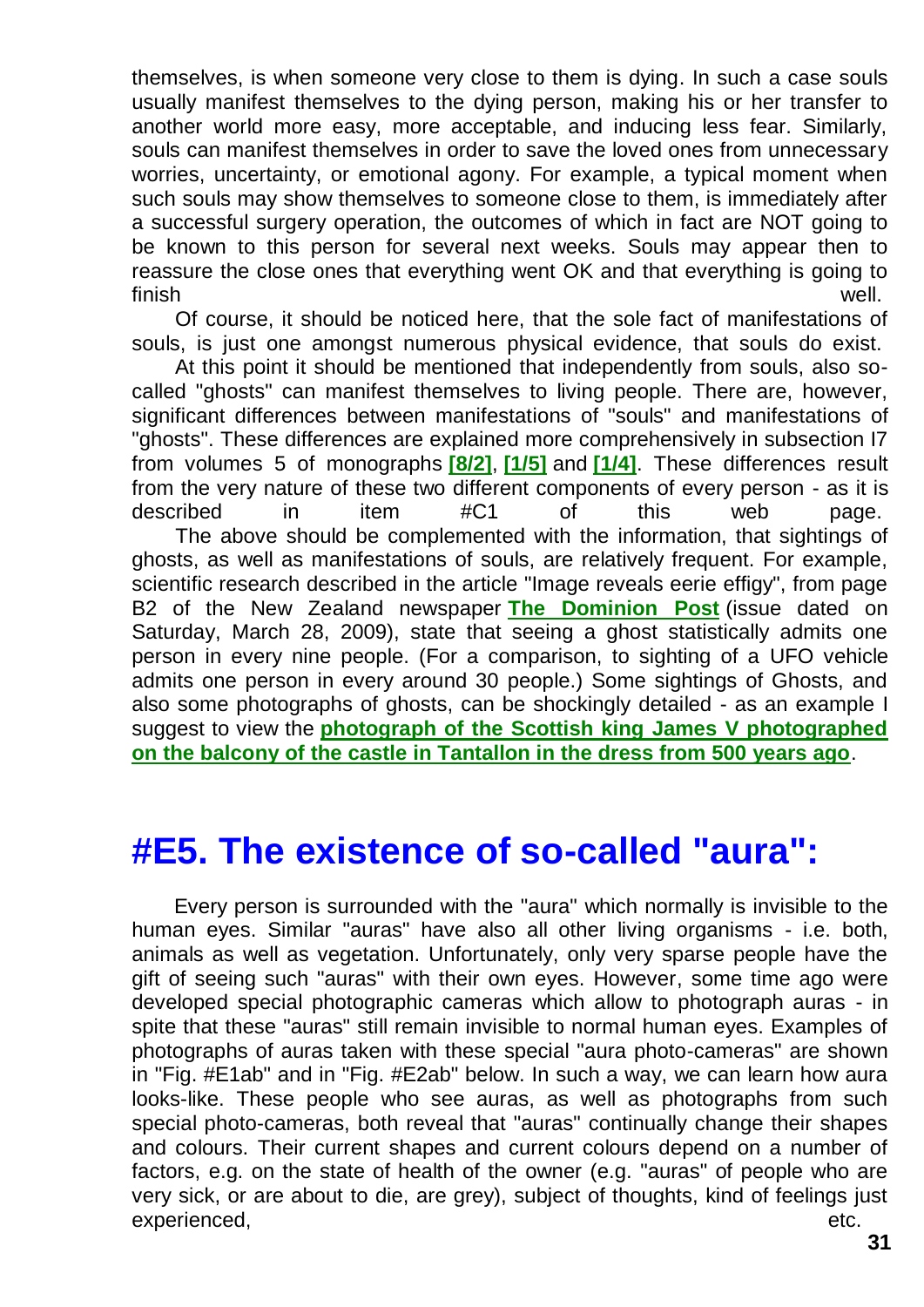The existence of auras proves the existence of souls in several different ways. For example, the sole fact that all living organisms have the aura - in spite that the official human science is unable (and does NOT want) to explain the existence of it, already has such a proving power. After all, if there is such a thing as "aura" which the official human science is unable and does NOT want to accept, it means that in a similar manner there is also the soul, which the same official human science does not want to accept as well. Another significance of "auras" as the evidence for the existence of souls results from the continuous change of it in tact of health, thoughts, and feeling of the owner. After all, such changes in aura reflect changes in all these factors the current states of which are defined by the software soul. Still another evidential value of aura results from the fact that it represents a visible manifestation of some algorithm which controls the behaviour of life energy. In turn, for the behaviour of this energy to be controllable, there must exist some program (i.e. the soul) which contains in itself the algorithm that described how this energy should be controlled.



**Fig. #E1ab: Two photographs of the aura which surround the same man. Auras that are similarly alive and similarly change their shape all the time, are formed practically by all people and by all living organisms. In turn the fact of the existence of such thing as aura in people and in other living organisms, is one amongst numerous items of evidence for the existence of souls - for details see item #E5 from this web page. Both above photographs were taken with a special photo-camera which principle of operation, that is slightly different than normal, allows to photograph auras. (Such photo-cameras for auras can be purchased since around 1980s, but they are relatively expensive - thus not everyone can afford having them.) Both above photographs were taken with only a short time gap between**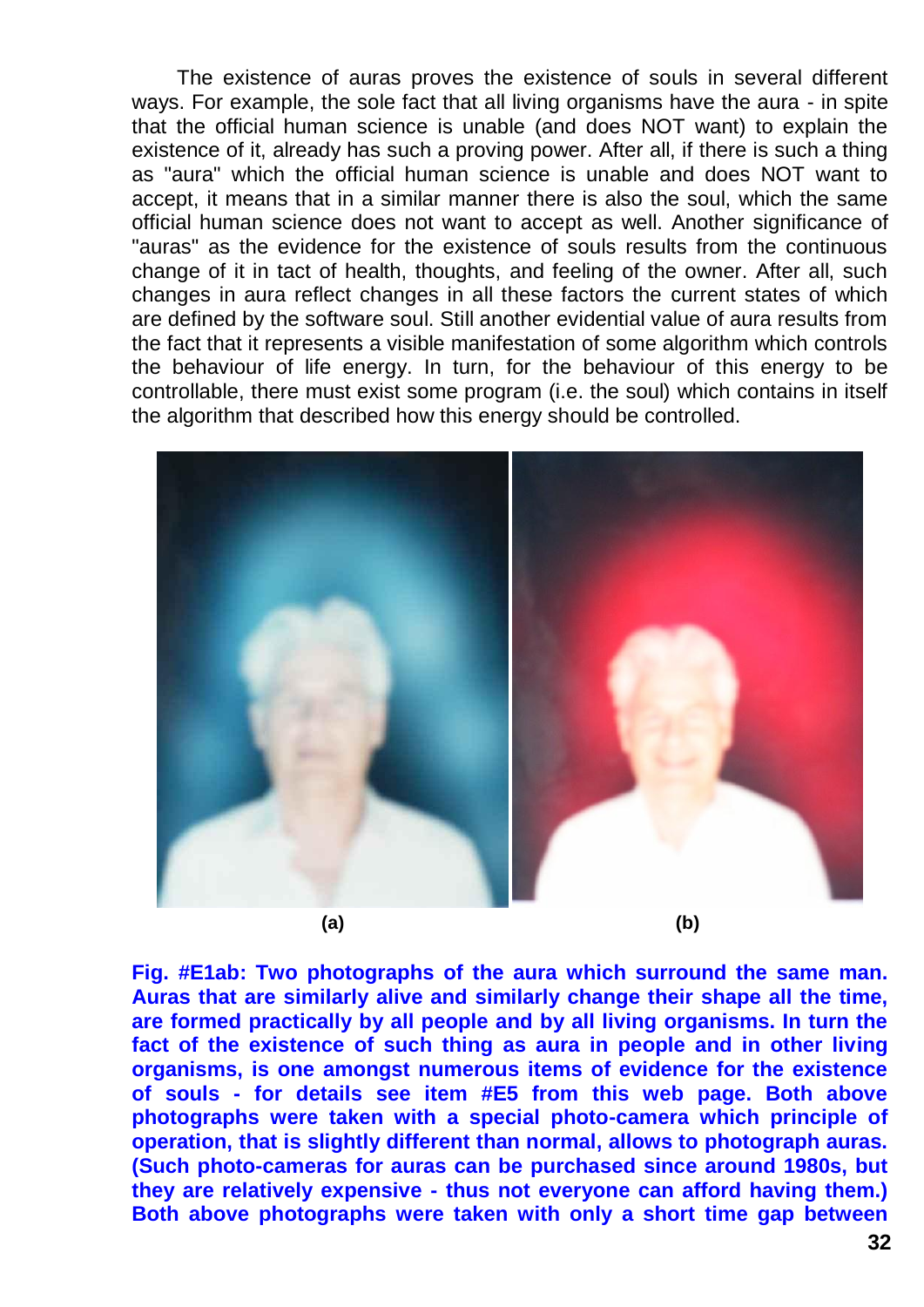**one and another. Two situations for which the aura was photographed around the above male, were characterised by significantly different subject of his thoughts and by two changed categories of feelings that he experienced about a given subject of his thoughts. (Click on the selected photograph above to see it enlarged or to shift it to other area on the screen.)**

**[Fig. #E1a \(left\):](http://tornado.zxq.net/15/15_jk1a.jpg)** Specific thoughts and feelings cause the formation of aura with unique shades of the blue colour and with shapes that characterise them. Notice that details of the appearance of the photographed person is NOT captured clearly on these photographs. But we must remember that the aura photo-camera was designed especially to capture details of the aura, not features of the person who generates this aura. **[Fig. #E1b \(right\):](http://tornado.zxq.net/15/15_jk1b.jpg)** A different kind of thoughts and feelings changes colours of the aura at shades of red. \* \* \*

**Notice** that you can see the **enlargement** of each illustration from this web site. For this, it suffices to **click** on this illustration. Furthermore, most of the internet browsers that you may use, including the popular "Internet Explorer", allow also to **download** each illustration to your own computer, where it can be looked at, reduced or enlarged to the size that you may want, or printed with your own contract of the software.

If one wishes to **shift** a given Figure (i.e. a photograph or a drawing) - means if one wishes to **move this Figure into another part of the screen where e.g. a description of it is located**, and when simultaneously one wishes to reduce or reconfigure the separate window in which this illustration is to appear, then one needs to do as follows: (1) click on this illustration to make it appear in another new window, (2) make sure that this new window is set for capability to be reconfigured and shifting along the screen (for this one needs to have a look at the middle square out of the three squares present in the top-right corner of the screen - this middle square should contain inside just a single screen-icon, so if there are two such screen-icons inside of it, then one needs to click on them to turn them into a single screen-icon), (3) the "downsize" or "reconfigure" this another new window (with a given illustration) through "grabbing" its right-bottom corner with the mouse and then dragging this corner upwards-left to receive the required size and configuration of this different new window (notice that since this new window is downsized or reconfigured, then it is to stay this way for all next Figures being clicked - unless one enlarges or reconfigures the window again), and then (4) drag this another new window with the Figure that one wishes to relocate, to the area of the web page where one wishes to look at it e.g. because there is a description related to it (to move the new window with a Figure, one needs to just grab it with the mouse by the blue stripe on the top of it and then drag it to the required place). Notice also that if one scrolls (with scroll-bars) the text of a page when one reads it, this another window (with the illustration) is going to disappear. In order to return it into the new position on the screen, one needs to click on its "icon" (i.e. on the "program's button" from the taskbar) in the lowest part of the screen.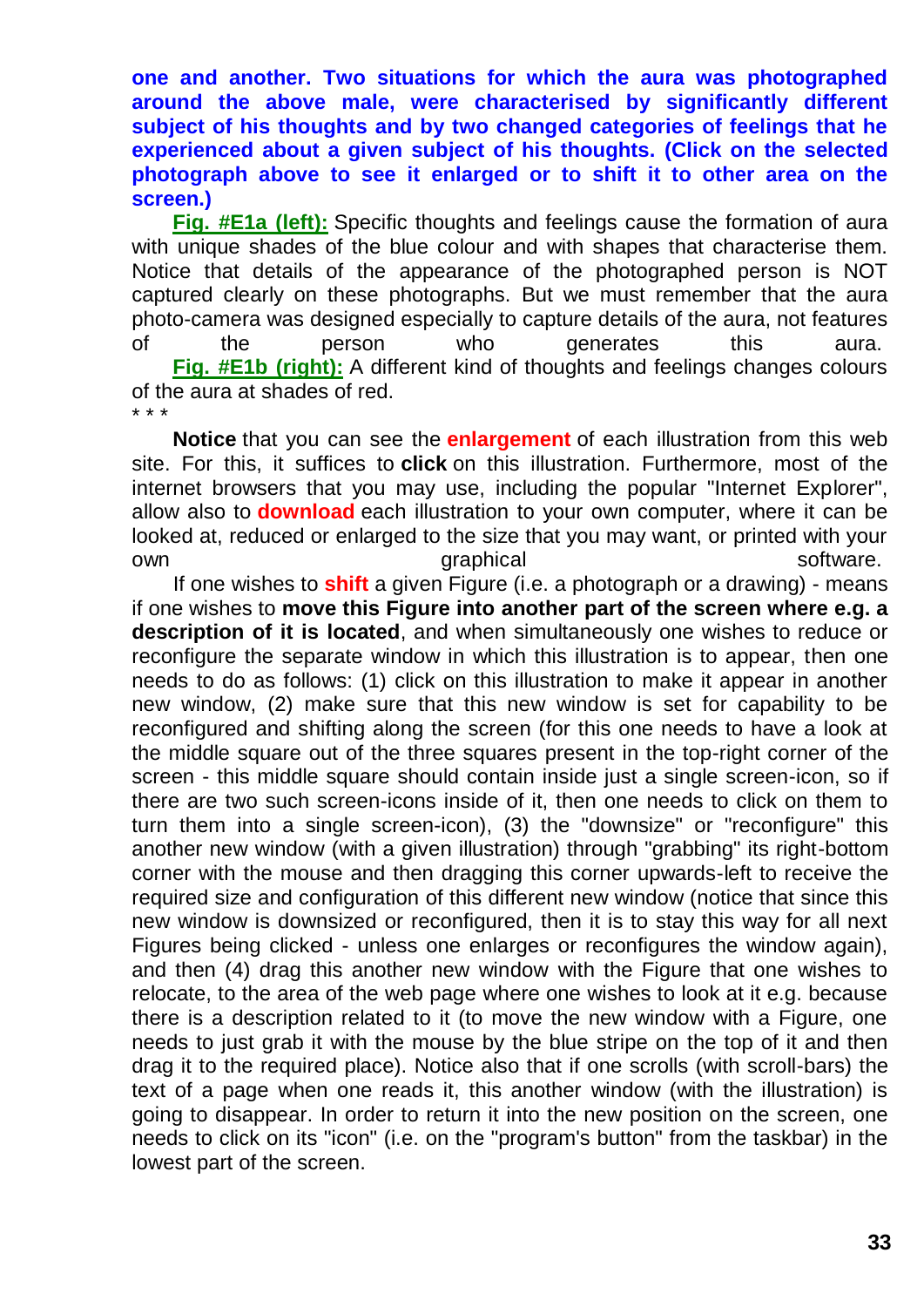

**(a) (b)**

**Fig. #E2ab: Two photographs of the aura that surrounds the same woman, taken with short time gaps between each other in two situation when this woman changed noticeably the subject of her thoughts and the category of feelings which she cultivated about the subject of these thoughts. Notice that both, shapes as well as colours of her aura are for this woman completely different than for the man shown in "Fig. #E1ab". (Click on the selected photograph above to see it enlarged or to shift it to other area on the screen.)**

**[Fig. #E2a \(left\):](http://tornado.zxq.net/15/15_jk2a.jpg)** Specific thoughts and feelings cause the formation of aura with unique shades of green. (Explanations of what exactly kind of thoughts and feelings formulate such auras would be an excellent subject for a separate web page.)

**[Fig. #E2b \(right\):](http://tornado.zxq.net/15/15_jk2b.jpg)** A different kind of thoughts and feelings changes colours of the aura into shades of red.

#### **#E6. Kirlian photographs:**

There is a special kind of photographs, called the "Kirlian photographs". It reveals the existence of objects which are made up from previously unknown substance called the "counter-matter" (i.e. from the substance different than "matter" already known to the official human science). The best experiment which confirms the existence of such non-material objects is the so-called "ghost leaf effect". This effect is formed when one cuts a leaf in half, and then takes a Kirlian photograph from only a half of the leaf. In such a case on the photo are visible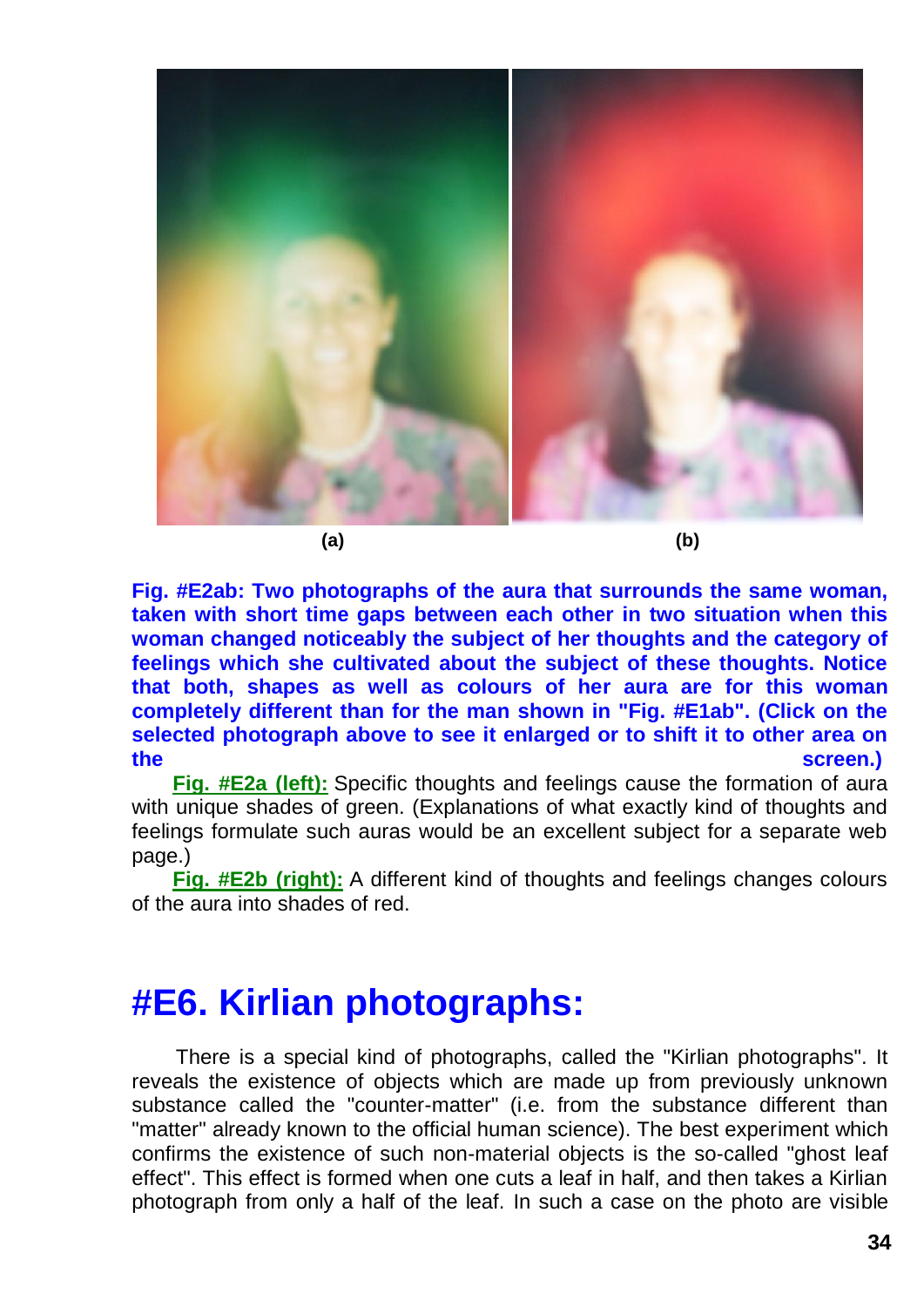outlines of the entire leaf. Similarly, if in such a manner one do photographs e.g. a hand from which a finger is cut-off, then on the photo the outlines of that physically non-existing finger are still visible. This "ghost leaf effect" is described more comprehensively in subsection C9 of the **[treatise \[7/2\]](http://tornado.zxq.net/text_7_2.htm)**, while Kirlian photography is also described in subsection B5 of the **[treatise \[7\]](http://tornado.zxq.net/7_text.htm)**. Briefly the "ghost leaf effect" is also described in item #B1 of the web page **dipolar gravity.htm**, as well as in item #6 of the web page **[telekinesis.htm](http://tornado.zxq.net/telekinesis.htm)**.

This "ghost leaf effect" registered on Kirlian photographs is another physical proof for the existence of souls. After all, if the photograph captures outlines of the living organisms which physically do NOT exist, this means that there must exist something what still organises these organisms from the counter-matter and maintains their non-material existence. This something can only be what we call the "soul".

# **#E7. The evidence which documents that "souls rule over matter" - means examples of evidence which disclose that the soul is able to give to the body various supernatural attributes:**

**Yes!** Our intelligent soul rules absolutely over our physical body. Thus, if we know how to persuade this to our soul, then the soul can provide the body with various supernatural attributes. In turn, this absolute power of souls over attributes of bodies, allow us to carry out an illustrative experiment which proves to us the existence of soul. After all, in order to obtain such an experiment, it suffices to see someone who persuades a soul to give to the body supernatural attributes - that we could see or experience for ourselves. In this item I am to describe "how" (and "where") one can see or even experience such an experimental proof. But firstly a brief introduction. In item #B7 of the web page **[evolution.htm](http://tornado.zxq.net/evolution.htm)**, and also in item #C1 of this web page, it was explained that our physical body is maintained in the state in which we see it, by an entire hierarchy of various natural programs. These programs control everything that is contained in our body, i.e. control the behaviour of elementary particles, atoms, molecules, tissues, muscles, organs, and the entire our body. In turn, the hierarchically most superior out of these natural programs, which still resides in our physical body, is the intelligent "soul". (Of course, such an intelligent program which is even more superior than our "soul", is "**[God](http://tornado.zxq.net/god.htm)**" - or more strictly - this component of God which Christianity call the "Holy Ghost".) Because of the superiority of souls over all other natural programs that form our body, the intelligent "souls" have an absolute power over these other programs. Thus, if the "soul" wishes so, it is able to order to these programs what they have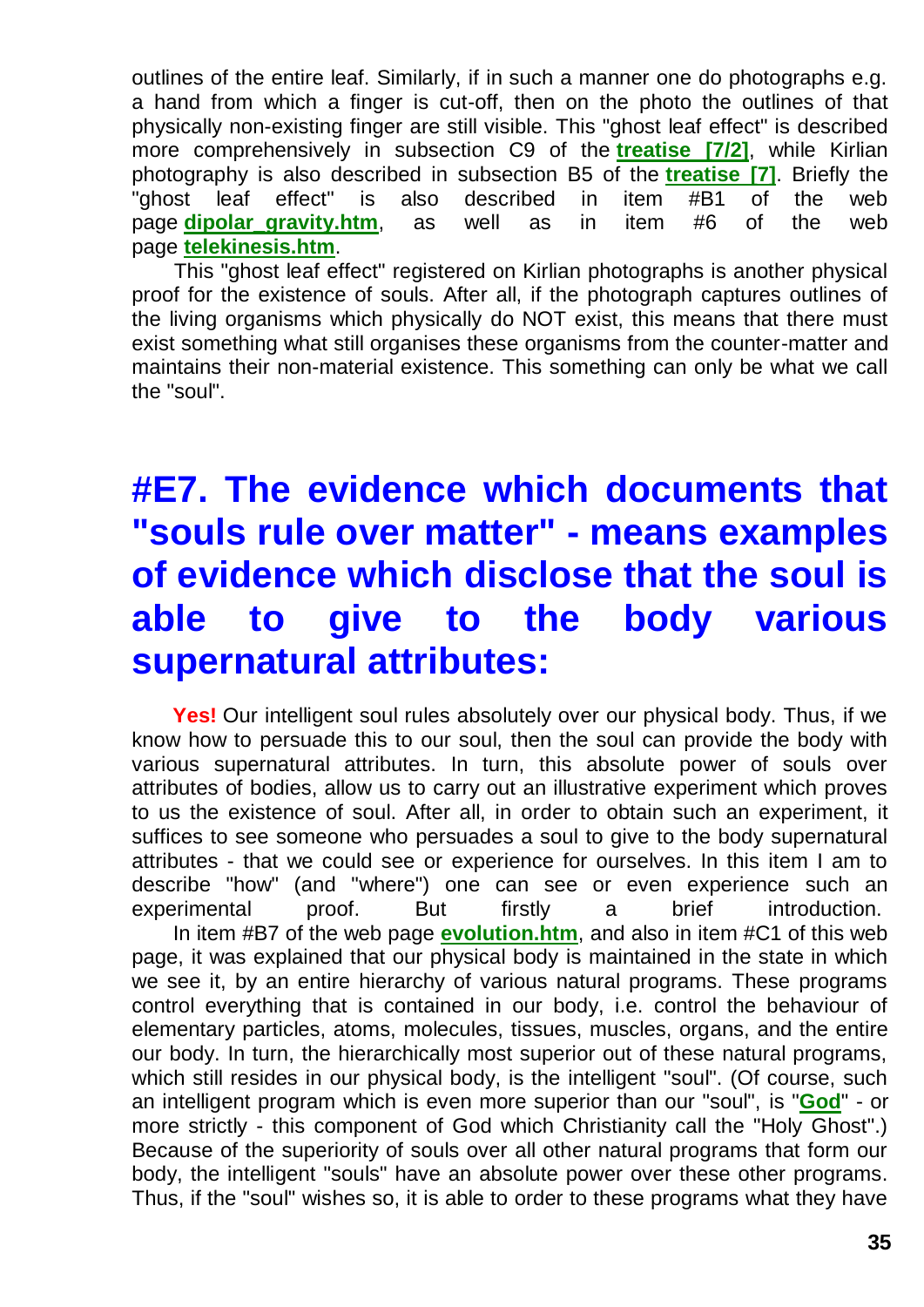to do. In turn, such an ability of the soul to give "commands" to other natural programs from our body, telling them what they must do, causes that **the soul rules absolutely over our physical body**. In fact, this our intelligent soul, if only wishes, can provide our body with various "supernatural" attributes.

In present times of television and internet, almost each one of us had an opportunity to learn about various cases when the intelligent "soul" gave to the body some supernatural attributes. Some amongst us saw such cases with their own eyes. I was in this fortunate position, that during my professorship in Malaysia I had many opportunities to not only see such cases, but even to study them in details. Due to this opportunity, now I can indicate here many examples which I studied myself and in which the soul gives to the owner's body various such supernatural attributes. Although all these examples occurred in rather special circumstances, which for the majority of readers are impossible to be duplicated, still they allow me to explain to the reader the role which souls perform in such equipping the body with specific supernatural attributes. From this in turn is just a small step to indicating the experiment, which through persuading a soul to change attributes of a human body, is to confirm the existence of souls. Here are examples of most commonly known cases when souls give to bodies various supernatural capabilities or attributes.

**1. "Fire walking" and "blade walking".** In Malaysia, "fire walking" always takes place in ninth day of the ninth month from the Chinese Moon calendar. Namely, during the Chinese holiday of so-called "Nine Gods", devotees of the Chinese religion called "Taoism" practise the tradition in a temple which furnishes their bodies with various supernatural attributes. For example, practitioners of this religion walk on red-hot charcoal and do not burn themselves - see photographs from "Fig. #E3ab" below, and also see descriptions from item #4I7 in subsection I7 from volume 5 of monographs **[\[8/2\]](http://tornado.zxq.net/text_8_2.htm)**, **[\[1/5\]](http://tornado.zxq.net/text_1_5.htm)**, or **[\[1/4\]](http://tornado.zxq.net/text_1_4.htm)**. They also can climb with bare feet on ladders in which steps are actually blades of swords pointing upwards their razor-sharp edges. These razor-sharp swords do not damage nor cut their bare feet. Such supernatural attributes are obtained due to appropriate preparation during which the power over bodies of these devotees of "Taoism" is taken by "souls" which make these bodies either fire-proof, or so light that their feet are not cut by even sharp blades of swords over which they are walking.

**2. Breaking iron bars or thick planks with heads.** I watched In Malaysia demonstrations of "kung-fu" skills by Buddhist monks from the monastery in "Shaolin" from the Chinese province Henan. They are world-famous for their mastery of "martial arts". These monks were turning steel bars into dust by hitting these with their heads, they split concrete blocks with a single hit of their hand, and they pushed entire tracks through a spear - the sharp end of which was pointed into their throats. Their bodies turned out to be more powerful and more resilient to cuts than is steel and concrete. More information about accomplishments of "kung-fu" masters from Shaolin the reader can find in subsection JB3.3 from monograph **[\[1/4\]](http://tornado.zxq.net/text_1_4.htm)**. In that subsection JB3.3 is also described the case of a Polish stone-mason that used to live near Jarocin, and that was known to my parents. He used to split precisely huge boulders with a single hit of his bare hand. Similarly supernatural effects as this Polish mason from Jarocin, and as these kung-fu masters from Shaolin, can also be accomplished by ordinary people which intensely practice eastern versions of so-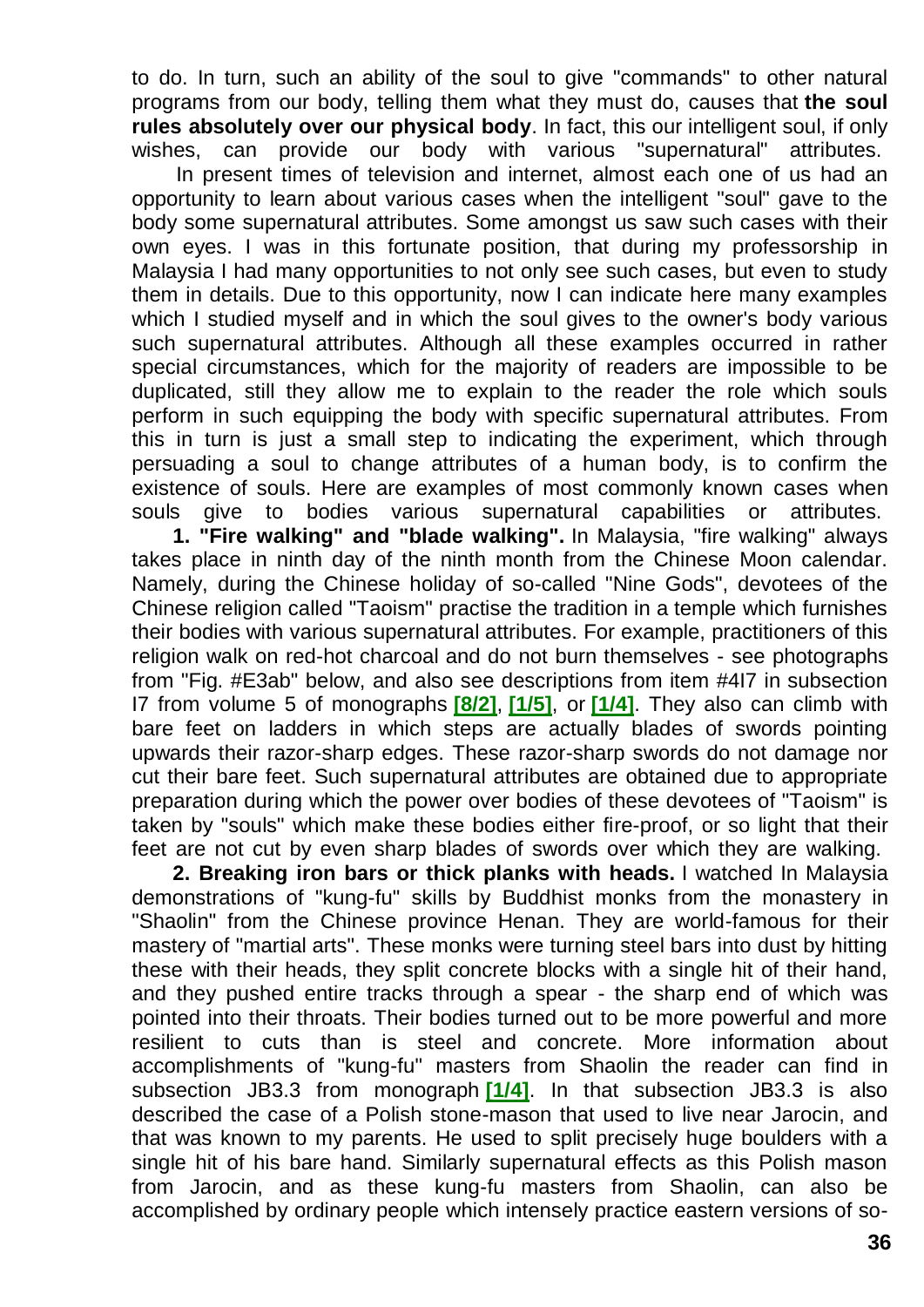called "martial arts" (e.g. kung-fu (wushu), or aikido). For example, they break or split with their heads thick planks or piles of bricks, they bend steel rods, etc.

**3. Thaipusam.** In the same Malaysia I also watched celebrations of the Indian festivities called "Thaipusam". Photographs from these are shown, amongst others in "Fig. #B1ab" from the web page **[god.htm](http://tornado.zxq.net/god.htm)**, as well as in "Fig. #E4ab" below on this web page. During these celebrations Indians penetrate their bodies with various sharp objects, then march (or dance) in a long procession, while these sharp objects being inserted into their bodies. During these celebrations their bodies display supernatural attributes. For example, the body opens for such sharp objects, but blood is not pouring. After these objects are removed away, the body immediately heals, while on the skin no slightest scar nor mark is the left.

**4. So-called "bloodless operations" and instant cicatrize of wounds.** On Philippines, and also deeply in jungles of Borneo, healers are acting, under hands of which the body of a sick person opens bloodlessly. These healers are able to carry out so-called "bloodless operations". During these operations they remove ill organs or ill body parts, and in this way they eliminate various kinds of illnesses which require surgical removals. In turn in **[Korea](http://tornado.zxq.net/korea.htm)**, supposedly existed in past a kind of Buddhist monastery, in which monks mastered the art of instant cicatrizing of wounds. In past I read the description how such a monk accidentally exploded a mine during the Korean war. His wounds were so extensive, that casual witnesses thought he is going to die almost instantly. But he, instead of growling and dying of pain, rather concentrated intensely, and soon casual witnesses saw a kind of miracle. Namely, his wounds started to cicatrize instantly - with a speed that normally can be seen only on accelerated films. After a short time his wounds were completely healed. The monk get up and normally walked away from the view of astonished Europeans - who were witnesses to the entire event.

**5. "Placebo effect".** Rather a common situation when the soul gives extraordinary attributes to the body, is the so-called "placebo effect". This effect appears almost always when a given person believes strongly that something has healing capabilities. Therefore, sometimes even difficult illnesses can be healed through giving to an ill person any neutral substance, about which the ill person strongly believes that this is a medicine effective for his or her illness. As it is illustrated by the scientific research reported in the article "Real power of suggestion" from page B5 of New Zealand newspaper **[The Dominion](http://www.dominionpost.com/)  [Post](http://www.dominionpost.com/)** (issue dated on Monday, May 25, 2009), the "placebo effect" works equally well in all kinds of healing procedures. In this article is reported that for example a false acupuncture is able to do the same work as the real one, false medicines can be equally effective as the real pharmaceuticals, false healing procedures are able to provide similar results as the real procedures, etc., etc. The only requirement is, that in order the "placebo effect" works, the application of a given medicine or procedure must be carried out in the sufficiently convincing manner that the healed person is sure that whatever is done to him or her actually does have powerful healing capabilities. Means, the requirement of the appearance of the "placebo effect" is, that the manner of applying a given pharmaceutical or a healing procedure guarantees the persuading a given soul to run the process of healing the body. Of course, it is NOT difficult to notice that the "placebo effect"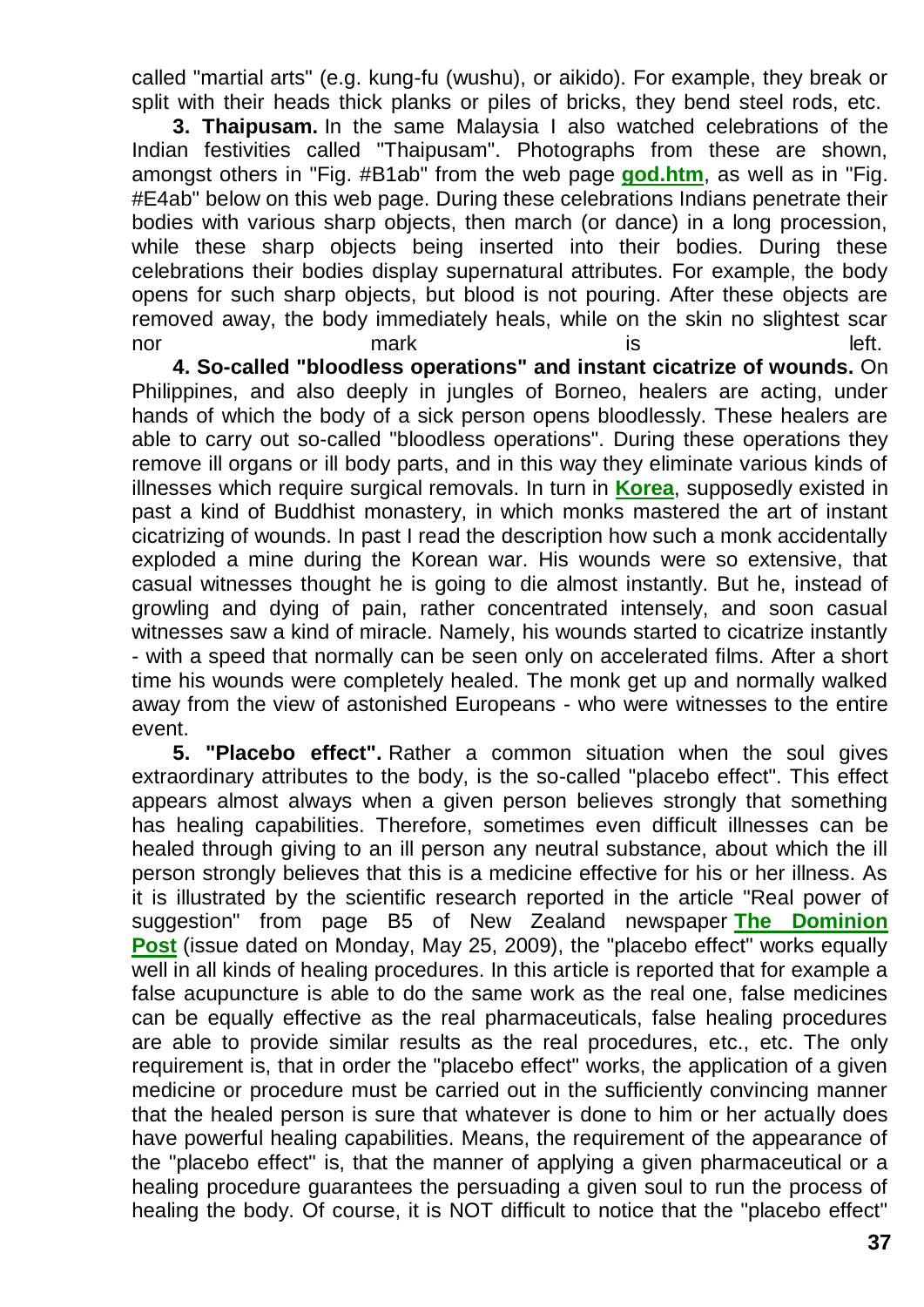has a direct link with the existence of souls. After all, the mechanism of work of this effect boils down to persuading the soul to heal the body. In fact, the appearance of the "placebo effect" is NOT possible to occur without the existence of the soul which has the absolute power over the body. After all, if one assumes that souls do NOT exist, then the mechanism which causes the appearance of the "placebo effect" becomes impossible for explaining, while the effectiveness of this effect for causing healing with such a wide variety of means as pharmaceuticals, acupuncture, and healing procedures, becomes impossible to occur.

**6. Giving supernatural strength to people.** In past I watched a television programme (perhaps it was the "Ripley's believe it or not") which discussed a case of supernatural strength which two man displayed in a critical situation. A member of their family was crushed by a huge multi-tons block. So if they would NOT pull him fast from under this block, he would die because of the wounds and the flow of blood. So these two man lifted up this extremely heavy block and pulled their relative from under it. Then experts stated that whatever they did was physically impossible, because the block weighted so much that it was extremely difficult to move with even a powerful crane.

**7. Increase of the weight of body.** Some amongst us saw also situations when the soul contained in a body of a hypnotised person makes this body so heavy, that it is impossible to lift up even a single hand of it. In other situations appropriate trainings of self-discipline or meditation allow to teach the soul to give to the human body weight or strength of a rock or steel - see the experiment from item #E7.1 below.

**8. Decrease in the weight of body or making selected objects weightless.** After required searches we can also find cases, when appropriate methods of working on body by the soul can eliminate the weight of this body. The most frequently seen such cases are situations when the body of a hypnotised person becomes so weightless, that it was able to suspend horizontally in the air, even when it was supported on one its end with the head resting on a chair. A significant decrease in weight of a given person lies also at the principle which allows to walk on the edges of swords during the Chinese holiday of "Nine Gods" described in item 1 above. The experiment described in item #E7.2 below is another case of such situations. Of course, souls of so-called "inanimate objects" can also cause the decrease of weight. An example of using this method are legends about builders of pyramids, who were able to "persuade stones" to become weightless and just by themselves hover in the air - this allowed to transport them without effort at huge distances. In a similar manner legends describe the transportation of huge figures from the Easter Island. Interestingly also New Zealand Maoris in past knew the method of giving weightlessness to all "inanimate objects". Unfortunately, in the passage of centuries they lost this knowledge. Only from legends of Maoris we know now that this was accomplished through a kind of monotonic and rhythmic singing which in English is called "chant". Here is an excerpt from a Maori legend published on page 17 of the book **[1#E7]** by Michael King, "The Penguin History of New Zealand. Illustrated" (Penguin Books, www.penguin.co.nz, 2007, ISBN 978-0-14-300669-5). In this excerpt is described how the Maori equivalent to Hercules, means a giant by Maoris called "Maui", used this method of making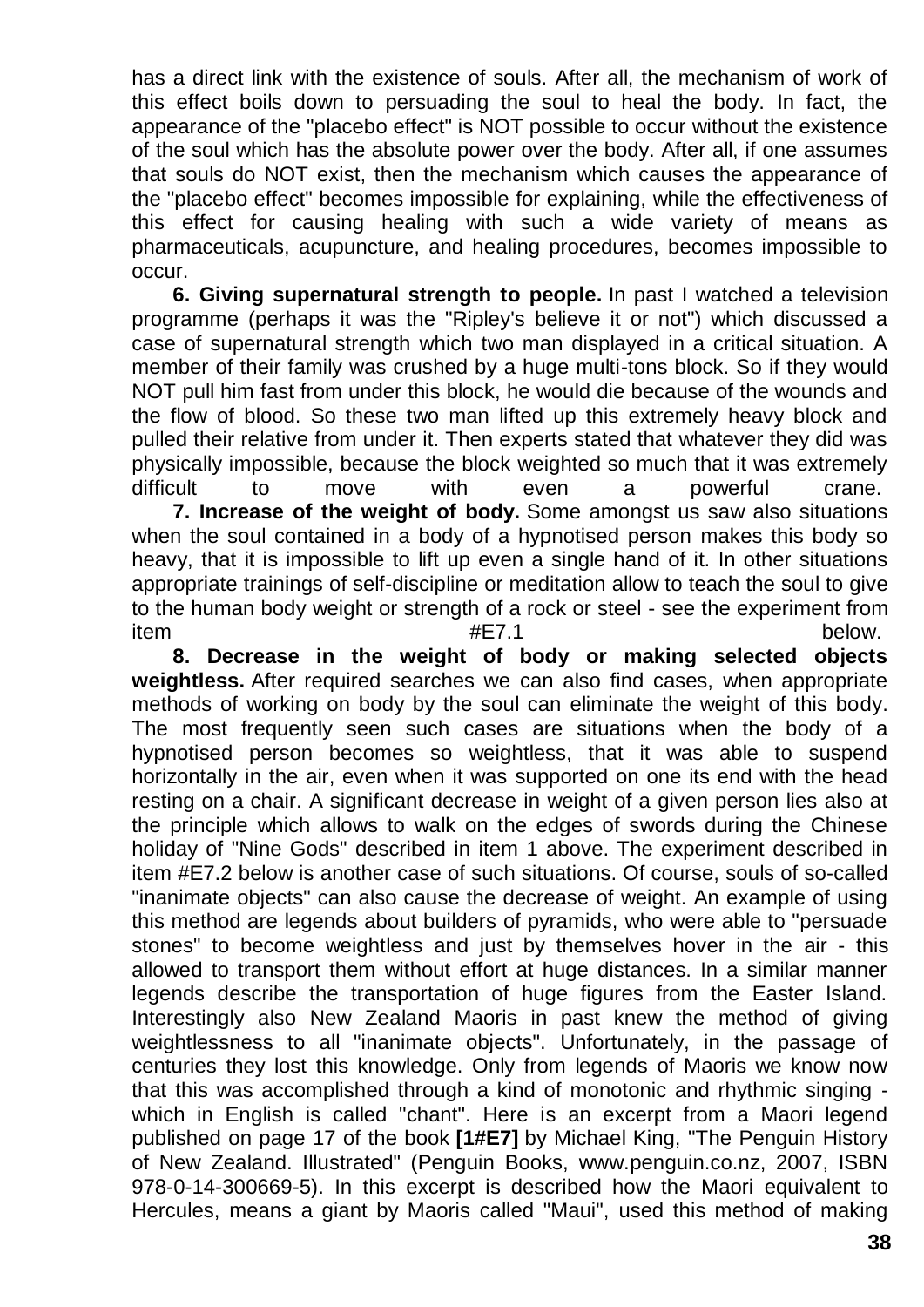objects weightless with the use of a "chant", to fish-out the entire North Island of New Zealand. The section of this Maori legend states the following, quote: *"... Maui struck his nose and smeared the hook with his own blood. He lowered his*  line and almost immediately hooked a fish of great magnitude. The only way he *could haul it up was by reciting a chant to make heavy weights light. ..."* Just because, according to this legend, the North Island of New Zealand (on maps looking like a vertically jumping fish "stingray") was originally a giant fish caught by this Maui, in the Maori language this island is called "Te Ika-a-Maui" - means the "fish of Maui". Because, after this giant fish was caught, brothers of Maui started to bite it - thus explaining the "munched" coasts of the North Island, presently some New Zealanders joke about it. Namely they claim that after such a huge meal, brothers of Maui make near New Zealand equally huge shit - thus explaining the yellow colour and shape of the Australia continent. (This joke implies that the rivalry between New Zealand and Australia is anchored to the beginning of times - no wonder that the Prime Minister of New Zealand, Sir Robert Muldoon, was quoted in many publications for his famous saying that "New Zealanders who emigrate to Australia increase the level of IQ in both these countries".) \* \* \*

Research which I carried out so-far on the giving supernatural attributes to bodies, indicate that there are two different methods on which such giving can be accomplished, namely (1) religious, and (2) procedural. In a simple **religious** manner of acquiring supernatural attributes, devotees of a given religion allow that their bodies are "possessed" by the soul of their "god" - as this is described in item #F5 below. In turn the soul of this "god" already knows exactly how to give to the body a required supernatural attribute, because previously this "god" used to give this particular attribute to numerous bodies of other devotees of his religion. Therefore this religious manner of giving to the body supernatural attributes can be implemented by practically every person who is ready to complete a religious rite which allows his or her body to be possessed by a soul of a given god. Unfortunately, because then in a given body resides the soul of the god, not the soul of this person, after the event a person subjected to a given religious practice is NOT going to remember anything that happened to his or her body. Another, more difficult**procedural** manner of giving to the body supernatural attributes, boils down to empirical finding a way (i.e. a "procedure") of persuading own soul to give to the body the required supernatural attribute. This manner is more difficult, because it requires appropriate exercises and practice - similarly as does it every other highly specialised human skill. But in this second manner, after the body accomplishes a supernatural attribute, the person which owns the given body is fully aware what has happened, and after the event clearly remembers every tiny detail. Some information as what such a person feels then were provided in the documentary video from China entitled "Lotus and Sword", which was broadcasted in "Maori TV" from New Zealand, on Tuesday, 19 May 2009, at 8:30 pm to 9:30 pm. On this video shown was, amongst others, the walking on sharp blades carried out by a so-called "female Kung Fu master" from Yongtai Nunnery by the Shaolin Buddhist Temple in China. This rather beautiful woman who walked with bare feet over swords positioned with blades pointing upwards - while in hands she carried two heavy buckets of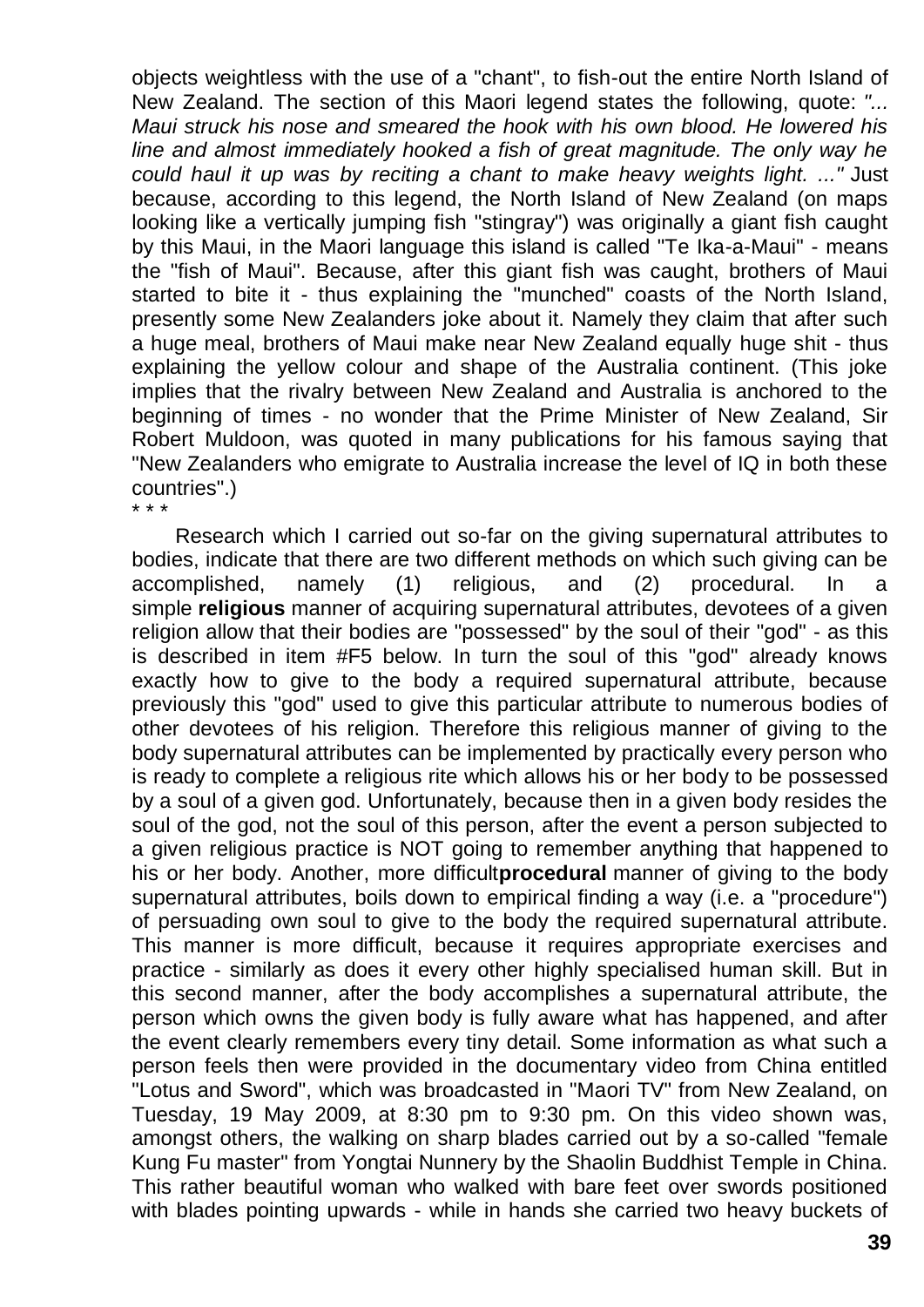water, later reported to the viewers, that through the appropriate exercises on channelling the "chi" energy to her feet, she makes these feet hard like wood and deprived of feelings - thus allowing her to walk on sharp blades of swords without cutting her bare feet. Kung Fu practitioners even refer to such feet deprived of feelings as to "dead wood" feet. Through a similar "procedure" and exercises feet can also be made to resist heat and fire. In a book which I remember reading long ago, someone reported his experiences from taking part in a primitive folk rite of walking over hot volcano lava. When he completed the "procedure" ordered to him by locals, he realised that his feet lost feelings and become as if made of hard wood. With such like "wooden feet" he could then walk over hot stones of volcanic lava without any feeling or burning.

If one analyses thoroughly what is the exact "procedural" mechanism which gives to bodies all these supernatural attributes, then it turns out that this mechanism boils down to persuading one's soul to give to the body a required attribute. This is why such supernatural attributes can only be accomplished after appropriate "concentration" in which a given person is able to persuade his or her soul what attribute exactly, or what consequences, this person wants that his or her body receives. Not every person is able to carry out such persuading of the soul. After all, a typical soul "does NOT know" how it should acquire the required supernatural attribute. Therefore, the person who is persuading the soul, must not only explain to it what attribute his or her body should obtain, but also must allow the soul to learn how a given attribute can be accomplishing by this soul. In turn, the learning "how the soul can accomplish this attribute" usually requires long-term exercises and experiments, during which the soul of a given person "learns" itself how to accomplish a given effect. Alternatively, it is required that during the persuasion the "soul is instructed" about the way it supposed to accomplish a given attribute. If the soul is instructed how to accomplish a given attribute - as this is done below in item #E7.1 of this web page, then the method being explained must be possible to be implemented technically by a given soul. The above explains why only sparse people are able to persuade their souls to give to their bodies various supernatural attributes that can be seen by casual witnesses.

\* \* \*

This item explains, that the soul which resides in a given body is able to furnish this body with various supernatural attributes. Also several examples of situations are listed above, in which such giving of supernatural attributes to the body can be witnessed by casual witnesses. The knowledge about such a possibility, opens to people almost unlimited prospects, and gives to human hands numerous powerful tools. For example, it allows to develop various manners of instant healing (e.g. almost instant cicatrizing of wounds), if only one finds a way to persuade the "soul" which resides in a given "body" to take control over matter, and if one teaches this soul the method with the use of which it supposed to give to the body the required ability for an instant healing.

Slightly more direct application of facts described here allows us to complete a relatively simple experiment which is able to illustratively prove the existence of souls. Of course, the experiment which proves the existence of souls must be enough simple that almost every person would be able to complete it. However, in spite of its simplicity, the experiment should give to the body a supernatural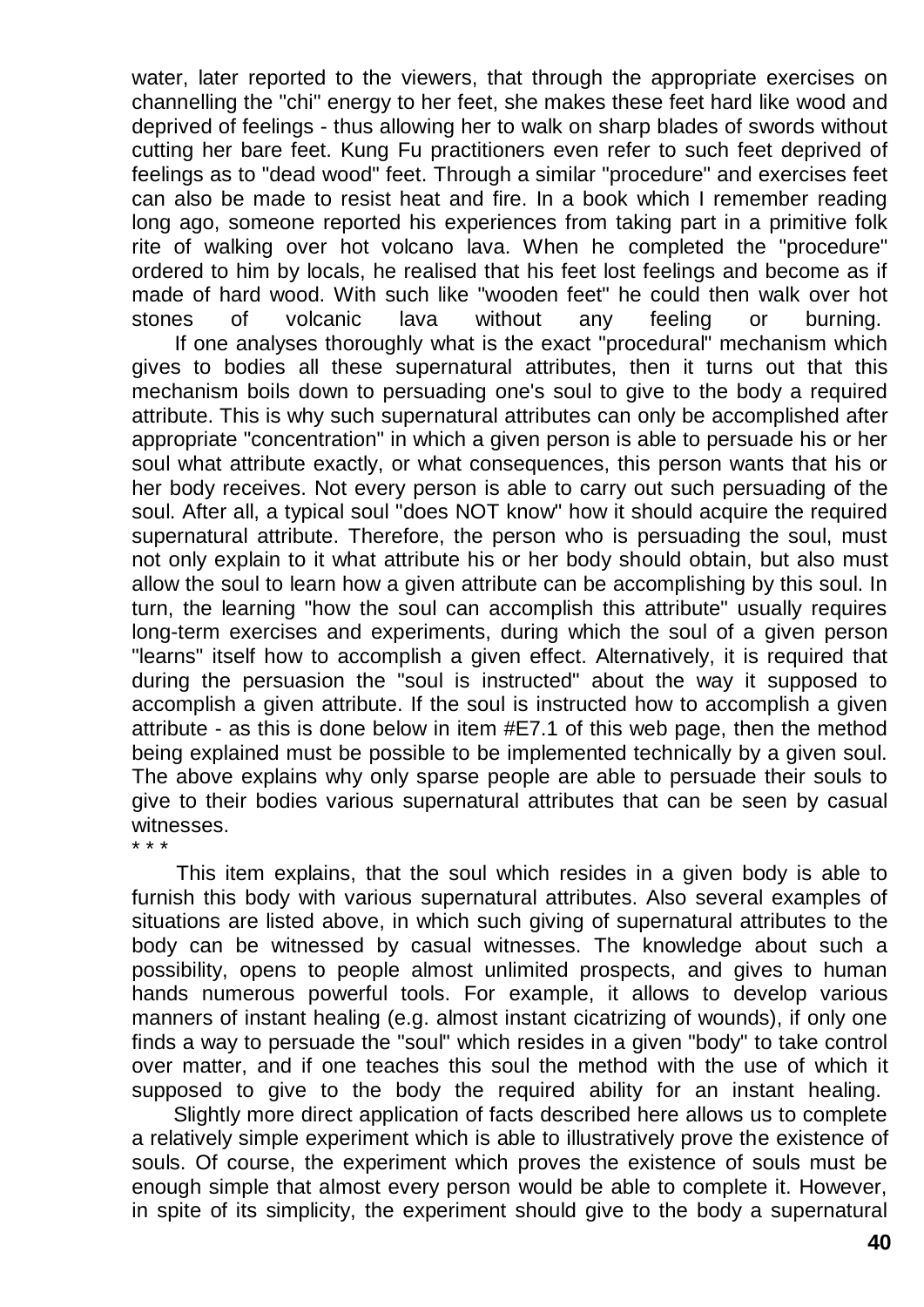attribute - if only one explains to the soul residing in a given body how this soul supposed to grant a given attribute. Just such an experiment is to be described in next item #E7.1.



**Fig. #E3ab: Two photographs which document supernatural ability of the human body to "walk on fire" - that is given to this body by the "soul" which exerts control over body's attributes. These photographs register the "fire-walking" by disciples of the Chinese religion called "Taoism", during celebrations of the so-called "Nine Gods" in the Taoism temple from Kuala Lumpur, Malaysia. Notice that the surface of the "fiery footpath" of the length of around 10 meters, formed from burning charcoals, along which disciples of Taoism are walking, looks on the above photographs as if it is dark. But in the reality, when I was watching it with my naked eyes, the same surface during the fire-walking was glowing "red hot". As I believe, such apparent darkening of this surface was caused by the supernatural slowing down of the speed of elapse of time in burning charcoal, which was registered by my photo camera. After all, the heat which was beamed from this "fiery footpath" was so intense, that in spite of being protected from the heat by my clothing, I still could only briefly and with a significant difficulty approach this "footpath" at NOT less than around two meters to take the above photographs. Then I was forced to escape from the beaming heat. On the other hand, tens of disciples of Taoism walked along the above "fiery footpath" of red hot charcoal with their bare feet and frequently without even shirts that would protect them from the scorching heat. Their walk was carried out in small groups of two or three - one after the other. None of them show later even a slightest sign of burning or damaging their feet. (Click on the selected photograph above to see it enlarged or to shift it to other area on the screen.)**

Present atheistic scientists try to find some physical explanation for this supernatural ability of bare feet to walk on fire. But in spite that these scientists have in their disposal all the modern laboratories and huge funds for research, as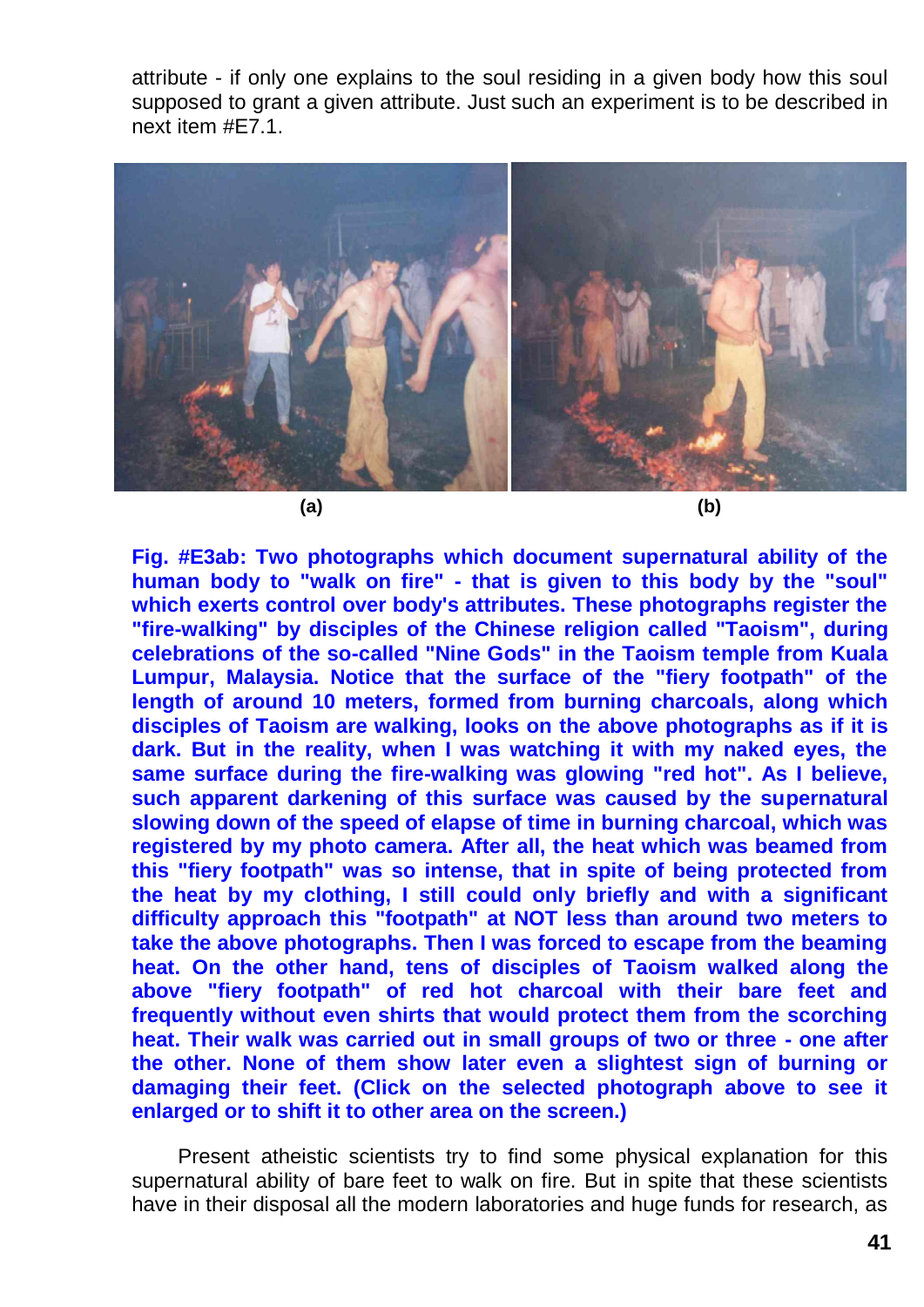so-far they were unable to find an explanation which would prove itself working in the real life. After all, whatever the soul can do with the body, no atheistic scientist is able to repeat in even the most expensive laboratory. Therefore, if any of these atheistic scientists without spiritual preparation would place his bare foot on the above "fiery footpath", then this foot would immediately be roasted. After all, the real life is NOT what claim atheistic fables of present official science.

**[Fig. #E3a \(left\):](http://tornado.zxq.net/15/15_jk3a.jpg)** Three devotees of Taoism walk with the pious devotion along the "fiery footpath" formed from red-hot glowing charcoal. **[Fig. #E3b \(right\):](http://tornado.zxq.net/15/15_jk3b.jpg)** Two other devotees of Taoism walks along burning charcoal. We can see flames which sometimes were bursting upwards from these pieces of red hot charcoal. People in the background with hands piously clamped for prayers are next devotees who await in a queue to walk along the burning footpath.



**Fig. #E4ab: Examples when the "soul" which controls the "body", gives to this body supernatural ability to open for being pierced with macabrelooking sharp objects without causing any bleeding nor pain. After these sharp objects are removed from the body, the opening immediately cicatrize without leaving any scar or even a mark. The above photographs were taken in Kuala Lumpur, Malaysia, during the Indian religious festivities of "Thaipusam". Participants of these festivities intentionally pierce their bodies because earlier they promised to do this piercing - if the powerful god of Hinduism, called "Murugan", grants them the supernatural favour for which they asked. (Photographs of the god Murugan are presented, amongst others, in "Fig. #B1ab" from the web page [immortality.htm,](http://tornado.zxq.net/immortality.htm) and also in "Fig. #1" from the web page [parasitism.htm.](http://tornado.zxq.net/parasitism.htm)) For example, if someone in their family is very ill, or if any devotee of Hinduism wishes to accomplish a goal that normally is beyond his or her reach, then they ask the god Murugan for a supernatural assistance. In return they promise that in case of their request being granted, they are to pay the debt by such and such piercing their bodies during the "Thaipusam" festivities. If the god Murugan fulfils their request, these devotees of Hinduism return later the**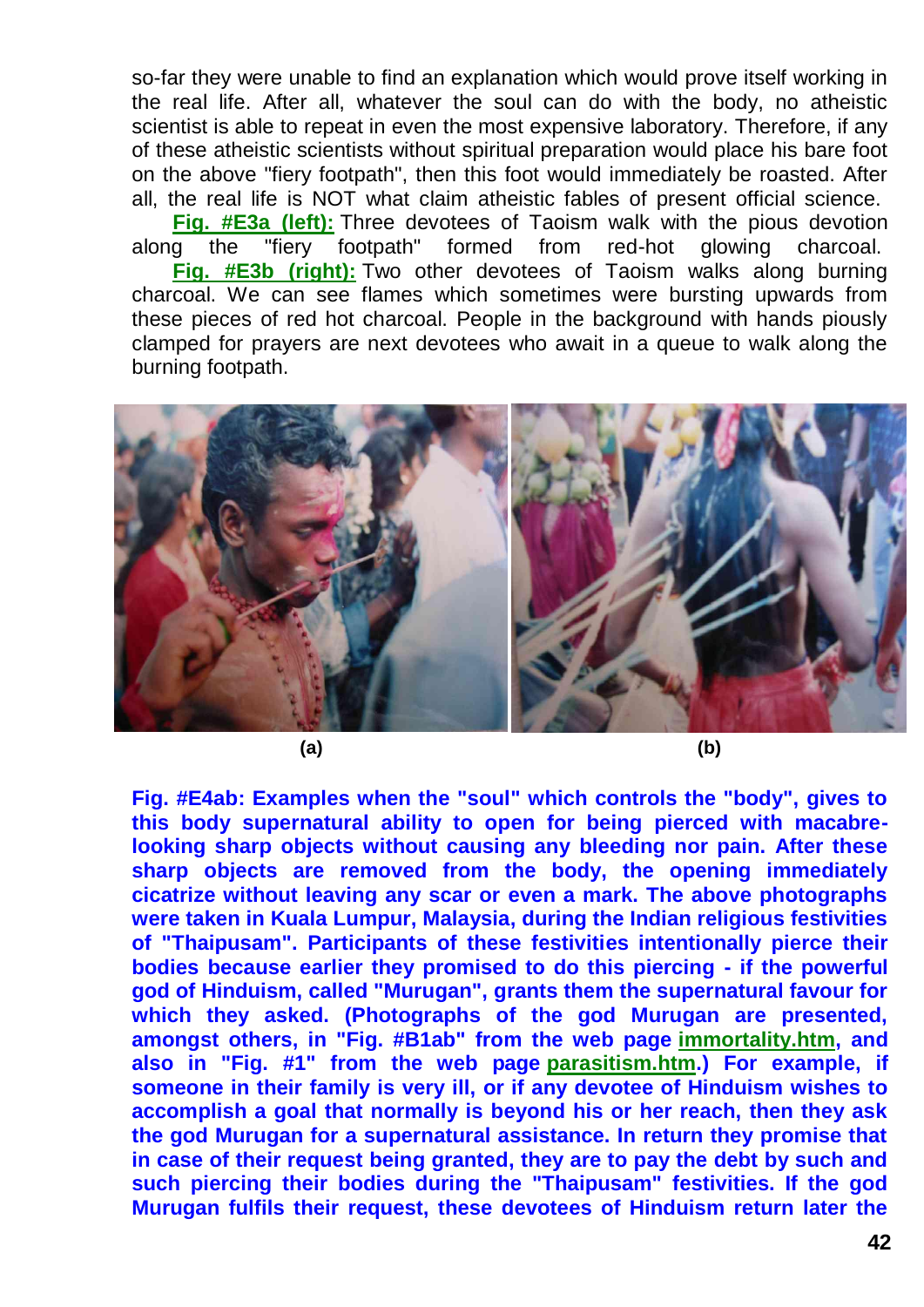**debt from this god by doing whatever examples we see documented on the above photographs. For this, they firstly put themselves into a kind of trance, during which their bodies are possessed by the "soul" of the god Murugan - as this is described in item #F5 of this web page. Then, while already in a trance, their bodies are painlessly pierced with various horrifying looking sharp objects that they prepared for themselves earlier as shown on the above photographs. Then, dancing in tact of fast-beating drums, these devotees carry out about a half of kilometre long "pilgrimage" to a "home" of the god Murugan inside of the cave called the "Batu Cave". Over there sharp objects are removed from their bodies without leaving any mark, while their trance is stopped. After awakening from the trance these devotees do NOT remember anything from the "pilgrimage" that they just completed - after all their bodies were possessed by the soul of the god Murugan. (Click on the selected photograph above to see it enlarged or to shift it to other area on the screen.)**

Present atheistic medicine, in spite of its pride, still is NOT able to cause such a bloodless and painless opening of human bodies for welcoming sharp objects being pierced into these bodies. The medicine is also NOT able to cause such an instant and painless cicatrizing of previously open bodies. This in turn means, that this medicine is stubbornly following a completely wrong path. After all, it insist on recognition of only physical component of living organisms, thus ignoring the two much more vital components which I am describing in item #C1 of this web page. On the other hand, if apart from the "body", this medicine started to recognise also the existence of "soul" and "spirit", and if it thoroughly researched how these two superior components of humans rule over the "body", then the medicine would learn also how to give to "bodies" all these supernatural capabilities which are described in items #E7 and #E7.1 of this web page.

**[Fig. #E4a \(left\):](http://tornado.zxq.net/15/15_jk4a.jpg)** An example of young Indian boy, who in return for some supernatural favour that was granted to him by the god Murugan, promised to pierce both his cheeks with such a thick "spade". The photo was taken when dancing in tact of drums this boy with the "spade" pierced into his checks, followed the path towards a home of god Murugan in the Kuala-Lumpur's cave called the the "Batu Cave". **[Fig. #E4b \(right\):](http://tornado.zxq.net/15/15_jk4b.jpg)** An example of huge sharp hooks piercing back of a

devotee of Hinduism during the "Thaipusam" celebrations. Note the ropes attached to these hooks which are used to slow down the speed with which this devotee eagerly advances towards a home of the god Murugan.

#### **#E7.1. Good news for bad times - the experiment which proves existence of souls (it depends on convincing a soul to give supernatural weight to the body):**

#### **Motto:** *"Seeing is believing."*

Even in bad times one can hear good news. It turns out that according the the English saying "seeing is believing" now we can see with our own eyes a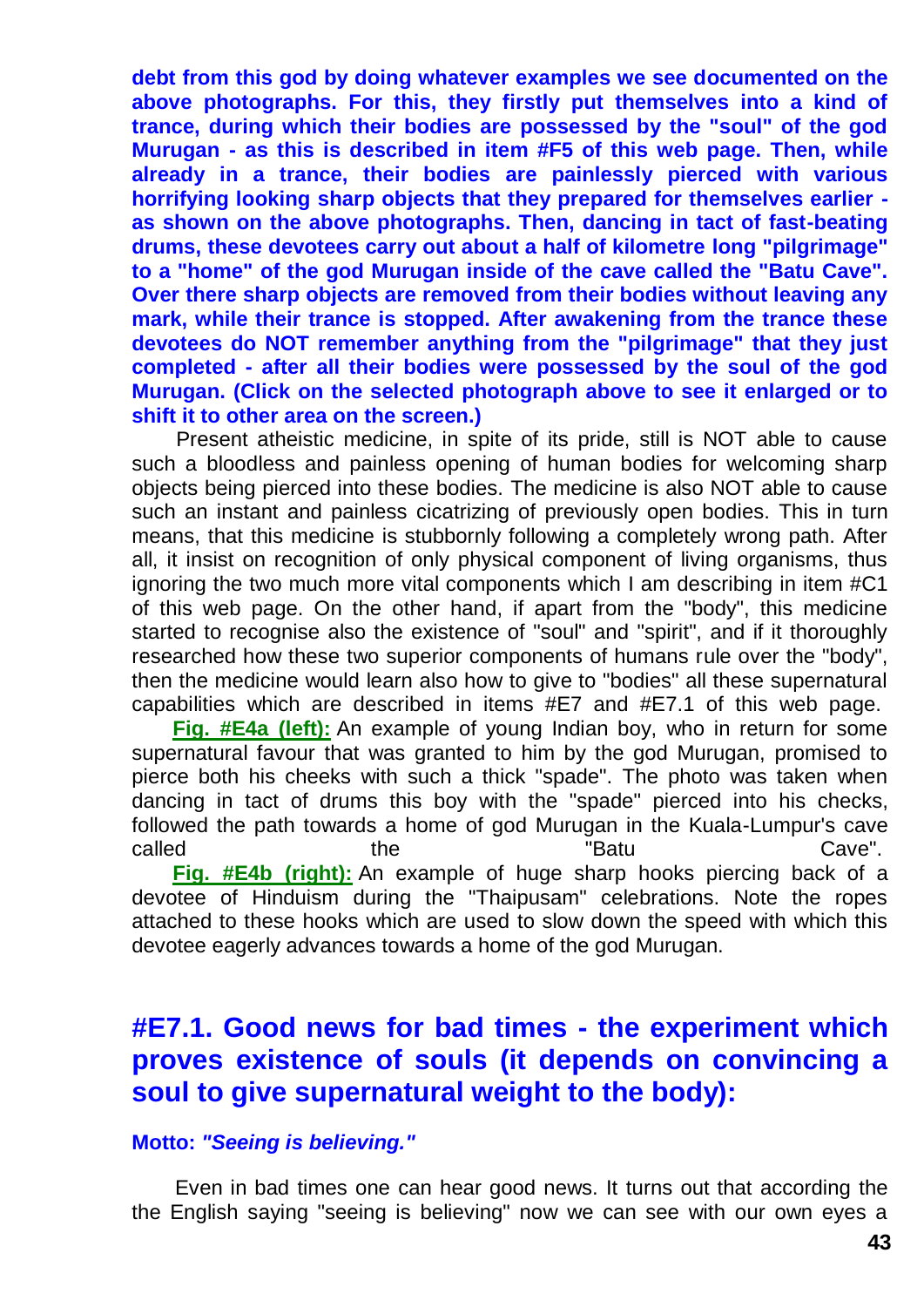relatively simple experiment which demonstrates that each one amongst us actually does have an immortal soul. So when we get discouraged by unkept promises of politicians, by bonuses for bank CEOs paid them for ruining economy of the world, unemployment, lack of hope, increasingly darker prospects, destruction of the nature, climatic changes, contradictive claims of scientists, or excalating pendemics of swine flu, we always can complete this experiment and see with our own eyes, that the soul does exist and thus that our present physical life is NOT just a brief flash of awareness of existence in the ocean of nothingness.

This rather simple experiment on the supernatural increase of the weight of human body is described in a plain article from the New Zealand newspaper indicated below. Because this increase of the weight of body requires a previous persuading the soul what exactly this soul supposed to do, this experiment in fact proves also the existence of the soul. Originally this experiment arrived from Japan to New Zealand. In Japan it was developed in one amongst their numerous schools of "martial art" (samurais?) as their exercise which gives a supernatural weight to the bodies. It is enough simple that (as the article indicates) in New Zealand it was completed in pubs for fun and for entertainment - sometimes even when participants of it were after one or more beers. So it should be possible to complete it without much trouble by almost every reader of this web page. This experiment is described in the article **[1#E7.1]** entitled "A brush with a higher power" from page B4 of New Zealand newspaper **[The](http://www.dominionpost.com/)  [Dominion Post](http://www.dominionpost.com/)**, issue dated on Wednesday, April 15, 2009. The principle of this experiment boils down to persuading the soul of a person to increase the weight of this person up to a supernatural value. In turn casual witnesses are invited to lift this person twice - once before the soul of this person increases his or her weight to the supernatural value, and then again just after the weight of this person is supernaturally increased by the soul. As it turns out, before this supernatural increase of weight, the casual witnesses are able to lift a given person without any difficulty. But after the supernatural increase in the weight of this person, the strength of casual witnesses is NOT enough to lift the same person which increased the weight. Thus, such an impossibility to lift a person for the second time, after the soul of this person supernaturally increased the weight of this person, is the illustrative proof that the soul in fact does exist. So if the reader completes such an experiment, then the outcomes of it should become his or her personal proof that the soul does exist - of course if the reader's view of the world allows to accept any proof at all (as this is explained in item #B1 of this web explored the contract of the contract of the contract of the contract of the contract of the contract of the contract of the contract of the contract of the contract of the contract of the contract of the contract of t

In item #B1 from the beginning of this web page I tried to explain that NO experiment is able to convince to the existence of soul the person whose mentality is already so twisted that it can be described as overcame by the "sick scepticism" (which is a loud version of a "mental depression"). So it may happen that just such a person is in our vicinity and is going to whimper that he or she does NOT see a link between the existence of souls and the giving to a body supernatural attributes described here (e.g. the attribute of gigantic weight from this item, or the attribute of "weightlessness" from item #E7.2 below). In such a case a simplest way of "silencing" such a person is to request from him or her to explain the mechanism with the use of which a physical body could gain such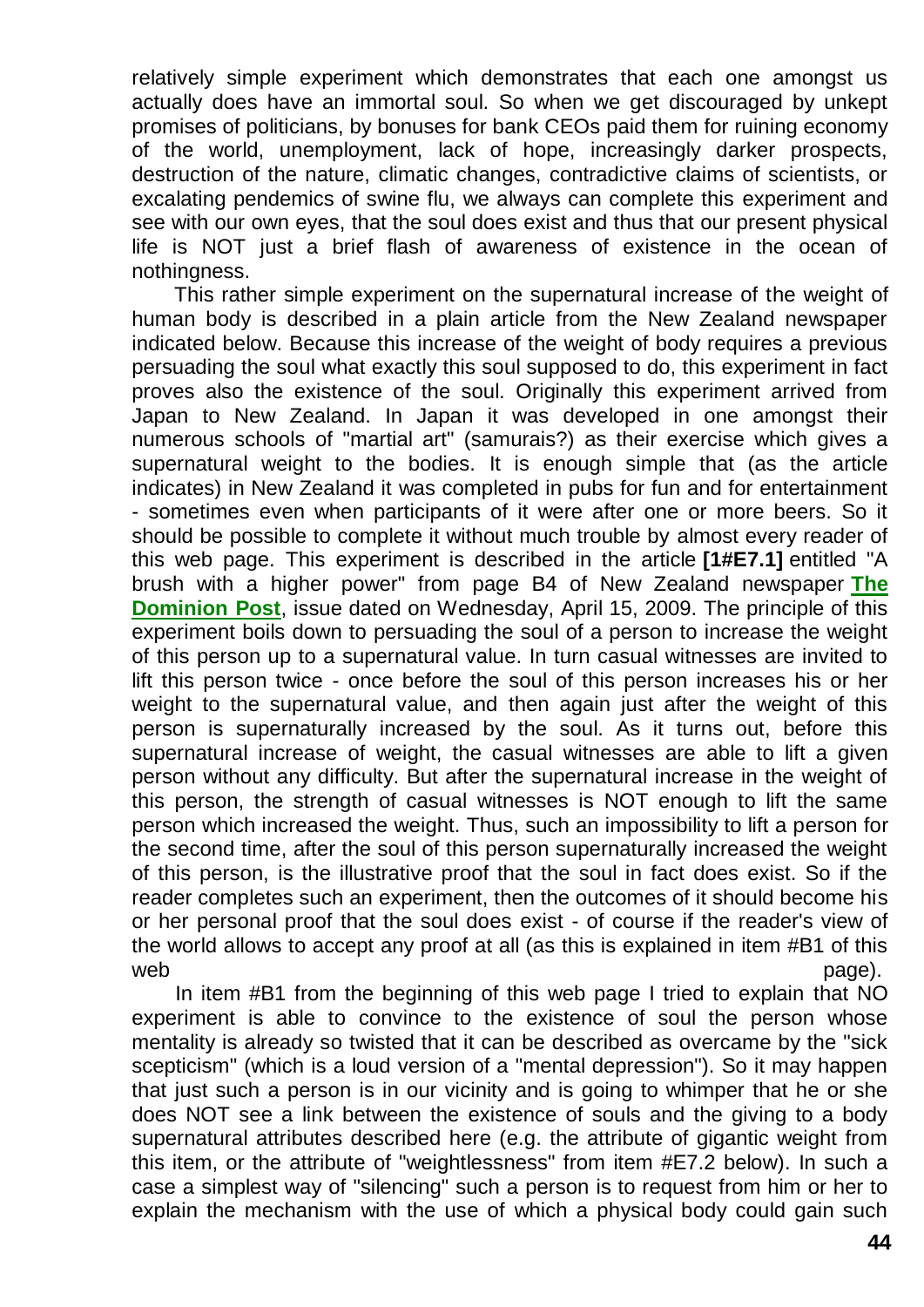supernatural attributes if there is NO soul at all. The point is that **without the acknowledgement of the existence of soul, the mechanism of gaining such supernatural attributes by body alone cannot be explained!** Thus, even the most deviated person will be forced to "bite his tongue" after being confronted with a decisive request that instead of whimpering he should provide a scientific explanation for the effects demonstrated empirically by the experiments described here. (Between us, I am writing here about "silencing" such people whose minds are overpowered by their "sick scepticism", as it is already known for sure, that nothing is able to convince them. After all, their scepticism is a version of mental illness. Simultaneously it is also known that their destructive "whining" sucks from everyone around them unnecessary large amounts of the extremely important **[moral energy](http://tornado.zxq.net/totalizm.htm)**.) \* \* \*

In order to complete this experiment, at least **three participants** are necessary. But even more people can take part in it as well. One amongst these people, let us call him or her the "lifted" one, becomes this person who is to persuade his or her soul to increase the weight of body. The remaining participants, which can be two or more - let us call them the "lifters", will be these people who are to try to lift the "lifted" person with supernaturally increased weight. The experiment requires that the "lifted" person is standing vertically on the ground, with the body straighten, while both his or her feet (which can remain in shoes) are placed flat on the ground. Therefore all "lifters" must delicately lift the "lifted" person without causing the change to this pose. The best technique of lifting in this pose is if the "lifted" person stretches and tenses both hands downwards along sides of his or her body, while two "lifters" grab these hands (i.e. each "lifter" grabs one hand) by the fist and by arm, and then carefully and delicately lifts him or her up without changing the pose. If both "lifters" are reasonably strong, while the "lifted" person is not-too-heavy, then at the normal body weight such a delicate lifting should NOT pose any problem.

The **experiment has four phases**. In the first phase the "lifted" person is lifted up when he or she still have the normal body weight. Thus, the "lifters" should NOT have any problem with lifting such a person. This first lifting allows all the "lifters" to learn and to remember how much a given person really weights and how easily it comes to lift this person in normal circumstances. In turn the memory of this first lifting allows them later to understand that the weight of the "lifted" person really increased in the supernatural manner. The second phase is a break in the lifting, which allows the "lifted" person to "persuade" his or her soul to supernaturally increase the weight of body. How to carry out this "persuading" it is to be explained in next paragraph. After the soul of the "lifted" person is persuaded to increase the body weight to a supernatural value, the third (decisive) phase of the experiment is to be carried out. This third phase is the second lifting. The same couples of "lifters" as previously, now delicately try to lift again the same person. But they are to discover now that the lifting becomes impossible. No matter how much strength and effort they put into their lifting, the "lifted" person is to stand on the ground unmoved. His (or "her" - if the "lifted" person is a woman) weight becomes supernaturally huge. This impossibility to lift again the same person that just a while ago was lifted without any difficulty, represents the experimental proof for the existence of souls. After all "lifters"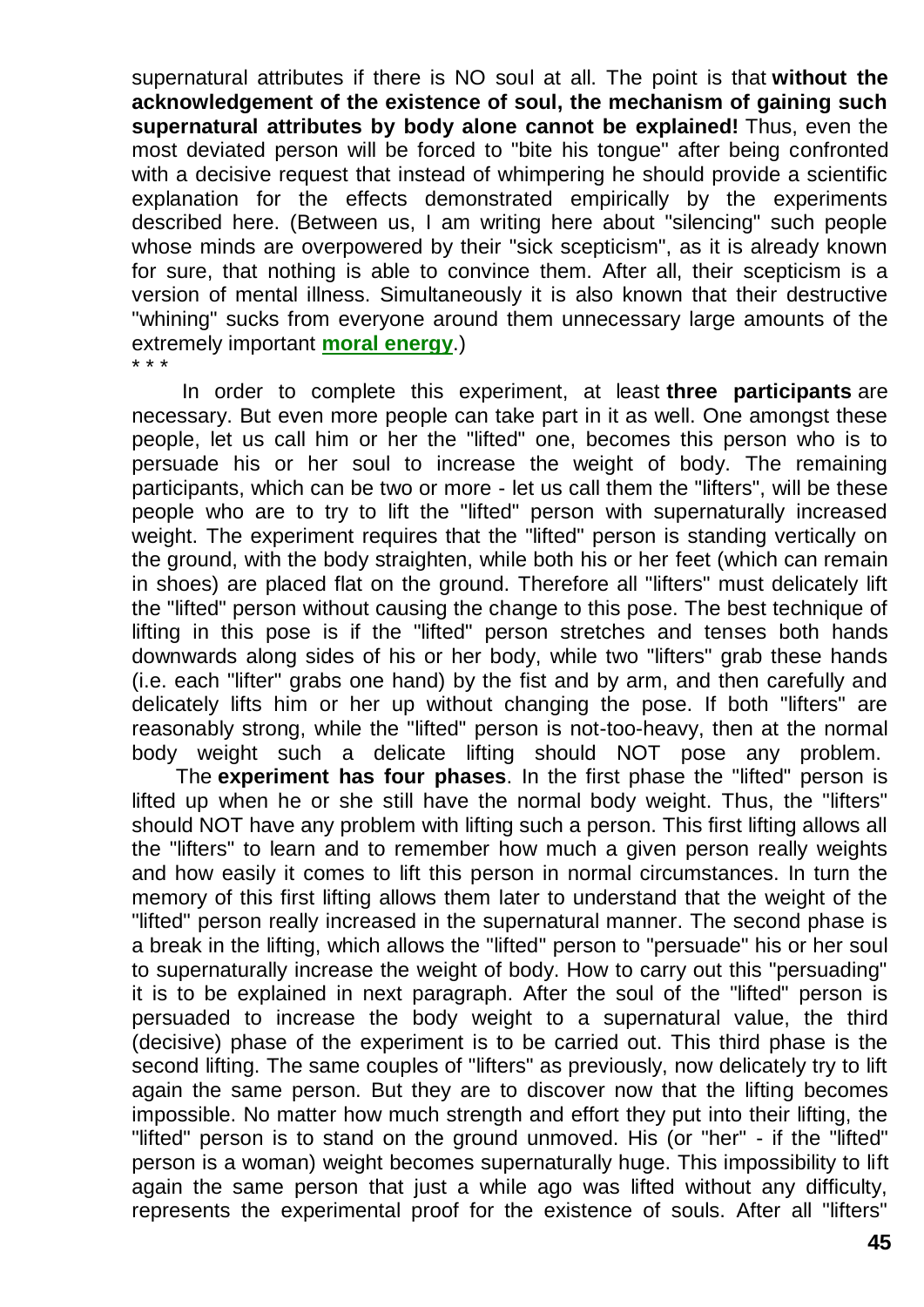experience that the "lifted" person now cannot be lifted up (after all, in the vicinity can be more than two people willing to check outcomes of this experiment), the last (fourth) phase of the experiment is to be completed. In this last phase the "lifted" person persuades his or her soul to restore the normal weight of his or her body.

**Persuading the intelligent soul** to increase the body weight of the "lifted" person to a supernatural value is the most critical phase of this experiment. After all, the intelligent soul typically has "its own opinion" and usually refuses to listen to persuasions. Therefore, in order to still persuade it, the same technique should be used which is utilised for so-called "meditations". For this reason the best candidate for a "lifted" person is someone who already has some experience in "meditating". If there is no such a person around, then the role of the "lifted" person can perform any person who does NOT have a so called "contradictive character", i.e. which voluntarily and without reservations is to do whatever is being recommended. If the "lifted" person has the experience in so-called "meditations", then he or she can do own persuading of his or her soul, by simply completing in own mind all these stages which I am going to describe below. In turn, if the "lifted" person is someone without such an experience, then he or she needs a "guide" who is going to prompt him or her what is to be done. (I.e. who in own words is going to repeat recommendations for subsequent stages described below.) In turn, the best such a "guide" is someone who enjoys the authority and respect on the part of "lifted" person (e.g. for girls usually it is their "boyfriend"). Of course, such a role of the "guide" can also perform one amongst "lifters". The stages of "persuasion" are as follows. The first stage is "relaxing and concentration". In this stage the "guide" recommends to the "lifted" person (or the "lifted" person repeats in his or her own mind) that his or her soul is to relax and to concentrate solely on what is to be done. The "guide" should repeat this recommendation with a friendly and low voice, for example saying something along the lines: "Now close your eyes and ask your thoughts to stop noticing anything else apart what is to be done". The second stage is "fixing to the ground and becoming a part of the mountain at your feet". In this stage the recommendation issued in own words with pleasant and low voice should say something along the lines: "Now recall that there is a native rock of our mother Earth under your feet. Fix your feet to this rock. You are a part of the rock at your feet. You cannot be separated from this rock. Your weight starts to be equal to the weight of this huge rock. No one is able to lift you now." The third stage is to prepare the body for lifting. It can be explained with words along the lines: "Now other people are to try to lift you delicately. So stretch your hands and prepare yourself for this lifting. But maintain being merged with rocks under you, so that they are unable to lift you. When they are trying to lift you keep your feet fixed to the rock under you and keep the huge weight of your body linked to the weight of that rock." After saying these words the "guide" gives a sign to start attempts to lift the "lifted" person. If the "lifted" person concentrated to the required level and put into the "persuasion" of the soul the required amount of will and conviction, his or her lifting up is to turn impossible. But we need to remember, that such attempts to lift the person should be delicate (i.e. without shaking or causing the pain in the "lifted" person). Also these attempts should be carried out fast and orderly - because the concentration of the "lifted" person is not going to last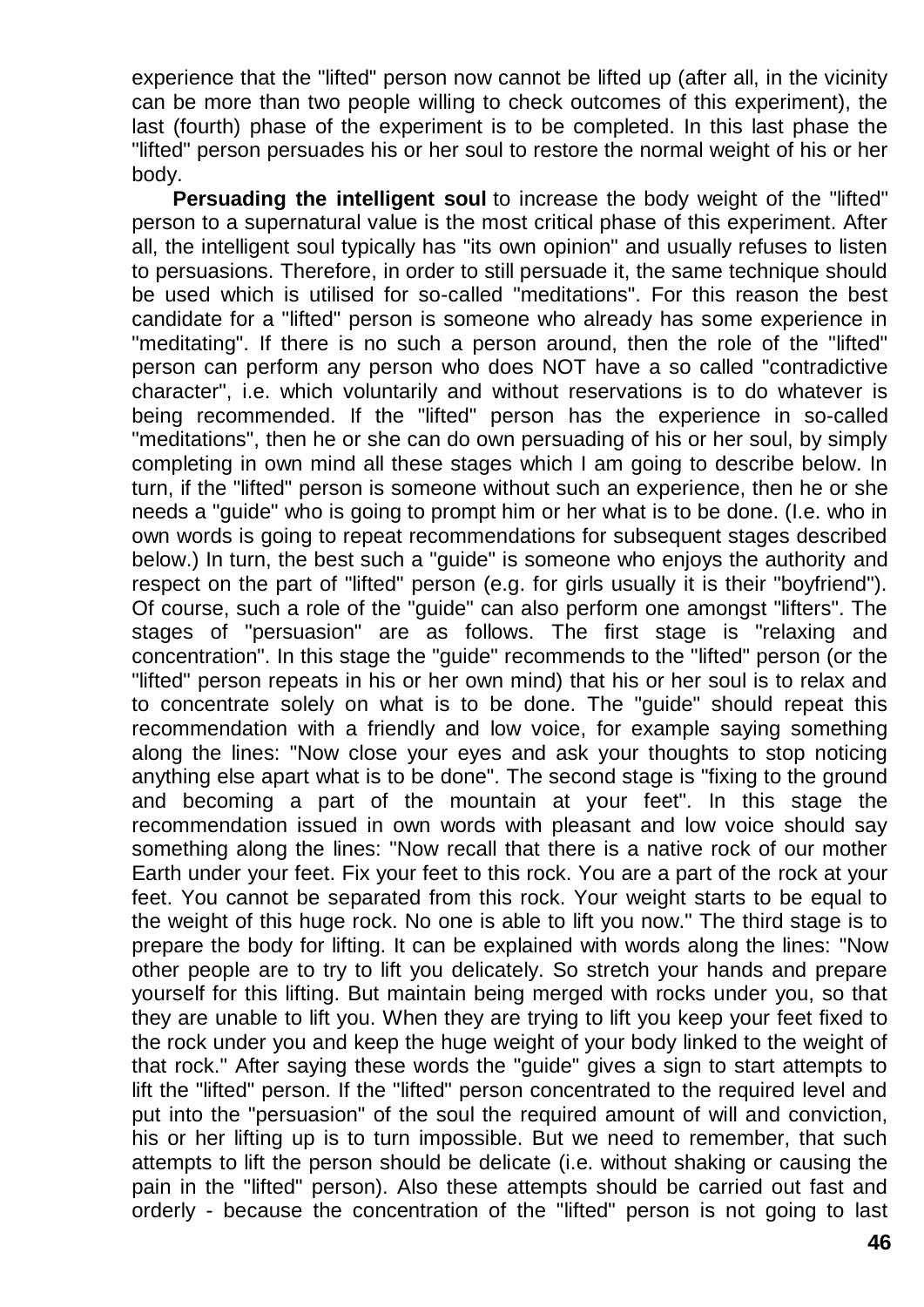forever. After all, in this experiment the point is to empirically verify that the soul of the "lifted" person really did increase the weight of the body of that person to a supernatural value. In turn to obtain such a verification no much time is needed, and there is no need to painfully pull or shake the "lifted" person - which actions could destroy his or her concentration. After all "lifters" orderly, fast, delicately, and quietly try their ineffective attempts to lift up the "lifted" person, either one of them, or the "guide", should give a verbal sign to finish the experiment. After this sign, the soul of the "lifted" person is to complete the **return to a normal weight**. For this purpose the "lifted" person should think, or hear from the "guide", something along the lines: "The lifting is finished. Now remove the link between your feet and the rock below, and return to a normal weight. Also stop further concentration, open your eyes, and join the group, so that we all now can discuss the experiment."

**The above experiment is subjective.** After all, it is completed by people who have human imperfections and weaknesses. Thus, there are tens of reasons why it may not work. For example, it is enough that the "lifted" person have just a "bad day", or that his or her soul has a "contradictive nature". The "guide" can speak too loud, or have an irritating voice. Someone amongst "lifters" may grab too painfully, or shake too strong to disperse the concentration. Someone around may sneeze or begin to comment in a laud voice. Etc., etc. However, the experiment was tested and in the right conditions for sure it works. I do not know how many times it was completed by the Japanese creators, but only the article [1#E7.1] describes two completions of it in New Zealand. Both were successful in spite that each time a different "lifted" person was used (firstly man, and then woman). Therefore, if with the reader of this web page this experiment does NOT work for the first time, then one should NOT get discouraged and repeat it again with another pair of the "lifted" person and the "guide" - whom may cooperate much better with each other than the first pair. When finally it starts to work with one such a pair, then it can be repeated with this pair many times, to convince increasingly different "lifters". Simultaneously it is worth to remember that if one has an open-minded view of the world, then **it suffices to experience the success of this experiment once only, in order to be convinced experimentally and empirically for the rest of the life, that the human souls for sure do exist**.

\* \* \*

At this point I should add, that I have heard also about an experiment that is opposite to the above, although equally simple. It boiled down to such a decrease of the body weight of a person sitting on a chair, that this person, together with the chair on which it sat, two or four other people could lift up with the touch of just single stretched fingers. Unfortunately, I do not know the method of decreasing the weight of the body, which needs to be persuaded to soul of such a person. Therefore, if any reader knows this experiment, and knows exactly how to persuade to the soul of that person to decrease the weight of the body, I would be grateful for letting me know.

**#E7.2. The experiment which supernaturally makes**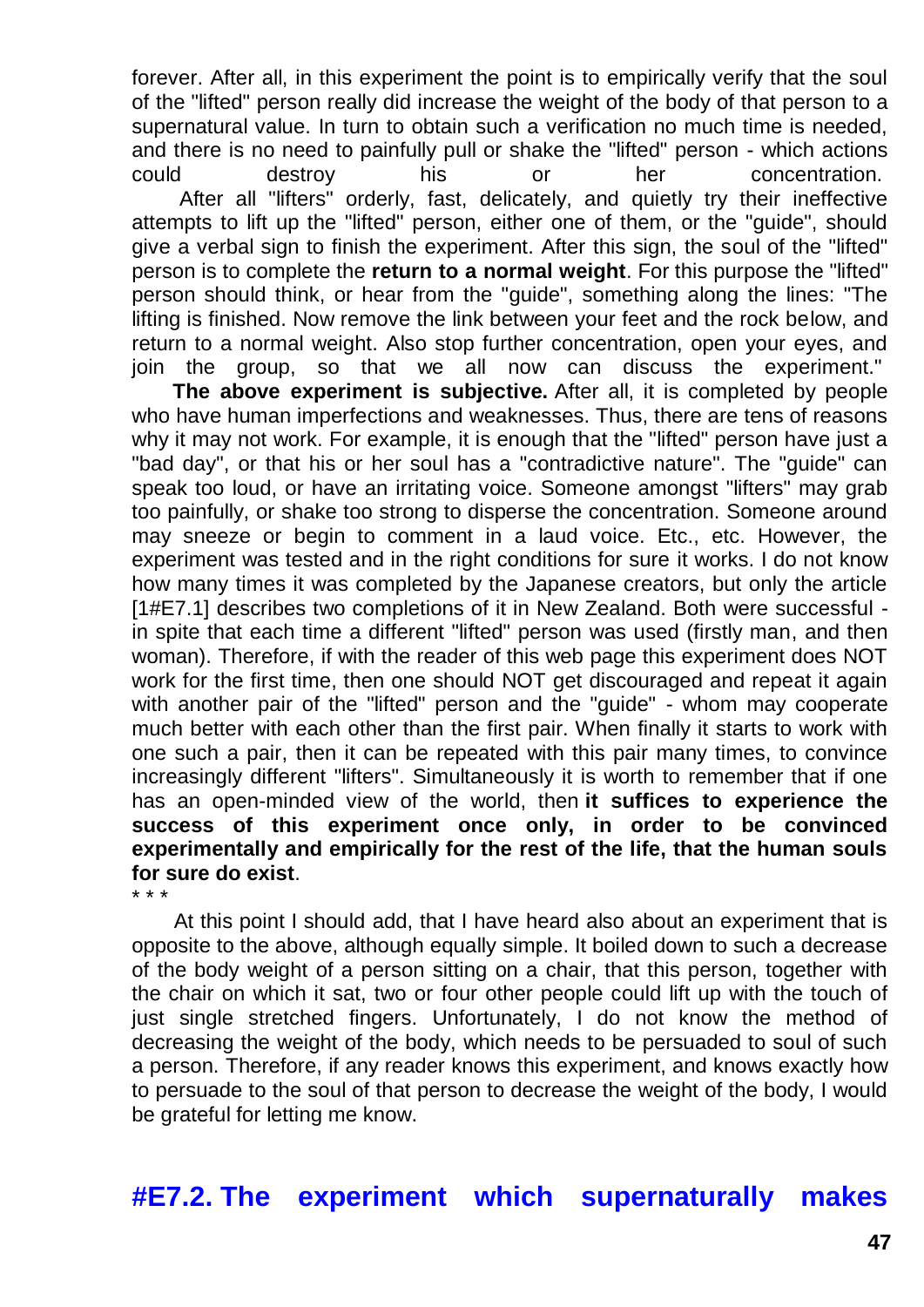#### **bodies weightless, thus proving the existence of immortal souls:**

In reply to the appeal attached at the end of description for the previous experiment which increased the weight of body (the one from item #E7.1 above), I received an email with the description of experiment which this time **decreases the weight of body to almost zero**. Below I am repeating entire this email (in my translation from Polish). If someone amongst readers wishes to contact the author of the email repeated below, then please post your email to me, while I am going to redirect it to the author of the description below.

Highly interesting in the experiment described below is that it also proves that souls are able to read thoughts and intentions of other people even when those other people do NOT state these verbally. In turn such an ability of souls represent still another their supernatural attribute. Furthermore, the experiment demonstrates also, that souls of animals and inanimate objects are NOT developed yet as much as souls of people, thus they are unable to read nor to understand human thoughts and intentions. So here is the email with description of the experiment in which the soul decreases (eliminates) the weight of human body, proving in that way that in spite of everything people do have souls after all. \* \* \*

#### *Greetings Professor:*

In reply to your request, I can describe how to complete this experiment with the *loss of weight. I encountered it already several times, so I can share my*  experiences. The procedure was as follows: needed are 4 peoples which are *lifting, and one lifted person (sitting on a chair). The sitting person maintains feet*  flat on the ground, knees bend under the angle 90 degrees. Firstly we prove to all *sceptical people, that this lifting in "normal" circumstances is almost impossible. All 4 lifting people claps tightly both their hands curving all fingers into a kind of double fist, only two their trigger (pointing) fingers are stretched forward and touch each other with their palm sides forming an "A" shape. Then these 4 people should try to lift a person which sits on the chair with their trigger fingers joined into an "A" shape, by hooking this person with their stretched fingers under his or her armpits and behind the knee (two people lifting at each side of the sitting person). Without the appropriate initiating ritual this is extremely difficult, if not completely impossible (the best choice is to try to lift a person which is the most heavy in the group - so that the contrast of weights is clearly visible, while the weight of the person has no meaning in the final lift).*

#### *The ritual:*

*All 4 people surround silently the lifted person, each one of them trying to think of what is just being done. One "leader" is needed which is to decide when the silence and the motionlessness can be interrupted. He (she) extends one hand above the head of person sitting on the chair, brings this hand as close as possible to the head (yet without touching the head), and keeps the hand for several seconds above the head. Then remaining people, one after the other, all do the same - i.e. extend one of their hand above the hand of the previous person (still in as small distance as possible without touching the previous hand),*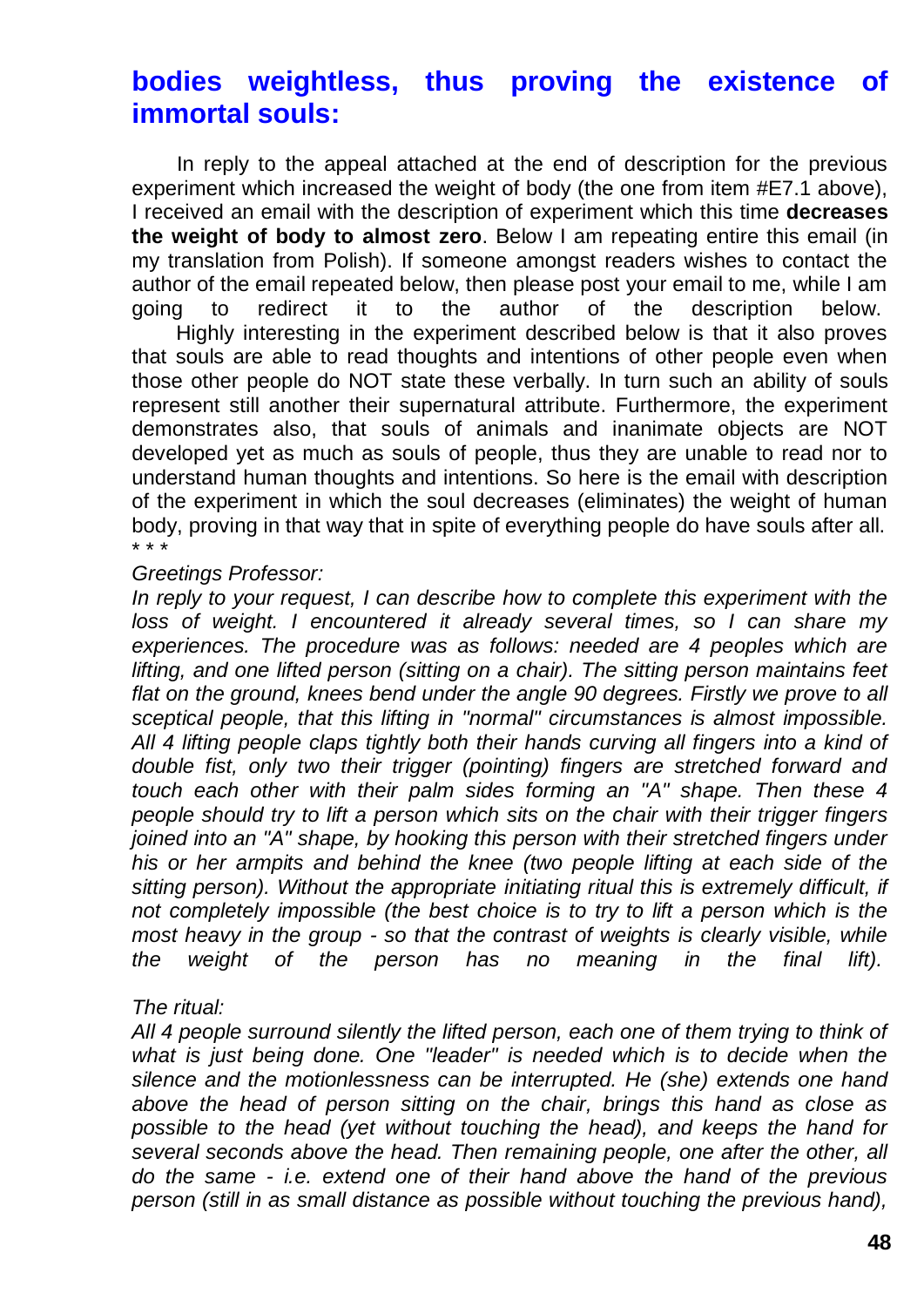*then all again in the same way, one after the other, extend their second hands keeping the smallest possible distance and holding the hand above other hands for around a half of minute (this is to be done until the time when the "leader" without a word breaks the holding of hands and initiates the lifting in a manner described above).*

*Notices: participants are NOT allowed to laugh or speak (usually, when the person is lifted at the height when the arm-joints in hands are already stretched at 180 degrees, and someone begins to laugh or speak, then the weight returns and the experiment takes a rather unfunny turn - e.g. fingers can be broken).*

#### *My tests:*

*All 4 people positively oriented, and 1 total sceptic, result positive; tests on people with various weights positive, on inanimate objects and on animals negative.*

*After calculations, in one case a 10 years old girl lifted 20 kgs on her two trigger (pointing) fingers without any difficulty - this gives a lot of food for thoughts.*

#### *This would be all for now.*

*Kind regards and I wish you successes in discovering the truth.* (Signature of the email sender). \* \* \*

Soon after receiving the email repeated above, another email also arrived to my hands from a different reader of this web page. He pointed my attention at the fact, that the experiment with persuading a soul to supernaturally increase the weight of someone's body - that is described above in this item, is widely known in the world and repeated many times by various people. Descriptions of this experiment are disseminated under the English name **[party levitation](http://www.google.com/search?hl=en&q=party+levitation&aq=f&oq=&aqi=)**. In internet on the topic of this experiment can be found tens of descriptions, drawings, photographs, and even videos which illustrate the completion of it. For example, in order to find descriptions of this experiment, it is enough to write the key words **[party levitation](http://www.google.com/search?hl=en&q=party+levitation&aq=f&oq=&aqi=)** in some search engine, e.g. in **[www.google.com](http://www.google.com/search?hl=en&q=party+levitation&aq=f&oq=&aqi=)**. In turn the same key words written into the **[images.google.com](http://images.google.com/images?hl=en&q=party%20levitation&um=1&ie=UTF-8&sa=N&tab=wi)** are to show us photographs and drawings of people lifted with the use of such four double fingers. In such a way, for example the illustrated with a diagram exact description (in English) as to how complete this experiment, in May 2009 was disseminated at the internet address**<http://antigravitypower.tripod.com/BioGravity/clarklev.htm>**. In turn the description in Polish, but more oriented towards the discussion of it, than towards the explanation as to how cause the decrease of someone's weight, in May 2009 was disseminated at the address **[energyforum.pl/viewtopic.php?t=96&view=previous&sid=e00d88f10](http://www.energyforum.pl/viewtopic.php?t=96&view=previous&sid=e00d88f10b192a4f788276f4b4403541) [b192a4f788276f4b4403541](http://www.energyforum.pl/viewtopic.php?t=96&view=previous&sid=e00d88f10b192a4f788276f4b4403541)**. Finally a photograph of a woman lifted in such a manner, together with a summary of this experiment (in English), in May 2009 was shown at the internet address **<http://www.lauralee.com/partylev.htm>**. As the above indicates, many people already learned and practically took part in the experiment which visually proves to them the existence of human soul. The only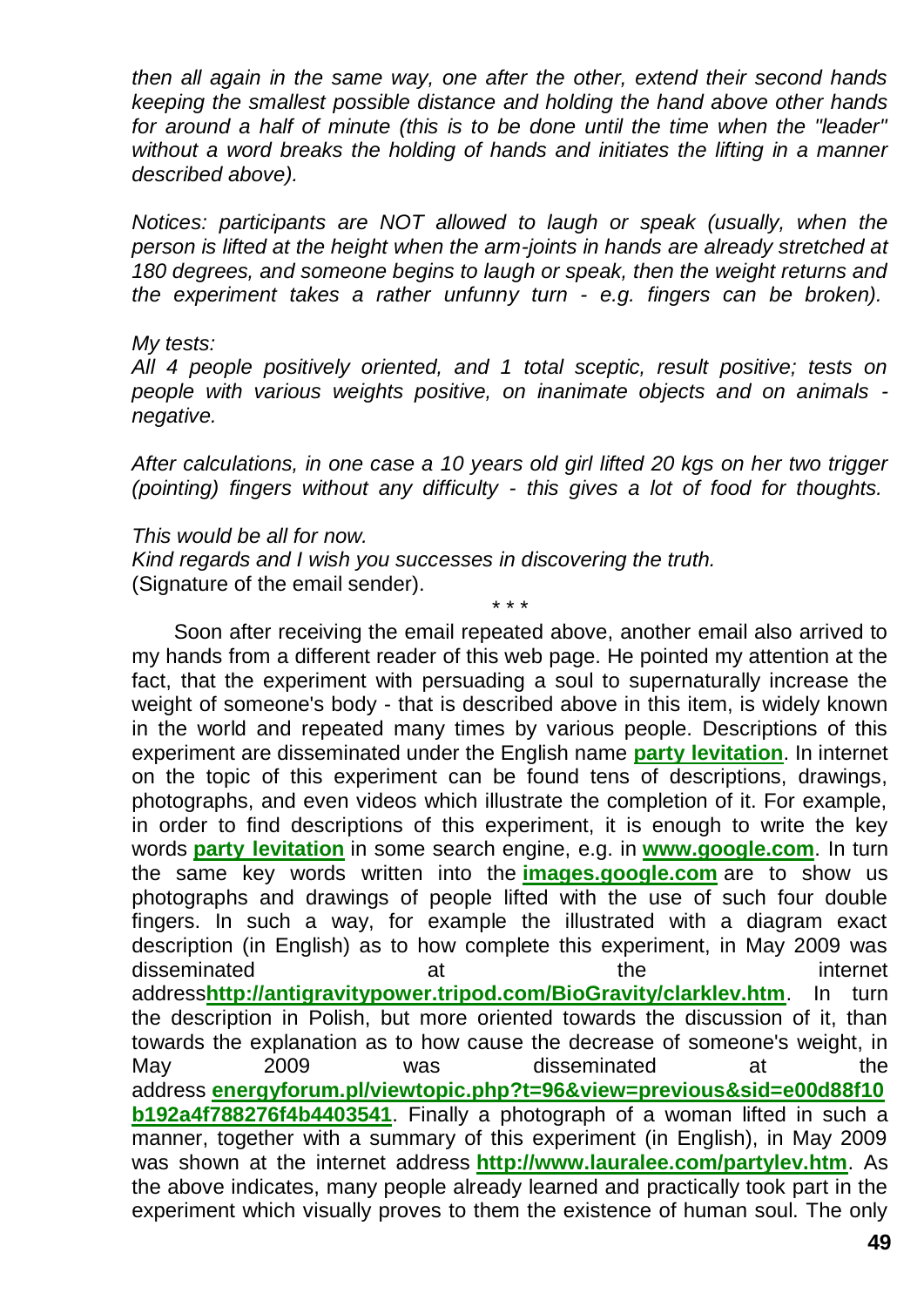problem which these people probably still have with such a simple experiment, is whether their knowledge and the inborn scepticism allows their intellects to accept that herewith they see an experiment which is to visually confirm for them the existence of human souls.

\* \* \*

The commonly known saying states "all roads lead to Rome". A consequence of the law, or principle, expressed with this saying is that for sure there are more than one manners and more than one procedures for supernatural increase (or decrease) of weight of someone's body. Thus, various readers may know still other manners, or procedures, for the increase (or decrease) of weight of body than these described in items #E7.1 and #E7.2 above. Or readers may know still different procedures which repetitively provide human body with yet another supernatural attribute. Therefore, herewith I am repeating my previous appeal. Namely, please post me descriptions of any experiment that the reader may know, and that demonstrates the acquiring by a body of some supernatural attributes through a verbal, thought, or intention persuasion of a soul to give to the body a given supernatural attribute.

# **#E8. Apparent freezing of fast whirling objects, or reversal of the direction of their rotation:**

Another physical proof that souls do exist, is quite a common phenomenon which probably everyone of us had opportunity to notice watching in daylight an accelerated spinning object. Namely, after reaching specific rotational velocity, such an accelerated spinning objects begins to make an impression in daylight firstly as if its spin stopped, and then as if this object gradually started to accelerate in an opposite direction of rotation. This phenomenon is described more comprehensively in item #D1 of the web page **[immortality.htm](http://tornado.zxq.net/immortality.htm)**.

The significance of this phenomenon as a proof for the existence of soul depends on this that it proves visually to everyone that **time of people elapses in jumps** - means NOT smoothly as this is lied to us by present official science. In turn such a jumping elapse of time results from the fact, that time actually is a jumpy motion of execution control from one elementary command in our "program of life and fate" to another such elementary command. In other words, the jumping elapse of our time proves that our soul contains inside the "program of life and fate" composed of a sequence of elementary commands, thus also proves that our software soul really does exist.

# **Part #F: Evidence for the existence of immortal souls that is known to biological**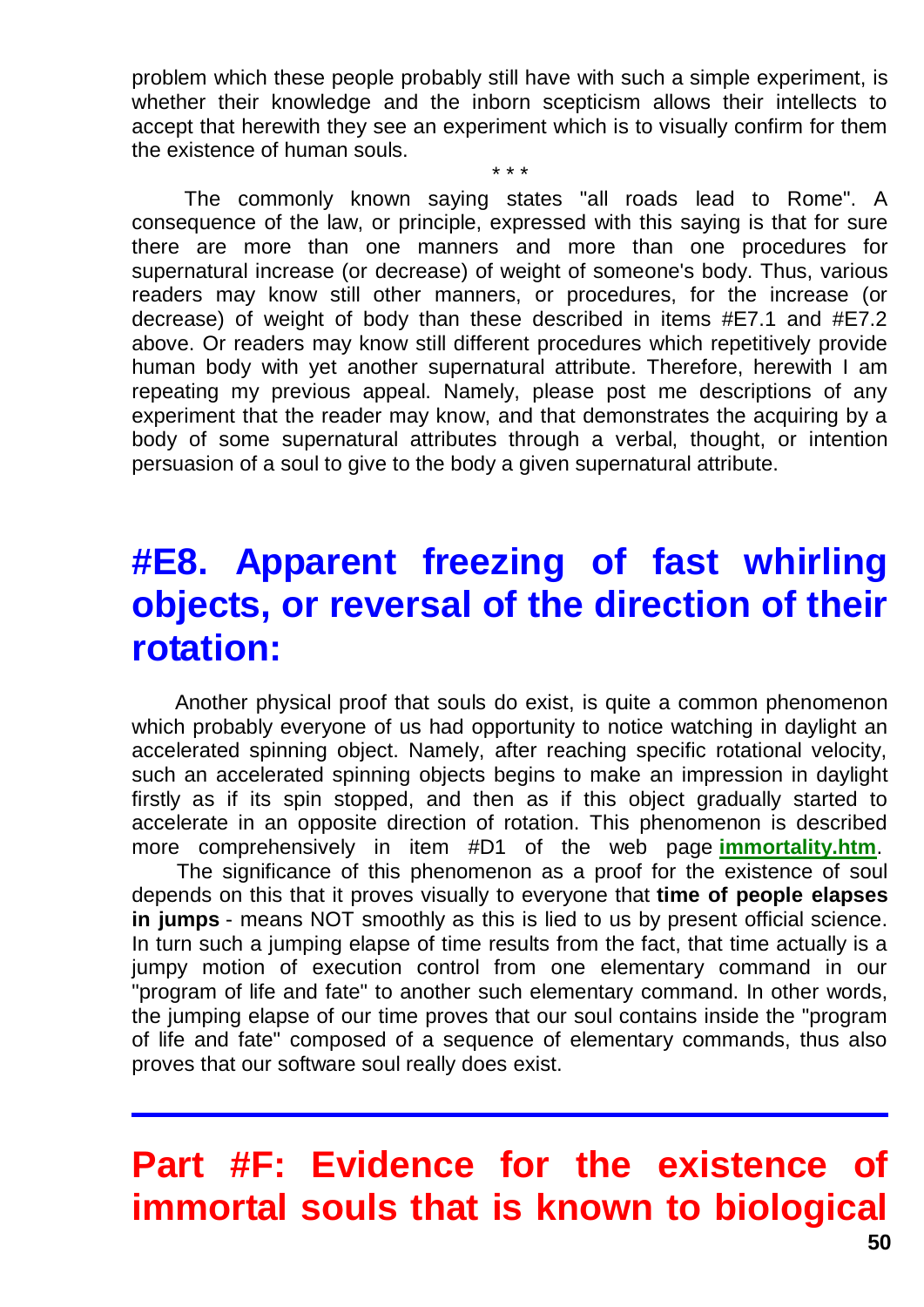# **sciences, but the existence of which is ashamedly silenced by biologists:**

# **#F1. Kinds of scientific evidence presented in this part of the web page:**

Examples of evidence for the existence of souls from the area of biological sciences are these items of evidence the existence of which can be verified with methods of biological sciences.

### **#F2. The loss of weight at the moment of death:**

In past times, when the faith in God was NOT intentionally suppressed by the duty to demonstrate a scientific "atheism", various experiments were carried out in order to discover physical consequences of the existence of souls. In 1906, Dr. Duncan McDougall of Massachusetts General Hospital conducted some precise measurements of weight of people just before and after their death. These measurements revealed that the human body at the moment of death loses as much as 7 to 28 grams in weight. The above loss of weight can be explained as changes of gravity in a component of the counter-material duplicates. Because all components of counter-bodies are attached to the physical bodies by gravitational forces, any change in their gravitational properties must cause changes in gravitational interactions, which in turn would be detectable as the change **of the contract of the contract of the contract of the contract of the contract of the contract of the contract of the contract of the contract of the contract of the contract of the contract of the contract of the** 

It is interesting, that apart of these "ancient" experiments completed already in 1906, actually afterwards no-one repeated the same research again with more modern equipment, in order to confirm or disprove their outcomes. Probably this is caused by the scientific "taboo" that in the meantime was put on research connected with human deaths, souls, and with spiritual phenomena. But the Concept of Dipolar Gravity provides the information, which allows to verify these old experiments, without the necessity to precisely weight people just before and after the death. After all, this concept informs that "souls" are also contained in animals. Thus, if the escape of a "soul" at the moment of death influences the weight of a body that this soul leaves, than such a change of weight must be also noticeable at the moment of death of animals. Therefore, in order to detect it, it is enough if a veterinary doctor, who at the order of a client "puts into sleep" an animal, after making the deadly injection simply places this animal on a precise electronic scale, and notices the indications of this scale. Such electronic weighting of animals that are "put into sleep" should not only show how much is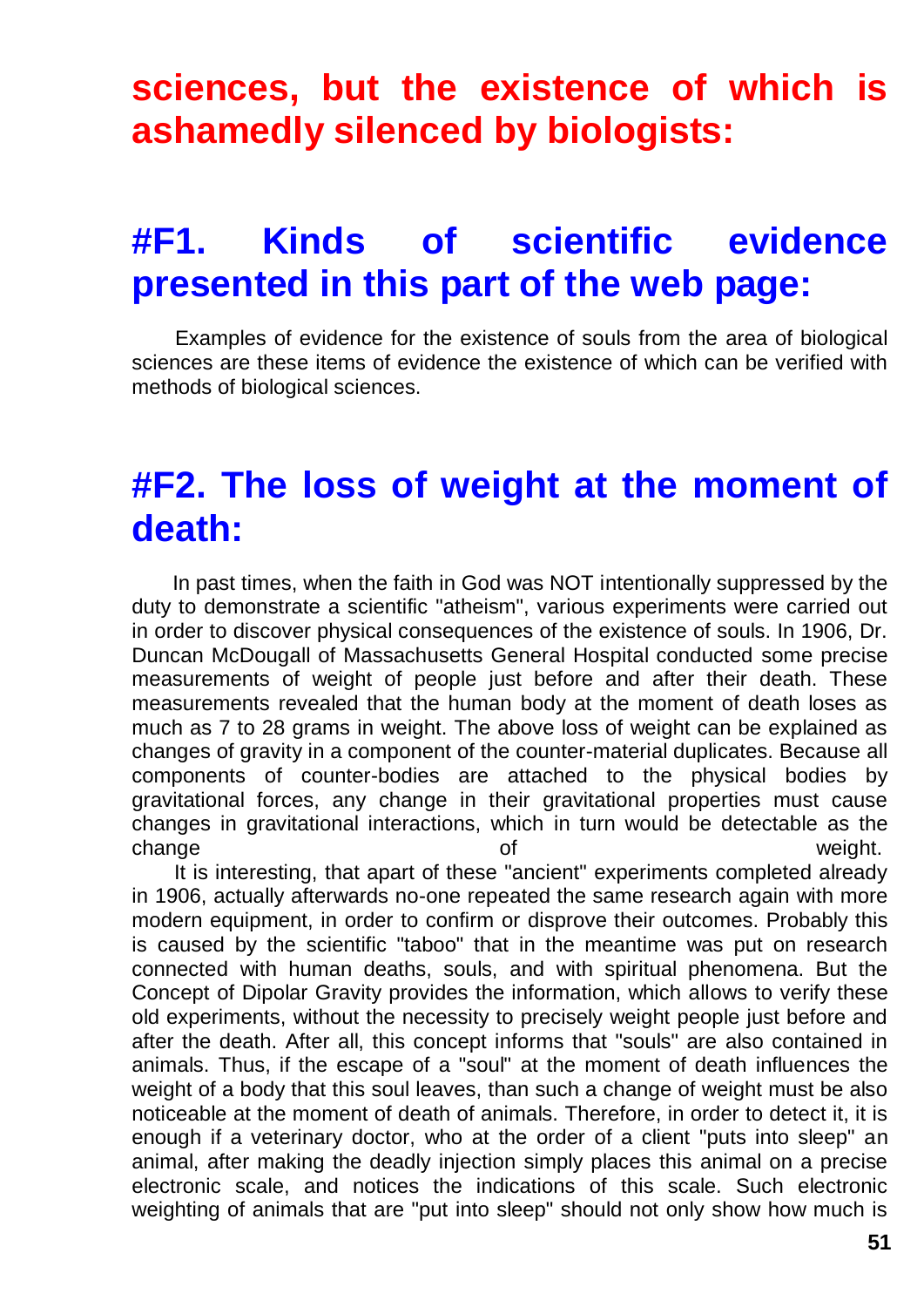the change of weight at the moment of death, but also show in which exactly moment of time this change of weight takes place (means when exactly the "soul" escapes from the "body"). Unfortunately, in spite that in my monographs I am describing already since around 1998 that experiment with "putting to sleep" a suffering domestic animal after placing it on a scale, so-far no-one who has conditions to carry it out actually decided to check it out. The loss of weight at the moment of death is described in item #1I5.2 from subsection I5.2 in volume 5 of monographs **[\[8/2\]](http://tornado.zxq.net/text_8_2.htm)**, **[\[1/5\]](http://tornado.zxq.net/text_1_5.htm)** and **[\[1/4\]](http://tornado.zxq.net/text_1_4.htm)**.

# **#F3. The so-called "Near-Death Experience" (NDE):**

At the moment of so-called "clinical death" many dying people experience extraordinary phenomena known under the name of "NDE" of "Near-Death Experiences". These experiences cannot be defined otherwise than the shifting of our awareness to the soul of the dying person. About these experiences whole books were written. An example of these is the book [1#5I5.4] by R.A. Moody, "Life After Life", Stackpole Books, 1976, ISBN 0-8117-0946-9 (e.g. see in there pages 61 61 to 69). Amongst an array of phenomena which are forming these "NDE", probably the most evidential is so-called "review of one's own life during the initial stage of death". It is widely documented that the dying person relives again the most important events from his or her own entire life. A good friend of mine, one of the numerous people known to me in person, who has experienced such a review, describes it thus: "It was not just reviewing a three dimensional movie of my life. It was as complex as in reality. I was there and I felt, thought, and saw everything again. The only difference was that I observed myself as an outside witness and

that I could not change anything in this review". The review discussed here contains one element, confirmed by many participants, which excludes the possibility of the brain origination of these pictures, i.e. their nature is holographic. If the pictures were only a display of the biological memory content, they should present the events exactly in the same form as the eyes of the dying person saw them while they happened. But this is not the case. The review consists also of pictures of the person, presenting him or her as if he or she were filmed by an outside cameraman who tries to record all the important details. Moreover, during the review details also are visible, which could not be noticed in a real experience, because they were inappropriately located towards the subject (sometimes scenes are presented, which are happening behind some physical obstacles and by no means could be seen by the person involved). This characteristic indicates that the discussed review can not originate from the brain itself, but is read by the brain from the bank of information stored within the soul from the virtual world.

The review of our own life during the initial stage of death is described in item #5I5.4 from subsection I5.4 in volume 5 of monograph **[\[8/2\]](http://tornado.zxq.net/text_8_2.htm)**, **[\[1/5\]](http://tornado.zxq.net/text_1_5.htm)** and **[\[1/4\]](http://tornado.zxq.net/text_1_4.htm)**.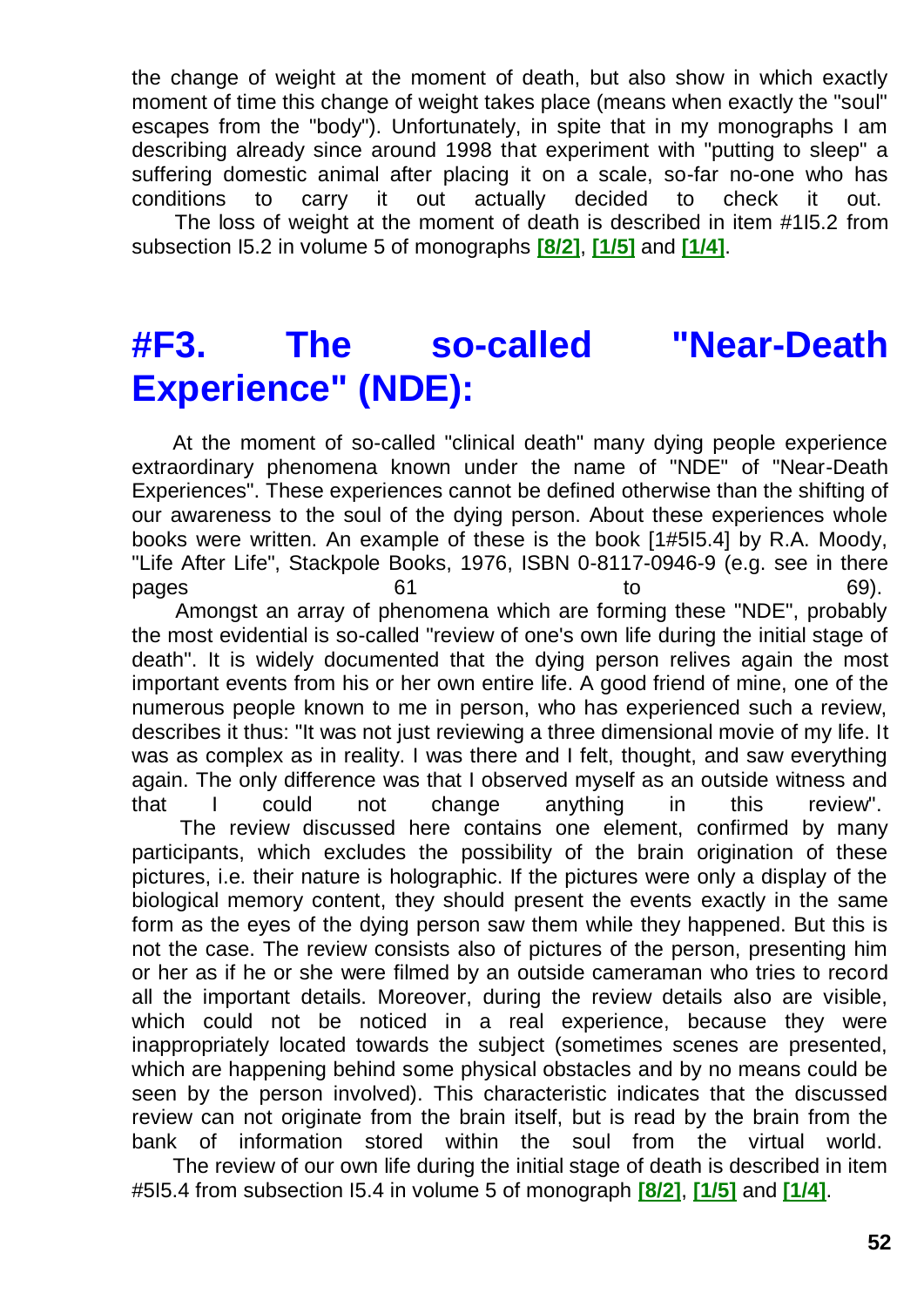# **#F4. Double and multiple personalities:**

In the paper [1#6I5.4] "Multiple Mix ups", published in OMNI, Vol. 8, No. 2, November 1985, p. 94, are discussed examples of people who experienced complete changes of personalities. It seems that the same body can be occupied in turns by two or more completely different souls of persons. The differences in these personalities can be so significant, and their switching so complete, that they affect not only the psychological, but also the biological state of a person. For example, the different personalities (of the same physical person) may require different optics of glasses, or be allergic to different foods and medicines. The existence of this phenomena provides a further evidence in support of the existence of the soul. This is because any rational explanation of multiple personalities must account for the linking someone's brain to the soul of a different person - synchronized with the simultaneous taking control over the entire body by this soul of a different person.

#### **#F5. Possessions:**

The Concept of Dipolar Gravity also explains clearly what "being possessed" is all about. According to this explanation, **a living creature is possessed when a control over its counter-body (i.e. the "spirit"), thus also over the biological body of this creature, is taken by a "soul" of someone or something that normally do NOT reside in this body (e.g. by a soul of another person or by a soul of some animal)**. A version of being possessed are double or multiple personalities mentioned in previous item #F4. When someone is possessed, the control over his or her body is taken by a different "soul". Thus such possessed creatures or people are having the memory, knowledge, intelligence, and personality of that "soul" that overtakes their body. An additional fact explained by the Concept of Dipolar Gravity is that the object of possession can actually become any living creature, not just only people - of course when the "soul" that takes over a given body does not specifically want to obtain human attributes (e.g. the ability to speak). Furthermore, the "soul" that is possessing a given body can originate from any creature - not just only from a human. Therefore, people can be possessed by souls of, for example, monkeys, tigers, lions, birds, snakes, cats, dogs, etc. In present atheistic times we hear extremely rarely about someone being possessed. After all, mass media reluctantly inform the society about such cases.

The reason is that such phenomena contradict claims of official science. In turn no-one wishes to be attacked by angry scientists. Therefore possessed people typically land in mental hospitals. Modern psychiatrists explain to everyone that they simply "got mad". So some exceptional circumstances are needed, e.g. death of a possessed person, for the world to learn about such a case. Just about such a situation writes the article **[1#F5]** entitled "Exorcism witness sees spirit in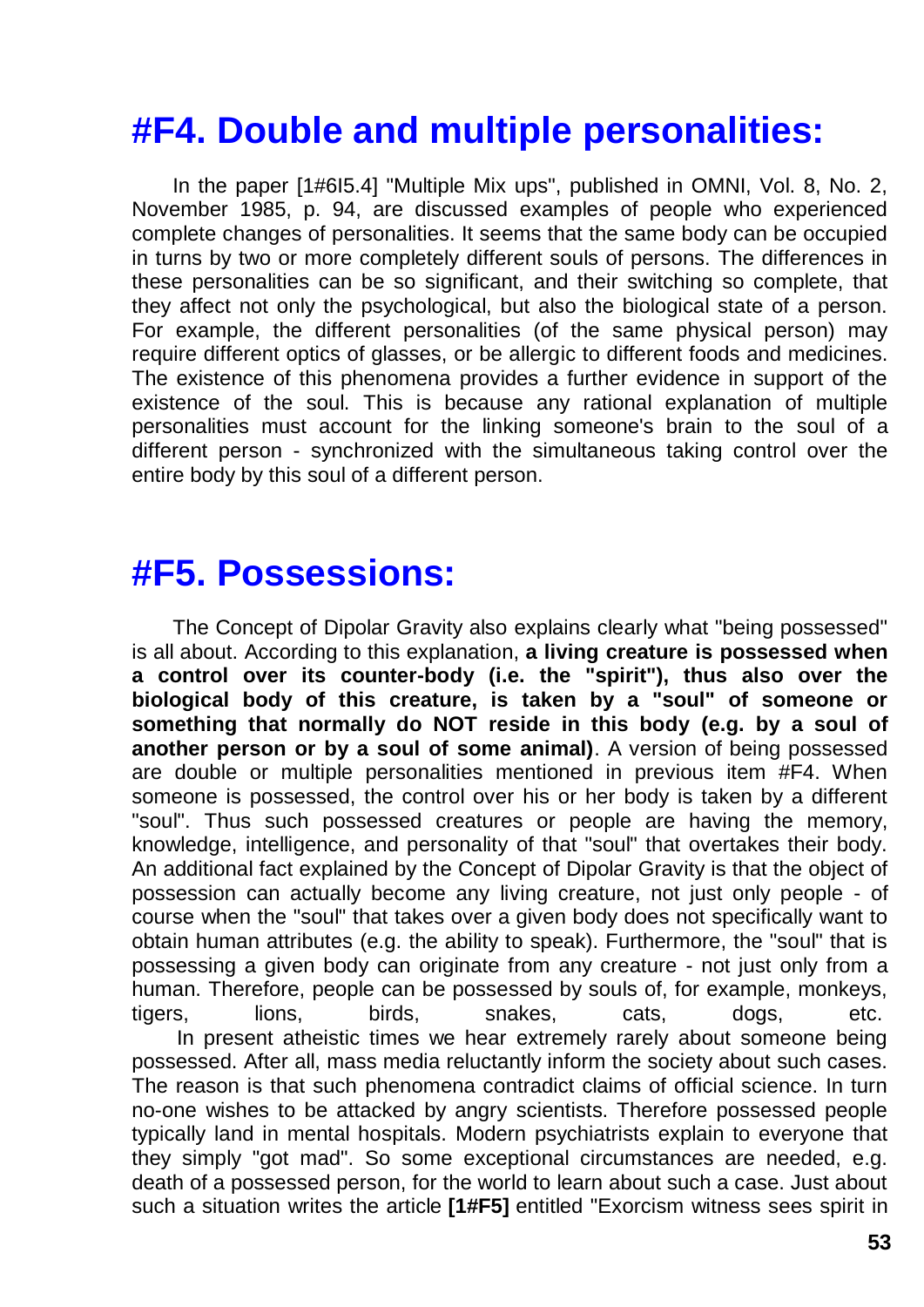court", from page A3 of New Zealand newspaper **[The Dominion Post](http://www.dominionpost.com/)**, issue dated on Wednesday, May 6, 2009. This article describes the case of possession of a body of 22-years old mother by a soul of some animal that was scared of water (the people mentioned in the article suggest the soul of a lion). About another aspect of the same case wrote also the article **[2#F5]** "Exorcism ritual detailed", from page A3 of the newspaper **[The Dominion Post](http://www.dominionpost.com/)**, issue dated on Thursday, May 7, 2009. The lion's soul which overpowered this young women caused that the victim of possession refused to eat, sleep, and response to people, but only was able to give-out some uncoordinated sounds and roaring which in another article [3#F5] was described as a lion's roar. (This another article **[3#F5]** entitled "Girl's eyes ugly with evil, court told", was published on page A5 of the New Zealand newspaper **[The Dominion Post](http://www.dominionpost.com/)**, issue dated on Friday, May 15, 2009.) When, in the result of exorcism that utilised the fear of water by that animal, finally this soul of the lion was scared from the body it occupied, the young woman died. Of course, participants of that exorcism landed in the court accused of manslaughter. Extremely interesting information about the physical change of eyes of the possessed woman was published in the abovementioned article [3#F5]. Namely, after the body of this young woman was taken by the lion's soul, her eyes changed physically into eyes of a lion. And so, her eyes took a red colour, and become ugly with evil - like eyes of a lion. Interestingly, physical changes in eyes are also reported by researchers of so-called "multiple personalities" - see item #F4 above. What even more significant, old Polish folklore teaches, that "devils" and people evil to the bone have "cat eyes" - described more comprehensively and illustrated with photographs in item #G3 and on "Fig. #G1" and "Fig. #G2" from the web page **[evil.htm](http://tornado.zxq.net/evil.htm)**. This in turn bears a vital implication. Namely it implies that someone's "evil" is reflected in deviations of the natural software of the soul. In turn such deviations of the soul are later reflected physically in anatomic features of a given person (e.g. in changes of eyes, direction and manner of hair growth, etc.). In other words, if we learn to recognise what the web page **[evil.htm](http://tornado.zxq.net/evil.htm)** tries to reveal to us, then we could also learn how to recognise evil people by their anatomic features.

#### **#F6. Reincarnation:**

An ever increasing number of facts confirms, that details of previous lives can be recalled. Some children during normal activities, and also various adults during hypnotic regression or dreams, are able to recall details from previous lives. These details are very vivid, and prove themselves correct when verified by historical research or in a field confrontation. In addition other evidence, such as the rapid appearance of non-learned abilities or birth marks corresponding to injuries from a previous life, also confirm the concrete origin of these experiences. **The main puzzle in all these reincarnation recalls is where the remembered information is stored, as the previous physical bodies (thus also brains) are dead.** The Concept of Dipolar Gravity provides the answer: in the souls stored in the counter world. So the recalls of previous lives are simply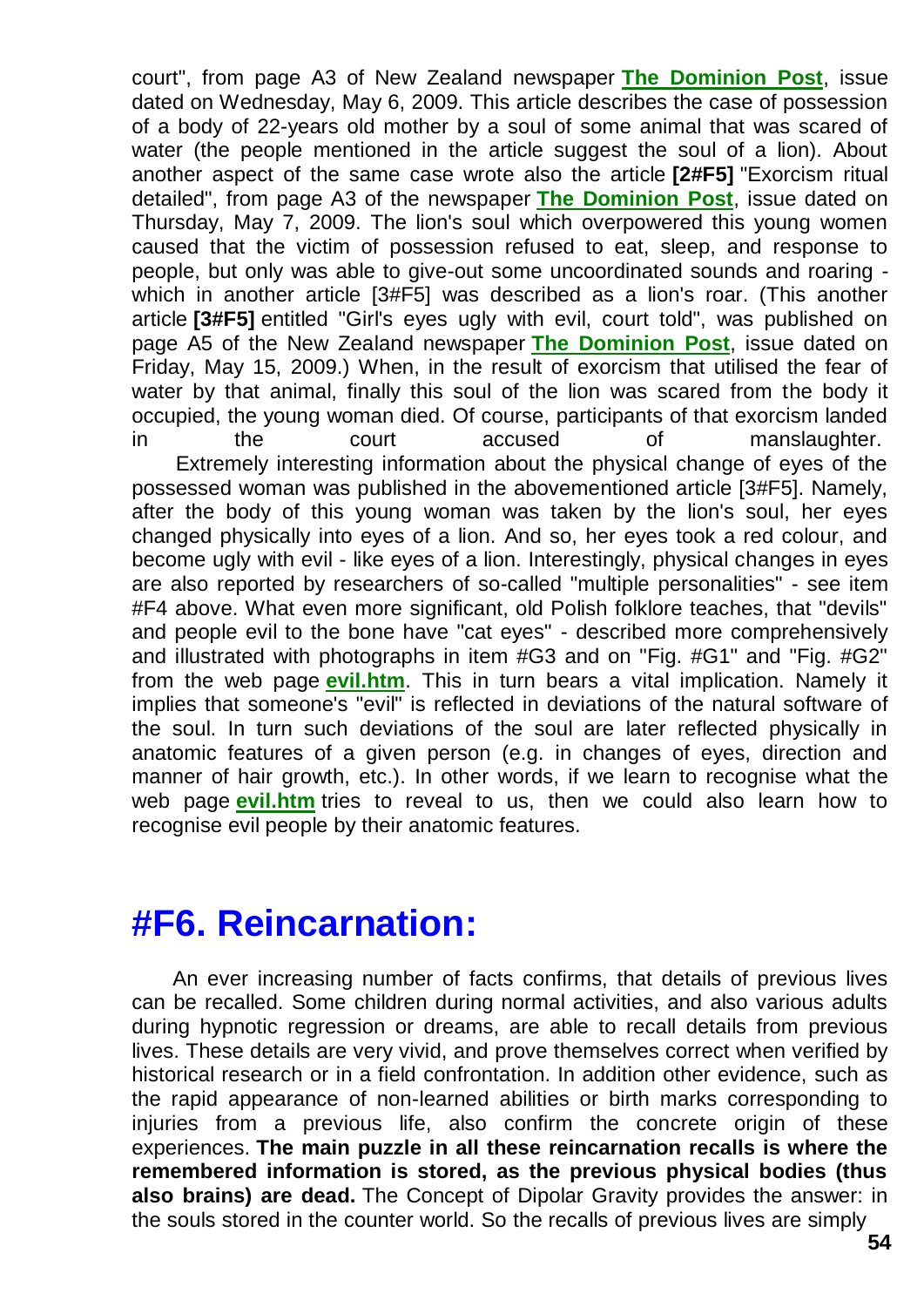accessions made to these souls. As such, the reincarnation is one amongst most strong examples of empirical evidence for the existence of souls. Numerous cases of recalling past lives are documented in the book [1#7I5.4] by Joe Fisher, "The Case for Reincarnation", Granada Publishing Ltd., London 1984, ISBN 0 246 12650 7. The Concept of Dipolar Gravity not only that accepts the phenomenon of reincarnation, but also promotes it to the range of the primary spiritual phenomena, which allows to explain many mechanisms that decide about our growth, perfecting, personality, memory, subconscious knowledge, appearance, etc. For example, such mysterious phenomenon as the evolution of personal interests along our life, can be explained as the access to various reincarnation layers in our long-term memory changeable with time (means like a reincarnation equivalent to the evolutionary principle that the "foetogenesis is the repetition of filogenesis"). If during our childhood we are interested - let say in fights, this is because in one of our early incarnations we were a warrior. If in the primary school we are interested in poems, this is because during one of the next our incarnations we were a poet. Then we are interested in music, because in the next incarnation we were a musician. Etc., etc.

#### **#F7. People with miniature brains:**

Contemporary medicine registers numerous people, who display full intellectual capabilities, but simultaneously have an undersized brain. A number of such cases are documented in the book [1#F7] by Dr. Benito F. Reyes, "Scientific evidence of the existence of the soul" (Theosophical Pub. House, Wheaton, Ill. 1970, ISBN 835601927). In some cases the size of the brain of these people does not exceed the kernel of a walnut. The existence of such people provides further evidence that the intellectual capacity of a person is not dependable on the size of the brain. This in turn proves that intelligence must originate from another source than the brain (i.e. from the soul of a given person) and that the brain is only an input-output device (terminal) which links people with their sources of intelligence (i.e. with their souls).

### **#F8. Telepathic healing:**

There is also such a thing like telepathic healing. It acts on the souls of people, not on their bodies or spirits. It includes such forms of healing, as faith healing, praying over someone, etc. For practical details see the book [1I5.1] by David St. Clair, "Psychic Healers" (Bantam Books, New York, 1979, ISBN 0 553 02056 0), pages 297-317. The telepathic healing of souls differs from telekinetic healing of bodies or spirits. The telepathic healing the mind of a healer sends telepathic signals, which improve software souls in healed counter-bodies. In turn these souls cause that the healed body shows specific reactions, heals just by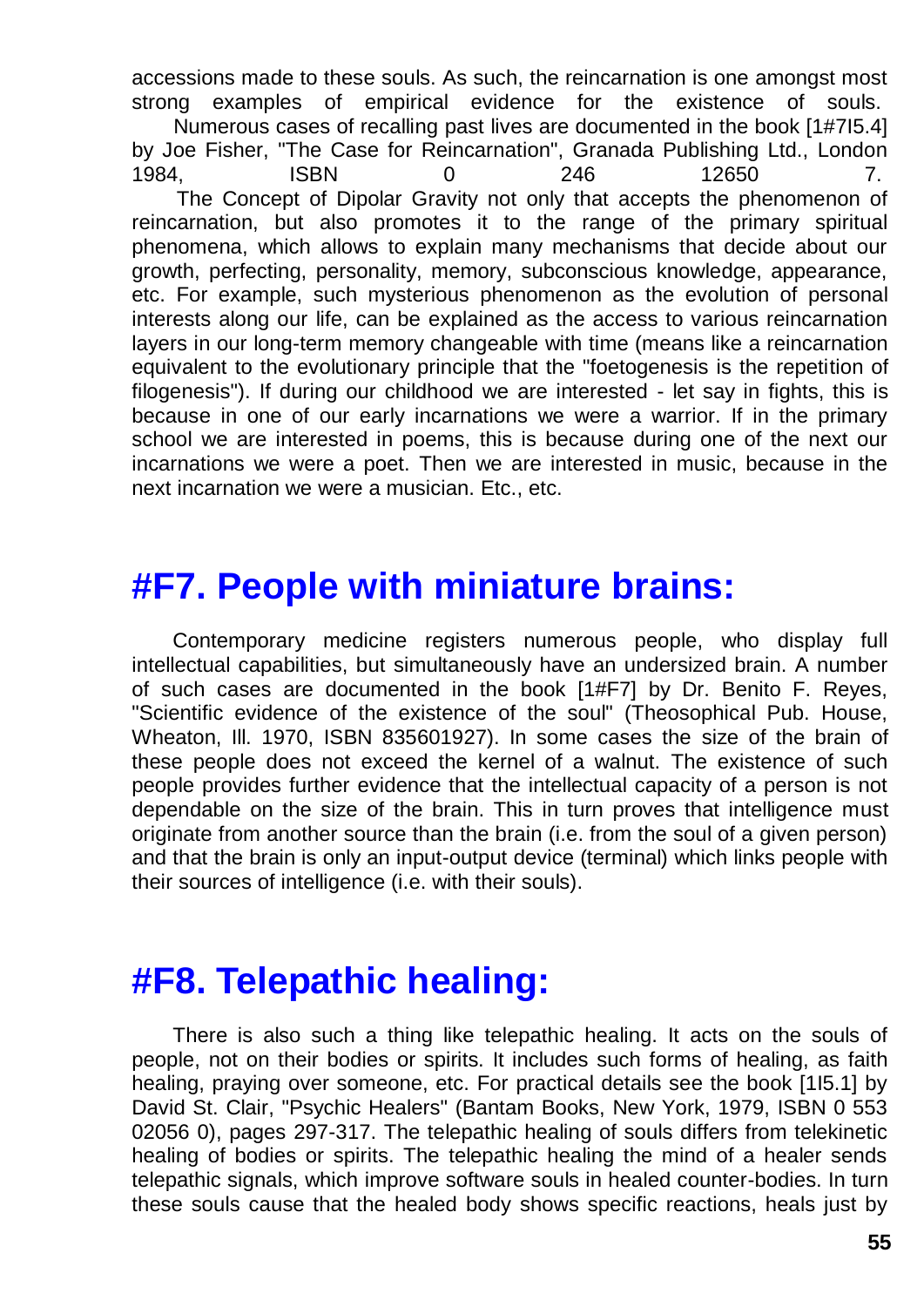itself, grows a missing tooth, etc. Thus, in this kind of healing the spiritual processes occur in the body of a healer. The telepathic healing is NOT accompanied by the emission of the extraction glow from the healed body, although healers may emit from themselves a glow. Therefore photographs of such healers can show change in colour of their skin.

### **#F9. Coma:**

Every year a number of people falls victims of various accidents, in the result of which they loose conscience and go into infinitively long "coma". Only some of them awake from this coma - sometimes after months or even years of being unconscious. For bodies of others, because of the lack of funds, the hospital (or their family) decides after some time to switch off the life support system - thus causing the death.

In every "coma" the most intriguing phenomenon is that the body lives and functions normally. Also the brain of a given person receives the supplies of everything that it needs for living and for normal functioning. Yet neither this body, nor the brain, have the awareness. Something is missing in them. In turn the only explanation as to what is this something, that is missing from the body in such a "coma", is that this body was abandoned by its "soul". In turn the "body" itself, without the "soul" which resides in it, is like a "computer" stripped of its "software". So although this "body" lives and works correctly, the lack of "soul" deprives it the awareness and makes impossible its intelligent behaviour.

Such long "coma" is one amongst best examples of evidence which illustrates the existence of "soul" and the role which this soul fulfils in the living "body".

At this point it is worth to notice also, that in our lives we encounter a number of other similar states and situations, in which "bodies" are also abandoned by "souls" for a short period of time. Amongst these the most commonly known and experienced by practically every person is just an ordinary sleep. Examples of others include: (a) all versions of faint and loss of conscience - including in this also intentional putting to sleep with medicines (e.g. in hospitals for the duration of operation), (b) sleep from narcotics, (c) the so-called "out of body experience" (OBE), (d) shifting of "souls" outside of "bodies" - frequently carried out during abductions of people to UFOs, (e) states of deep meditations, and also (f) states of deep hypnosis. About the fact that in these states "souls" really leave "bodies" the most illustratively certifies the experience of some people that were "put to sleep" in hospitals for the duration of operations. Namely, some amongst them report later how they sighted the course of their own operation while hovering somewhere under the ceiling, and sometimes even shifting to other rooms in order to see the family or friends that were awaiting in there.

**#F10. Intelligent program that is**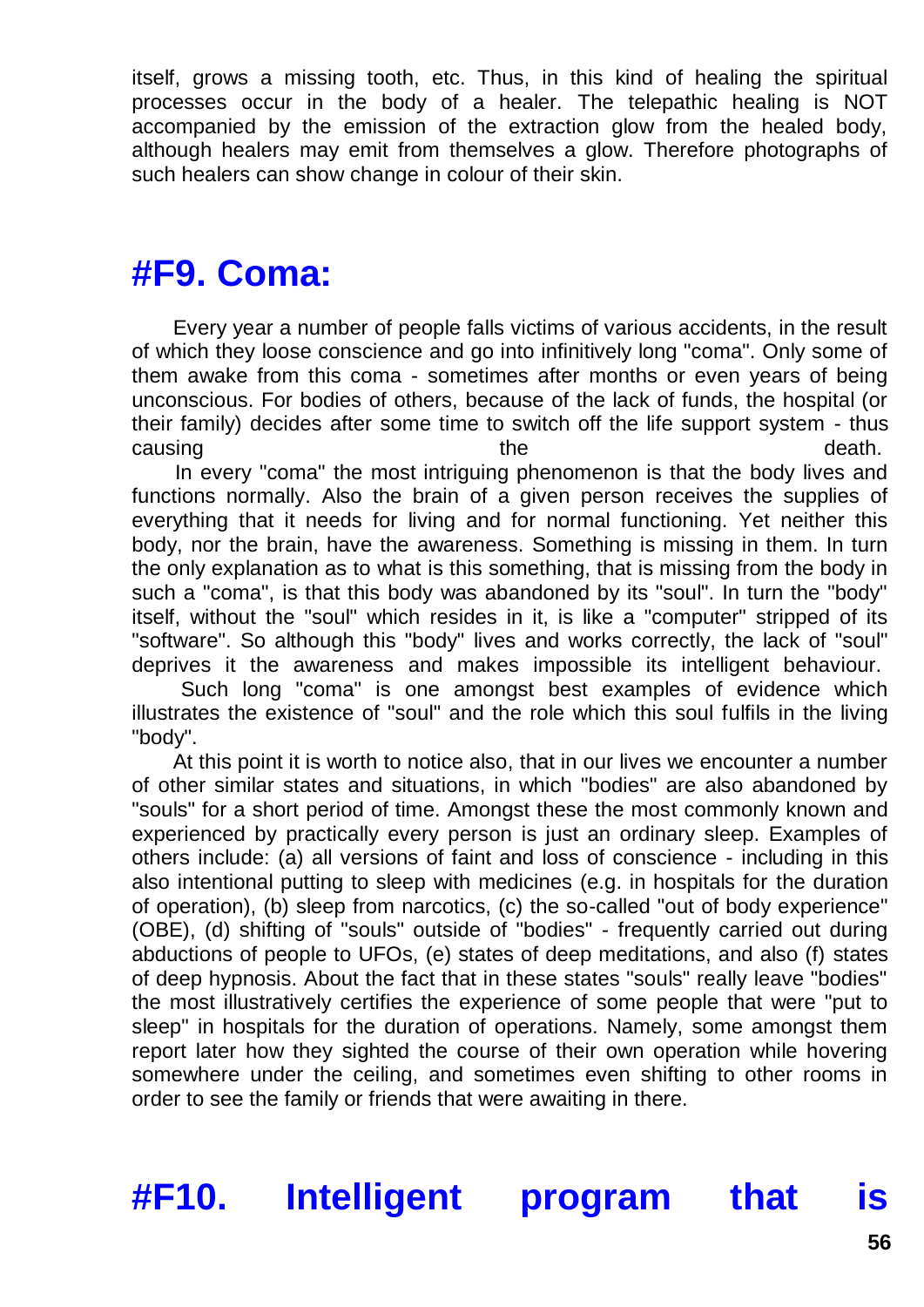# **manifested in fate of individual people:**

An interesting proof for the existence of soul is the kind of intelligent algorithm or program which clearly manifests itself in fate of individual people. After all, such an intelligent algorithm can only reveal itself if there is a kind of natural program which rules over the fate of these people. In turn - as this is explained in item #C1 of this web page, such an individual program of fate can be contained only in the soul. Therefore all manifestations of an intelligent algorithm that rules the fate of individual people, are simultaneously proofs that these people **really** really do have souls. The reader may NOT be aware that his or her fate is in fact demonstrating the existence of an intelligent algorithm which rules over whatever happens in his or her life. Therefore, below I am going to provide several examples of typical life situations, the appearance of which is in fact a proof that the course of our lives is ruled by some intelligent program. Here are most frequently manifested such examples:

**- Impossibility to heal some illnesses.** As this is described in item #E7 point (5) of this web page, every illness should be possible to heal. After all, the soul - if only wishes, is able to run mechanisms which cause the healing. But there are some illnesses which cannot be healed by selected people. This in turn means, that such illnesses are "fated" for them either by the **[fate](http://tornado.zxq.net/immortality.htm)** or by the socalled **[karma](http://tornado.zxq.net/karma.htm)**. In turn if there are such illnesses which remain unhealed - in spite that we all have capabilities to heal every possible illness, then this means that there must exist some algorithm or program which chooses the illnesses that are to be healed in us, and also chooses illnesses which we must NOT be able to heal. The existence of such an algorithm or program means that in our fate really some intelligence is manifested, or more strictly - is manifested the work of some intelligent program. (This intelligent program is called the "program of life and fate").

**- The fulfilment of events forecasted by believes or by dreams.** For many people frequently events fulfil which are **[forecasted in advance](http://tornado.zxq.net/prophecies.htm)**, for example the arrival of which is foretold by dreams or by beliefs (frequently called also "superstitions"). In turn, for anything to fulfil after being foretold, there must exist "something" that is aware of incoming events, and that is interested in warning our aware knowledge about what is just going to come. If we analyse logically what this "something" is, then it turns out that it only can be our soul. After all, only the soul knows what is to come, as it has it written into its "program of and fate".

**- Love.** Nothing else decides so strongly about our fate as people with whom we fall in love and then frequently we bind our fate for the rest of our lives. But if we analyse with whom fall in love people that we know very well, or with whom they tied up their lives, then it turns out that typically it was someone who was the most appropriate for their character, morality, karma, fate, needs, etc. This in turn means that **love is actually a kind of pressure which the intelligent program that knows our future exerts onto our feelings in order to force us to choose just a given person for tying up to him or to her a specific fragment of our fate**. In turn, for such an intelligent program which knows our future (i.e.for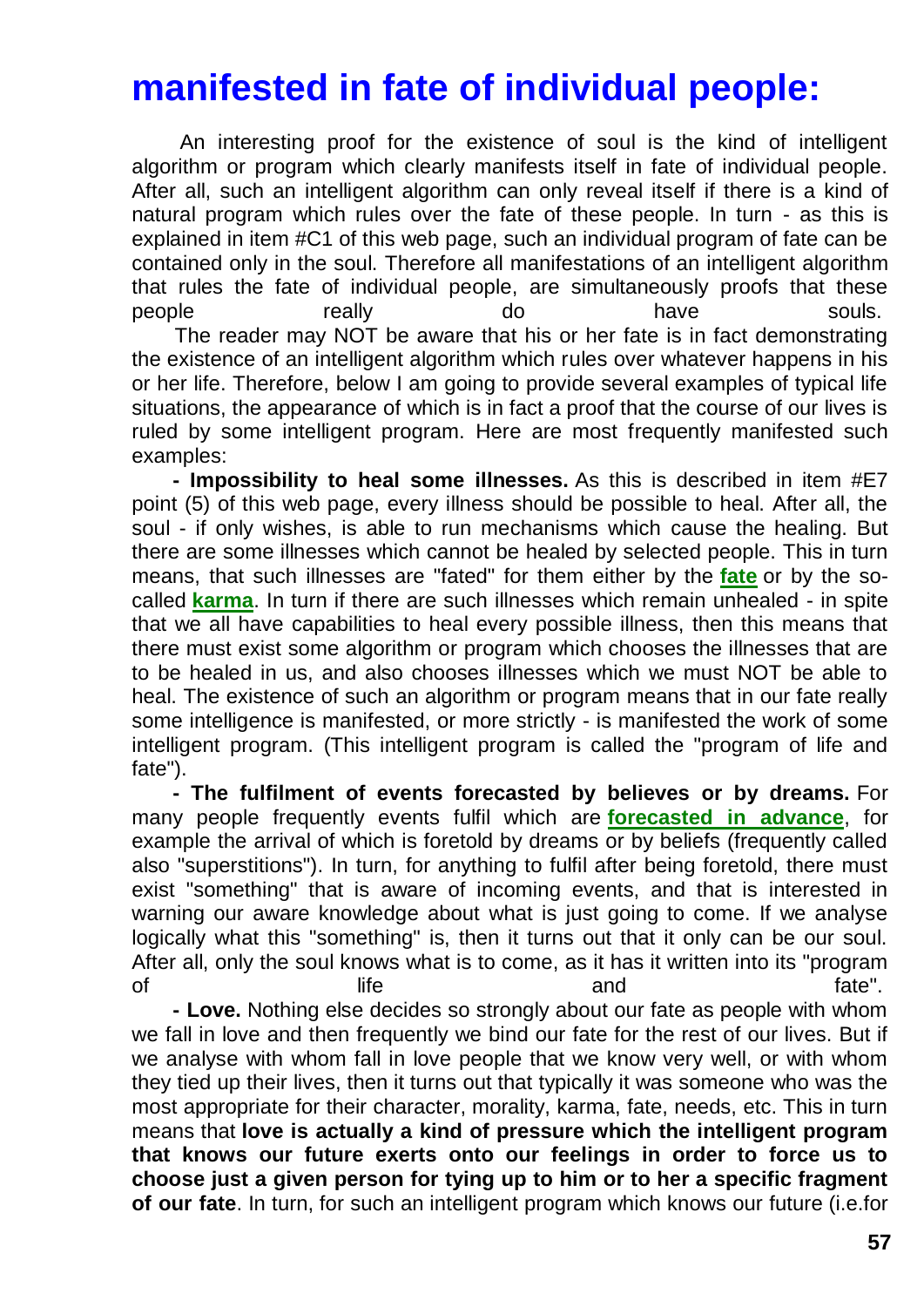our "program of life and fate") to exist and to work in us, there must also exist in us a software entity which we call "soul". Expressing this in other words, "love" in sense of the function which it fulfils is simply a kind of tool with the use of which our intelligent soul ties us up to a specific partner (or partners) which are to assist this soul in the fulfilling our destiny and fate. In turn just such a function of love is possible only when in fact there is in us such a thing as a software soul. \* \* \*

Of course, there are numerous other manifestations of such intelligent program which rules over our live. Further examples of these include "sexual desire", "hypnosis", "formal education", and a whole array of other similar algorithms. But because of the size limitations imposed on this web page, their comprehensive discussion would need to be carried out in a different publication.

# **Part #G: The formal scientific proof for the existence of soul:**

# **#G1. History of the formal scientific proof which confirms that "people do have immortal souls", formulated according to principles of mathematical logic:**

**Motto:** *"The differentiation of mischievous spitting and sarcastic scoffing at*  an idea under the excuse that it is just a criticism of that idea, from a true *constructive criticism of that idea, is simple: mischievous spitting raises points which can be raised about any possible idea and against any possible person; in turn a constructive criticism concentrates exclusively on matters which relate directly to the subject that this criticism concerns and therefore which do not apply for any other idea, person, or matter. So just by simple checking whether someone's objections can be applied to all other ideas as well, or just to this one, you immediately know whether the criticizer is just trying to be mischievous and smart, or really have valid points to make."*

In 2007, during my **[professorship at a university in South Korea](http://tornado.zxq.net/pajak_jan_uk.htm)**, I had a special honour, and simultaneously a special responsibility, to develop, to publish, and to disseminate five formal proofs, each one of which is extremely important both, individually to each one of us, and collectively to the entire our civilization. One of these is the formal proof presented below for the existence of eternal soul in each person. This proof is just a component in a set of several similar formal proofs completed for the first time in the world by the author of this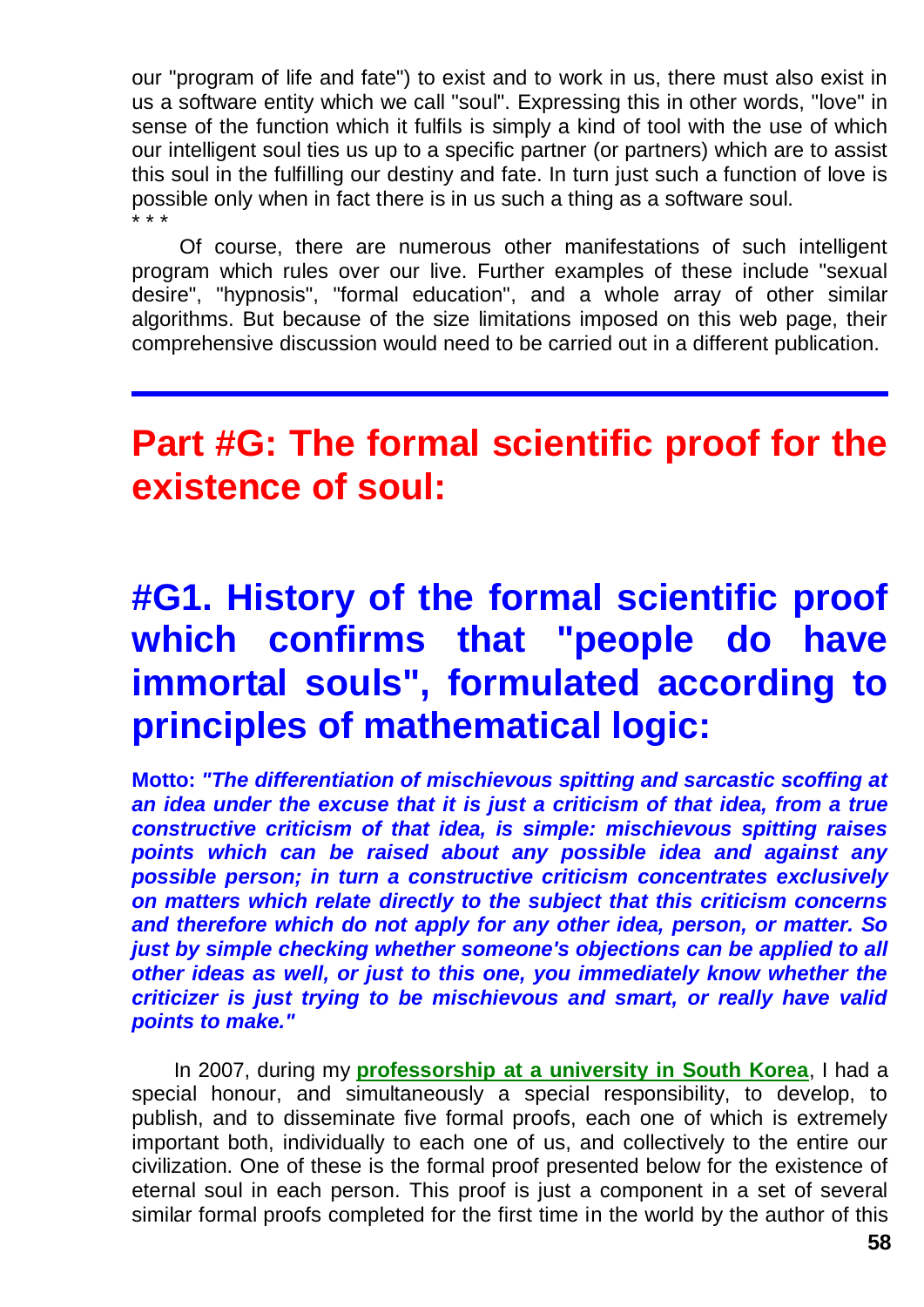web page and listed in item #G3 from the web page named **god proof.htm.** These formal proofs include:

**(1) The formal scientific proof, that the "counter-world does exist"** (i.e. exist also another world inhabited by God and by our souls) - which (the proof) is presented in subsections H1.1.4 from volume 4 of monographs **[\[1/5\]](http://tornado.zxq.net/text_1_5.htm)** and **[\[8/2\]](http://tornado.zxq.net/text_8_2.htm)**, and also in item #D3 from the web page about the **[Concept of Dipolar Gravity](http://tornado.zxq.net/dipolar_gravity.htm)**.

**(2) The formal scientific proof, that "God does exist"** - presented in subsections I3.3.4 from volume 5 of monographs **[\[1/5\]](http://tornado.zxq.net/text_1_5.htm)** and **[\[8/2\]](http://tornado.zxq.net/text_8_2.htm)**, as well as in item #B3 of the web page **[god.htm](http://tornado.zxq.net/god.htm)** and in item #G2 of the web page **[god\\_proof.htm](http://tornado.zxq.net/god_proof.htm)**.

**(3) The formal scientific proof, that "God created the first woman and the first man"** - presented in item #B8 of the web page about **[evolution.htm](http://tornado.zxq.net/evolution.htm)**, and also in subsection NF9 from volume 12 of my monograph **[\[1/5\]](http://tornado.zxq.net/text_1_5.htm)** as well as in subsection I1.4.2 from volume 5 of my monograph **[\[8/2\]](http://tornado.zxq.net/text_8_2.htm)**.

**(4) The formal scientific proof, that "the humanity lives in the world created and wisely ruled by omnipotent God"** - presented in item #B3 from the web **page** named **[changelings.htm](http://tornado.zxq.net/changelings.htm)**.

**(5) This formal proof from here, which proves that "people have eternal souls"** - presented in subsections I5.2.1 from volume 5 of monographs **[\[1/5\]](http://tornado.zxq.net/text_1_5.htm)** and**[\[8/2\]](http://tornado.zxq.net/text_8_2.htm)**, and also in item #C1.1 from the web page **[nirvana.htm](http://tornado.zxq.net/nirvana.htm)** as well as in item #G2 of this web page (named **[soul\\_proof.htm](http://tornado.zxq.net/soul_proof.htm)**).

**(6) The formal scientific proof, that "God authorised the Bible"** (although God wrote it with hands of other people) - presented in item #B1 of the web page**[bible.htm](http://tornado.zxq.net/bible.htm)**, and also in subsection M7.1 from volume 11 of monograph **[\[1/5\]](http://tornado.zxq.net/text_1_5.htm)**.

**(7) The formal scientific proof, that "DNA are most simple forms of natural computers which control the passage through time of cells in which these DNA reside, while this control of the passage of cells through time they accomplish by a sequential running of software 'programs of life and fate' contained in memories of these DNA"** - see item #D7 of this web page ["immortality.htm"](http://tornado.zxq.net/immortality.htm) or see subsection M1.6 from volume 11 of monograph marked ["\[1/5\]"](http://tornado.zxq.net/text_1_5.htm).

**(8) The formal scientific proof, that "UFO vehicles do exist objectively and they are already operational [Magnocrafts](http://tornado.zxq.net/magnocraft.htm)**" - which the formal proof is historically the first proof that I developed and published for the area of knowledge intentionally ignored by the old official "atheistic orthodox science" for details see item #G3 from the web page named "**[god\\_proof.htm](http://tornado.zxq.net/god_proof.htm)**". This proof for the objective existence of UFOs is presented on the web page named "**[ufo\\_proof.htm](http://tornado.zxq.net/ufo_proof.htm)**" and also in subsections P2 to P2.17 from volume 14 of my newest **monograph intervalse in the contract of the contract of the contract of the contract of the contract of the contract of the contract of the contract of the contract of the contract of the contract of the contract** 

In the next item #G2 of this web page, a full version of the formal proof stating that each one of us have an eternally existing soul, is presented (repeated). But before I present the formal wording of this proof, a few more words of this this introduction.

The formal scientific proof for the existence of eternal soul in each person, was developed in initial days of October 2007, when I was on my professorship at a university in Southern Korea. This proof was carried out with methods of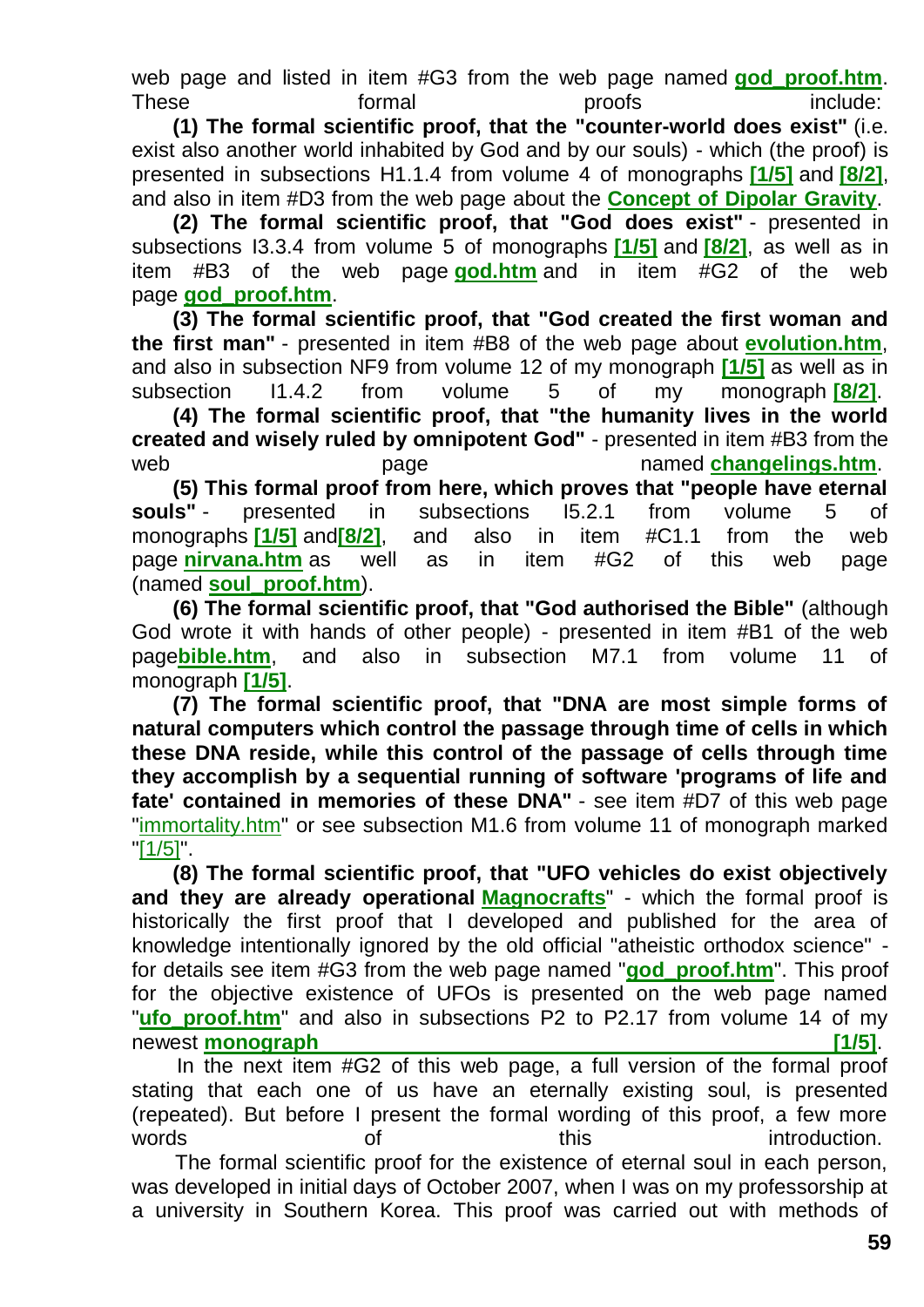mathematical logic. Differently that it was with three other proofs indicated before in this item - which are based on commonly known assertions (facts) already established by present science, the proof for the existence of eternal soul is based on findings of that relatively new scientific "theory of everything" called the **[Concept of Dipolar Gravity](http://tornado.zxq.net/dipolar_gravity.htm)**. Namely, it is based on the finding, that we people are composites of three separate components. As already explained in item #C1, these components include: (1) our physical "body" - which the Concept of Dipolar Gravity compares to a picture formed on a screen of present computer and perceived by our software senses; (2) our counter-body formed from eternally existing counter-matter (by religions this counter-body is called "spirit"), and (3) our "soul" which is a kind of hierarchically most superior natural program that makes us to be individual people - this program is the carrier of our selfawareness, memory, personality, etc. These three components of us were described more comprehensively in item #C1 of this web page. The same formal scientific proof which confirms that "people do have

immortal souls" is also published in item #C1.1 of the totaliztic web page **[nirvana.htm](http://tornado.zxq.net/nirvana.htm)**.

# **#G2. Presentation of the formal scientific proof which confirms that "people do have immortal souls", formulated according to principles of mathematical logic:**

So here it is, the entire formal proof for the existence of eternal soul in each person, completed with the use of methods of mathematical logic:

#### *Theorem:*

*"People have eternally existing souls." Basis propositions:*

*(1) Phenomena of self-awareness, memory, personality, etc., which represent human soul, can manifest themselves only if these have either the software coding (i.e. are a kind of natural program written on a carrier of some*  sort), or have the hardware coding *(i.e. are "hardwired" in some area of human* body or human brain). The fact that present medicine cannot find such special *volume of human body or brain, the removal of which would cause also the removal of these attributes that represent human soul, eliminates completely the possibility that these attributes are "hardwired" permanently into some parts of our body or brain. (2) The software coding which carries the human soul is either coded into the physical body - and thus this coding is destroyed together with the destruction of the physical body, or the software coding which carries the human soul is coded into the counter-body formed from the eternally existing counter-matter* 

*that resides in the counter-world - and thus this coding is surviving infinitively long*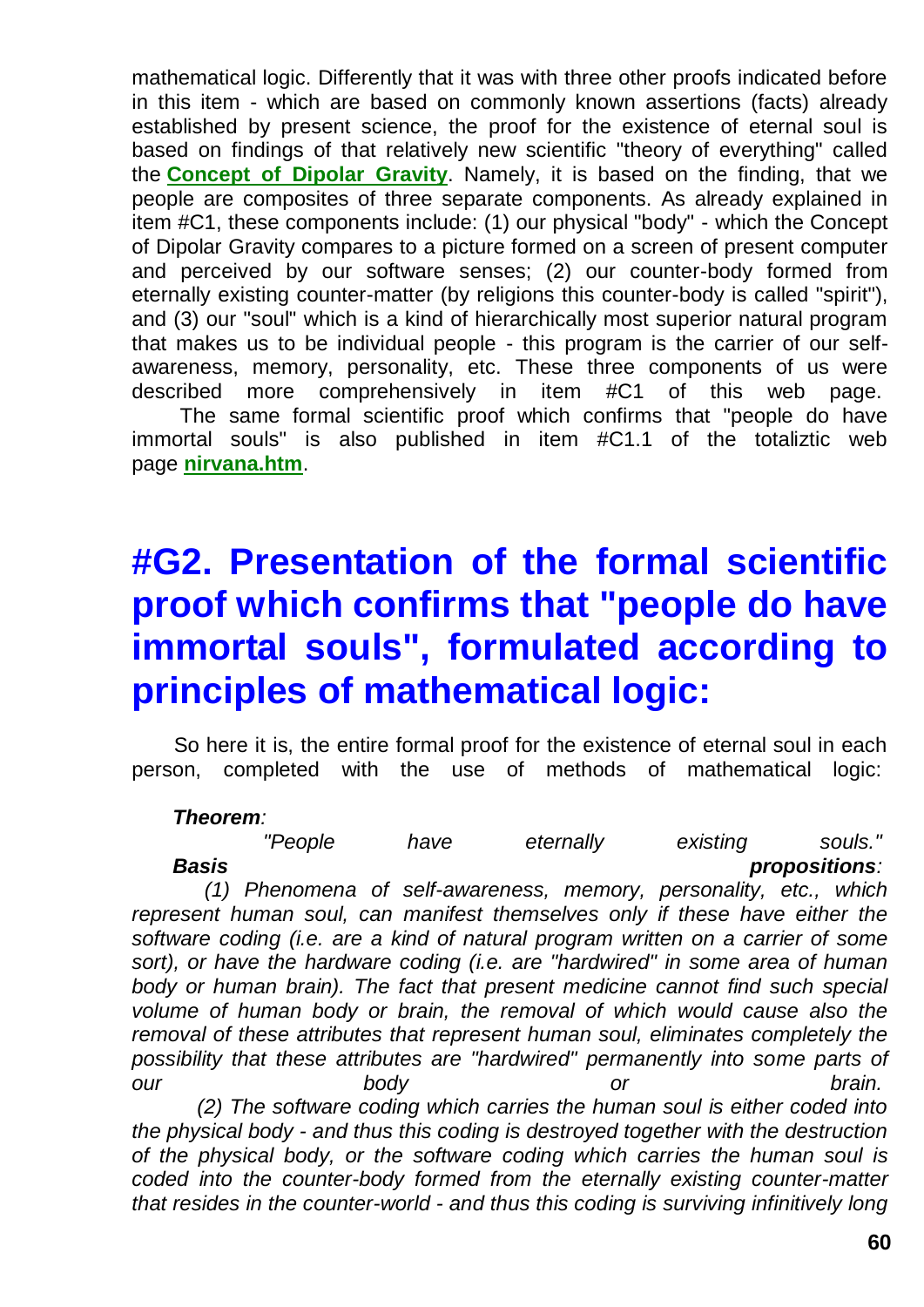after the physical death of the human's body. The existence of a whole range of *phenomena observed empirically by people, such as e.g. experiencing by some people the separation of their conscience from the body and the visiting different*  rooms of a hospital by this conscience during difficult operations, double or triple *personalities which are able to compete for one and the same body, memory recalls by some people of various details of previous incarnation, remembering events which took place a long time before our birth, near-death experience (NDE), and many other, exclude completely the possibility that attributes which represent human soul are coded into our physical body and are destroyed together with this physical body.*

(Explanation complementing this 2nd set of premises: from the operation of present computers it is know already, that software never wears nor tears and that it exists forever - to the destruction can only be subjected the carrier on which programs are stored. This fact is confirmed and emphasized already by almost every modern textbook of "Software Engineering". Because the carrier of natural programs of our souls is the eternally existing counter-matter, which itself never is subjected to a destruction, the obvious consequence of this must be, amongst others, that programs of our souls stored in this counter-matter exist forever and are never subjected to a destruction.)

*(3) People either have eternally existing soul that is coded in a software manner in their counter-bodies formed from the counter-matter, or they do NOT have this soul. The fact that it can be proven that the software coding of this soul is stored in the eternally existing counter-matter and is able to survive the physical death of the body, eliminates completely the possibility that people do NOT have such eternally existing soul.*

*Proof:*

*(1) The first basis proposition is to be transformed with the use of tautological form of the method known under the name of "disjunctive syllogism". This form can be written as [(p || q) && !p] => q, in which the assertion "p" says "phenomena of self-awareness, memory, personality, etc., which represent human soul can manifest themselves if these have the hardware coding (i.e. are 'hardwired' in some area of human body or human brain)", while the assertion "q" says "phenomena of self-awareness, memory, personality, etc., which represent human soul can manifest themselves if these have the software coding (i.e. are kinds of natural programs written on a carrier of some sort)". In turn the assertion*  "!p" states "the fact that present medicine cannot find such special volume of human body or brain, the removal of which would cause also the removal of *these attributes that represent human soul, eliminates completely the possibility that these attributes are "hardwired" permanently into some parts of our body or brain." The transformation of these propositions leads to the conclusion that "phenomena of self-awareness, memory, personality, etc., which represent human soul, have the software coding (i.e. are kinds of natural programs written on a carrier of some sort)." (2) Accepting this previous conclusion for an assertion in the next phase of inference, and using the method of "disjunctive syllogism", the tautological form of which can be written as: [(p || q) && !p] => q, we obtain a next conclusion* 

*which states that "software coding which carries the human soul is coded into the counter-body formed from the eternally existing counter-matter that resides in the*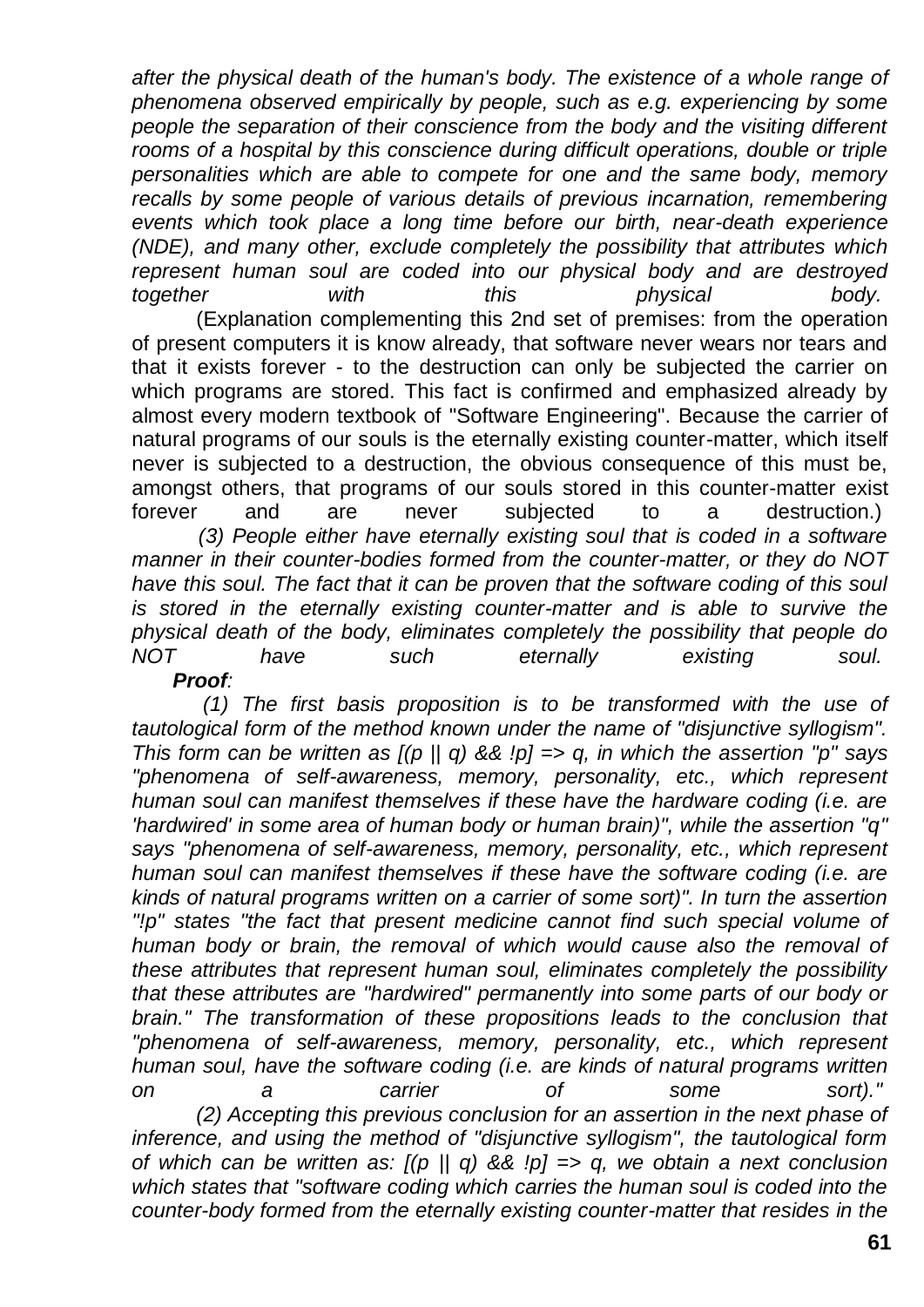*counter-world - and thus this coding is surviving infinitively long after the physical death of the human's body."*

*(3) The last couple of propositions allows us to derive the final conclusion*  also with the method called the "disjunctive syllogism", the tautological form of *which can be written as: [(p || q) && !p] => q. In this form the assertion "p" says "people do NOT have eternally existing soul that is coded in a software manner in their counter-bodies formed from the counter-matter", while assertion "q" states "people do have eternally existing soul that is coded in a software manner in their counter-bodies formed from the counter-matter". In turn the assertion "!p" states "The fact that it can be proven that the software coding of this soul is stored in the eternally existing counter-matter and is able to survive the physical death of the body, eliminates completely the possibility that people do NOT have such eternally existing soul." Thus the final conclusion states "people do have eternally existing souls written in a software manner into their counter-body that is formed from counter-matter".*

#### *Conclusion:*

*The above inference chain unambiguously and conclusively proves the truth of the theorem that "people do have eternally existing souls written in a software manner into their counter-body that is formed from counter-matter".* \* \* \*

For the use of these readers who are NOT familiar with the notation that is applied in the above proof, I would like to explain that symbols "p", "q", and "r" mark subsequent "assertions" utilized in this proof as logical variables. In turn symbols "!", "&&", "||", and "=>" mark logical operators "not", "and", "inclusive or", and "implies" (if  $\ldots \Rightarrow$  then  $\ldots$ ").

# **#G3. Significance of the formal scientific proof which confirms that "people do have immortal souls", formulated according to principles of mathematical logic:**

It is also worth to emphasize again the validity of the above proof. Because this proof utilizes exclusively tautological forms of subsequent methods, it remains valid for all values of variables it uses. Thus practically it is error-proof. If someone would like to undermine it, he or she would need to undermine first the validity of mathematical logic. In turn this logic is a foundation for countless mathematical proofs which with a large success were used by the effective and precise discipline of mathematics. Thus, since so strong proof for the existence of eternal soul in people we finally were able to develop, it introduces for us huge implications. Because of the existence of this proof, and also four further proofs mentioned at the beginning of this "part #G", it becomes really important that everyone of us verifies his or hers attitude towards God, other world, moral life, etc., etc. After all, without the verification of this attitude, we may inflict ourselves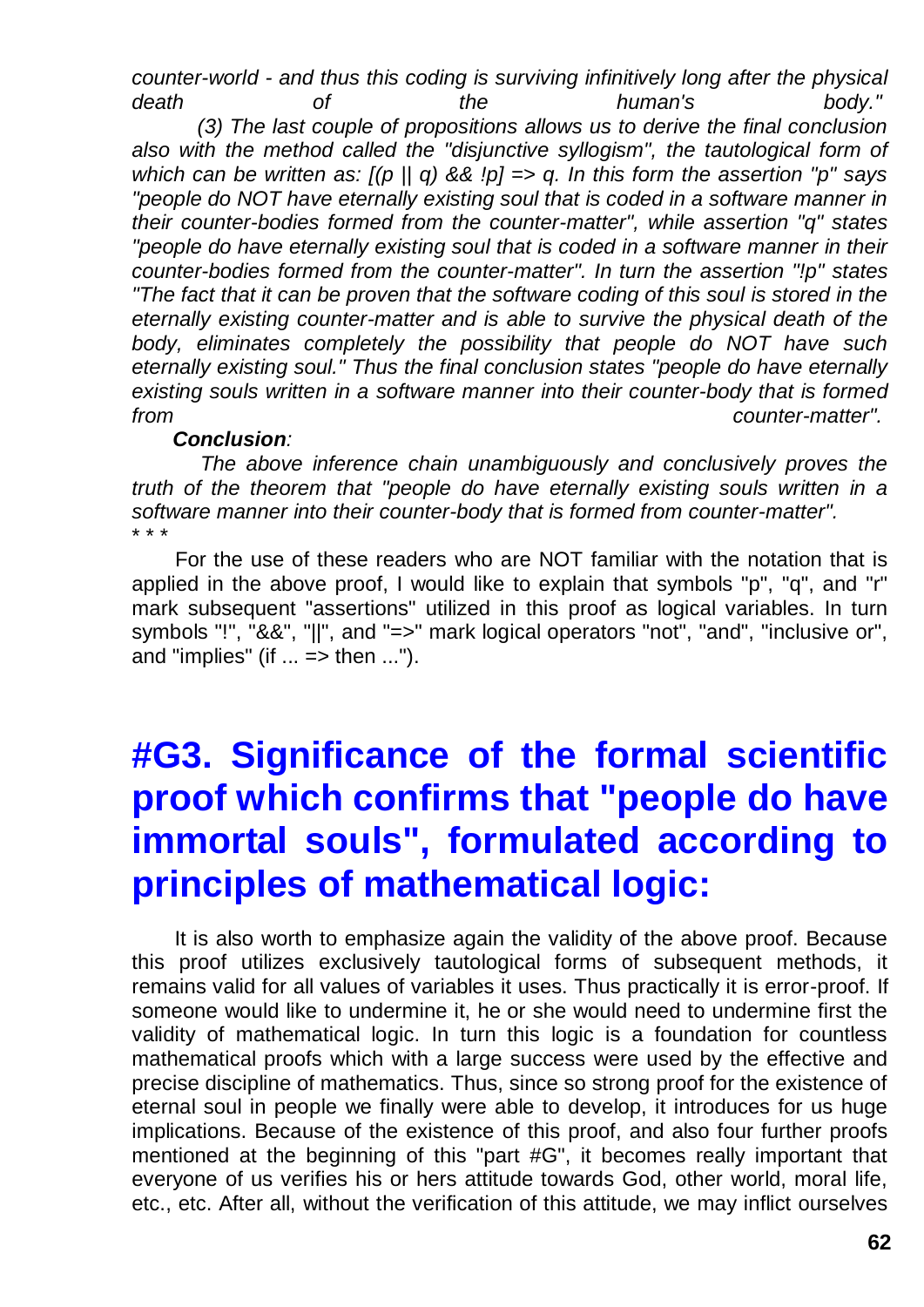the biggest harm that one is able to inflict on himself or on herself. Especially vital in the above proof is that it is a component of a number of others, similar by methods used although different by evidence that they utilize, formal proofs that all coexist in **[monograph \[1/5\]](http://tornado.zxq.net/text_1_5.htm)**. These other formal proofs include, amongst others, the mentioned already earlier in item #G1: (1) the formal proof for the existence of the so-called "counter-world" (i.e. the world that is inhabited by God and by our souls) - which is presented in subsection H1.1.4 from volume 4 of that monograph [1/5], (2) the formal proof for the existence of God - presented in subsection I3.3.4 from volume 5 of that monograph [1/5] and repeated on the web page named **[god\\_proof.htm](http://tornado.zxq.net/god_proof.htm)**, the formal proof for the creation of the first woman and the first man by God - presented in subsection I1.4.2 from volume 5 of that monograph [1/5], (4) the formal proof that the Bible was authorised by God Himself - presented in subsection N6.1 from volume 11 of monograph [1/5], and (5) this formal proof that people have eternal souls presented in subsection I5.2.1 from volume 5 of that monograph [1/5]. These five formal proofs in fact formulate the foundation stones for the entirely new scientific discipline about another world, God, act of creation, soul, etc. In order to illustratively realize here to the reader the weight of the appearance of as many as five such proofs simultaneously, it would be good to compare ourselves to old time Maoris that inhabited New Zealand and that had no idea of the existence of farm animals, such as horses or cows. (Before first Europeans arrived to New Zealand, these islands were inhabited mainly by birds and by lizards.) So when these Maoris saw the first horse, probably they suspected that it is just a mirage or a freak of nature. When they saw two horses, they started to be puzzled and convinced that some new quality is just entering their lives. When they saw three horses, they could be absolutely sure that horses do exist and that they need to take notice of them. In turn when they saw four horses, they needed to revise completely their view of the world that surrounded them. (By the way, now Maoris are huge appreciators of horses and they cannot live without these animals.)

At this point I would like to appeal to other lecturers of logic. Namely, as this is suggested also in other proofs related to this one, instead of using in our lectures some examples of proofs deprived of actuality and sense, we should rather use examples of proofs selected from five extremely important proofs explained in this item. After all, these proofs are to inspire students to thinking and to searches for truth, give more sense to their lives, will be agreeable with indications of our conscience, and in a non-imposing manner are going to add our own contribution to the fight for the prevalence of truth. In addition, the reaction which one receives after the use of any of such formal proofs for teaching examples, illustrates vividly the point which I am making in items #K2 and #L1 from this web page, as well as in item #B5 from the web page **[will.htm](http://tornado.zxq.net/will.htm)**.

# **Part #H: There is a lot of evidence which confirms that immortal souls do exist, but there is no even a shred of evidence that**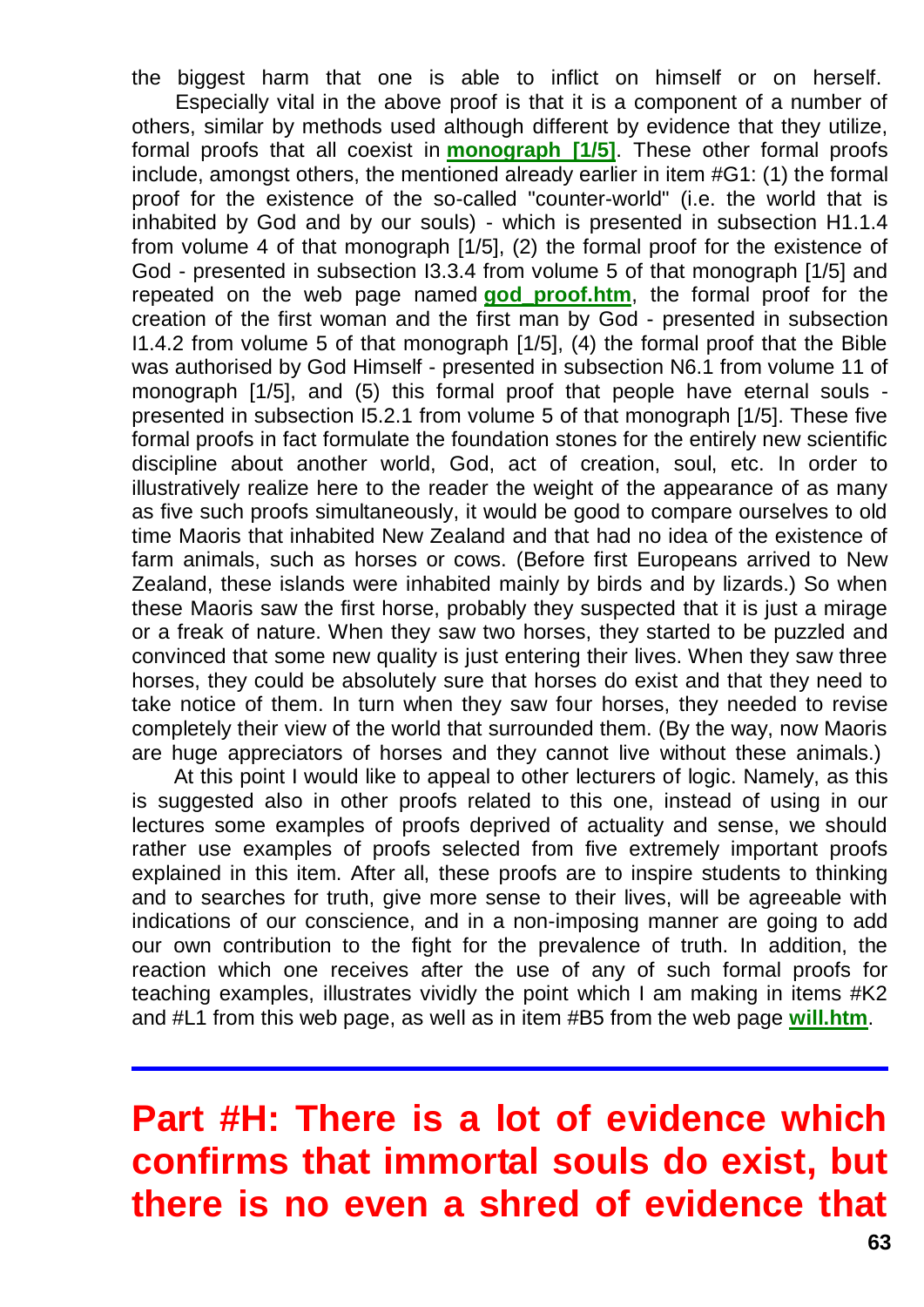### **souls do NOT exists:**

### **#H1. Every logical deduction confirms that people must have immortal souls:**

The commonly known principles of logic clearly reveal to us that souls must exist. Namely, according to logic, souls can only (a) exist, or can (b) not exist. There is no third possibility. In both cases, namely when (a) souls exist, and when (b) souls do not exist, the operation and phenomena of the world around us would clearly differ from each other in several vital details. For example, if we consider the operation and phenomena of the world in which souls do NOT exist, then it turns out that all events in this universe could be explainable exclusively on the basis of physical sciences. In turn if we consider the operation and phenomena of the world in which souls exist, then it turns out that should occur in it both, the physical only events, as well as events of other characters, e.g. miracles, spiritual phenomena, supernatural phenomena, etc. Because it turns out that the universe which surrounds us in fact demonstrates both the phenomena, means physical phenomena as well as phenomena of other characters, this according to logic excludes the possibility that souls do not exist, and leaves us with just one alternative - namely that souls do exist (although for vital reasons God intentionally hides this existence from people). Notice that numerous examples of phenomena which have the character different from physical one are described on a number of totaliztic web pages. These include, amongst others, ghosts, recalls from previous reincarnations, multiple personalities, plus other categories of evidence indicated in volumes 4 and 5 of the monographs **[\[8/2\]](http://tornado.zxq.net/text_8_2.htm)**, **[\[1/5\]](http://tornado.zxq.net/text_1_5.htm)**, **[\[1/4\]](http://tornado.zxq.net/text_1_4.htm)**, and on the totaliztic web page **[god\\_proof.htm](http://tornado.zxq.net/god_proof.htm)**. Still another such phenomena include: ergonomic attributes of fruits (these attributes are described in item #D3.1 of the web page **[fruit.htm](http://tornado.zxq.net/fruit.htm)**), the physical evidence for the discrete (jumping) elapse of time (described in item #D1 from the web page **[immortality.htm](http://tornado.zxq.net/immortality.htm)**), the existence of socalled ULT - means the "universal language of thoughts" in which souls communicate with people, and also in which people can communicate with animals, vegetation, UFOnauts, etc. (the ULT is described in item #B4 from the web page **[telepathy.htm](http://tornado.zxq.net/telepathy.htm)**), and many others.

It is worth to notice that the existence of immortal souls is also confirmed scientifically by practically all categories of evidence which confirm scientifically the existence of God. In turn categories of evidence which confirm the existence of God are listed and briefly summarised in items #H4 and #H5 from the totaliztic web page **cloud ufo.htm**, while more comprehensively are discussed on the web page **[god\\_proof.htm](http://tornado.zxq.net/god_proof.htm)** and in chapter JB from volume 6 of monograph **[\[8/2\]](http://tornado.zxq.net/text_8_2.htm)**.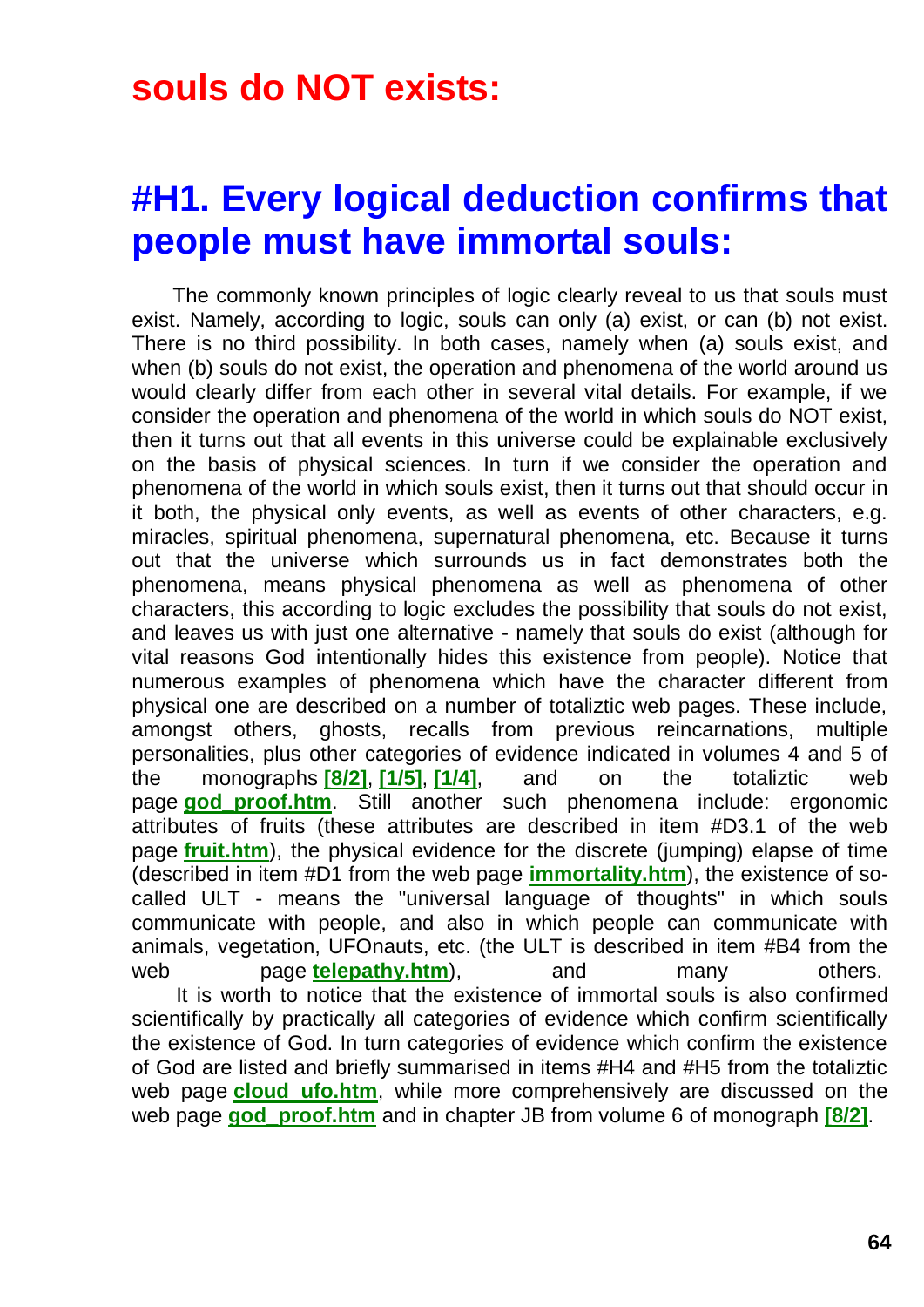**#H2. The religions, experiences of many people, everyday life, haunted houses, and also this web page, all these indicate evidence for the existence of souls - but no-one nor nothing is able to indicate even a shred of evidence that souls do NOT exist:**

Theoretically speaking, if something really does NOT exist, then our present sophisticated science should be able to show the evidence for this non-existence and to prove that it in fact does NOT exist. For example, it is known that do NOT exist temperatures lower than the so-called "absolute zero" (i.e. lower than -273 degrees Celsius). Therefore sciences of physics and thermodynamics are able to easily point out evidence and empirical proofs for this non-existence. (A whole array of further examples of scientific evidence and proof for the non-existence of something is indicated in item #H1 of the web page **[god\\_proof.htm](http://tornado.zxq.net/god_proof.htm)**.) Since many scientists claim that souls do NOT exist, then if this is true, they should be able to equally easily indicate evidence and proofs for this non-existence. But because no-scientist could present any evidence or a proof that souls do NOT exist, this means that in spite of loud claims of many atheists and blinded scientists, in reality souls do exist!

### **#H3. Names under which atheistic people refer to souls while pretending that souls do NOT exist:**

People developed a handy method with the use of which they refer to something that does exist, but the existence of which they formally deny. Namely, in such case people name this something with a completely different name, pretending later that under this different name hides something completely different.

This trick with the use of different name in order to NOT admit the existence of something that they do NOT wish to acknowledge, atheistic people apply also, amongst others, during referring to "souls". After all, in present atheistic times references to the "soul" are out of fashion and for a typical scientist they would NOT get through the throat. Therefore "souls" (or a selected component of souls, e.g. "memory") are referred to under a whole array of other highly misleading names. All these names admit, that they refer to something different than the "body". But none of them admits that it is the "soul". Let us list at least most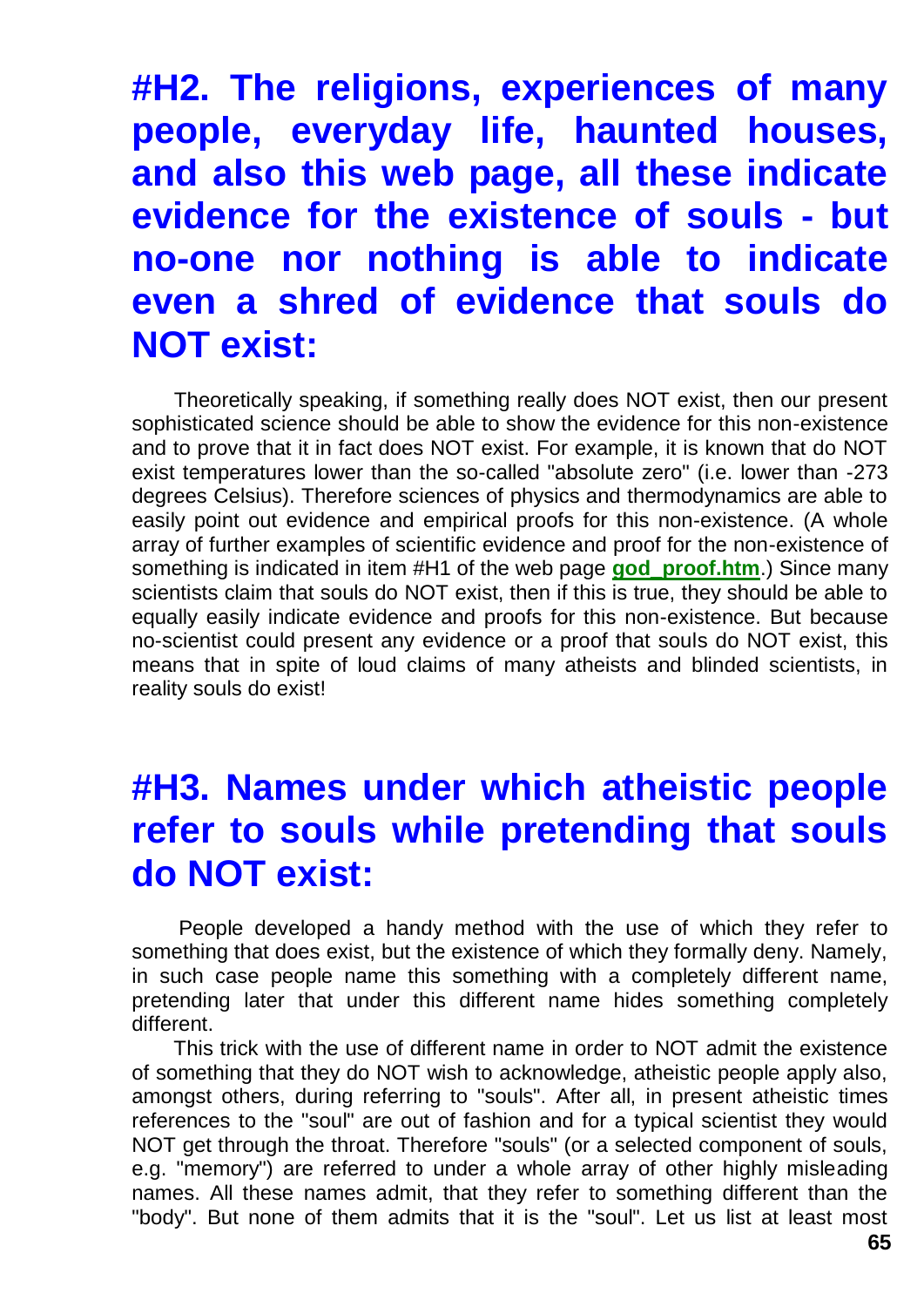frequently used such names for "souls" or for selected components of souls: **1. Mind** (or "intelligence", "thoughts", "knowledge", etc.). Thinking is carried out by souls. So mind in reality is the soul. **2. Memory.** Memory is the basic component of souls. Thus memory remains even when the body and the brain die. **3. Awareness** (or "conscience"). Awareness is the attribute of souls. **4. Intuition** (or "instinct", "sub-conscience"). Intuition is an unaware knowledge hinted to us by the soul. **5. ESP.** ESP are methods of mutual communication between souls. **6. Ego.** It is a self-awareness maintained by souls. **7. Will** (or "personality"). Will, and also other attributes of character, are principles of behaviours adopted by the soul. **8. Allergies**. These are "prejudices" of the soul towards specific substances.

# **Part #I: So we do have immortal souls, but what happens to them still depends on the decision of God - thus it is much better for us if we lead moral lives:**

# **#I1. God intentionally simulates a temporary evidence to confirm every strong belief of people:**

**Motto:** *"If you strongly believe in something, then God is to discretely present to you "proofs" to confirm these your beliefs."*

With an equal easiness as God created the physical world, living creatures, and animals, God is also able to create everything else that He wishes to have. It turns out that God frequently utilises this His ability, creating temporary various creatures, objects and devices which normally do NOT exist - just to e.g. inspire with them selected people to individual searches for truth. Such temporary creation by God of "evidence" which God wishes to show to selected people, is called the "simulation" on web pages of totalizm - see items #B11 to #B13 of the web page **[god.htm](http://tornado.zxq.net/god.htm)**. A significant number of such temporary "simulations of God" is described on the totaliztic web page **[evolution.htm](http://tornado.zxq.net/evolution.htm)**. An intriguing characteristics of these simulations is that the more they deviate from standards and norms which God established for everyday lives, the higher is the certainty that they will be shown to these people who strongly believe in them. Only that in cases when our beliefs are disagreeable with norms of everyday life, then the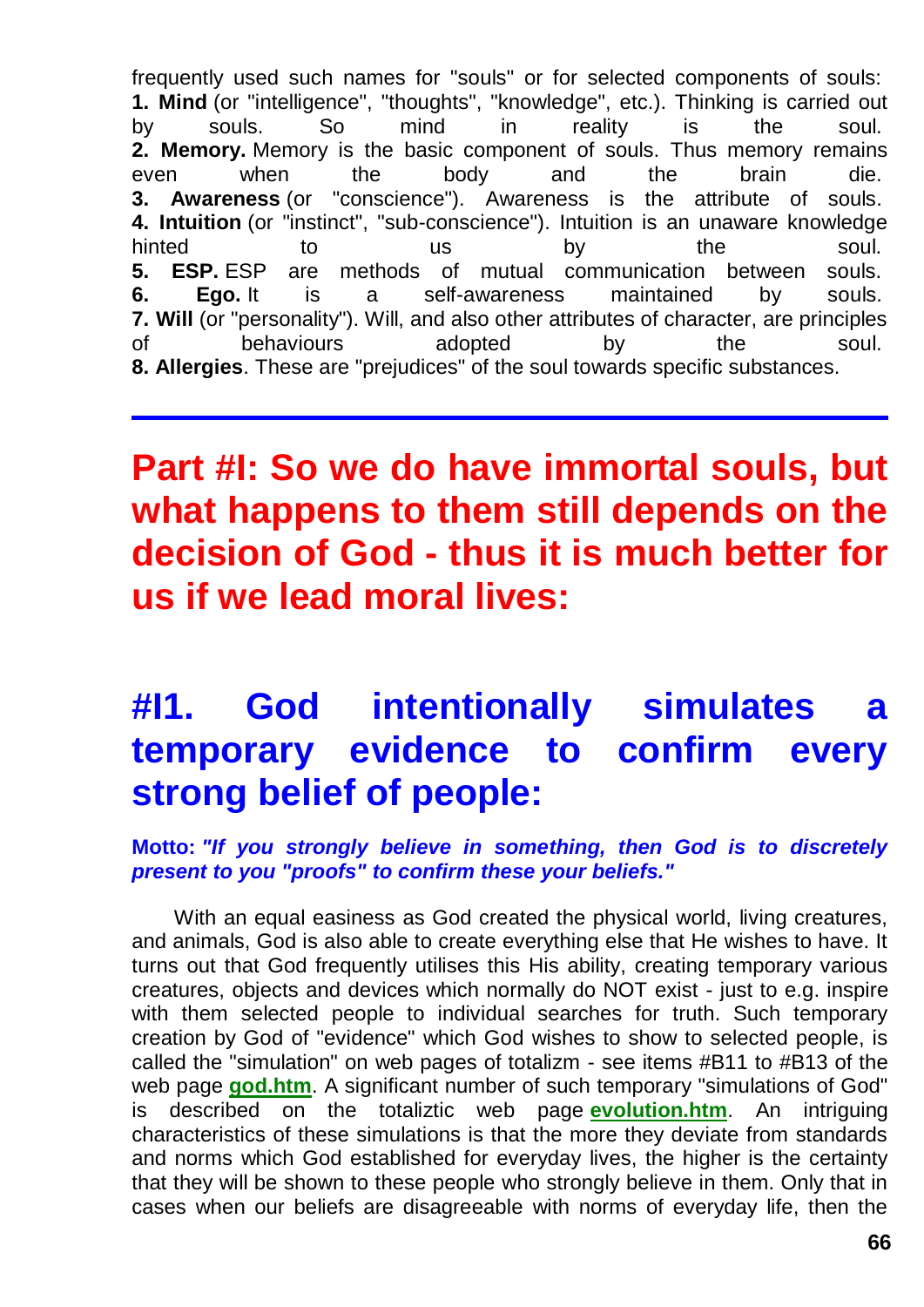"evidence" simulated by God which supposed to reinforce in us these abnormal beliefs, are by God always shown to people in such a manner and in such circumstances, that they have also at least one more (i.e. other than ours) explanation, which is agreeable with everyday life and with commonly accepted norms. (In other words, **God loves to inspire our searches for truth by exposing us to ambiguous "evidence" which deviate from norms and which God temporally simulates especially for us**.) In present world we continually encounter just such "temporally simulations of God" which are NOT confirmed in permanently existing norms of reality. Their best example are so-called "UFO manifestations". UFO vehicles and UFOnauts are simulated by God with such a precision, that if we build our vehicles (i.e. build**[Magnocrafts](http://tornado.zxq.net/magnocraft.htm)**, **[telekinetic vehicles](http://tornado.zxq.net/propulsion.htm)**, or **[time vehicles](http://tornado.zxq.net/timevehicle.htm)**) on the basis of these UFO sightings, then these our vehicles would also begin to fly and work exactly the same of UFO vehicles do it. Means both, UFO vehicles as well as UFOnauts, are simulated by God exactly the same as if they existed permanently and acted accordingly to known laws of the universe - for examples see descriptions from totaliztic web pages **[ufo\\_proof.htm](http://tornado.zxq.net/ufo_proof.htm)**, and **[explain.htm](http://tornado.zxq.net/explain.htm)**. In fact, in my own case I was also "framed" by God with these temporary simulations of UFOs. On the basis of research that I completed on such temporary God's simulations of UFOs, I also started to believe that UFOs do exist physically and permanently. This my

belief I entertained for many years until 2007 - when I discovered that UFOs and UFOnauts are temporary simulations of God that are annihilated into nothingness immediately after God confronts them with selected people. (For details of this my discovery that UFO and UFOnauts are simulated temporary by God - see items #F6 and #F7 on the web page **[evil.htm](http://tornado.zxq.net/evil.htm)**, and see items #D2 to #D7 from the web page**[ufo.htm](http://tornado.zxq.net/ufo.htm)**.)

Other examples of commonly known temporary simulations of God are the **non-existing animals and monsters**. For example, almost everyone have heard about the "monster from the Loch Ness lake" (this monster has the nickname "Nessie"). But not many people know that similar monsters which also do NOT exist in a permanent manner are periodically seen in a whole range of other lakes in the world - described more comprehensively in subsection V5.3 (item 5) from volume 16 of monograph **[\[1/4\]](http://tornado.zxq.net/text_1_4.htm)**. For example, monsters that are similar to "Nessie" were witnessed also in the lake Cini from Malaysia, in "Lake Tele" from the northern Congo, and in lake Brosno near Tver - around 400 kilometres to north-west from Moscow. I should add here, that one amongst such permanently non-existing animals, namely a "griffin", I saw myself in Poland as a teenager. My encounter with this "composite animal" I described in subsection R4.2 from volume 14 of monograph **[\[1/4\]](http://tornado.zxq.net/text_1_4.htm)**. About this my encounter with the "griffin" I also wrote in item #E8 and in the caption from "Fig. #E5" on the web site **[newzealand.htm](http://tornado.zxq.net/newzealand.htm)**, on the occasion of describing a similar permanently nonexisting animal frequently seen in New Zealand. In times of my youth other people also sighted a similar "griffin" in the vicinity of my native village Wszewilki see items #H1 and #F2 from the web page **[wszewilki\\_uk.htm -](http://tornado.zxq.net/wszewilki_uk.htm) about the [history and curiosities of the village Wszewilki located near Milicz in south](http://tornado.zxq.net/wszewilki_uk.htm)[western Poland](http://tornado.zxq.net/wszewilki_uk.htm)**.

Still another example of commonly encountered temporary simulations of God, are humanoid creatures usually called **Yeti** (especially in Himalaya),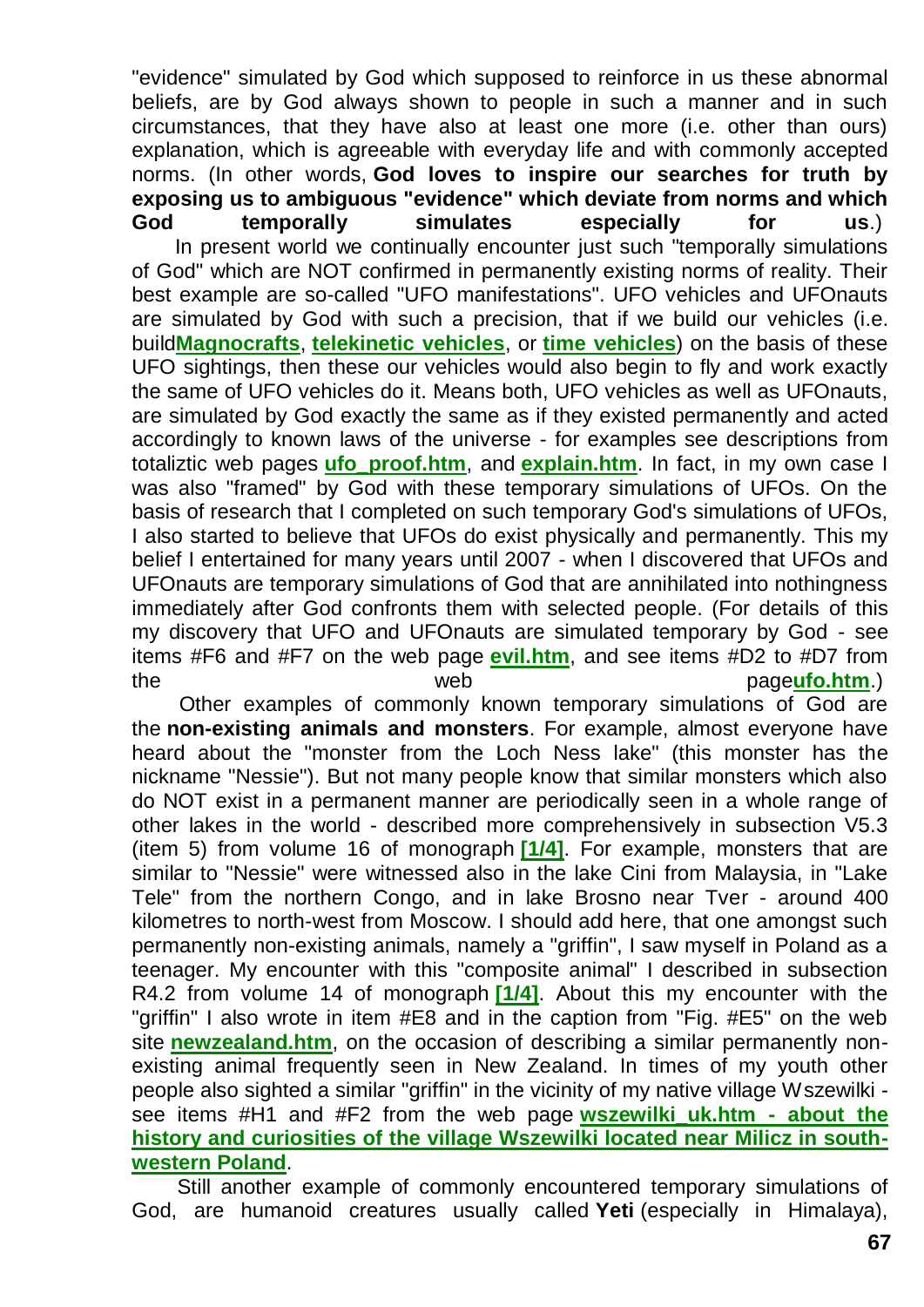although seen practically in the entire world and described over there under various other names, for example the name "Snowman", or "Almas" (Asia); "Big Foot", "Sasquatch", or "Oh-mah-ah" (North America), and "Maeroero" (Maoris from New Zealand). Descriptions of these fury human-like creatures are provided, amongst others, in subsection O6 (item 6) from volume 12 of monograph **[\[1/4\]](http://tornado.zxq.net/text_1_4.htm)**. In turn a description of New Zealand "Maeroero", together with the illustration of these creatures, sighted by several witnesses simultaneously, is presented in item #E6 of the web page **[newzealand.htm](http://tornado.zxq.net/newzealand.htm)**. The New Zealand version of Yeti, by local Maoris called "Maeroero", is also described on page 159 of the book **[1#I1]** by Robyn Jenkin, entitled "New Zealand Mysteries" (W. Reed, Wellington, 1970, ISBN 0-589-00494-8). The extraordinary animals seen in New Zealand and described in the chapter "What Animal Was That?" from pages 145 to 163 of that book, are also discussed in item #E6 of the web page **[newzealand.htm](http://tornado.zxq.net/newzealand.htm)**. Independly from Maeroeros (Yeti) and griffins, in New Zealand people sighted, and sometimes still witness, an entire array of creatures temporally simulated by God. For example only in the abovementioned chapter of the book [1#I1] are described such creatures as: (1) huge lizard (slightly similar to a crocodile) - which depending on the area in which it was noticed was called "kumi" or "ngarara" by local Maoris, (2) a creature with a beak that lies eggs and that is similar to "platypus" from Australia - by Maoris called "kaureke", (3) like a miniature of fox - seen even by Captain James Cook, (4) like a beaver or otter by Maoris called "waitorake", (5) little wild men from forests with white (pale) skin and red hair - by Maoris called "turehu", "patupaiarehe" or "korakorako" and described also in item #E7 of the web page **[newzealand.htm](http://tornado.zxq.net/newzealand.htm)**, (seen also in Poland and known over there under the name "krasnoludki" - see descriptions from item #H2 of the web page**[wszewilki.htm](http://tornado.zxq.net/wszewilki.htm)**), and also (6) human giants - by Maoris called also "Te Kahui Tipua" and described in item #I2 of the web page **[newzealand.htm](http://tornado.zxq.net/newzealand.htm)**.

There is a vital reason why on this web page about human souls I describe this principle adhered by God that He always temporary creates and shows to selected people everything that these people strongly believe in.

# **#I2. The principle adhered by God "to create whatever people strongly believe in", means that whatever happens to our souls after the death it depends on what we believed during our lives:**

The principle that God always makes happen in whatever a given person strongly believes, explains why every different religion has also a different idea as to what happens to our souls after the death. The existing evidence indicates that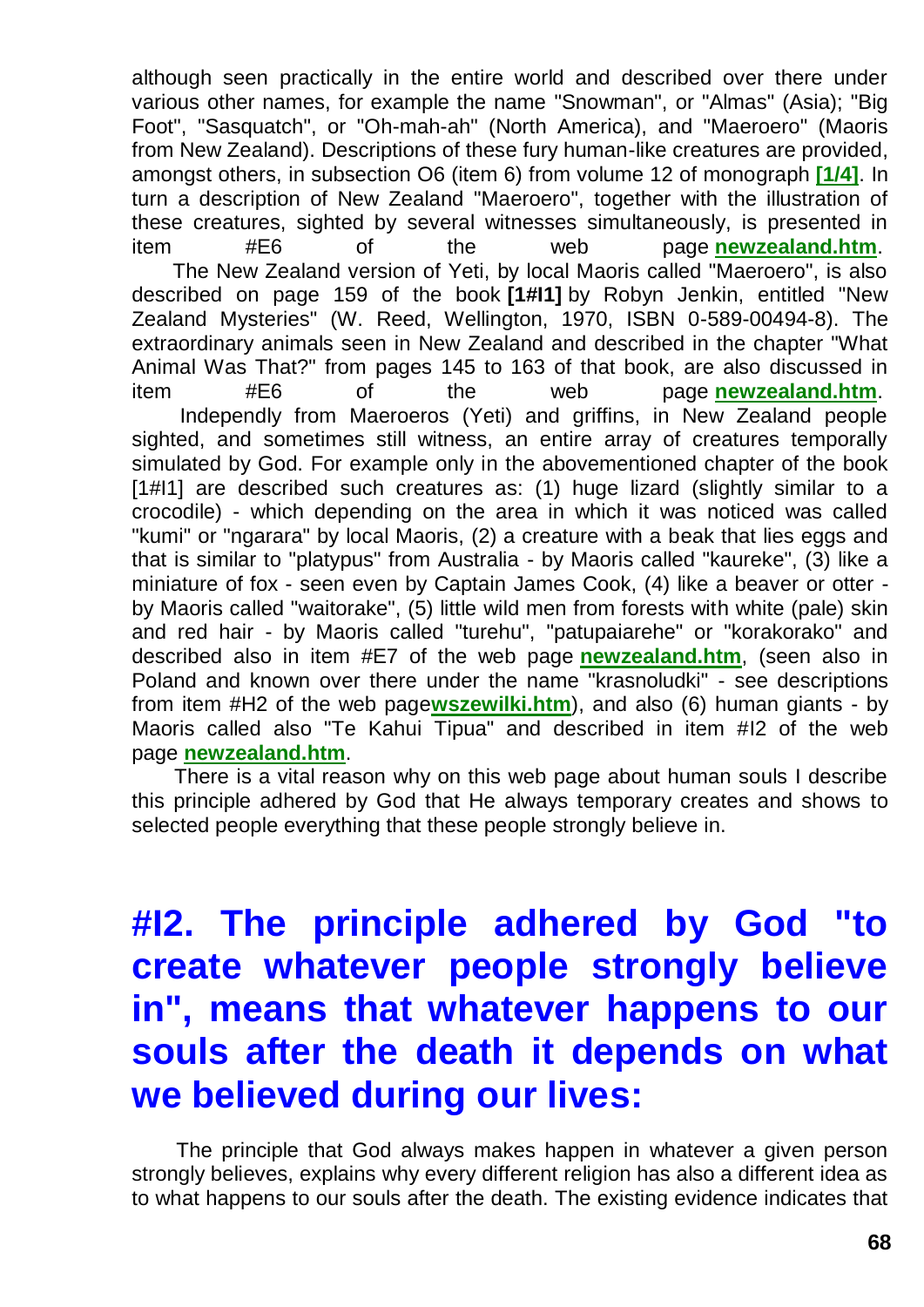simply in whatever we strongly believe during our lives regarding our souls, exactly this also happens to souls after our death. God clearly created a whole range of different versions of the afterlife. Thus, depending on which one amongst these versions our religion and our inner beliefs choose to seek, this is going to be imposed on us by God after our physical death. This practically means that **there are numerous versions of "heaven" and afterlife**. Therefore every person through his or her belief from the time of physical living actually chooses which one amongst these versions is going to be implemented for his soul after his or her death. Actually God Himself confirms, that there are more than one versions of the

heaven. This confirmation can be found in the **[Bible authorised by God](http://tornado.zxq.net/bible.htm)  [Himself](http://tornado.zxq.net/bible.htm)**. For example, in the Biblical Evangel of St. John, 14:2, a reassurance is provided, that, quote: "In the house of my Father there are many abodes." Although this verse some people interpret on many confusing ways, practically it represents a confirmation that for people more than one heavens are prepared. Just such a confirmation is additionally reinforced in other verses of the Bible - as this is explained further in item #J2.1 below on this web page.

The above extrapolation of the empirical principle of God's behaviour has quite a bad consequences for so-called "atheists", This is because it means that for people which during lifetime are atheists and which strongly believe that after the physical death there is NO any form of life, in fact their belief is being fulfilled. After all, in such atheists God simply does NOT run after their death the "program of living afterlife" stored in their souls and described in items #I3, #I6, and #J2.1 from this web page. Such people do NOT experience the awareness of living after they die physically. By this lack of awareness of being alive after the death can also be explained the fact, that people who do NOT believe in God nor in the afterlife, in fact do NOT experience the so-called "NDE" - described in item #F3 of this web page. For non-believers their life actually finishes at the moment of death.

# **#I3. What influence God has on what happens after our physical death:**

In item #C4 of this web page it was explained that into our "souls" **[God](http://tornado.zxq.net/god.htm)** uploads a special "program of living after death". After this program is run, it is going to keep us in the awareness that we still live - in spite that physically we already died. The fact that the work of the program is to give to us the feeling of "living" is sure from the fact that **[God](http://tornado.zxq.net/god.htm)** Himself is just a similar program, and He still has the awareness of living - in spite that God inhabits exclusively His "virtual world". (For information what actually this "virtual world" is - see volume 5 of monographs **[\[8/2\]](http://tornado.zxq.net/text_8_2.htm)**, **[\[1/5\]](http://tornado.zxq.net/text_1_5.htm)**, or **[\[1/4\]](http://tornado.zxq.net/text_1_4.htm)**.) But from the point of view of us, people, the problem with this "program of living after death" depends on the fact, that it is entirely to the discretion of God whether this program from our souls is to be run after our physical death, and also what the "content" of this program is going to be. In other words, it depends exclusively on God whether after our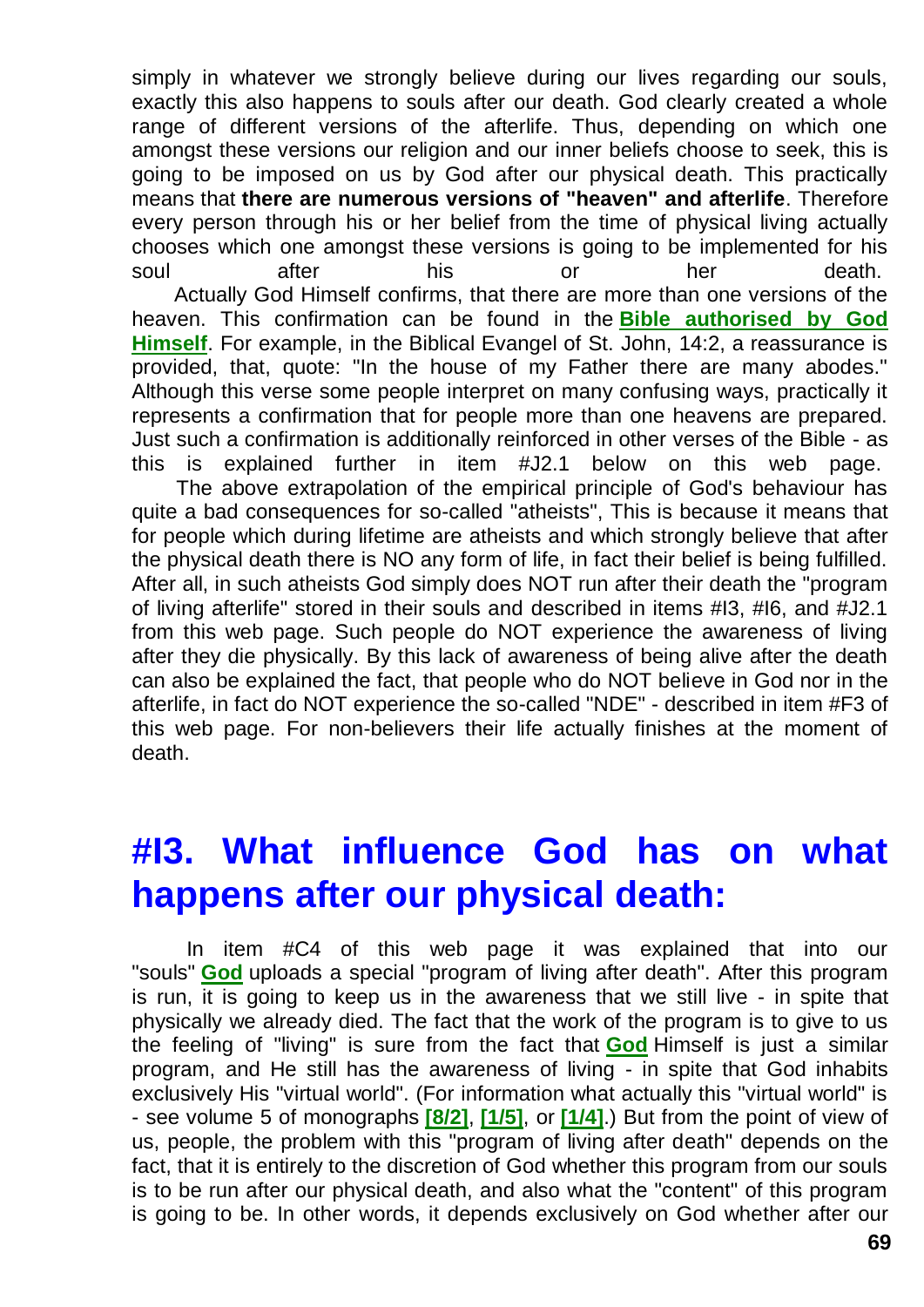physical death we will be still experiencing the awareness that we "live", or rather we enter then into the state of like an "everlasting sleep" from which we either never awake, or we awake but already after being reincarnated into our next physical life. In turn if God decides to grant to us this life after the death, then also it depends on God what form this life is to take, and in which environment (heaven) it is going to take place.

# **#I4. So what further fate God may serve to a given soul after the owner of it have died physically:**

Let us summarize here the actual options that are in God's disposal when He decides what to do with a given soul after the physical death of its holder. After all, as this is explained in the previous item, God has several such options in the matter what to do with a given soul. Here are these options:

**(1) The initiation of eternal life of a given soul in "heaven".** But such an eternal life is granted only as a highest reward, and thus it is received by only very sparse souls. For details of "heaven" see item #J2.1 below.

**(2) The sending of a given soul to experience another physical life (the so-called "reincarnation") on the Earth.** This is the fate of a majority of souls, which in the previous lives indicated an improvement in the level of their perfection. About the fact that such reincarnation of many people really does occur, and that it is described in the Bible (although e.g. present Christian church has NOT include it to its teaching), documents item #C4 on the web page **bible.htm - [about the Bible authorised by God Himself](http://tornado.zxq.net/bible.htm)**.

**(3) The storing of soul for future times and future decisions, but without making it alive.** There is a fraction of human souls, about the fate of which God does not even try to make a decision right now. God stores these souls in their current state, but He does NOT make them alive (i.e. He does not run the "program of living after death" contained in them). A kind of "sleep" deprived of all thoughts and feelings, which experience these souls, is described in the Biblical "Ecclesiastes" 9:3-6.

**(4) The deletion (so-called "second death") of souls which give no hope for improvement and perfecting.** Some souls do NOT raise any hope in God that they are to improve. Therefore these ones are sent to the "hell" where their files and programs are deleted. Descriptions of the "hell" are provided in item #J2.2 below.

# **#I5. It is worth to take notice of warnings contained in the [Bible authorised by God](http://tornado.zxq.net/bible.htm)**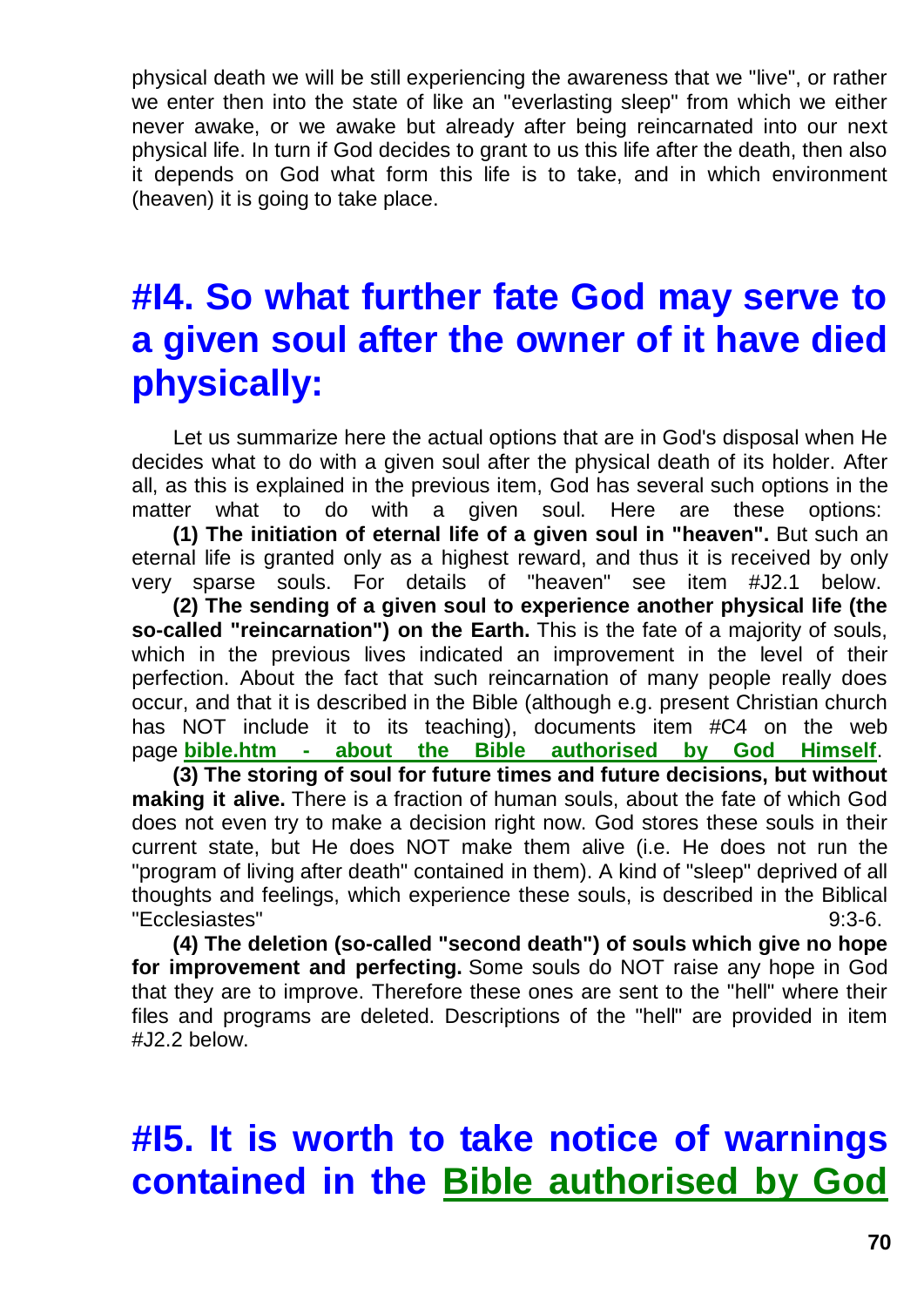# **[Himself:](http://tornado.zxq.net/bible.htm)**

God wrote a kind of "autobiography" in which He explained to people all most vital information about Himself and about requirements which he puts on people and for the meeting of which He is going to judge later every person. This autobiography is called the **[Bible](http://tornado.zxq.net/bible.htm)**, while a description of it is contained on the web page**[bible.htm](http://tornado.zxq.net/bible.htm)**. Unfortunately, increasingly less people takes any notice of what the Bible states. What even more intriguing, some religions also started lately to deviate from what the Bible says. An example of such a discrepancy between what the Bible says and what the religion states, is the insistence of present Catholics to NOT use contraceptives - in spite that the Bible does NOT contain any such a commandment. (For details see item #H4 on the web page **[prophecies.htm](http://tornado.zxq.net/prophecies.htm)**). Other similar examples are claims of religions about the so-called "purgatory" and "limbo". After all, neither "purgatory" nor "limbo" is described in the Bible. Thus all evidence indicates that these are the invention of people and were introduced to religions e.g. for accomplishing some political gains.

In order to realise how much both, the present official human science, as well as various present religions, deviate from what God Himself recommends in the**[Bible which God authorises](http://tornado.zxq.net/bible.htm)**, it is worth to get familiar with the **[philosophy](http://tornado.zxq.net/totalizm.htm)  [of totalizm](http://tornado.zxq.net/totalizm.htm)** as well as with the **theory of everything** called the **[Concept of](http://tornado.zxq.net/dipolar_gravity.htm)  [Dipolar Gravity](http://tornado.zxq.net/dipolar_gravity.htm)**. This is because totalizm is a philosophy, while the Concept of Dipolar Gravity is a discipline of knowledge, both of which faithfully follow what God commanded to people in the Bible that He authorises. But if one compares that philosophy and discipline of knowledge with present science and some present religions, then is clearly visible how much these latest deviated from what God so clearly ordered to us in His holy book.

# **#I6. What the [Bible](http://tornado.zxq.net/bible.htm) states about the condition under which our "program of living after death" is going to be run after our physical death:**

In the **[Bible authorised by God Himself](http://tornado.zxq.net/bible.htm)** is contained clear and unambiguous information, under what conditions our "program of living after death" will be run for us after the physical death. These information we can find e.g. in the Biblical "Ezekiel" 18:4, quote from [2#D1]: "Look! All the souls - to me they belong. As the soul of the father so likewise the soul of the son - to me they belong. The soul that is sinning - it itself will die." In order to translate the above into present precise language, God decides whether "souls" are going to feel that they "live", or they "die" and everything is going to finish for them. In order what God decides about a given soul depends on how God will judge it, amongst others on the basis of how morally lived the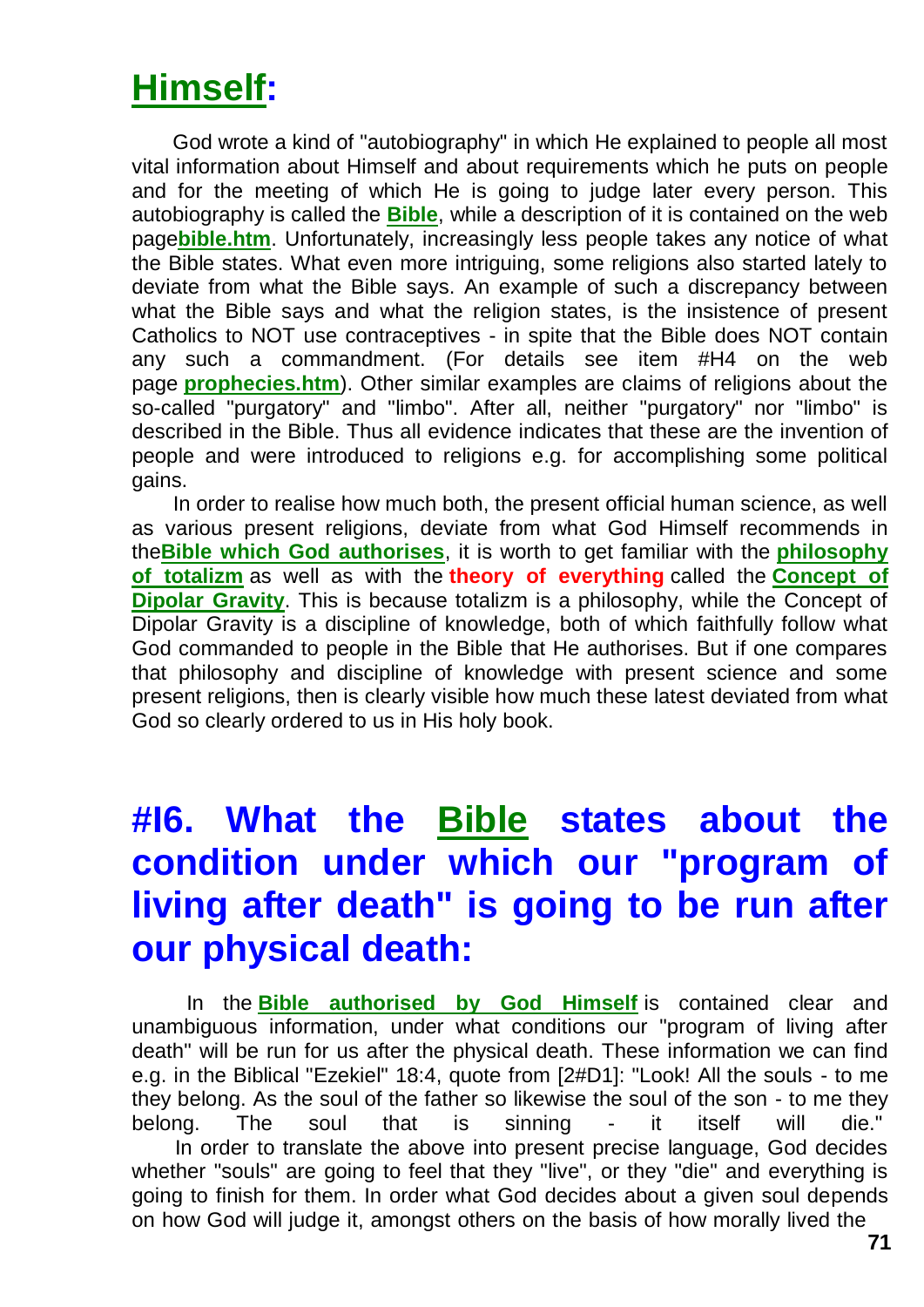person that had this soul. In people who lead an immoral lives their souls are NOT going to be make "alive", thus their death will be final and forever. It is worth to notice that in further verses of the Biblical "Ezekiel", God defines

how we should carry ourselves in order our lives are continued after our deaths.

**Part #J: Conclusions resulting from the comparison of most common expressions from our everyday life, religions, and the Bible, which relate to the "soul", with findings of the [Concept of Dipolar](http://tornado.zxq.net/dipolar_gravity.htm)  [Gravity](http://tornado.zxq.net/dipolar_gravity.htm) about souls:**

# **#J1. What kinds of commonly used expressions is analysed in this part, and what is the goal of analysis of these expressions:**

In our everyday life, as well as in religions and in the Bible, is used a number of expressions which relate to the "soul". For example, these are such expressions as "heaven", "hell", "purgatory", "everlasting hell", etc. Unfortunately, there is a serious problem with the reliability of these expressions. For example, a number of them is used by religions, but does NOT appear neither in the Bible nor in holy books of other religions. So these expressions most probably do NOT originate from God, but were introduced by people for political reasons. Furthermore, what precisely hides behind these expression this no-one knows for sure. Also, so-far there was no way to verify whether entities described by these expressions do exist objectively. Therefore, it is highly fortunate that for some time our civilisation has in its disposal the **theory of everything** called the **[Concept of Dipolar Gravity](http://tornado.zxq.net/dipolar_gravity.htm)**. After all, this theory is able to explain to us what precisely hides behind these expressions. It additionally allows us to verify whether the existence of entities which these expressions describe is possible at all. Therefore, in this part of the web page a systematic review of most commonly used such expression is to be carried out. For each such expression will be assigned an unambiguous and scientific explanation which agrees with the **[Concept of Dipolar Gravity](http://tornado.zxq.net/dipolar_gravity.htm)**. Furthermore, each one amongst these expressions is going to be assigned to one amongst three possible categories, namely: **(1)** entities the existence of which is confirmed by both, i.e. by the **[Bible](http://tornado.zxq.net/bible.htm)  [authorised by God Himself](http://tornado.zxq.net/bible.htm)**, as well as by the **[Concept of Dipolar](http://tornado.zxq.net/dipolar_gravity.htm)  [Gravity](http://tornado.zxq.net/dipolar_gravity.htm)**, **(2)** entities the existence of which is confirmed by the **[Bible](http://tornado.zxq.net/bible.htm)**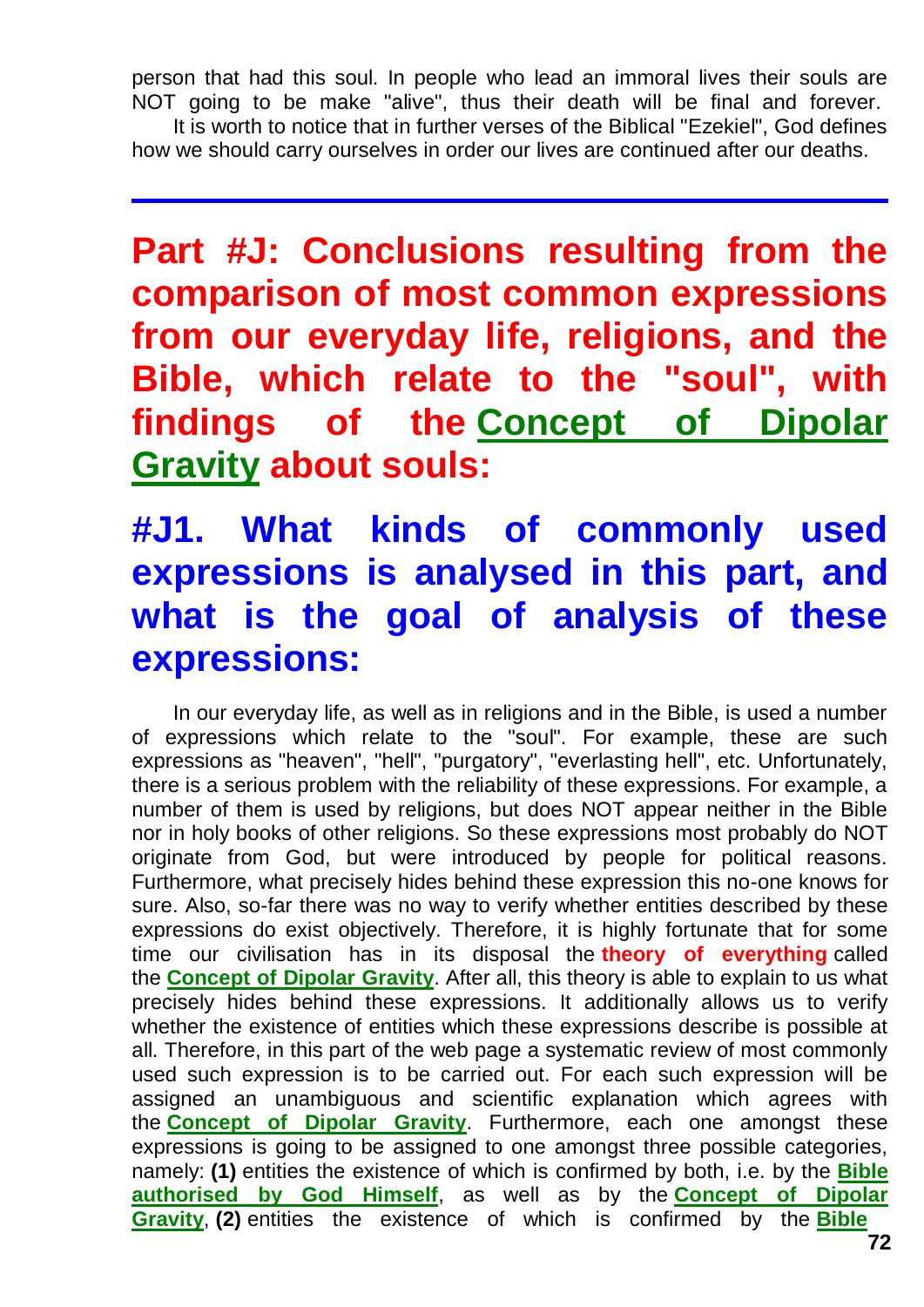**[authorised by God Himself](http://tornado.zxq.net/bible.htm)**, but to which so-far people probably assigned erroneous interpretations the clarifications of which provided only the **[Concept of](http://tornado.zxq.net/dipolar_gravity.htm)  [Dipolar Gravity](http://tornado.zxq.net/dipolar_gravity.htm)**, oraz **(3)** entities the existence of which is NOT confirmed by the **[Bible authorised by God Himself](http://tornado.zxq.net/bible.htm)** and also is denied by the **[Concept of](http://tornado.zxq.net/dipolar_gravity.htm)  [Dipolar Gravity](http://tornado.zxq.net/dipolar_gravity.htm)**.

**#J2. The interpretation of entities (related to souls), the existence of which is confirmed by both, the [Bible authorised](http://tornado.zxq.net/bible.htm)  [by God Himself,](http://tornado.zxq.net/bible.htm) as well as by the [Concept](http://tornado.zxq.net/dipolar_gravity.htm)  [of Dipolar Gravity:](http://tornado.zxq.net/dipolar_gravity.htm)**

#### **#J2.1. Heavens:**

Under the names "heavens" we typically understand the place in another world, to which are directed souls of people who lived according to the requirements of God. The religious folklore claims that the stay in heavens is just a long string of pleasures. But the information which arrive to us about the actual heavens, reveal that although it is a place where no-one must take care of roof above the head nor food, while where everyone does whatever only wishes, but in which souls are NOT "spoiled" at all nor they "indulge" in pleasures.

The heaven really does exist. After all, under various names the Bible refers to is in many different verses. Independently from the Bible the existence of heavens confirms also the **[Concept of Dipolar Gravity](http://tornado.zxq.net/dipolar_gravity.htm)**. After all, according to this concept, there exists the so-called "virtual world" which is inhabited by God. Thus these human souls in which God runs their "program of living after death" will cohabit this "virtual world" together with God. So these souls will "live" in the place where God also resides - means in "heavens". The **[Concept of Dipolar Gravity](http://tornado.zxq.net/dipolar_gravity.htm)** compares a "heaven" to a specific software environment from present computers, and to specific configuration of programs. Thus, according to this concept - as described in item #I2 above, in order to make much more pleasant the stay in heavens for souls with many different views of the world, God most surely prepared a number of different software versions of the heavens. In each of these software versions of heavens, souls probably spend their time in different ways. For example, in the "Christian heaven" souls probably are busy with mainly cultural activities - e.g. souls sing, compose new melodies, write and recite poems, form artistic compositions, cultivate socializing by spending time together and discussing periods they acted in physical bodies,

etc. In turn, in the "totaliztic heaven" souls probably are going to co-participate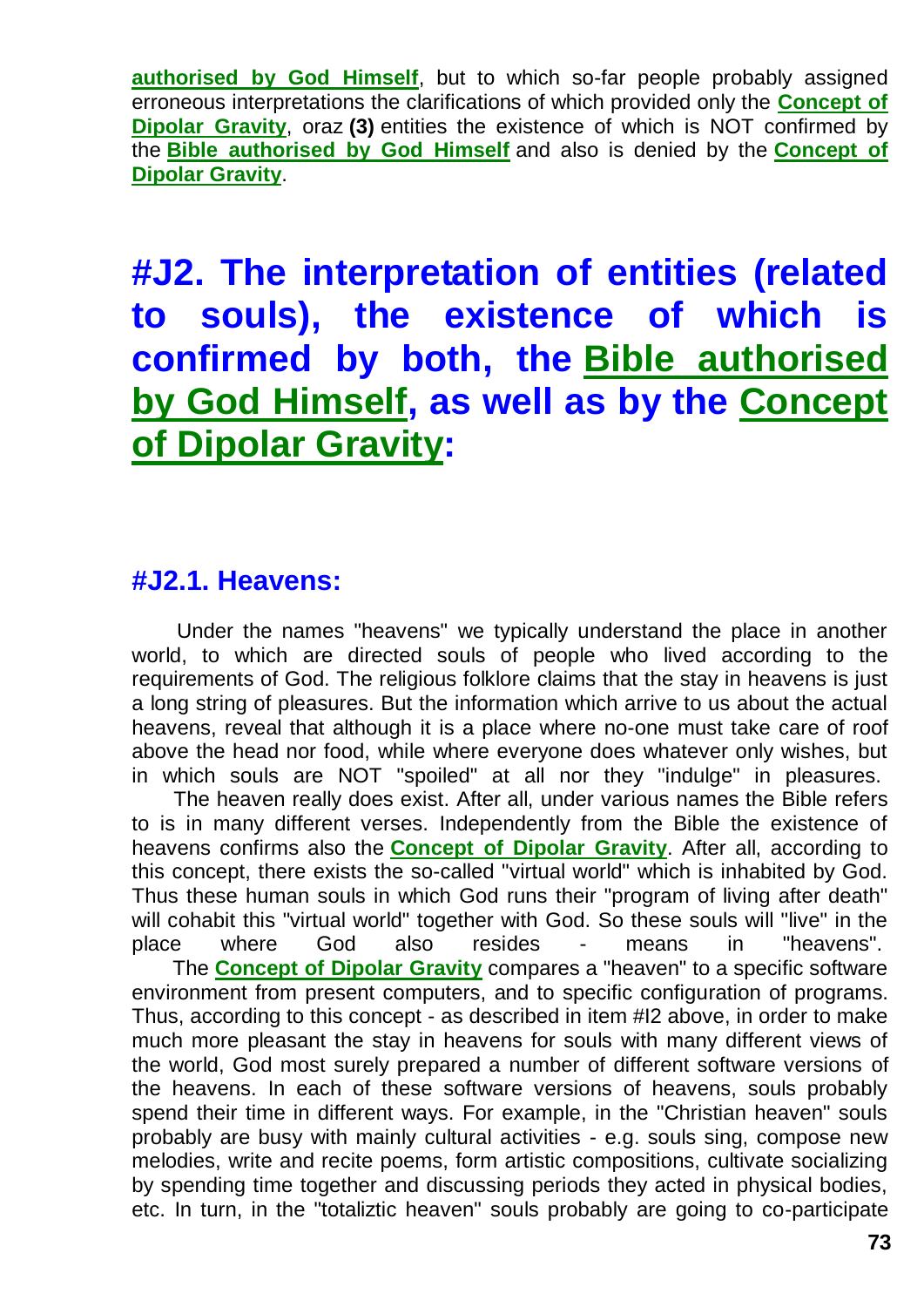with God in gathering and extending knowledge and in improving the physical world. For example, souls will design in there new living organisms - such as nonexisting yet and spectacularly looking birds, or **[vegetation and fruits](http://tornado.zxq.net/fruit.htm)** with completely different feeding and healing attributes, or will be designing next petrified animals and next mysteries of the nature which later God is to create and to pass off upon human researchers in order to inspire further investigations. The existence of many different versions of heavens confirms even the Bible. After all, in original texts of the Bible the word "heavens" (in plural) is used, not just a singular "heaven". Furthermore, in "2 Corinthians" 12:2, the Bible directly writes about the "third heaven" - quote: "I know a man in union with Christ who ... - was caught away as such to the third heaven". At present time probably there is even more than three versions of heavens. After all, in common language some people say "I was in 7th heaven".

#### **#J2.2. Hell:**

The Bible defines "hell" ("Gehenna") as a place in which from the command of God souls are destroyed (means "deleted"). About the function of the hell just as the "place of destruction of souls" are writing, amongst others, the following verses and the the Bible: **"Matthew" 10:28**, quote from [2#D1]: "And do not become fearful of those

who kill the body; but rather be in fear of him that can destroy both body and soul in Gehenna." This verse informs that the "hell" in reality is the location from the "virtual world" in which souls are "destroyed" (i.e. "deleted" or "killed").

**"Ezechiel" 18:4**, quote from [KJV]: "Behold, all souls are mine; as the soul of the father, so also the soul of the son is mine: the soul that sinneth, it shall die." This verse informs that God "destroys" souls of people who do NOT meet His requirements. The because they sin.

**"Revelation" 20:14**, quote from [2#D1]: "This means the second death, the lake of fire." It defines "hell" as the "second death", means as the death of "soul" (the "first death" is the death of "body").

The Bible discloses for us also the location where the "hell" is positioned. A small reference to this location is contained, amongst others, in "Matthew" 8:12, quote from [2#D1]: "whereas the sons of the kingdom will be thrown into the darkness outside. There is where their weeping and the gnashing of their teeth will be." From this verse it stems, that the "hell" is located at the boundaries of physical world, means at the outer surface (or at the edge) of this gigantic droplet of counter-matter described in item #B1 of the web page **[evolution.htm](http://tornado.zxq.net/evolution.htm)**.

The above information about the "hell" which originate from the **[Bible](http://tornado.zxq.net/bible.htm)** are confirmed by the **[Concept of Dipolar Gravity](http://tornado.zxq.net/dipolar_gravity.htm)**. Namely, this concept informs, that if there is a pool of self-aware beings, in this pool always there will be some beings which stand in an opposition to their leader. Thus, this leader must have in his disposal some instrument with which he is going to break this opposition. In case of human governments and societies, for this instrument always were used various forms of punishment, such as death sentences, **[sending to Siberia or to](http://tornado.zxq.net/newzealand_visit.htm)  [Antipodes \(e.g. to Australia\)](http://tornado.zxq.net/newzealand_visit.htm)**, forced labour, concentration camps, prisons, etc.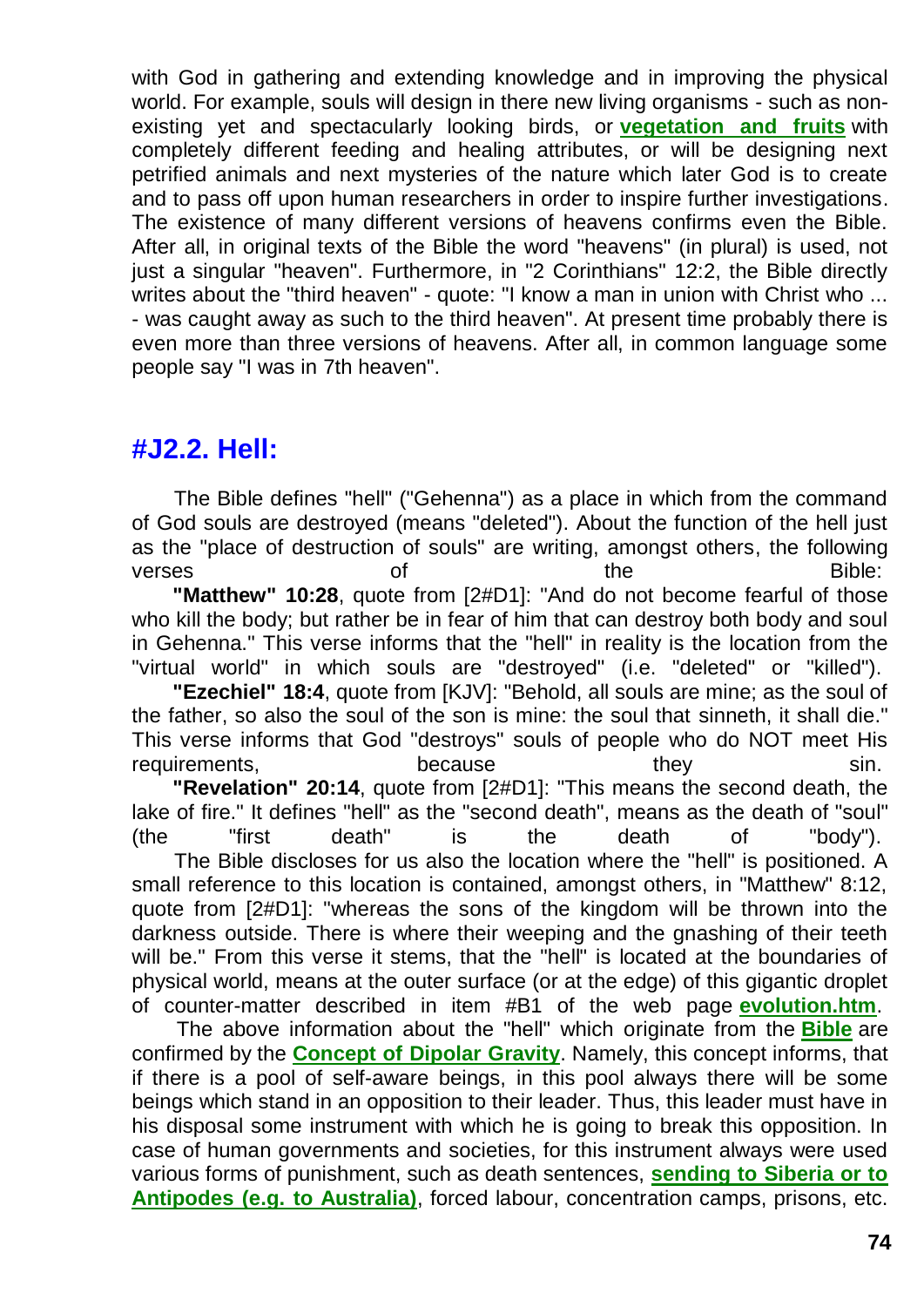In turn in case of God and "spiritual beings" this tool is the "hell". It can be proven, that the "spiritual beings" cannot be tortured nor send to forced labour camps. Therefore in the "hell" they are simply "deleted" (means "destroyed").

The "deletion" ("destruction") of self-aware programs of "spiritual beings" which reside in the "virtual world" is NOT so simple as one may think. Therefore to the completion of this destruction God utilises the highly destructive conditions that prevail on the very surface of this "gigantic droplet of counter-matter" which represents the entire counter-world. Scientists such conditions call the "boundary conditions". In case of the "virtual world" these "boundary conditions" cause the destruction of self-aware programs of "spiritual beings" which enter into the range of their action. Therefore, if God intends to "delete" ("destroy") a "spiritual being", then He simply sends it to this area of action of such "boundary conditions", means to the "hell" - i.e. exactly to the place which the Bible calls "hell".

**#J3. The interpretation of entities (related to souls), the existence of which is confirmed by the [Bible authorised by God](http://tornado.zxq.net/bible.htm)  [Himself,](http://tornado.zxq.net/bible.htm) but so-far to which people assigned erroneous interpretations that are clarified only now by the [Concept of](http://tornado.zxq.net/dipolar_gravity.htm)  [Dipolar Gravity:](http://tornado.zxq.net/dipolar_gravity.htm)**

#### **#J3.1. Fallen angels:**

According to the Bible and to common beliefs, in very ancient times independently from God in "heavens" also lived a significant number of similar to God "spiritual beings". Some amongst these beings God used for His helpers, calling them "angels". These "spiritual beings" most probably evolved in the counter-matter simultaneously with God - as this is described in item #B1 of the web page **[evolution.htm](http://tornado.zxq.net/evolution.htm)**, and also in item #I2 of the web page **[dipolar\\_gravity.htm](http://tornado.zxq.net/dipolar_gravity.htm)**. Unfortunately, these other than God "spiritual beings" with the elapse of time started to adhere to views significant different from these of God. Thus God was forced to send them to the "hell". In the Bible and in folklore these "spiritual beings" send to the "hell" are known under the name of "fallen angels".

The problem with the "fallen angels" depends on this, that it is commonly believed that they are like "crew of the hell". It means, they like "reside"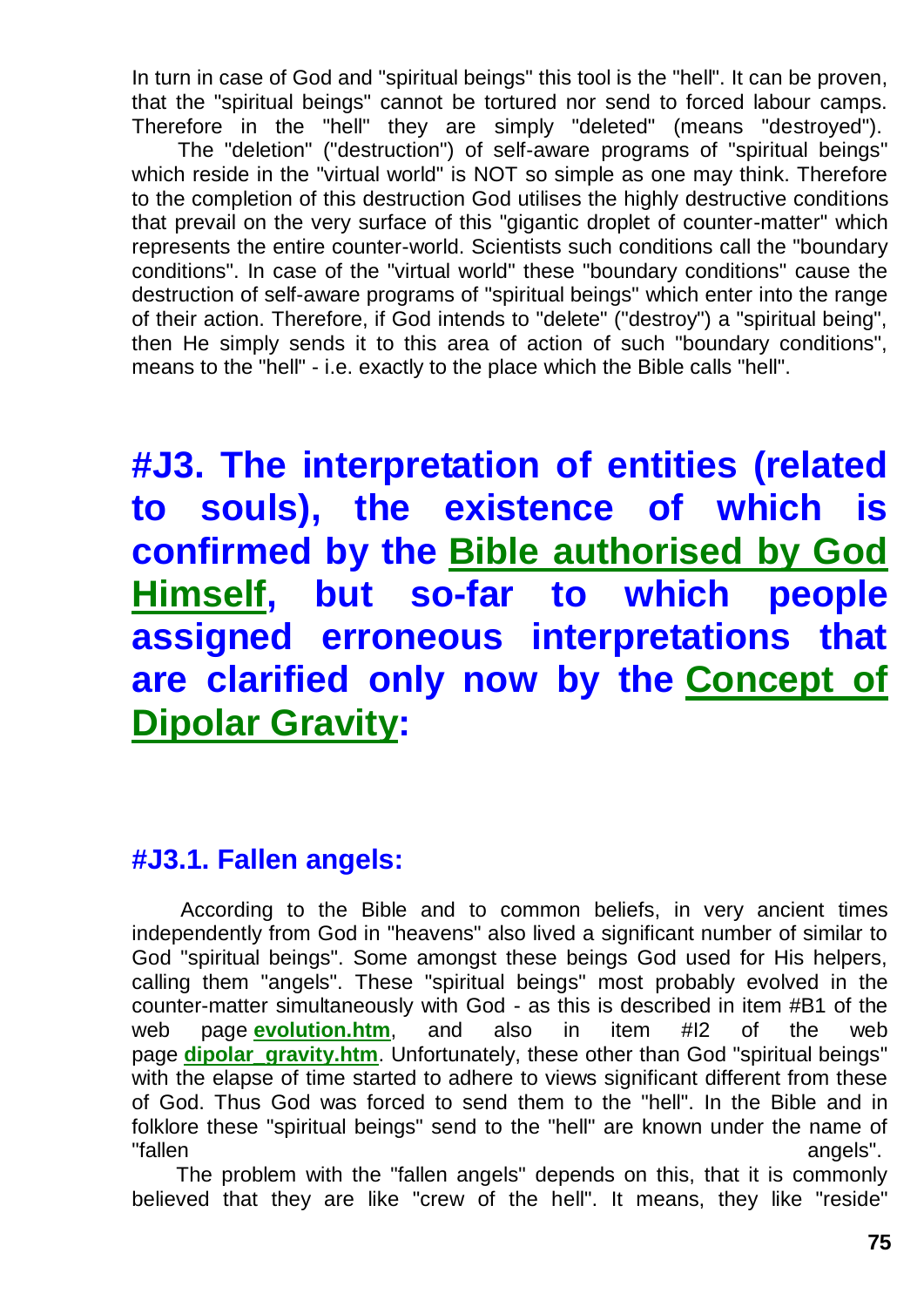permanently in the "hell" and make sure that this "hell" operates properly on everyday basis, destroying souls send to it. However, the **[Concept of Dipolar](http://tornado.zxq.net/dipolar_gravity.htm)  [Gravity](http://tornado.zxq.net/dipolar_gravity.htm)** and the Bible clearly state, that the "hell" is a kind of like "crematorium furnace" which "deletes" ("kills") practically every "spiritual being" that is send to it. So practically sending the "fallen angels" to hell means that they were "deleted" ("killed") and since that time they do NOT exist anymore. As it turned out, God still needs creatures with bad intentions - means creatures very similar to these "fallen angels". After all, with the use of such "evil creatures" God punishes both, individual people, as well as entire nations. Therefore in the place of deleted (destroyed) "fallen angels" God repetitively creates temporary creatures (i.e. "simulates" them) called "devils". These "devils" display the same attributes which had the already destroyed "fallen angels". But

simultaneously "devils" do NOT disobey God because they are temporarily created ("simulated") by that God. More about these "devils" temporarily simulated by God explains item #F7 on the web page **[evil.htm](http://tornado.zxq.net/evil.htm)**, as well as item #D2 on the web page **[ufo.htm](http://tornado.zxq.net/ufo.htm)**.

#### **#J3.2. Everlasting hell:**

In the everyday language, religions, and also in many different translations of the Bible is described a special state of the eternally lasting punishment called with the use of several expressions of the type "eternal suffering", "everlasting hell", etc. Because of the lack of understanding of the real role performed by the "hell", which was explained only recently by the **theory of everything** called the **[Concept of Dipolar Gravity](http://tornado.zxq.net/dipolar_gravity.htm)**, so-far people equalled these expressions to the fate which awaits souls of people after these souls are thrown into the hell. However, the research completed within the **[Concept of Dipolar Gravity](http://tornado.zxq.net/dipolar_gravity.htm)** and the **[philosophy of totalizm](http://tornado.zxq.net/totalizm.htm)** revealed, that in fact these expressions refer to a miserable fate which awaits still physically alive people if they will adhere to a kind of **[highly destructive philosophy called "parasitism"](http://tornado.zxq.net/parasitism.htm)**, and simultaneously these people begin to **[infinitively extend the length of their lives through](http://tornado.zxq.net/immortality.htm)  [repetitive shifting back in time to years of their youth](http://tornado.zxq.net/immortality.htm)**. This is because when people who are immoral to the bone, begin to infinitively extend their lives with the use of **[time vehicles](http://tornado.zxq.net/timevehicle.htm)**, they accomplish the so-called "imprisoned immortality". In this "imprisoned immortality" their lives acquire the character of just such an "everlasting hell". A description of such an "everlasting hell" of still physically alive people is provided in item #H3 of the web page **god.htm - [about scientific](http://tornado.zxq.net/god.htm)  [replies of the secular philosophy of totalizm to basic questions regarding](http://tornado.zxq.net/god.htm)  [God](http://tornado.zxq.net/god.htm)** in item #H3 of the web page **immortality.htm - [about the access of](http://tornado.zxq.net/immortality.htm)  [people to immortality and to the endless lives](http://tornado.zxq.net/immortality.htm)**, and in item #D8 of the web page **timevehicle.htm - [about time, shifting time back, and about time](http://tornado.zxq.net/timevehicle.htm)  [vehicles](http://tornado.zxq.net/timevehicle.htm)**.

As an example of the reference contained in the Bible to just such an "everlasting hell" understood as a kind of highly unpleasant physical life led according to the philosophy of parasitism, it is worth to indicate the verse from "Matthew" 25:46, quote from [2#D1]: "An these will depart into everlasting cutting-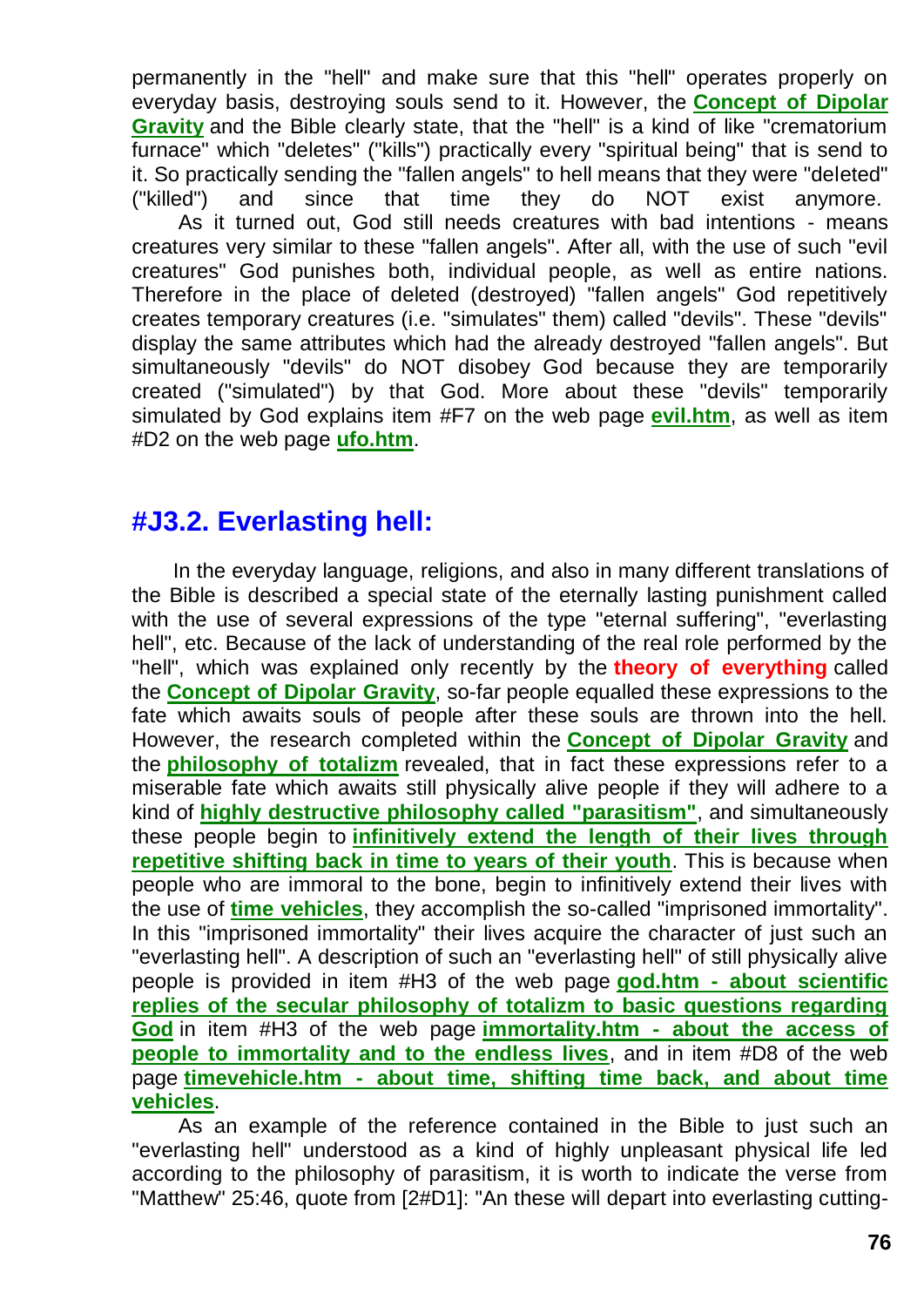off, but the righteous ones into everlasting life." About the fact that this verse refers to physically living people who adhere to the philosophy of parasitism certify two facts explained in there in previous verses. The first of these facts, contained in "Matthew" 25:42-43, states quote from [2#D1]: "For I became hungry, but you gave me nothing to eat, and I got thirsty, but you gave me nothing to drink. I was a stranger, but you did not receive me hospitably; naked, but you did not clothe me, sick and in prison, but you did not look after me." As we can notice, the above describes typical behaviours of people that adhere to the **[philosophy of parasitism](http://tornado.zxq.net/parasitism.htm)**. The second fact is the comparison of the fate of these people convinced to an "everlasting hell" to the fate of "devils" - see "Matthew" 25:41, quote from [2#D1]: "Be on your way from me, you who have been cursed, into the everlasting fire prepared for the Devil and his angels." In turn as this is explained in items #E1 and #E2 of the web page **[evil.htm -](http://tornado.zxq.net/evil.htm) about [origins of all evil on the Earth](http://tornado.zxq.net/evil.htm)**, in another place the Bible states that "devils" are physical creatures intentionally created by God which practice the **[philosophy of](http://tornado.zxq.net/parasitism.htm)  [parasitism](http://tornado.zxq.net/parasitism.htm)**.

#### **#J3.3. Everlasting happiness:**

Our religions, the Bible, and also everyday life, sometimes use also the expression "everlasting happiness". It supposed to describe what souls experience in "heavens". However, the **[Concept of Dipolar Gravity](http://tornado.zxq.net/dipolar_gravity.htm)** reveals, that souls as such are unable to experience any feelings. Feelings can only be generated in the physical body - for descriptions of mechanisms that make feelings work see subsections I5.5 from volumes 5 of monographs **[\[8/2\]](http://tornado.zxq.net/text_8_2.htm)**, **[\[1/5\]](http://tornado.zxq.net/text_1_5.htm)**, or **[\[1/4\]](http://tornado.zxq.net/text_1_4.htm)**. So it turns out that these references to "everlasting happiness" in fact describe the situation which experience people who live infinitively long in a totaliztic society. Their infinitively-long lives are accomplished through repetitive shifting back in time to years of their youth after each reaching the old age. Such a state of "everlasting happiness" of still physically alive people is described more comprehensively in item #H2 of the web page **god.htm - [about scientific](http://tornado.zxq.net/god.htm)  [replies of the secular philosophy of totalizm to basic questions regarding](http://tornado.zxq.net/god.htm)  [God](http://tornado.zxq.net/god.htm)**, in item #H2 of the web page **immortality.htm - [about the access of](http://tornado.zxq.net/immortality.htm)  [people to immortality and to the endless lives](http://tornado.zxq.net/immortality.htm)**, and in item #C7 of the web page **timevehicle.htm - [about time, shifting time back, and about time](http://tornado.zxq.net/timevehicle.htm)  [vehicles](http://tornado.zxq.net/timevehicle.htm)**.

**#J4. The interpretation of entities (related to souls) the existence of which is NOT confirmed by the [Bible authorised by God](http://tornado.zxq.net/bible.htm)  [Himself,](http://tornado.zxq.net/bible.htm) and is also denied by**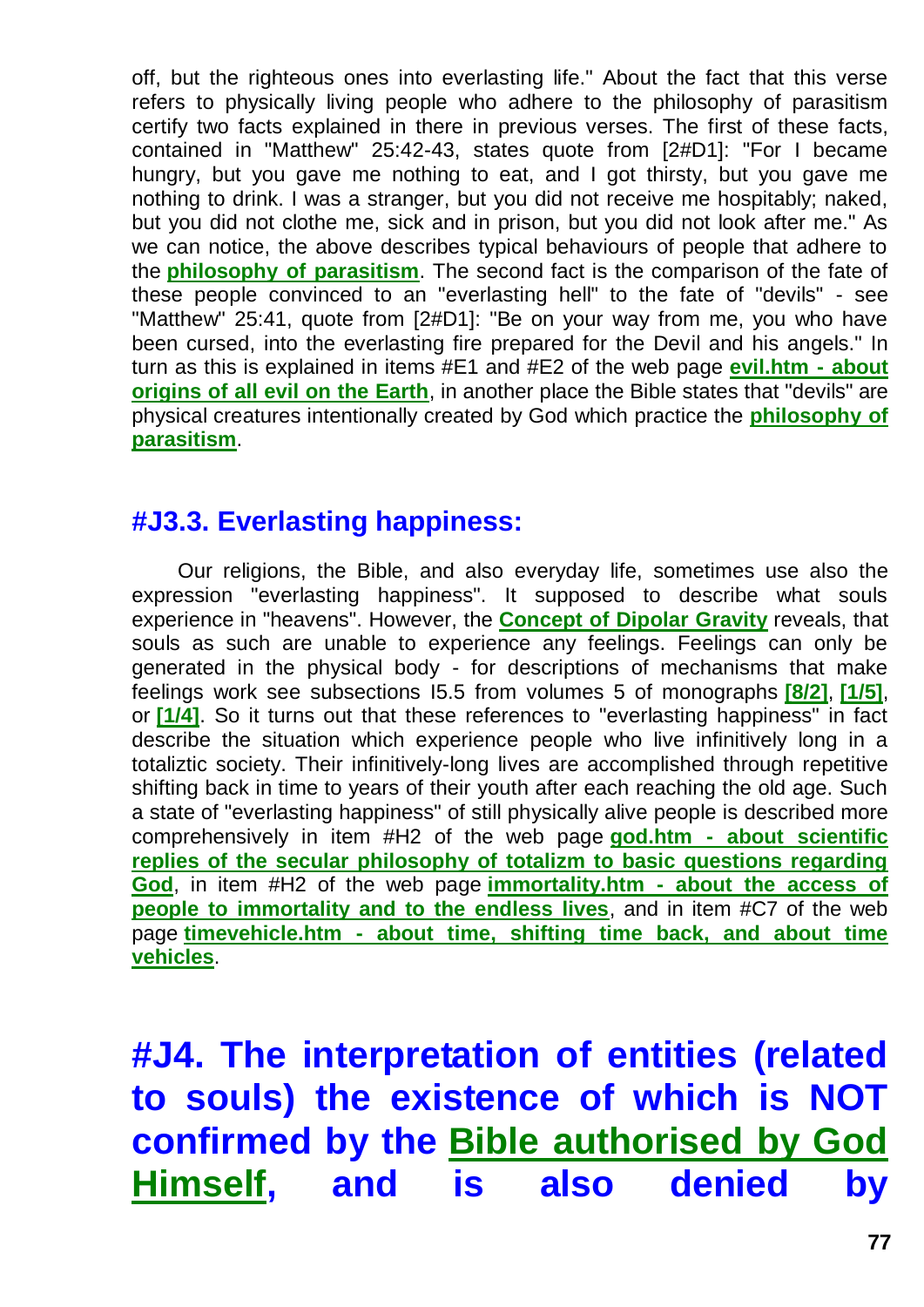# **the [Concept of Dipolar Gravity:](http://tornado.zxq.net/dipolar_gravity.htm)**

#### **#J4.1. Purgatory:**

On the subject of purgatory the Bible says nothing. So it is another entity invented by people. Probably the idea of "purgatory" was introduced to religions, and then to folklore, for political reasons. On the basis of knowledge to-date about so-called "virtual world" in which God resides and which is co-habited by our souls, the **[Concept of Dipolar](http://tornado.zxq.net/dipolar_gravity.htm)  [Gravity](http://tornado.zxq.net/dipolar_gravity.htm)**also informs that such a thing as "purgatory" would NOT be possible to be formed in the world of software. Therefore this concept confirms the conclusion that results from the lack of references to "purgatory" in the Bible namely it confirms that the "purgatory does NOT exist".

#### **#J4.2. Limbo:**

The name "Limbo" is assigned in the medieval Catholic church to a hypothetical place on the edge of the "hell", to which were thrown souls of nonchristened children. The tradition of this place survived until today. Only on 21 April 2007 the world learned from numerous articles in newspapers, that this place (i.e. the "Limbo") was earlier eliminated by the pope. Articles on the subject of elimination of the "Limbo" until today can be found in Internet under the key words **[Limbo, Pope](http://www.google.com/search?hl=en&q=Pope+abolishes+limbo&btnG=Google+Search&aq=f&oq=)**. For example, in March 2009 one amongst such articles was still available available under the address **[news.com.au/dailytelegraph/story/0,22049,21595208-](http://www.news.com.au/dailytelegraph/story/0,22049,21595208-5001028,00.html) [5001028,00.html](http://www.news.com.au/dailytelegraph/story/0,22049,21595208-5001028,00.html)**.

The Limbo is a human invention. The Bible say nothing on its subject. Most clearly someone introduced it in medieval times for gaining some political outcomes. From where really the idea of Limbo originates, it is explained more comprehensively present UFO research. Many people abducted to UFOs reports later that in UFO vehicles they saw huge halls filled entirely with large glass testtubes, in which UFOnauts raised human babies. These babies floated in such test-tubes almost without a movement, just like this is explained in the religious idea of "Limbo". An example of report of a person abducted to a UFO, who saw in the UFO just such a huge hall filled with test-tubes with human babies, is provided in subsection UB1 from volume 16 of my newest **[monograph \[1/5\]](http://tornado.zxq.net/text_1_5.htm)**, and also in "appendix Z" to**[monograph \[2e\]](http://tornado.zxq.net/text_2e.htm)** (see in there the paragraph N-92). In turn the commentary to the "Limbo" (referred in this report under the name "baby business"), is provided in item 4 from subsection V5.1 in volume 16 of **[monograph \[1/4\]](http://tornado.zxq.net/text_1_4.htm)**.

In present times many people are surprised why the present Pope, Benedict XVI, on 4 October 2006 decided that the "Limbo" is cancelled. The reason for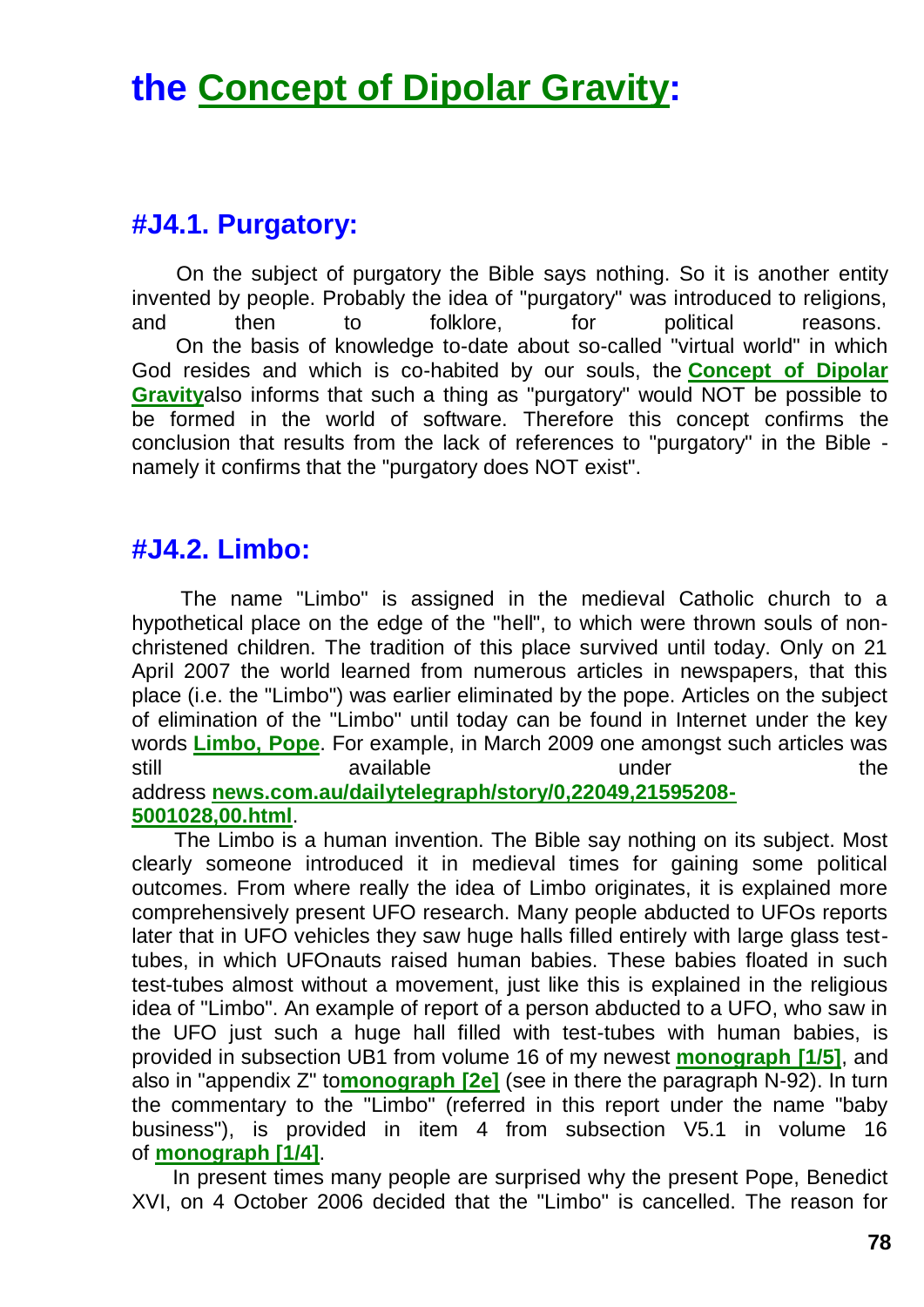their surprise is, that in fact no man, including the pope, is competent to decide what should exist and what should NOT exist in the afterlife. After all, in the understanding of many people, about how the afterlife should look-like decides **[God](http://tornado.zxq.net/god.htm)**, not the pope. But if someone understands, that in this cancellation of the "Limbo", actually the intention is to eliminate from the Christian church another reference to the secretive occupational activity of UFOnauts on the Earth, then this recent move of the pope is not surprising anymore. The only problem which in such a case should bother us, is from whose initiative this systematic removal references to UFOs from our churches is in fact continued. After all, before "Limbo" the Catholic church already eliminated, amongst others, altars - which imitate with their appearance the pilot controlling instruments from UFO vehicles, while still earlier it eliminated the standard design of churches which originally was modelled as the interior of UFO vehicles.

More information about the place called "Limbo" which is NOT represented in the Bible, including the information about reasons for the cancellation of the "Limbo" by the pope, and about the subject of other similarities to UFO vehicles that already are eliminated from traditions of Catholicism, is presented in item #F9 of the web page **god.htm - [about scientific replies of the secular](http://tornado.zxq.net/god.htm)  [philosophy of totalizm to basic questions regarding God](http://tornado.zxq.net/god.htm)**.

#### **#J4.3. Contraceptives:**

Shockingly, the Bible does NOT condemn the use of contraceptives. In fact, on the subject of contraceptives there is nothing in the Bible. In turn it is known that people can do freely everything that God does NOT forbids. In turn **the [Concept of Dipolar Gravity](http://tornado.zxq.net/dipolar_gravity.htm) recommends the use of contraceptives, and indicates them as one amongst most important factors which are to defend our civilisation from a self-destruction** - for details see item #H4 on the totaliztic web page **[prophecies.htm](http://tornado.zxq.net/prophecies.htm)**.

**Part #K: Why there must be conditions for our access to the "kingdom of heaven" means why the running by God of the "program of life after death" for a soul is a sign of passing exams given to us by God:**

## **#K1. Is God "afraid" of something:**

There is a highly interesting question, which people typically do NOT ask, while which they should ask in order to get to know God much better. This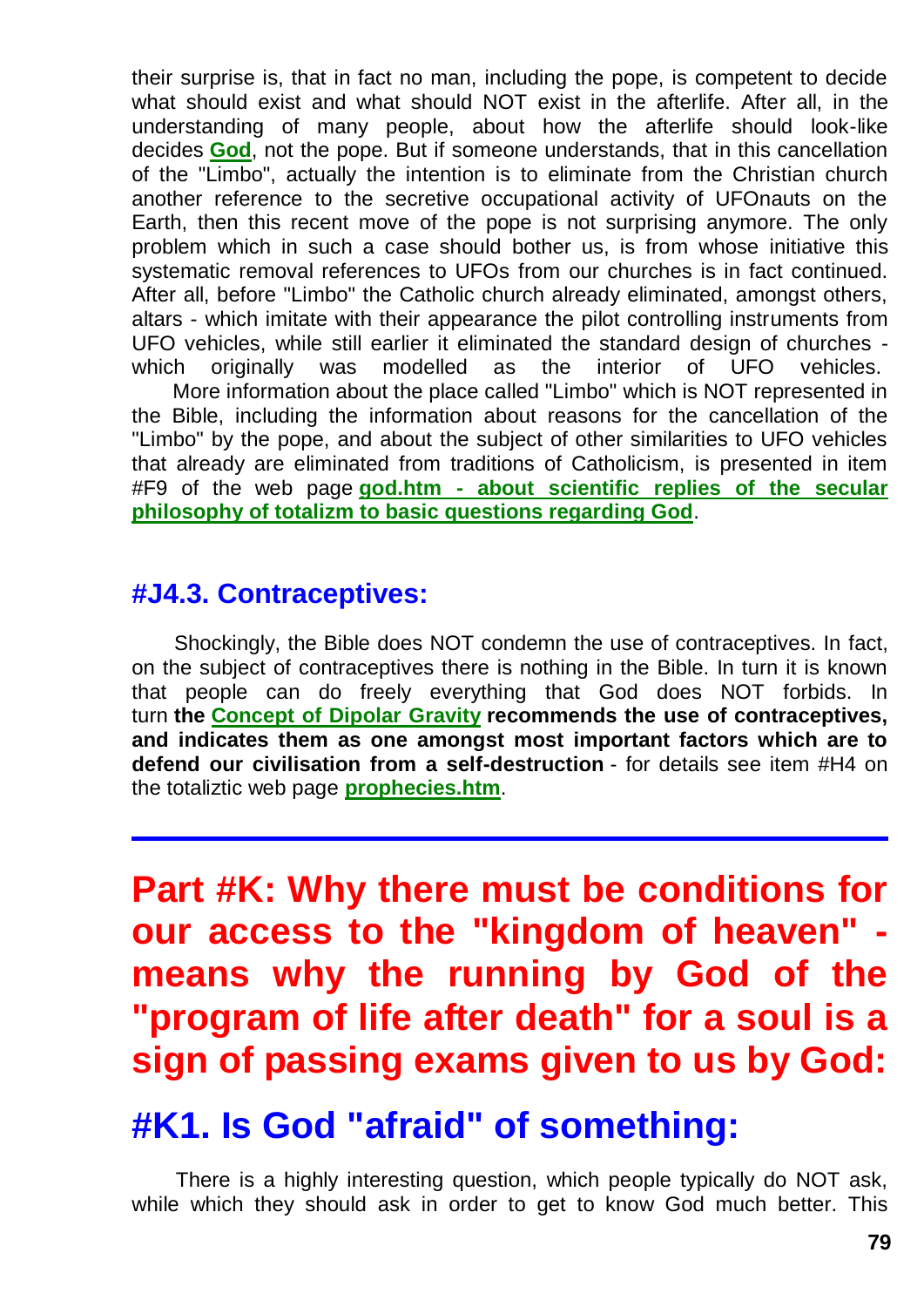question states "whether God is afraid of something?" Of course, in order to be able to answer this question, we first must decide what precisely we understand by the expression "is afraid". After all, one can be "afraid" in many different ways. For example, we are "afraid" differently e.g. death, and differently e.g. a loud neighbour who raises voice each time when is unhappy with us but who is unable to harm us physically. So let us analyse here a case whether God "is afraid" of something in the most mild meaning of this word, i.e. "is afraid" in the manner to which refers e.g. the Chinese proverb "he who once was bitten by a snake, is now afraid even a rope". In other words, whether "God has some unpleasant experiences from the past, which He will try to avoid in His future"?

As this was explained in item #B1 from the web page **[evolution.htm](http://tornado.zxq.net/evolution.htm)**, and also in item #I2 of the web page **[dipolar\\_gravity.htm](http://tornado.zxq.net/dipolar_gravity.htm)**, in fact God had rather unpleasant experience in His past. Namely, simultaneously with and independently from God, in the intelligent counter-matter evolved also many different spiritual beings similar to God. Traces of the existence of some amongst these beings can be found even in the Bible under the name of "fallen angels" see item #J3.1 above on this web page. God was forced to destroy these beings. Thus, this "something" that God is clearly "afraid of" even now (in the defined earlier meaning of the expression "afraid"), is the repetition of that highly unpleasant experience.

The fact, that God does NOT want (or "is afraid of") the repetition of His unpleasant experiences of fighting with some self-aware spiritual beings, has a serious consequences for human souls. This is because God took many powerful prevention measures regarding "spiritual beings", and now is especially careful in granting the status of a "spiritual being" to any soul. Means God is very cautious about to which souls He grants the entrance to His "kingdom of heaven".

### **#K2. In what manner God "once burnt now dreads the fire":**

In order to avoid a potential situation, that one day God again must fight with some other powerful "spiritual being", God allows the soul of a man to become a "spiritual being" and to cohabitate together with God in the same "virtual world" only if the holder of this soul have proven above all doubts his or her loyalty to God and his or her unconditional surrounding to the God's will. It is just because of that reason that God continually subjects every person to increasingly more difficult tests and exams. (These tests and exams are described in numerous totaliztic web pages, e.g. in items #C6 and #F4 of the web page **[god.htm](http://tornado.zxq.net/god.htm)**, in item #D3 of the web page **[ufo.htm](http://tornado.zxq.net/ufo.htm)**, or in item #F1 of the web page **[evil.htm](http://tornado.zxq.net/evil.htm)**.) It is also to test the loyalty of people towards God and their unconditional surrender to His will, that every person is continually subjected to unpleasant experiences - for dishing out of which God is forced to maintain a high level of immorality, evil, and injustice in our physical world. Still another manifestation of avoiding future problems is the method used by

God for appropriate "grooming" His future companions. This method is described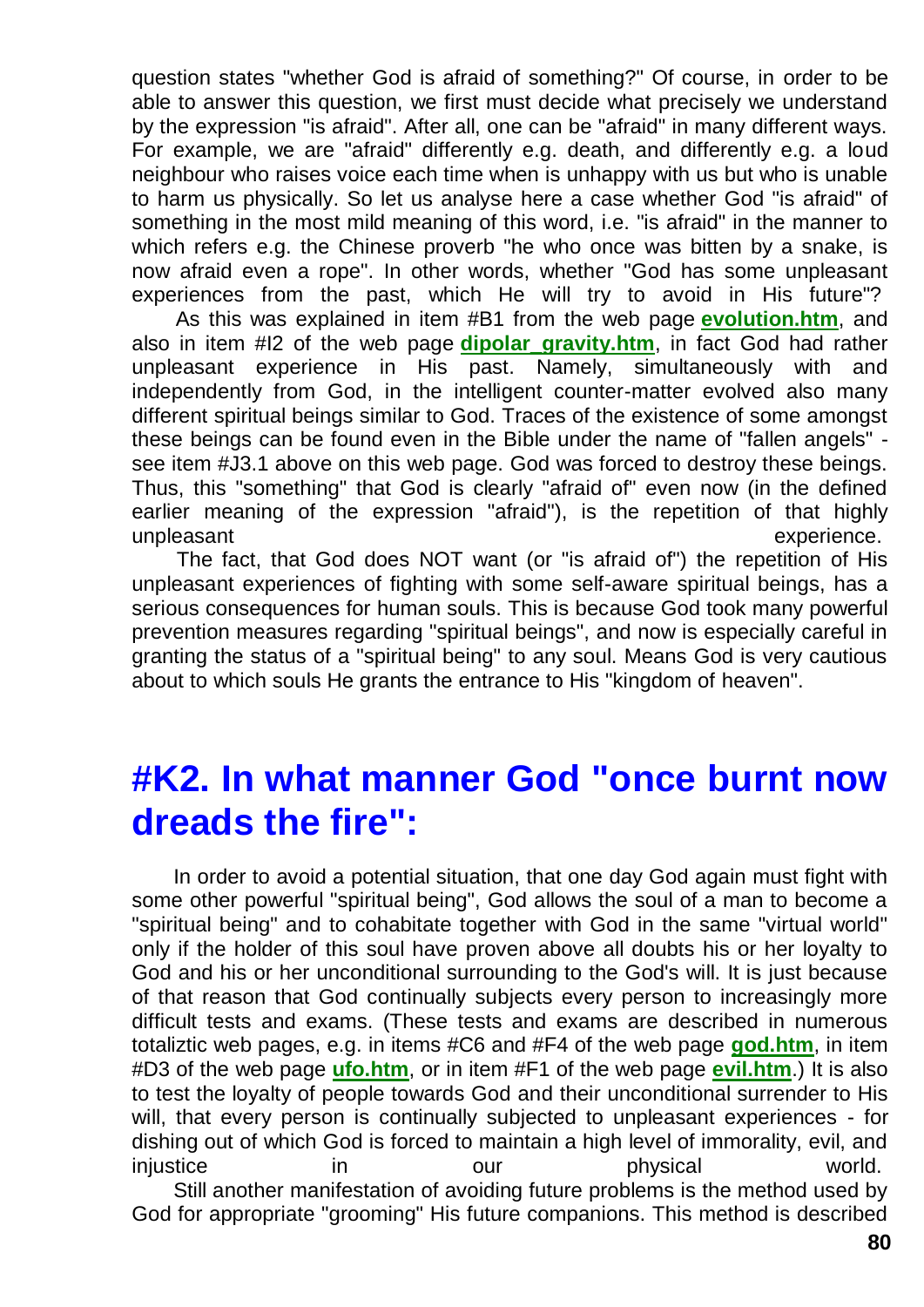in the Biblical Book of Proverbs 13:24 - quote (from NIV): "He who spares the rod hates his son, but he who loves him is careful to discipline him." In present language this method is best expressed by the English proverb: "spare the rod and spoil the child". In fact God is "grooming" people in the exact manner described by this method - i.e. in the way we people are "hardening steel". Means, God experimentally determined throughout centuries, that the best manner of developing in people the valuable attributes of character is the appropriately directed exposing them to painful and unpleasant experiences. Therefore God makes sure that every person in the duration of his or her life is repetitively going through an extensive time of suffering because of some painful, unpleasant, or difficult events. Through doses of such "supervised suffering" used as a proven method of developing in people the required attributes of character, God is "meticulously grooming" people into a "hardened in fire", righteous, and determined seekers of truth and future companions of God.

### **#K3. So what we should do in order our souls could enter the "kingdom of heaven":**

Unfortunately, for reasons explained above, the invitation to enter the "kingdom of heaven" is rather difficult to earn. After all, God is NOT going to risk turning someone into a "spiritual being" that cohabitates the same realm as God and that with the elapse of time may become equally powerful like God, if God has no absolute certainty that in this someone He is going to have an absolutely obedient, devoted, and loyal ally and helper. Therefore, as this is stated in the **[Bible](http://tornado.zxq.net/bible.htm)** and confirmed by the **[Concept of Dipolar Gravity](http://tornado.zxq.net/dipolar_gravity.htm)**, in order **[God](http://tornado.zxq.net/god.htm)** is prepared to run the "program of living after death" when we die, in present physical life we must meet a whole array of very strict conditions. For example, already in the present physical life we must prove our unconditional loyalty to God, our absolute devotion to God, our complete obedience to God's will, and our responsibility and decisiveness in fulfilment of all duties that God imposed on us. This proving is accomplished through fulfilment of all conditions which God clearly explained to us in the Bible. Means, already in present physical life we must:

**1. Earn for ourselves the certainty of God's existence.** For example, we must find and recognise our own proofs for the existence of God, similar to proofs described on the totaliztic web page **[god\\_proof.htm](http://tornado.zxq.net/god_proof.htm)**. **2. Accept God as He really is and with approval take everything that God does.** A number of people is discovering that religions idealise God. Actually, they present such God as according to the opinion of forefathers of these religions would be the most beneficial to believers, not such as true God really is. This in turn brings various undesirable consequences. For example, it frequently leads to a rebellion and to a grudge towards God in these people who discover that this idealised God "thumped" them too much. Therefore in our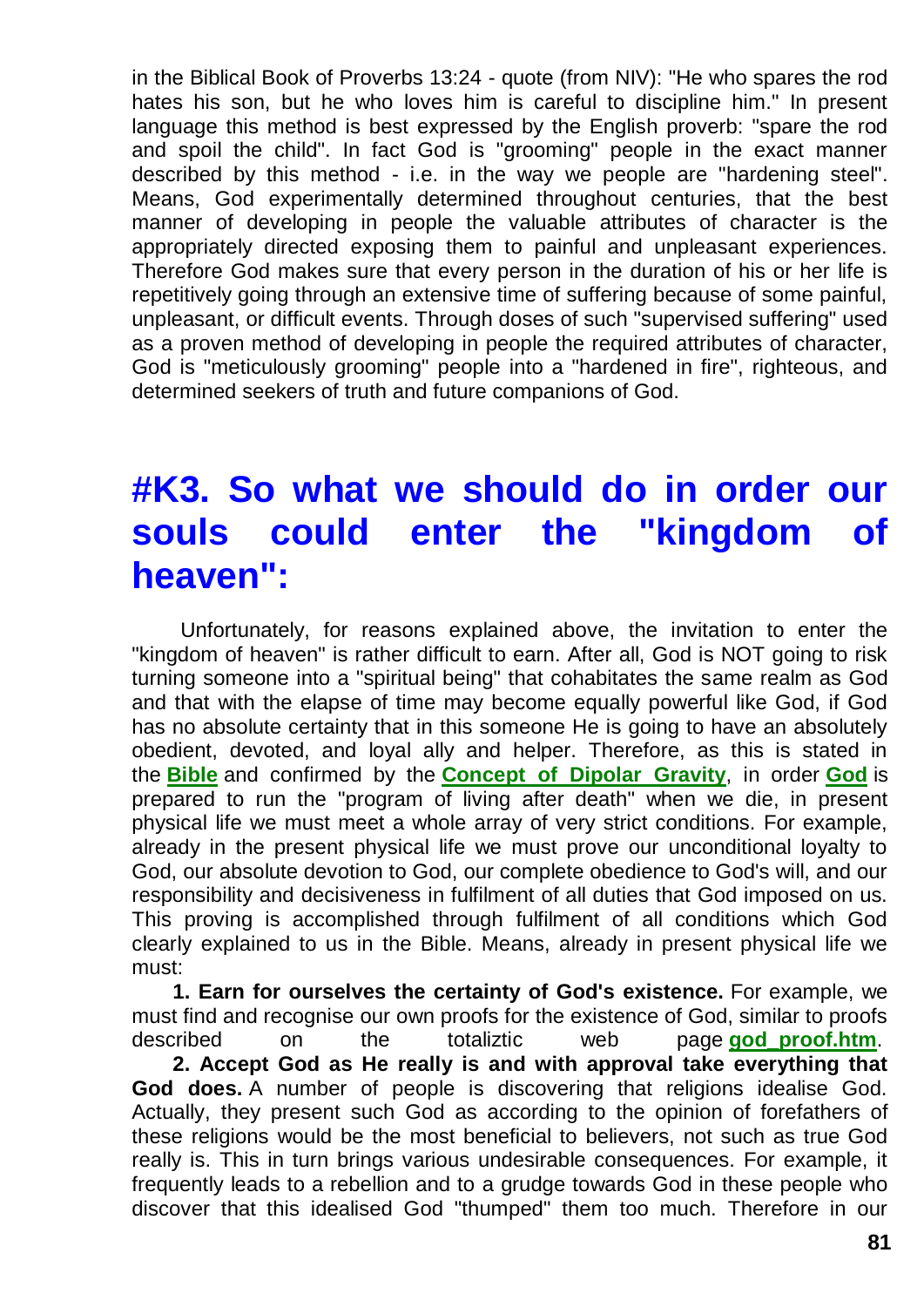acceptance of God we should behave like modern people do this towards their biological father. For example, we should understand that this father have the right to his own personality, character, habits, methods of action, goals, attitude towards us, etc. - which may not be as we would wish for. But still he is the one who gave us the life, and also he is the only father that we have. Therefore, no matter how he behaves, still he deserves our love and respect.

At this point we should notice, that in order to cognitively accept and actively support methods, actions, exams, or attributes of God, we first need to get to know and understand all of them. This in turn imposes on us the requirement of increasing our knowledge through researching God, finding goals of God, learning characteristics of God, etc. In other words, it is the requirement of understanding what are reasons for which God gave to us the physical life. Only through learning everything on the subject of God allows us to accept God as He really is. Notice that for example everything that is done on totaliztic web pages, is just such continuous researching and learning God. In turn everything that do some present atheistic scientists, is just a negation or ignoring of God.

**3. Accept and pass, and also try to understand, tests and exams to which God subjects us continually.** Means, we are NOT allowed to e.g. deny God only because we do NOT like tests and exams to which God subjected us. Also every unpleasant experience we should treat NOT as an opportunity to take a personal revenge for the "slap" which we received from God, but just as an opportunity to demonstrate to God that we passed another test and exam from our loyalty and unconditional surrender to His will. **4. Prove our usefulness to God through responsible and thorough fulfilment of all duties that God imposed on us.** Especially the fulfilment of our

duty to seek and increase knowledge, and our duty to learn about God. **5. Act in life according to requirements which God imposed onto us in** 

**the form of so-called ["moral laws".](http://tornado.zxq.net/totalizm.htm)** Means we are NOT allowed to act immorally, e.g. lie, cheat, kill (with the exception to "self-defence"), etc.

**6. Actively fight with immorality, evil, injustice, etc., which we see around ourselves.** One amongst tests to which God continually subjects us, is the "test for courage to oppose immorality" which we see around. In order to pass this test we must actively fight and oppose of everything that is contradictive to requirements which God imposed at people.

**7. Prove permanent acquiring attributes and character which God wishes every person has.** Both, the **[Bible](http://tornado.zxq.net/bible.htm)** as well as the **[Concept of Dipolar](http://tornado.zxq.net/dipolar_gravity.htm)  [Gravity](http://tornado.zxq.net/dipolar_gravity.htm)** list a number of such attributes and characteristics. The most vital out of these include, amongst others: voluntary acceptance of responsibility for outcome of every action in which we participate, the lack of passiveness - means an active undertaking of actions in every situation and doing then what we ourselves would expect that others would do if we swap our roles with them, the persistence in accomplishing our goals, morality, sincerity, peacefulness, etc.

# **#K4. The number of protections with which God blocks the access of undesired**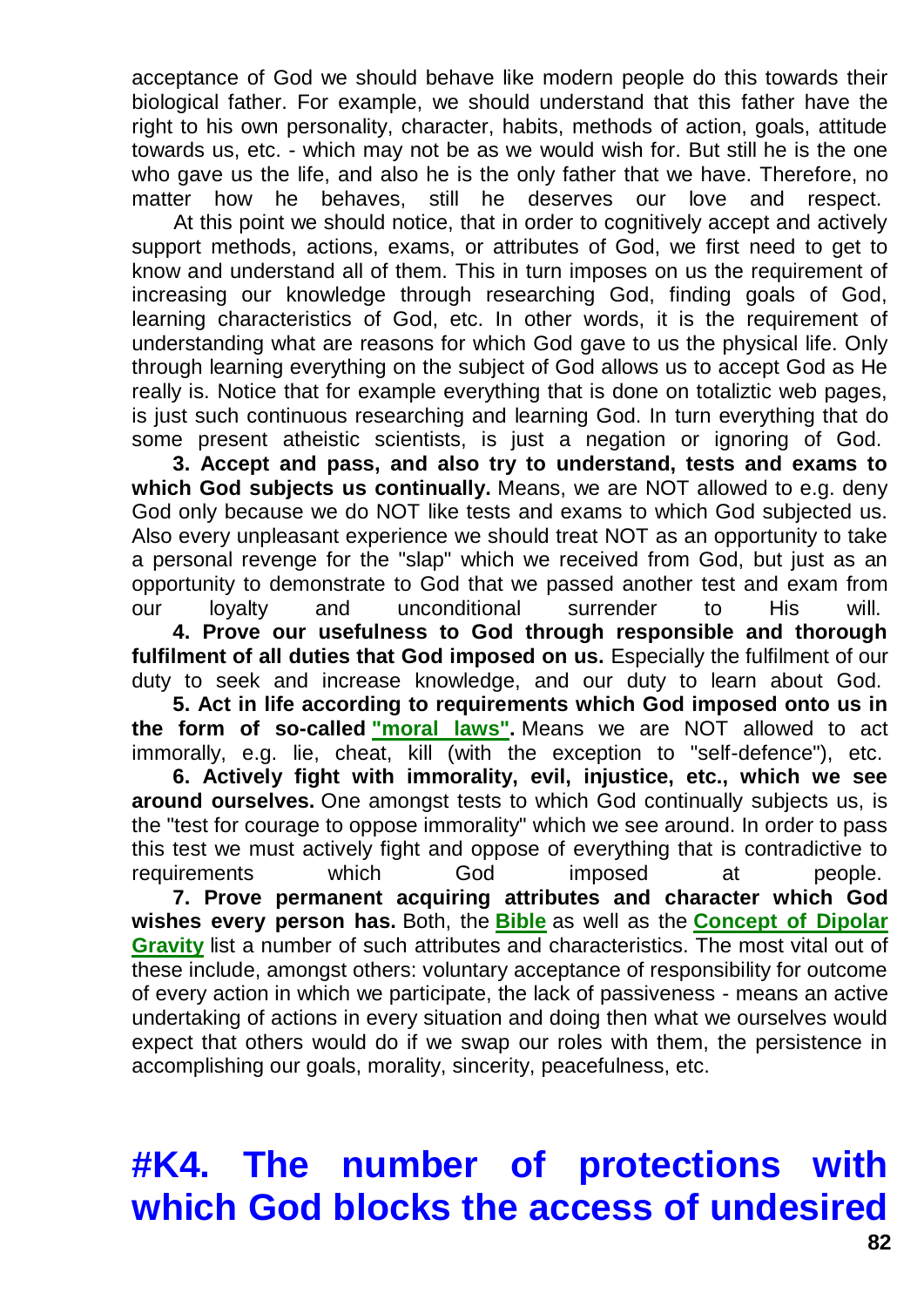## **souls to "heaven", confirms how seriously God treats dangerous personalities people and how vital is to meet all God's requirements:**

For political reasons some religions present God as a symbol of forgiveness. For example, they tell people that even the most nasty sins and personalities God is ready to forgive. However, if one considers actual actions of God, then it turns out that God organised "heaven" which He inhabits, almost as a kind of unbreakable "fortress". In turn from experiences we know, that if someone carefully fortifies His residency, then for sure this someone does NOT want to see in it any unwanted quests. Let us recall here some amongst methods with which God "fortified" the heavens. And so, people and all other physical creatures can live only in a completely separate physical world, from which they are unable to get to heaven just by themselves - i.e. without being invited by God. This physical world is also so formed by God that at any moment in time it can be destroyed. So this world can be compared to almost a separate "island on pontoons", which God living on a distant continent can at any moment sink remotely - if the course of events on this island ceases to please Him. God has also an absolute control over conditions that prevail in this physical world. Also He continually so changes these conditions, that every person can be subjected to these continuous exams and tests, and that these conditions shape the personality of every human exactly as God wishes. Every person (and every creature) from the physical world God make mortal. Thus everyone is judged after the death and treated as God wishes. God invites to His "heavens" only these sparse souls which managed to develop during lifetimes all attributes which God wishes to see in spiritual being that cohabit heavens with God. In turn the majority of souls are not brought to life after the physical death, but either are send back to the Earth (i.e. reincarnated) for further perfecting their characters, or are deleted (i.e. killed).

The number and level of security of all these "fortifications" which God constructed in order to be able to invite to heavens only these sparse souls which fully meet all His conditions, speaks for themselves. After all, it warns us that we should NOT treat lightly God's exams and warning which are clearly outlines in the **[Bible which God authorised](http://tornado.zxq.net/bible.htm)**.

**#K5. God have made a covenant with us thus let us keep our part of this covenant, so then God can keep His part of**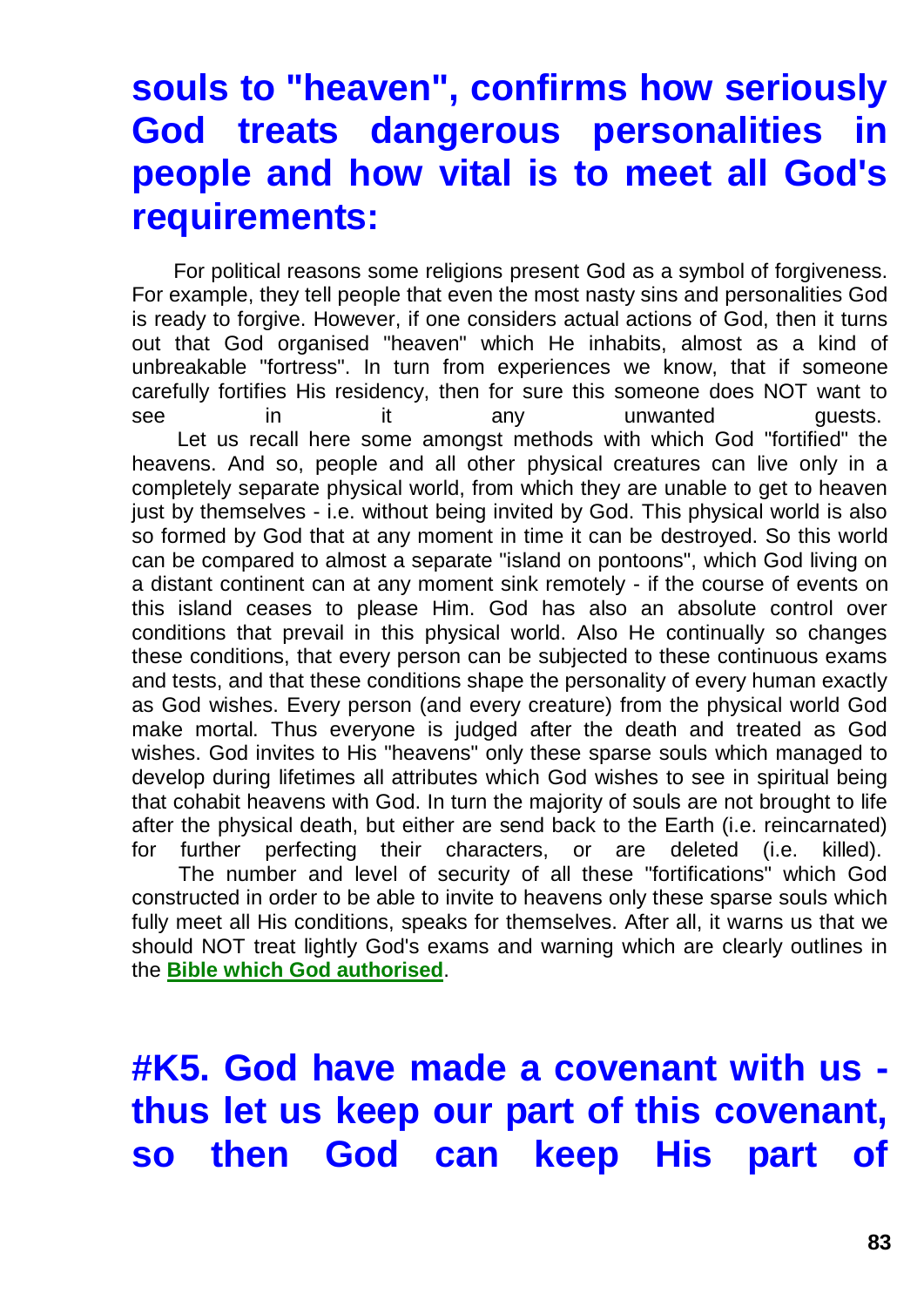### **conditions of this covenant:**

After people were created God have made a kind of covenant with people. It is described in the Bible. This covenant is very simple. If us (people) fulfil requirements which God imposed onto us, then God also will keep what he promised to us. Namely, he promised to us the everlasting life in His "kingdom of heaven". Means, God promised us, that if we fulfil His conditions (described in the Bible and summarised in the previous item), then after our death He will run our "program of of life after death" contained in our soul. In the result of this run we will keep living as "spiritual beings" that cohabitate the same "virtual world" in which God lives. Thus let us remember in our present physical life about this covenant and let us fulfil our part of it. Conclusion of this web page is unambiguous. Everyone of us have an immortal soul. Also with all people God have made the covenant. So if we always remember about this covenant and if we fulfil our part of it (defined by God in the Bible), then God is also going to fulfil His part. In the result our soul is never going to die, and becomes a "spiritual being" which cohabitates the heaven together with God.

### **Part #L: Summary, and the final information of this web page:**

### **#L1. Summary of this web page:**

#### **Motto:** *"Seek and you will see, because the truth cannot be shown to those ones who refuse to open their eyes to it."*

Practically everyone amongst us is aware, that only if we really do have an immortal "soul" then our physical death is NOT the end of everything. Therefore everyone amongst us would like to be reassured that in fact does have such a "soul" inside. After all, for vital reasons God coded into us a permanent fear of nothingness of death. On the other hand, also for vital reasons, God continually maintains us in the lack of certainty about the existence of this immortal "soul", and even in the lack of certainty about the existence of God - for details see item #F2 on the totaliztic web page named **[evil.htm](http://tornado.zxq.net/evil.htm)**, or see item #D1 on the web page named **[ufo.htm](http://tornado.zxq.net/ufo.htm)**. No wonder, that practically almost everyone of us continually seeks the reassurance based on the "knowledge and understanding", that regarding the "soul" true is everything that religions make us to believe just "on a trust". For example, every person would like to learn a scientific proof that he or she actually has an immortal soul, and that this soul is going to "live" after the physical death of the body of that person. Also everyone would like to be reassured that in other dimensions this soul is going to allow him or her to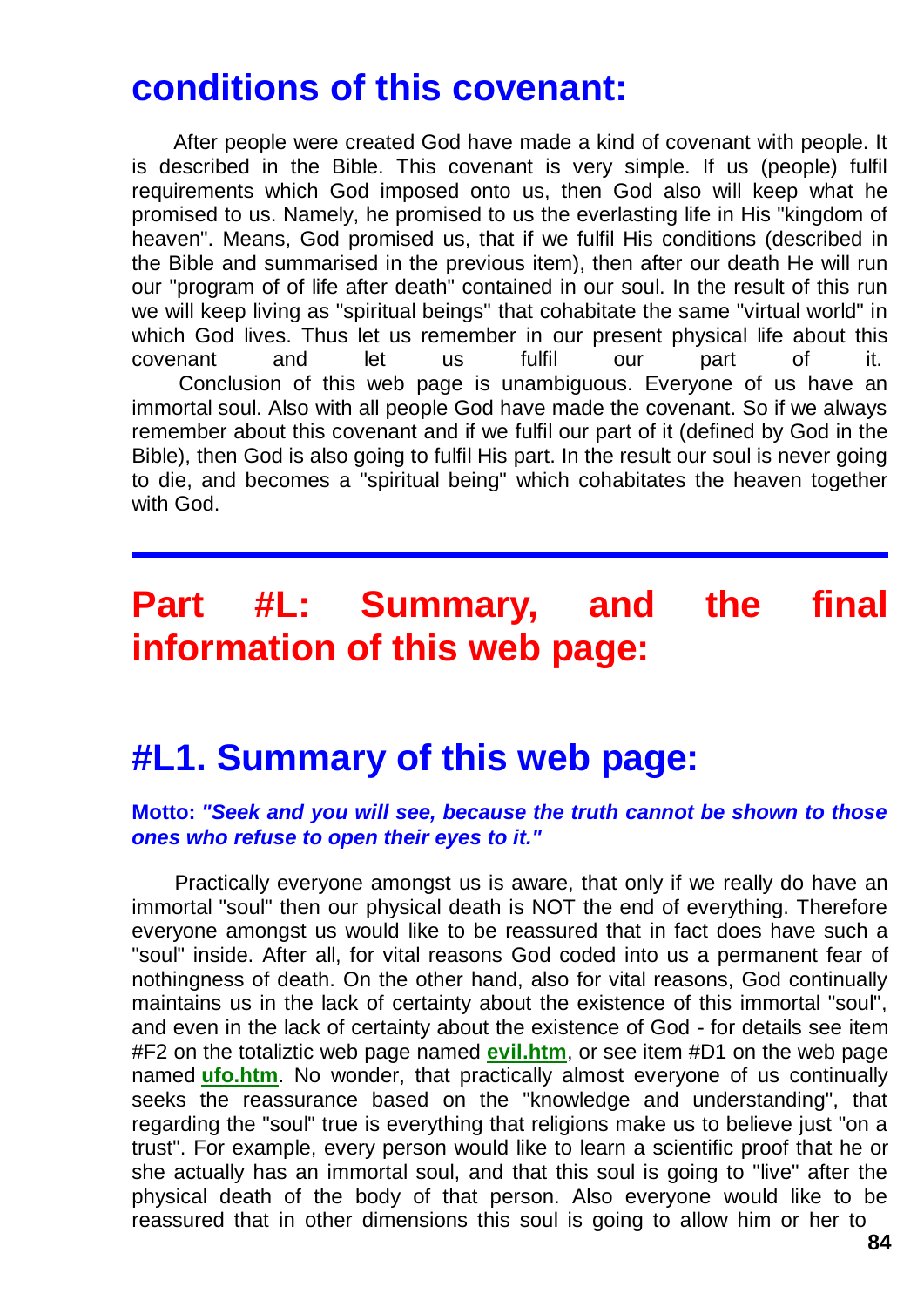continue "living" after the physical death takes place. Therefore practically everyone of us asks various questions regarding his or her soul. This web page provides replies to the majority of such questions. For example it explains precisely what our soul actually is, explains why the soul is immortal, reveals what is this "life" of the soul after our physical death, and presents numerous items of scientific evidence to confirm that souls really do exist - in this number also photographic evidence, and even an experiment of a physical nature.

Many publications about souls have appeared so far, which are similar to this web page. But this web page has a significant advantage over all other of them. The reason is that other publications about souls draw so-far their argumentation and evidence from just a single source - namely from religious tradition. On the other hand everyone knows that if during searching for a truth just a single source is utilised (means the search is based on the testimony of just a single "witness"), then the researcher is exposed to errors, imperfections, and deviations of this single source (means on departure from the truth which was introduced by this only "witness"). Thus even the **[Bible](http://tornado.zxq.net/bible.htm)** is clearly recommending to us, that quote: **in the mouth of two or three witnesses shall every matter be established** - for exact references to this biblical recommendation about principles of searching for truth see item #C5 on the web page **[bible.htm -](http://tornado.zxq.net/bible.htm) about [secrets of the Bible authorised by God Himself](http://tornado.zxq.net/bible.htm)**. For this reason everything that this web page states, is based on statements derived from two different sources simultaneously, namely from (a) written religious tradition (i.e. mainly from the **[Bible](http://tornado.zxq.net/bible.htm)**), and (b) the scientific **theory of everything** called the **[Concept](http://tornado.zxq.net/dipolar_gravity.htm)  [of Dipolar Gravity](http://tornado.zxq.net/dipolar_gravity.htm)**. Also everything that this web page states about souls in a definitive manner, is confirmed simultaneously by both these sources - means is confirmed by two mutually independent "witnesses". Therefore, statements of this web page provides much higher level of correctness and certainty than statements from all other previous publications about souls, which were based just on a single "witness" (i.e. just on a single source of information - which for them was the "religious tradition"). Personally I am convinced that information confirmed by such two independent "witnesses" (means by two independent sources of information) give the sufficiently high certainty to be correct, that whatever they state is worth to take seriously under consideration in our lives and in our actions.

Only on this web page a significant number of items of scientific evidence was presented which certifies for the existence of immortal souls. These items of evidence originate from a whole range of different scientific disciplines. For example, not only from physical sciences and biological sciences, but also from the area of mathematical logic, statements of the Bible and religions confirmed by the Concept of Dipolar Gravity, and also from everyday experiences of people. On this web page is even indicated the highly objective photographic evidence for the existence of souls. In turn item #E7.1 of this web page describes a simple experiment which every person should be able to complete in order to experience on oneself that actually he or she does have the soul after all. And we must remember that whatever was presented on this web page, it is just a small droplet in a huge ocean of such scientific evidence for the existence of soul, which is already indicated to us by various sources and by numerous researchers.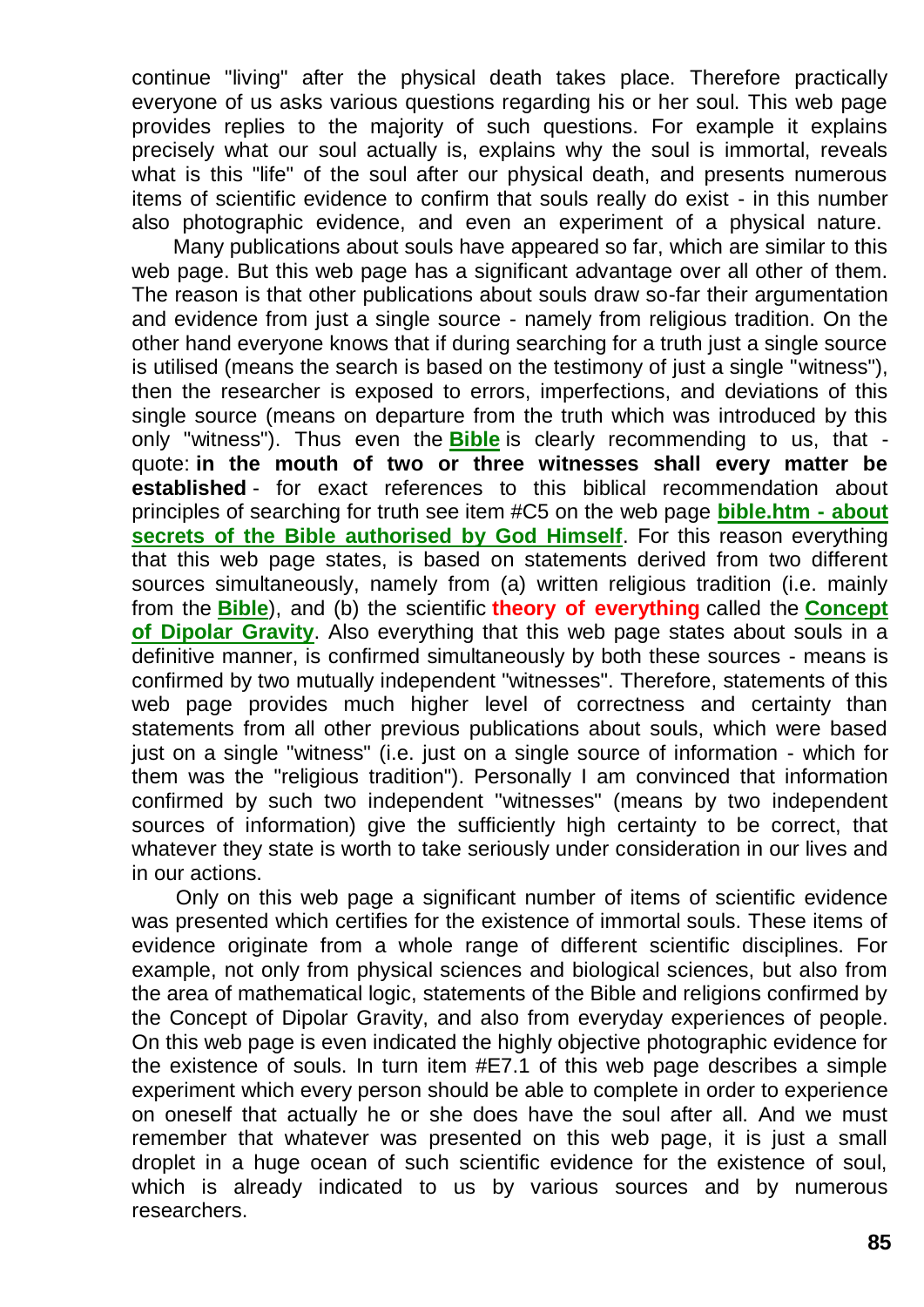The meaning of this huge pool of scientific evidence is unambiguous **everyone amongst us, including yourself, the reader, in fact do have an immortal soul**. There is no even a slightest doubt about it. The problem, however, with our certainty about the existence of the soul depends only on the fact that - as this is explained in item #B1 of this web page, certainty cannot be given to someone as a free gift, but everyone must earn it with his or her own effort. Therefore, by basing own searches on the information and findings presented on this web page, now everyone can on his or her own find and confirm private evidence and proofs that actually he or she do have the soul. In turn, through finding and confirming such evidence and proofs, now everyone can earn, just by his or her own effort, a cognitive certainty that in fact he or she does have the soul.

Simultaneously with proving the existence of the soul, this web page discloses to everyone that what happens to this soul after the death it depends solely on the decision of God. Not every soul is going to land in the place which the Bible calls "heaven" or the "kingdom of heaven" - i.e. not every soul is maintained "alive" after the physical death of its owner and cohabits the "heaven" with God as so-called "spiritual being". It turns out that God had in past unpleasant experiences with "spiritual beings" - e.g. consider descriptions of Biblical "fallen angels". Thus in order to avoid in the future equally unpleasant for God experiences with spiritual beings which God Himself created, God currently acts according to the proverb "once bitten, twice shy" (or the proverb "a burnt person dreads the fire"). It means that after the physical death of body God "gives life" to only these souls which are meeting a whole array of very rigid requirements. For example, He gives life to only these souls which prove already in the physical life their unconditional loyalty to God, their obedience to God's will, their usefulness as helpers in accomplishing God's goals, and their unconditional fulfilment of all God's commands. Of course, in order to be able to test every souls whether it fulfils these requirements, God subjects it in the physical life to a whole array of exams and tests. In turn to create appropriate conditions for carrying out these exams and tests, God intentionally maintains on the Earth a very unpleasant conditions. These conditions are so controlled by God, that the physical lives of people are dominated by immorality, evil, greed, injustice, envy, illnesses, oppression, wars, etc. In this way God has the opportunity to expose every person to the action of various forms of immorality and evil, and to check how this person is going to react. God ostentatiously subjects people to such tests and exams through e.g. arranging on the Earth such situations that power and leadership must be given to most inappropriate people, that immorality and evil are immediately rewarded in a spectacular manner, while moral behaviours and doing good are immediately spectacularly punished, etc. - for more extensive descriptions of methods of action of God see subsections JG3.3 to JG5.5 from volume 6 of monograph **[\[8/2\]](http://tornado.zxq.net/text_8_2.htm)**. This immorality and evil intentionally promoted by God on the Earth is so dominant, that the epoch in the fate of the humanity todate can be named the "epoch of God's experiments with evil and with consequences of evil" - for details see item #B5 on the web page **[will.htm](http://tornado.zxq.net/will.htm)**, or see subsection JF6 from volume 6 of monograph **[\[8/2\]](http://tornado.zxq.net/text_8_2.htm)**. This experimenting with evilness on people God admits Himself in the **[Bible](http://tornado.zxq.net/bible.htm)**, informing us in there that He presently gave the Earth to rules of "Satan". (The Bible states also in other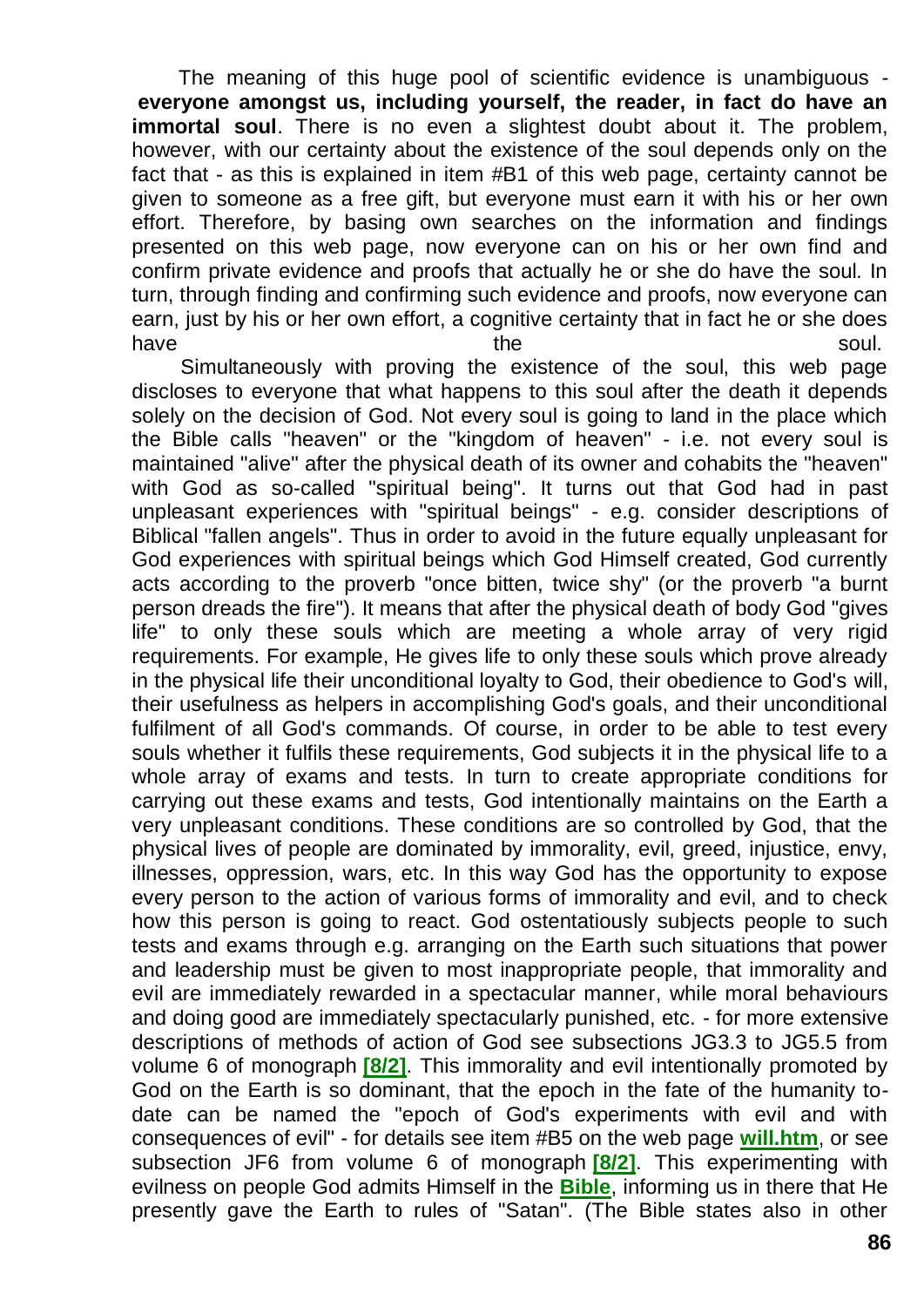verses that this "Satan" is just another creation of God.) Thus, within the scope of these God's tests and exams frequently one group of people ruthlessly exploit, enslave, torment, and destroy another group of people. No wonder that in the final effect only extremely rare people pass all these God's exams and tests and prove that they fulfilled all requirements imposed on them by God. So practically to the life after the death and to cohabiting the heaven together with God allowed are only very sparse souls. In turn the majority of souls lands again on the Earth in their another reincarnation, to receive here still more lessons, to be able to perfect further their attributes, and to receive one more chance of proving that they fulfil God's requirements. Unfortunately, some souls, which have proven beyond all doubts, that they are completely unworthy of God's favours, land in the place where they are subjected to the "second death" (i.e. "deletion") - means they land in so-called "hell". (What exactly is this "hell" this web page also documents precisely in item #J2.2 - as usually supporting the findings with information from as many as two separate sources, i.e. from two different "witnesses".)

The evidence, explanations, and presentations from this web page lead us to a very vital conclusion. Namely, they prove that souls really do exist and they persuade that it is worth to put a bit of effort and attention to what we do during this our physical life. Also it is worth to take notice of warnings that are provided in the**[Bible authorised by God Himself](http://tornado.zxq.net/bible.htm)**. After all, it would be very unwise to unleash our immoral behaviours only to gain a few mortal benefits, and this way to deprive our soul the chance for everlasting life and to designate this soul to the fate that we would NOT like it experiences.

# **#L2. If you are still NOT convinced by the physical, medical, and photographic evidence for the existence of souls which is described on this web page, then I suggest to complete a relatively simple experiment described in item #E7.1:**

In item #E7.1 above on this web page, is described a relatively simple experiment which illustratively and convincingly demonstrates to people who complete it, that the soul in fact does exist, and that this soul is a "superior natural program which controls the matter". This experiment boils down to convincing the all-powerful soul to grant a supernatural weight to a body of normally light person, making this body almost impossible to be lifted up. So those people who still are NOT convinced by the physical, medical, and photographic evidence for the existence of souls, presented on this web page, are recommended to complete the experiment, thus obtaining a chance to experience in person that in spite of claims of present atheistic scientists, souls do exist.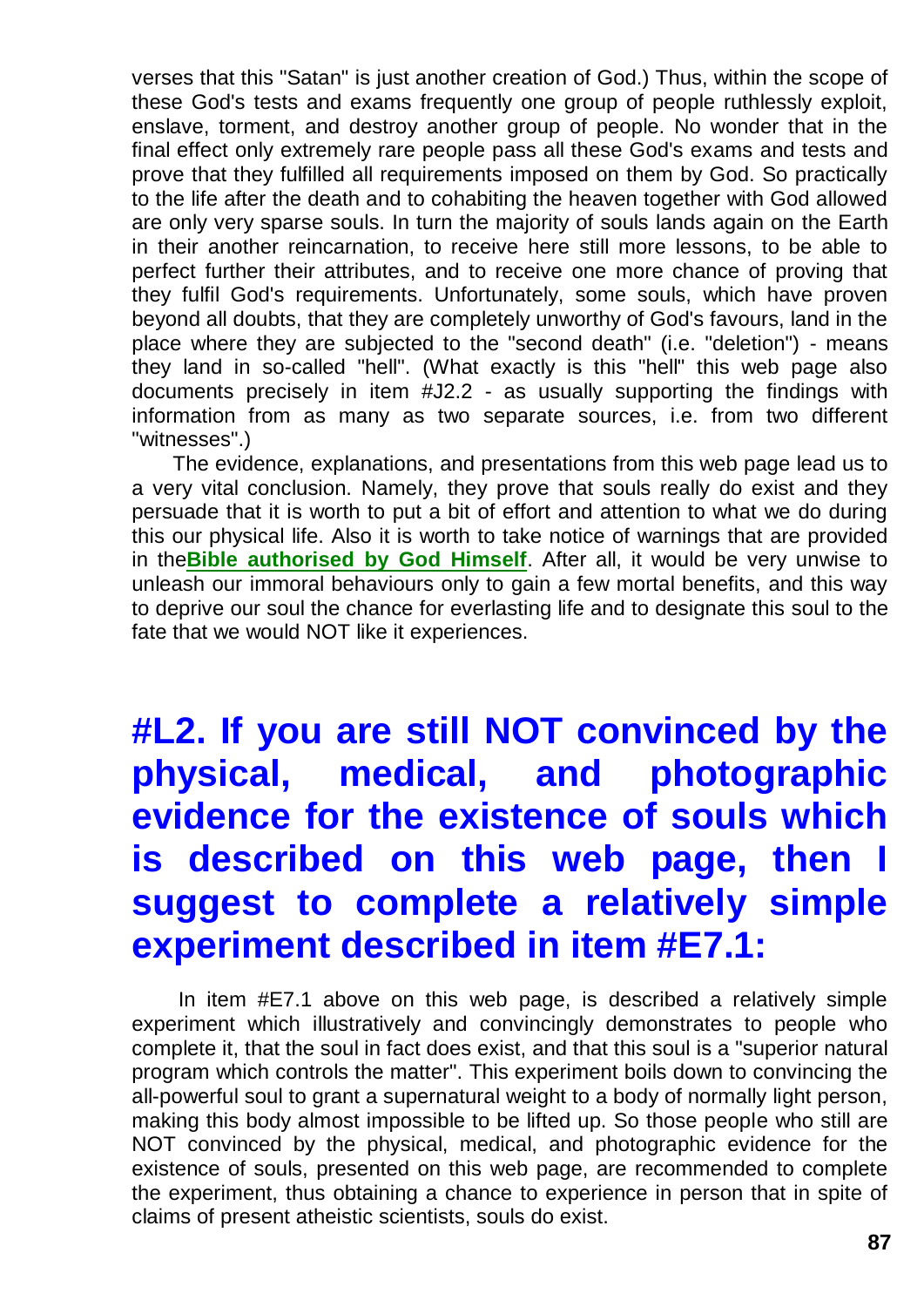### **#L3. How with the web page named ["skorowidz\\_links.htm"](http://tornado.zxq.net/skorowidz_links.htm) one can find totaliztic descriptions of topics in which he is interested:**

A whole array of topics equally interesting as these from the above web page, is also discussed from the angle that is unique to the philosophy of totalizm. All these related topics can be found and identified with the use of **[content index](http://tornado.zxq.net/skorowidz_links.htm)** prepared especially to make easier finding these web pages and topics. The name "index" means a list of "key words" usually provided at the end of textbooks, which allows to find fast the description or the topic in which we are interested. My web pages also has such a content "index" - only that it is additionally supplied in green **[links](http://tornado.zxq.net/newzealand.htm)** which after "clicking" at them with a mouse immediately open the web page with the topic that interest the reader. This content "index" is provided on the web page named **[skorowidz\\_links.htm](http://tornado.zxq.net/skorowidz.htm)**. It can be called from the "organising" part of "Menu 1" of every totaliztic web page. I would recommend to look at it and to begin using it systematically - after all it brings closer hundreds of totaliztic topics which can be of interest to everyone.

### **#L4. Blogs of totalizm:**

It is also worth to check periodically the blog of totalizm available at the addresses: **[totalizm.blox.pl/html](http://totalizm.blox.pl/html/)**, with mirror copies available at**[totalizm.wordpress.com](http://totalizm.wordpress.com/)**. On this blog many events discussed here are also explained with additional details written as these events unveil before our eyes.

### **#L5. [Internet discussion forums](http://www.totalizm.eu/) on topics addressed on this web page:**

Readers who wish to discuss any topic addressed on this web page, or on any other web pages of totalizm, should be interested to know that these topics are discussed at a whole array of threads from Google discussion groups. Topics and links to these threads are listed in item #E2 from the totaliztic web page named**[faq.htm](http://tornado.zxq.net/faq.htm)**.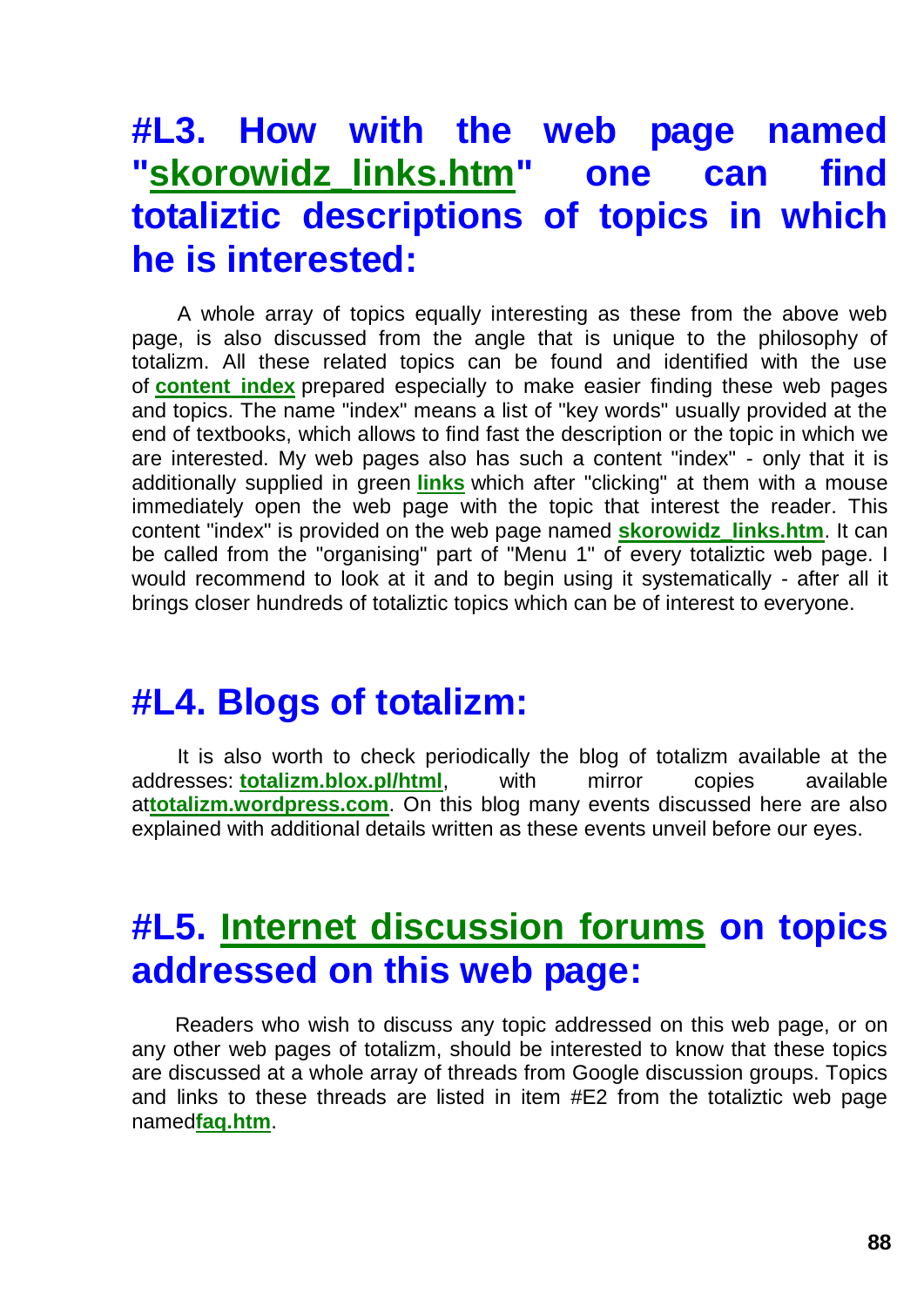# **#L6. Emails and contact details to the [author](http://tornado.zxq.net/pajak_jan_uk.htm) of this web page:**

Current email addresses to the author of this web page, i.e. officially to **[Dr](http://images.google.co.nz/images?hl=en&q=Jan+Pajak&btnG=Search+Images&gbv=1)  [Eng. Jan Pajak](http://images.google.co.nz/images?hl=en&q=Jan+Pajak&btnG=Search+Images&gbv=1)** while courteously to **Prof. Dr Eng. Jan Pajak**, at which readers can post possible comments, inquiries, or replies to questions which I ask on my web pages, are provided on the web page **[about me \(Dr Eng. Jan Pajak\)](http://tornado.zxq.net/pajak_jan_uk.htm)**. That page also provides other commonly used contact details to the author.

The author's right for the use of **courteous** title of "Professor" stems from the custom that "with professors is like with generals", namely **when someone is once a professor, than he or she courteously remains a professor forever**. In turn the author of this web page was a professor at 4 different universities, i.e. at 3 of them, from 1 September 1992 untill 31 October 1998, as an "Associate Professor" from English-based educational system, while on one university as a (Full) "Professor" (since 1 March 2007 till 31 December 2007 - means at the last place of employment in his professional life).

However, please notice that because of my rather chronic lack of time, **I reluctantly reply to emails which contain JUST time consuming requests**, while simultaneously they document a complete ignorance of their author in the topic area which I am researching. Therefore, if the reader sends a request to me, I suggest to let me know somehow that he or she actually went through the trouble of reading my web pages and learning what these pages try to say.

# **#L7. A [copy of this web page](http://tornado.zxq.net/soul_proof.pdf) is also disseminated as a [brochure from series](http://tornado.zxq.net/text_11.htm)  [\[11\]](http://tornado.zxq.net/text_11.htm) in the safe format "PDF":**

This web page is also available in the form of a brochure marked **[11]**, which is prepared in "PDF" ("Portable Document Format") - currently considered to be the most safe amongst all internet formats, as normally viruses cannot cling to PDF. This clear brochure is ready both, for printing, as well as for reading from a computer screen. It also has all its **[green links](http://tornado.zxq.net/god_proof.htm)** still active. Thus, if it is read from the computer screen connected to internet, then after clicking onto these green links, the linked web pages and illustrations will open. Unfortunately, because the volume of it is around a double of the volume of web page which this brochure publishes, the memory limitations on a significant number of free servers which I use, do NOT allow to offer it from them (so if it does NOT download from this address, because it is NOT available on this server, then you should click onto any other address from **[Menu 3](http://tornado.zxq.net/menu.htm)**, and then check whether in there it is available). In order to open this brochure (and/or download it to own computer), it suffices to either click on the following green link

**[soul\\_proof.pdf](http://tornado.zxq.net/soul_proof.pdf)**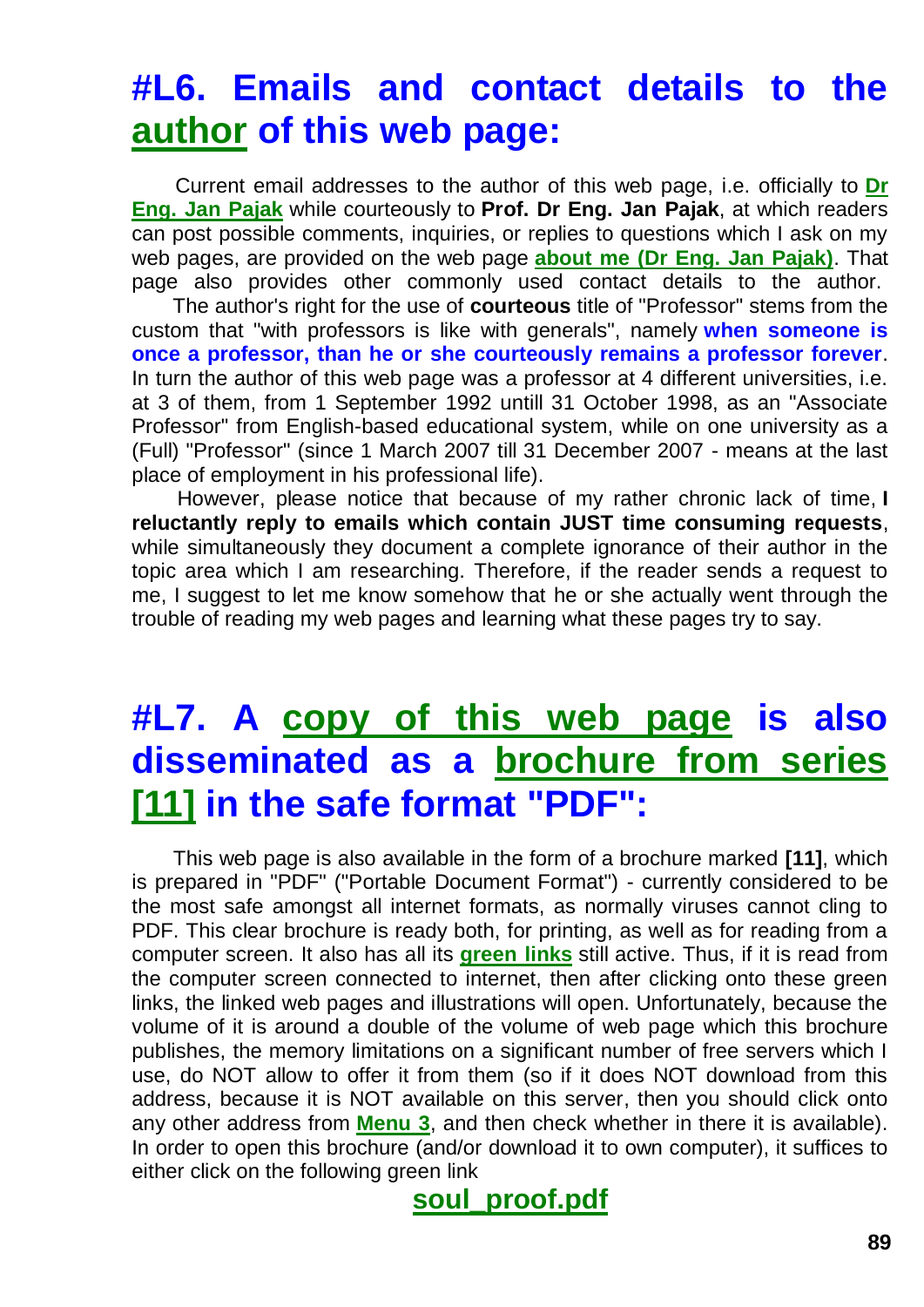or to open from any totaliztic web site the PDF file named as in the above green link.

If the reader wishes to check, whether some other totaliztic web page which he or she just is studying, is also available in the form of such PDF brochure, then should check whether it is listed amongst links from "part #B" of the web page named **[text\\_11.htm](http://tornado.zxq.net/text_11.htm)**. This is because links from there indicate all totaliztic web pages, which are already published as such brochures from series [11] in PDF format. I wish you a fruitful reading!

# **#L8. Copyright © 2013 by [Jan Pajak](http://tornado.zxq.net/pajak_jan_uk.htm) means the owner of copyrights for this web page and for theories, evidence, ideas, and illustrations shown here:**

Copyrights © 2013 by Dr Jan Pajak. All rights reserved. Illustrations (photographs) which are presented here, as well as logical deductions, findings, scientific theories, identyfication and research of the evidence, and descriptions, are all of my authorship and thus also are my intellectual property. Thus I (i.e. **[Dr](http://tornado.zxq.net/pajak_jan_uk.htm)  [Jan Pajak](http://tornado.zxq.net/pajak_jan_uk.htm)**) am also the owner of copyrights for all of these. Of course, I would NOT have any objections if some readers repeated, presented, or discussed, in their own publications any information or illustration published on this web page under the condition that in such cases they would cite a publication of my authorship and give a credit to my effort and my work by adding a courteous comment which would acknowledge my intellectual authorship and contribution to working-out or interpreting a given fact, phenomenon, theory, or topic - e.g. a comment of the type **"courtesy of Dr Jan Pajak"**.

The less known links between scientific evidence available on the Earth, and the existence of immortal souls, I am reporting here on the example of commonly known phenomena, rites, experiments, etc. The majority of these I saw in person during my professorships in Malaysia and on the tropical island of Borneo in years 1993 to 1998. While reporting these commonly known facts, I added to them a further component which remained unknown or unseen previously. Namely, with the use of findings which result from the **theory of everything** that I developed myself, and that I named the **[Concept of Dipolar Gravity](http://tornado.zxq.net/dipolar_gravity.htm)**, I indicated a direct link which appears between this already available scientific evidence and the existence of immortal souls. This direct link represents my unique contribution to the human knowledge and as such it is the subject of my copyrights. These people who in the future are going to report this link in their publications, herewith I am obliging to courteously give a credit to my scientific contribution through mentioning my name and my research.

> **If you prefer to read in Polish click on the Polish flag below**

\* \* \*